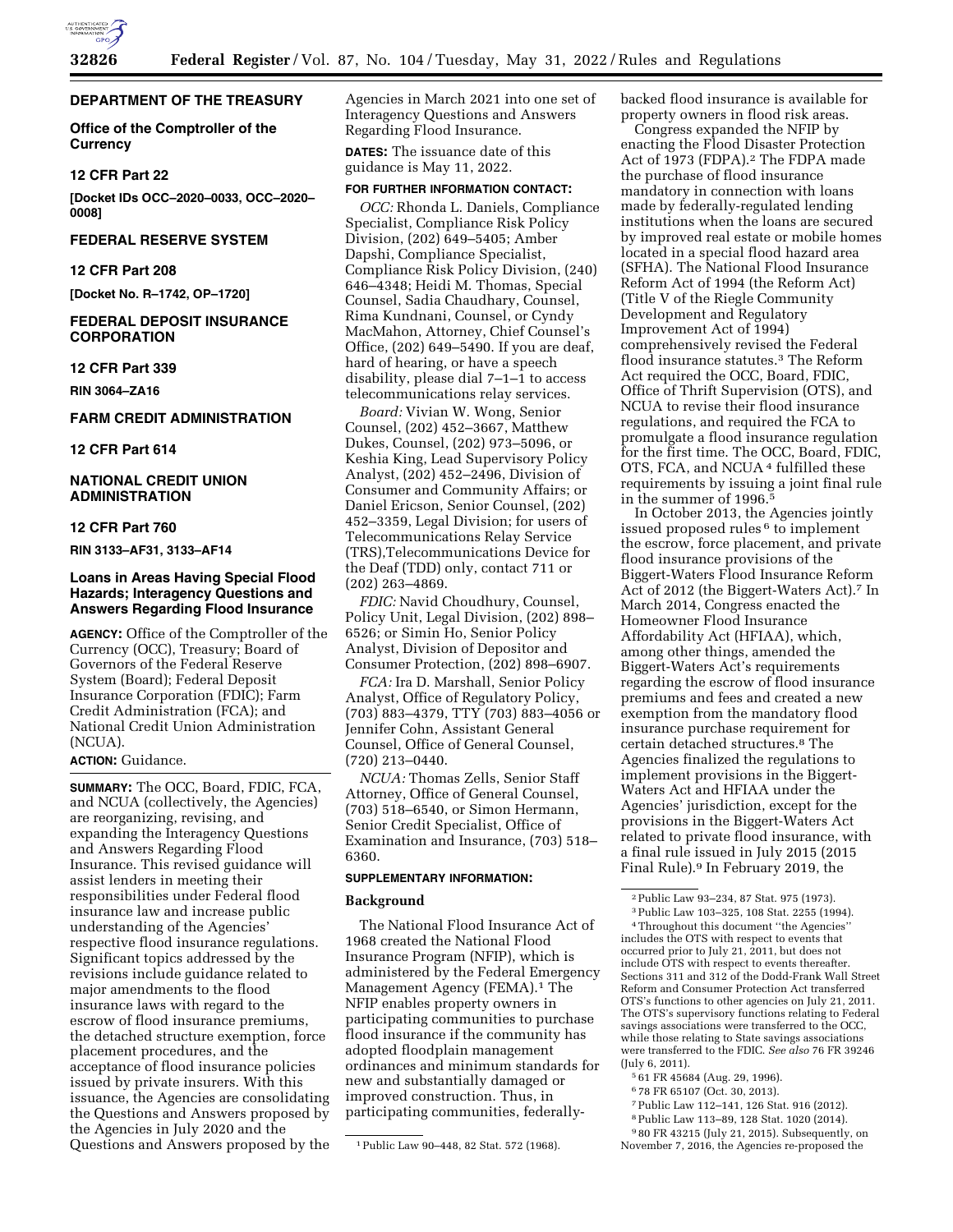Agencies finalized regulations to implement the private flood insurance related provisions of the Biggert-Waters Act (2019 Final Rule).10

## **Interagency Questions and Answers Regarding Flood Insurance**

Since 1997, the Interagency Questions and Answers 11 have provided the lending industry and other interested parties with guidance addressing a wide spectrum of technical flood insurancerelated compliance issues. In 2009, the Agencies comprehensively revised and reorganized the initial 1997 Interagency Questions and Answers (2009 Interagency Questions and Answers). In 2011, the Agencies further finalized two additional Q&As that were proposed in 2009, and re-proposed three Q&As that were never finalized.12

In light of the significant changes to flood insurance requirements pursuant to the Biggert-Waters Act and HFIAA, as well as the Agencies' regulations issued to implement these laws, the Agencies proposed new and revised Interagency Questions and Answers in July 2020 (July 2020 Proposed Questions and Answers) that covered a broad range of topics related to technical flood insurance-related issues, including the escrow of flood insurance premiums, the detached structure exemption to the mandatory purchase of flood insurance requirement, and force placement procedures.13 This proposal also reorganized the Interagency Questions and Answers to provide a more logical flow of questions through the flood insurance process. The Agencies also committed in the July 2020 Proposed Questions and Answers to separately issuing for notice and comment additional proposed questions and answers relating to the 2019 Final Rule implementing the private flood insurance provisions of the Biggert-Waters Act. The Agencies published these proposed questions and answers in March 2021 (March 2021 Proposed Questions and Answers).14

With this **Federal Register** document, the Agencies are consolidating the July 2020 Proposed Questions and Answers and the March 2021 Proposed Questions and Answers into one set of Interagency Questions and Answers Regarding Flood Insurance (2022 Interagency Questions and Answers), consisting of 144 Questions and Answers (including 24 private flood insurance questions and answers), revised as appropriate based on comments received. Specifically, the Q&As in the March 2021 Proposed Questions and Answers are now set forth as sections III, IV, and V in the 2020 Interagency Questions and Answers, and the remaining sections, with the exception of proposed Section III discussed below, are renumbered accordingly. The Agencies also are making non-substantive revisions to certain questions and answers to more directly respond to the question asked, provide additional clarity, or make technical corrections.

These 2022 Interagency Questions and Answers supersede the 2009 Interagency Questions and Answers (and the 2011 amendments to the 2009 Interagency Questions and Answers) and supplement other guidance or interpretations issued by the Agencies related to loans in areas having special flood hazards. In addition to guidance and interpretations issued by the Agencies, lenders should be aware of information related to the NFIP provided by FEMA that may address questions pertaining to NFIP requirements.

The issuance of these 2022 Interagency Questions and Answers responds to requests over the years from the lending industry, including at conferences and through interagency webinars, to provide additional guidance on flood insurance compliance issues. In addition, the 2022 Interagency Questions and Answers are responsive to requests made pursuant to the most recent review under the Economic Growth and Regulatory Paperwork Reduction Act of 1996 (EGRPRA), which directs some of the Agencies to conduct a joint review of their regulations every 10 years and consider whether any of those regulations are outdated, unnecessary, or unduly burdensome.15 As part of the most

recent joint review, the Board, FDIC, OCC, and NCUA received comments on the Agencies' flood insurance rules. Several commenters asked for more guidance to the industry on flood insurance requirements, particularly with respect to renewal notices for force-placed insurance policies, the required amount of flood insurance, and flood insurance requirements for tenantowned buildings and detached structures. One commenter specifically requested that the Agencies update the Interagency Questions and Answers. In the 2017 EGRPRA Joint Report to Congress issued by the Federal Financial Institutions Examination Council (FFIEC), the Board, FDIC, and OCC indicated that they agreed with commenters that the Interagency Questions and Answers should be updated and planned to address many of the flood insurance issues raised by EGRPRA commenters.16 Accordingly, in issuing these 2022 Interagency Questions and Answers, the Agencies are addressing the commitment made in the 2017 EGRPRA Joint Report to Congress.

#### **Reorganization of Interagency Questions and Answers**

For ease of reference and in light of the increased number of subjects covered that address complex issues, the Agencies proposed to reorganize the Interagency Questions and Answers to provide a more logical flow of questions through the flood insurance process for lenders, servicers, regulators, and policyholders. Moreover, the Agencies also proposed a new system of designation for the Q&As. Rather than numbering the Q&As successively

16Specifically, the OCC, Board, and FDIC stated in the EGRPRA report that they ''agree with these EGRPRA commenters that additional agency guidance on flood insurance requirements would be helpful to the banking industry and that the Interagency Flood Q&As should be updated to address recent amendments to the flood insurance statutes. In fact, the agencies have begun work on revising the Interagency Flood Q&As to reflect the agencies' recently issued final rules implementing the Biggert-Waters Act and HFIAA requirements and to address other issues that have arisen since the last update in 2011. As part of this revision, the agencies also plan to address many of the flood insurance issues raised by EGRPRA commenters.'' FFIEC Joint EGRPRA Report to Congress, March 2017 at 56; available at *[https://www.ffiec.gov/pdf/](https://www.ffiec.gov/pdf/2017_FFIEC_EGRPRA_Joint-Report_to_Congress.pdf) 2017*\_*FFIEC*\_*EGRPRA*\_*[Joint-Report](https://www.ffiec.gov/pdf/2017_FFIEC_EGRPRA_Joint-Report_to_Congress.pdf)*\_*to*\_ *[Congress.pdf.](https://www.ffiec.gov/pdf/2017_FFIEC_EGRPRA_Joint-Report_to_Congress.pdf)* 

private flood insurance provisions through a joint notice of proposed rulemaking (81 FR 78063). 10 84 FR 4953 (Feb. 20, 2019).

<sup>11</sup>Throughout this document, ''Interagency Questions and Answers'' refers to the Interagency Questions and Answers Regarding Flood Insurance in its entirety; ''Q&A'' refers to an individual question and answer within the Questions and Answers.

<sup>12</sup>For additional information on the history of the Interagency Questions and Answers, please see the preamble to the July 2020 Proposed Interagency Questions and Answers at 85 FR 40442 (July 6, 2020).

<sup>13</sup>*See* 85 FR 40442 (July 6, 2020). The comment period for the July 2020 Proposed Questions and Answers was extended from Sept. 4, 2020 to Nov. 3, 2020. *See* 85 FR 54946 (Sept. 3, 2020).

<sup>14</sup>*See* 86 FR 14696 (Mar. 18, 2021).

<sup>15</sup>Public Law 104–208, 110 Stat. 3001 (1996) (codified at 12 U.S.C. 3311). The most recent report to Congress required by EGRPRA was published by the Board, FDIC, OCC, and NCUA under the FFIEC in March 2017 and is available at *[https://](https://www.ffiec.gov/pdf/2017_FFIEC_EGRPRA_Joint-Report_to_Congress.pdf) [www.ffiec.gov/pdf/2017](https://www.ffiec.gov/pdf/2017_FFIEC_EGRPRA_Joint-Report_to_Congress.pdf)*\_*FFIEC*\_*EGRPRA*\_*Joint-Report*\_*to*\_*[Congress.pdf.](https://www.ffiec.gov/pdf/2017_FFIEC_EGRPRA_Joint-Report_to_Congress.pdf)* The NCUA, although an FFIEC member, is not a ''Federal banking agency'' within the meaning of EGRPRA and so is not required to participate in the review process. Nevertheless, the NCUA elected to participate in

the EGRPRA review and conducted its own parallel review of its regulations. The FCA is not subject to EGRPRA; however, as required by the Farm Credit System Reform Act of 1996 (*see* 12 U.S.C. 2252 note), FCA engages in periodic regulatory review. The Consumer Financial Protection Bureau (CFPB), although an FFIEC member, is not a ''Federal banking agency'' within the meaning of EGRPRA and so is not required to participate in the review process.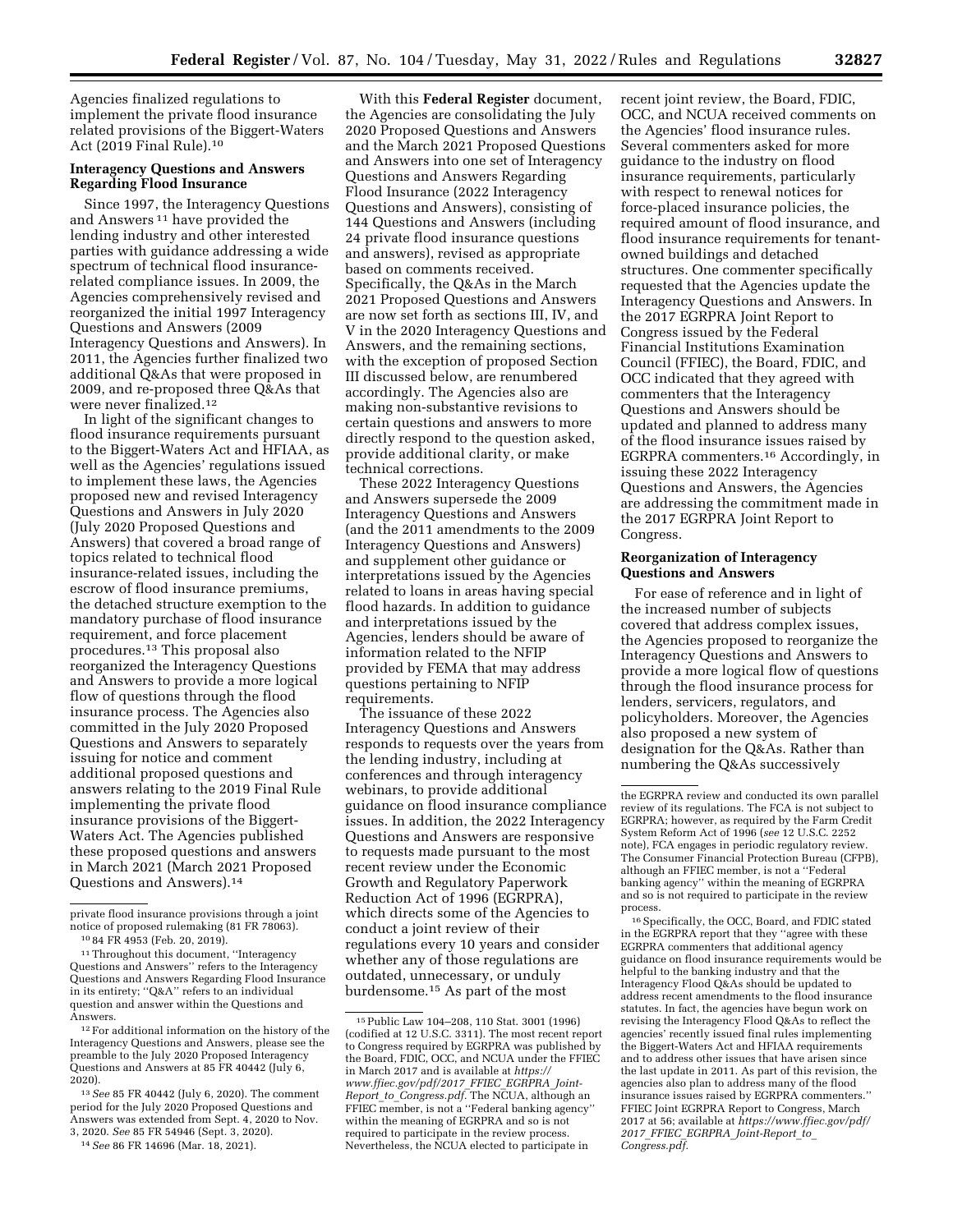through all the categories, each Q&A would be designated by the category to which it belongs and then designated in numerical order for that particular category. This numbering system enables the Agencies to add or delete Q&As in the future without needing to significantly renumber or reorganize all of the Q&As. Furthermore, the Agencies

have added three new Q&As (Applicability 13, Amount 10, and Condo and Co-op 9) to better address commenters' questions and for organizational purposes, rather than adding information into existing Q&As.

As discussed below, commenters supported the proposed reorganization. Therefore, the Agencies are adopting

this reorganization with the inclusion of three new categories related to the private flood insurance requirements, proposed in the March 2021 Proposed Questions and Answers. The table below sets forth the current categories and the corresponding new, reorganized categories for purposes of comparison:

# TABLE OF CONTENTS

|              | Category from<br>2009 interagency questions and answers                                                                                                      | Reorganized category in 2022 interagency questions and<br>answers                                                                                                                       |
|--------------|--------------------------------------------------------------------------------------------------------------------------------------------------------------|-----------------------------------------------------------------------------------------------------------------------------------------------------------------------------------------|
|              | Determining When Certain Loans Are Designated Loans for<br>Which Flood Insurance Is Required Under the Act and<br>Regulation.                                | Determining the Applicability of Flood Insurance Require-<br>ments for Certain Loans [Applicability].                                                                                   |
|              | Determining the Appropriate Amount of Flood Insurance Re-<br>quired Under the Act and Regulation.                                                            | Exemptions From the Mandatory Flood Insurance Purchase<br>Requirements [Exemptions].                                                                                                    |
| III.         | Exemptions From the Mandatory Flood Insurance Require-<br>ments.                                                                                             | Private Flood Insurance-Mandatory Acceptance [Manda-<br>tory].                                                                                                                          |
| IV.          | Flood Insurance Requirements for Construction Loans                                                                                                          | Private Flood Insurance-Discretionary Acceptance [Discre-<br>tionary].                                                                                                                  |
| V.           | Flood Insurance Requirements for Non-residential Buildings                                                                                                   | Private Flood Insurance-General Compliance [Private Flood<br>Compliance].                                                                                                               |
| VI.          | Flood Insurance Requirements for Residential Condominiums                                                                                                    | Required Use of Standard Flood Hazard Determination Form<br>[SFHDF].                                                                                                                    |
| VII.         | Flood Insurance Requirements for Home Equity Loans, Lines<br>of Credit, Subordinate Liens, and Other Security Interests<br>in Collateral Located in an SHFA. | Flood Insurance Determination Fees [Fees].                                                                                                                                              |
| <b>VIII.</b> | Flood Insurance Requirements in the Event of the Sale or<br>Transfer of a Designated Loan and/or Its Servicing Rights.                                       | Flood Zone Discrepancies [Zone].                                                                                                                                                        |
| IX.          |                                                                                                                                                              | Notice of Special Flood Hazards and Availability of Federal<br>Disaster Relief [Notice].                                                                                                |
| X.           |                                                                                                                                                              | Determining the Appropriate Amount of Flood Insurance Re-<br>quired [Amount].                                                                                                           |
| XI.          |                                                                                                                                                              | Flood Insurance Requirements for Construction Loans [Con-<br>struction.                                                                                                                 |
| XII.         | Required Use of Standard Flood Hazard Determination Form<br>(SFHDF).                                                                                         | Flood Insurance Requirements for Residential Condominiums<br>and Co-Ops [Condo and Co-Op].                                                                                              |
| XIII.        |                                                                                                                                                              | Flood Insurance Requirements for Home Equity Loans, Lines<br>of Credit, Subordinate Liens, and Other Security Interests<br>in Collateral Located in an SFHA [Other Security Interests]. |
| XIV.         |                                                                                                                                                              | Requirement to Escrow Flood Insurance Premiums and<br>Fees-General [Escrow].                                                                                                            |
| XV.          | Notice of Special Flood Hazards and Availability of Federal<br>Disaster Relief.                                                                              | Requirement to Escrow Flood Insurance Premiums and<br>Fees-Small Lender Exception [Escrow Small Lender Ex-<br>ception].                                                                 |
| XVI.         |                                                                                                                                                              | Requirement to Escrow Flood Insurance Premiums and<br>Fees-Loan Exceptions [Escrow Loan Exceptions].                                                                                    |
| XVII.        |                                                                                                                                                              | Force Placement of Flood Insurance [Force Placement].                                                                                                                                   |
| XVIII.       |                                                                                                                                                              | Flood Insurance Requirements in the Event of the Sale or<br>Transfer of a Designated Loan and/or Its Servicing Rights<br>[Servicing].                                                   |
|              |                                                                                                                                                              | Mandatory Civil Money Penalties [Penalty].                                                                                                                                              |

For ease of reference, the following terms are used throughout this document: ''Act'' refers to the National Flood Insurance Act of 1968 and the Flood Disaster Protection Act of 1973, as revised by the National Flood Insurance Reform Act of 1994, Biggert-Waters Flood Insurance Reform Act of 2012, and Homeowner Flood Insurance Affordability Act of 2014 (codified at 42 U.S.C. 4001 *et seq*). ''Regulation'' refers

to each Agency's current final rule.17 References to the *NFIP Flood Insurance Manual* refer to the version published in April 2021.

# **Public Comments**

The Agencies solicited comment on all aspects of the proposed Q&As and received a total of 22 substantive comment letters on the July 2020 Proposed Questions and Answers and

11 substantive comment letters on the March 2021 Proposed Questions and Answers. Many of the commenters supported the proposed organizational changes to the Interagency Questions and Answers and believed the new organization provided clarity, increased understanding, and was user-friendly. In addition, some commenters specifically found the grouping by topic to be very useful, noting this would improve accessibility and allow the Agencies to easily revise the Interagency Questions and Answers in the future.

<sup>17</sup> 12 CFR part 22 (OCC); 12 CFR 208.25 (Board); 12 CFR part 339 (FDIC); 12 CFR part 614, subpart S (FCA); and 12 CFR part 760 (NCUA).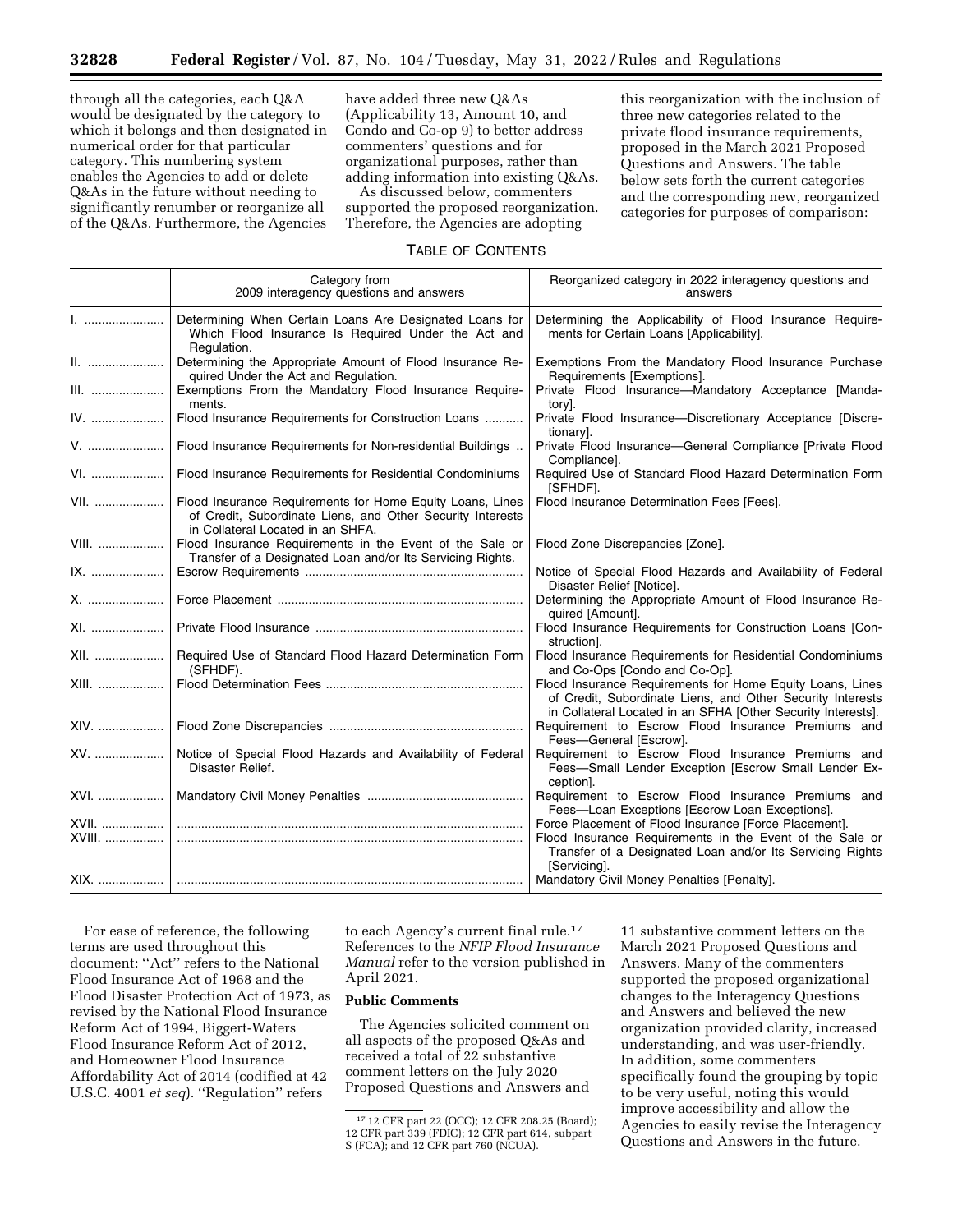One commenter found the addition of references to the Regulation to be beneficial. Another commenter requested that the Agencies combine both sets of questions and answers into one set of final questions and answers. As indicated above, the Agencies are adopting the proposed reorganization of the Interagency Questions and Answers and combining both the July 2020 Proposed Questions and Answers and the March 2021 Proposed Questions and Answers into one document.

One commenter requested that these Interagency Questions and Answers be made available to insurance agents, which would be helpful for lenders and make the process easier for borrowers. A few commenters also suggested that the NCUA add the finalized Interagency Questions and Answers to the Regulation as an Appendix. The commenters felt that this would ensure the Interagency Questions and Answers are easily located and used by credit union staff in years to come.

The Agencies note that the Interagency Questions and Answers are already publicly available, including to insurance agents, as the Interagency Questions and Answers are published in the **Federal Register** and readily accessible on the Agencies' websites. At this time, the Agencies decline to add the Interagency Questions and Answers to the Regulation as an Appendix. Furthermore, the NCUA is committed to assisting credit unions comply with the flood insurance requirements.

In addition, the Agencies received several comments that urged the Agencies to provide periodic updates and review the Interagency Questions and Answers on a regular basis, as well as to allow the industry an adequate notice and comment period. Commenters stated that this would provide industry and other stakeholders predictable opportunities to provide feedback on compliance issues and questions as they arise. Commenters also felt this type of review would maintain the Interagency Questions and Answers in a more organized manner and would ensure the guidance keeps pace with the marketplace and the issues that arise with respect to compliance. One commenter emphasized that this review should take place more frequently than the 10-year EGRPRA cycle and recommended a formal review of the Interagency Questions and Answers every three to five years. Other commenters stated that additional issues may arise for credit unions, who planned to share these issues with the NCUA, and asked that the Interagency Questions and Answers

be updated in the future to provide additional clarity.

The Agencies understand the value of the Interagency Questions and Answers to the industry and other stakeholders and will continue to review the Interagency Questions and Answers and update the guidance as necessary. The Agencies agree that the reorganization of the Interagency Questions and Answers will facilitate future updates. The Agencies expect to update the Interagency Questions and Answers as needed and will provide interested parties a sufficient notice and comment period.

Other commenters encouraged the Agencies to include in the final version of the Interagency Questions and Answers an explicit statement referencing the Interagency Statement Clarifying the Role of Supervisory Guidance (Interagency Statement).18 The commenters stated the Agencies should confirm that the Interagency Questions and Answers are guidance and failure to comply with the Interagency Questions and Answers are not grounds for matters requiring attention (MRAs), matters requiring immediate attention (MRIA), or any other adverse supervisory action. The Agencies confirm that the Agencies are providing the Interagency Questions and Answers as guidance only. The Agencies are not adding a reference to the Interagency Statement in the Interagency Questions and Answers because doing so is unnecessary.

One commenter asked the Agencies to specifically reference which Q&As apply only to an NFIP policy and which Q&As apply to a flood insurance policy issued by a private insurance company or both. In response to this comment, the Agencies note that all the Q&As apply to all policies, whether NFIP or a flood insurance policy issued by a private insurance company, unless otherwise noted in the Q&A.

The Agencies also received a general comment regarding climate change. The commenter noted that the Interagency Questions and Answers failed to discuss climate change risks. According to the commenter, climate change risks should serve as a ''safe-harbor'' for insurers to deny flood coverage. Further, the commenter suggested that the Agencies should explicitly require the insurers to consider climate risks and that flood insurance should be mandatory in high risk zones as a result of climate change.

Climate change risk is outside the scope of the Agencies' Interagency Questions and Answers. The Agencies note that they are working individually and on an interagency basis to address financial risks associated with climate change consistent with the Agencies' regulatory and supervisory authorities. Therefore, the Agencies decline to make changes to any of the Q&As in response to this comment.

Comments on specific Q&As are discussed below in the Section-by-Section Analysis.

#### **Section-by-Section Analysis**

*Section I. Determining the Applicability of Flood Insurance Requirements for Certain Loans (Applicability)* 

Section I includes questions and answers related to the applicability of the Regulation's flood insurance requirements to certain loans. This proposed general applicability section included existing Q&As 1 through 7 relating to residential buildings and, for organizational purposes, incorporated existing section V's Q&As 24 and 25, which address flood insurance requirements for non-residential buildings. The Agencies also proposed a streamlined heading for this section to provide greater clarity with no intended change in substance or meaning. The Agencies proposed changes to the Q&As in this section in the July 2020 Proposed Questions and Answers.

*Applicability 1.* The Agencies proposed to redesignate existing Q&A 1 as Q&A Applicability 1 with only minor language modifications, and no intended change in substance or meaning. This Q&A discusses whether the Regulation applies to a loan where the building or mobile home securing the loan is located in a community that does not participate in the NFIP. The Agencies received no specific comments on this Q&A and are adopting Q&A Applicability 1 as proposed with minor non-substantive edits.

*Applicability 2.* The Agencies proposed to redesignate existing Q&A 24 as Q&A Applicability 2. This Q&A discusses whether a lender is required to mandate flood insurance for buildings with limited utility or value. The Agencies proposed to update this Q&A to indicate that the answer depends on whether buildings with limited utility meet the detached structure exemption, which provides an exemption from the mandatory purchase requirements for certain detached structures. This exemption was added by HFIAA. The proposal also removed the existing language indicating that the lender should

<sup>18</sup>The OCC, Board, FDIC, and NCUA subsequently codified this statement. *See* 12 CFR part 4, appendix A to subpart F (OCC); 12 CFR part 262, appendix A (Board); 12 CFR part 302, appendix A (FDIC); and 12 CFR part 791, appendix A to subpart D (NCUA).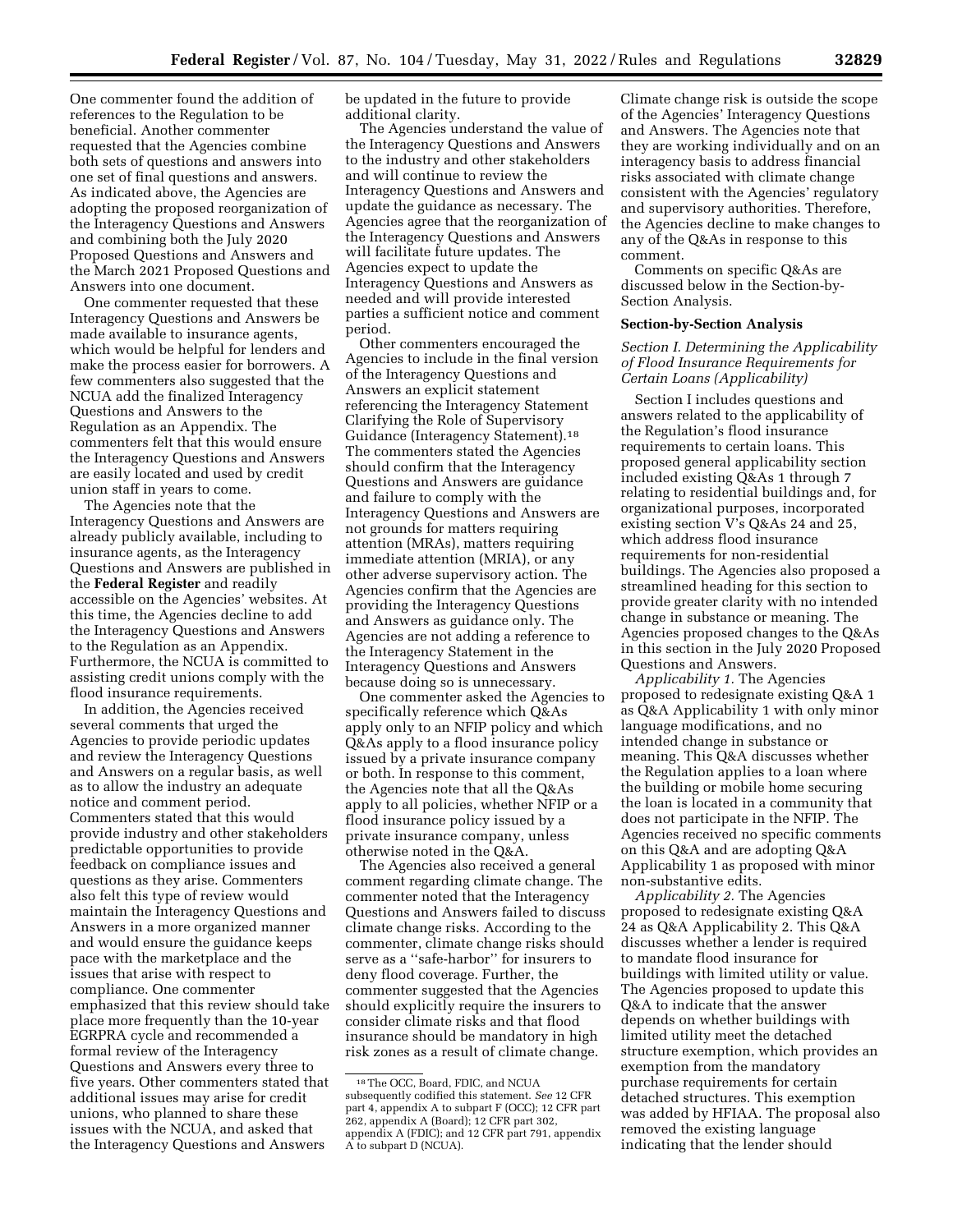consider any local zoning issues or other issues that would affect its collateral. In addition, the Agencies made minor wording changes.

The Agencies received one comment on this Q&A. The commenter suggested an alternative ''carve-out'' approach that would permit a lender to include all buildings in the security instrument as a matter of convenience in closing the loan and in marketing the parcel of land if necessary, even if a structure could have been ''carved out'' as not necessary for collateral. The commenter suggested that buildings that are included as security for a loan as a matter of convenience, and not to protect the lender by providing material credit support for the loan, would not be considered to be buildings ''securing the loan'' that need to be covered by flood insurance. However, the approach suggested by this commenter is not legally possible because the Act 19 requires flood insurance on all improved property that secures a designated loan. The Agencies therefore are adopting Q&A Applicability 2 as proposed with an added cross-reference to Q&A Exemptions 1, which discusses the exemptions from the mandatory purchase requirement, for reader reference.

*Applicability 3.* The Agencies proposed to redesignate existing Q&A 25 as proposed Q&A Applicability 3. This Q&A discusses a lender's requirements under the Regulation for a loan secured by multiple buildings if only some of the buildings are located in an SFHA, or if some of the buildings are located in different communities and only some of the communities participate in the NFIP. The Agencies proposed to change the answer to emphasize when flood insurance is required as opposed to when it is not required as in the existing Q&A. Further, the Agencies proposed to include an example in the answer. The Agencies proposed these changes to provide greater clarity and to improve readability and did not intend any change in substance or meaning.

The Agencies received two comments on this proposed Q&A. One commenter requested that the Agencies add a statement that the mandatory purchase requirement is only applicable to buildings with a physical footprint at least partially within the boundaries of an SFHA. This commenter stated that the extension of a plat or lot into the SFHA does not automatically trigger the mandatory purchase of flood insurance for buildings located on that plat or lot.

The other commenter requested that the Agencies address situations when a portion of a property securing a loan is located in an SFHA but the improvements located on that same property are not located in the SFHA. The commenter recommends that if the structure is not located within an SFHA, then insurance should not be required.

The Agencies confirm that land itself is not subject to the mandatory flood insurance purchase requirement. To address these comments, the Agencies are clarifying in the final answer to this Q&A that if any portion of a building is located in an SFHA in which flood insurance is available under the Act, the flood insurance requirement applies even if the entire structure is not located in the SFHA. Further, the Agencies are revising the final answer to state that a building located on a portion of a plat or lot that is not in an SFHA is not subject to the mandatory flood insurance purchase requirement even if a portion of the plat or lot not containing a building extends into an SFHA. With these amendments and some minor non-substantive edits, the Agencies are adopting Q&A Applicability 3.

*Applicability 4.* The Agencies proposed to redesignate existing Q&A 2 as Q&A Applicability 4. This Q&A discusses a lender's responsibility if a particular building or mobile home that secures a loan is no longer located within an SFHA due to a map change. The Agencies proposed to broaden this Q&A to also address a lender's responsibility if a building or mobile home that secures a loan is not located within an SFHA, even if not due to a map change. In addition, the Agencies proposed to reword for clarity the sentence in the answer indicating that a lender, by contract, may still require flood insurance on such buildings or mobile homes for safety and soundness purposes. The proposed sentence states that a lender may, at its discretion and taking into consideration appropriate State law, require flood insurance for property outside of SFHAs for safety and soundness purposes as a condition of a loan being made. Further, the Agencies proposed to add language to the answer to specifically note that each lender should tailor its own flood insurance policies and procedures to suit its business needs and protect its ongoing interest in the collateral. The Agencies intended no substantive changes with these revisions. The Agencies received no specific comment on this proposed Q&A and are adopting it as proposed with one technical change. The Agencies are removing the discussion of the NFIP Preferred Risk

Policy because of changes made by FEMA in Risk Rating 2.0—Equity in Action (Risk Rating 2.0).20

*Applicability 5.* The Agencies proposed to redesignate existing Q&A 3 as Q&A Applicability 5 and to revise it by making minor language modifications for greater clarity, with no intended change in substance or meaning. This Q&A discusses whether a lender's purchase of a designated loan triggers any requirements under the Regulation. The Agencies received positive comment on this Q&A and are adopting it as proposed.

*Applicability 6.* The Agencies proposed to redesignate existing Q&A 5, which addresses whether the Regulation applies to loans that are being restructured or modified, as proposed Q&A Applicability 6 with no changes. One commenter specifically stated that the clarification provided by Q&A Applicability 6 may be very helpful in light of the COVID–19 pandemic as more consumers may need to modify their mortgages. A few commenters requested that Q&A Applicability 6 include additional examples to clarify when flood compliance requirements are triggered in loan restructurings and modifications, and they provided specific language. As in the existing Q&A, proposed Q&A Applicability 6 states that if the loan otherwise meets the definition of a designated loan and if the lender increases the amount of the loan, or extends or renews the terms of the original loan, then the Regulation applies. However, the Agencies agree that additional clarification on when loan restructurings and modifications trigger the Regulation's requirements would be helpful. Furthermore, the Agencies believe that rewording the question also would provide additional clarity. Therefore, the Agencies are revising the question in the final Q&A to ask whether a loan that is being restructured or modified constitutes a triggering event (making, increasing, renewing, or extending a loan) under the Regulation. In addition, the Agencies are revising the answer in the final Q&A to provide that if a loan modification or restructuring involves recapitalizing delinquent payments and other amounts due under the loan, or amounts that were otherwise originally contemplated to be part of the loan pursuant to the contract with the borrower, into the loan's outstanding principal balance and the maturity date of the loan otherwise stays the same, the Regulation would not apply because the modification or restructuring would not

<sup>19</sup>Public Law 93–234, 87 Stat. 975 (1973), codified at 42 U.S.C. 4012a.

<sup>20</sup>*See [https://www.fema.gov/flood-insurance/](https://www.fema.gov/flood-insurance/risk-rating) [risk-rating.](https://www.fema.gov/flood-insurance/risk-rating)*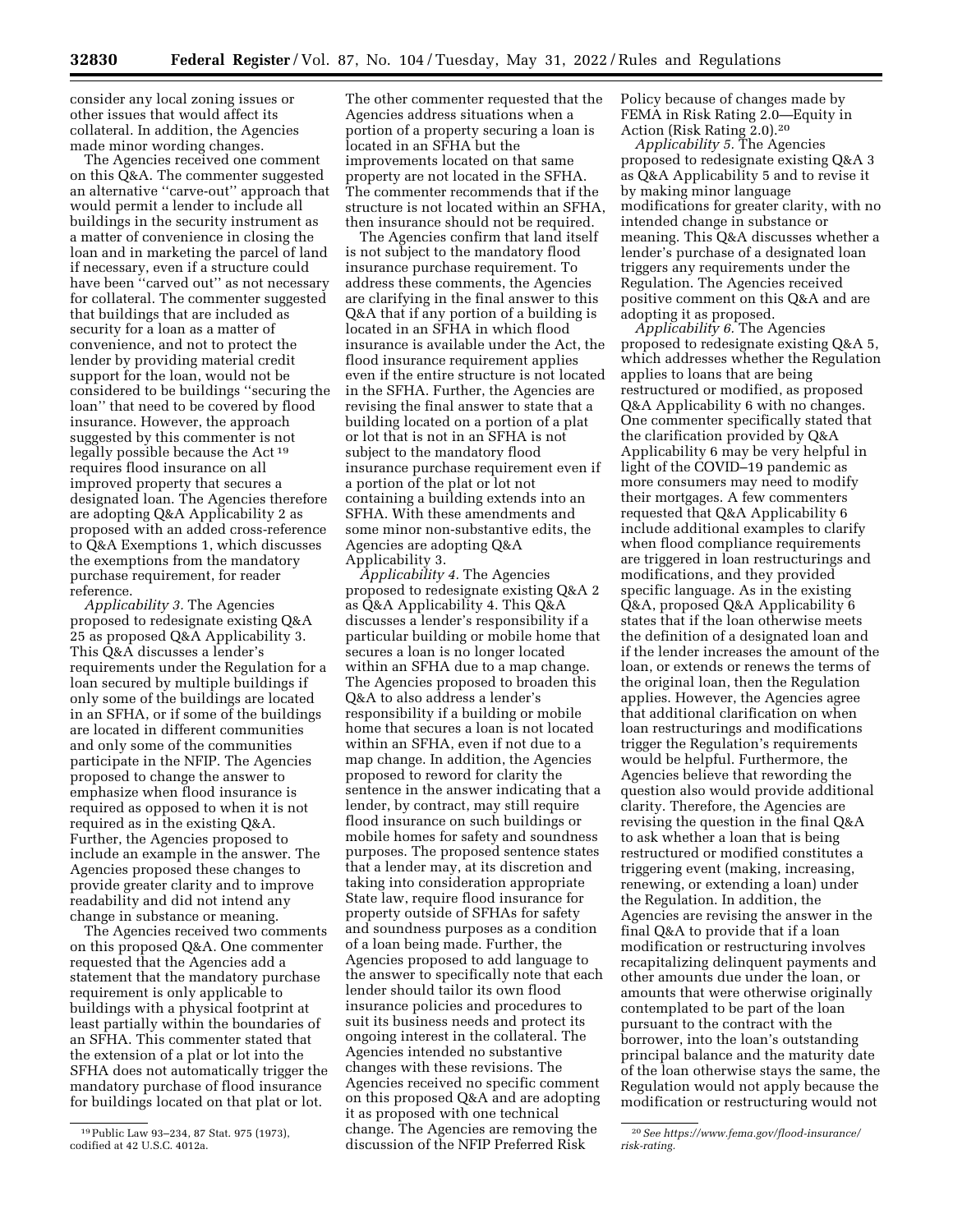increase, extend, or renew the terms of the loan. The revisions to the final answer also provide that, conversely, if the loan modification or restructuring changes terms of the loan such as by increasing the outstanding principal balance beyond what was contemplated as part of the loan under the contract with the borrower, or by extending the maturity date of the loan, the Regulation would apply because the lender increased or extended the terms of the loan beyond what was originally contemplated to be part of the loan. With these amendments, the Agencies are adopting Q&A Applicability 6.

*Applicability 7.* The Agencies proposed to redesignate existing Q&A 6, which addresses whether table funded loans are treated as new loan originations, as Q&A Applicability 7. The Agencies proposed to update the answer to refer to the definition of ''table funding'' in the Regulation instead of to the obsolete definition of this term in the Department of Housing and Urban Development's (HUD) former Real Estate Settlement Procedures Act (RESPA) rule. The Agencies received no specific comment on this Q&A and are adopting it as proposed.

*Applicability 8.* The Agencies proposed to redesignate existing Q&A 7 as Q&A Applicability 8 and proposed only one minor wording change, with no intended change in substance or meaning. This Q&A addresses whether a lender is required to perform a review of its, or of its servicers', existing loan portfolio for compliance with the flood insurance requirements under the Act and Regulation. The Agencies received positive comment on this Q&A and are adopting it as proposed.

*Applicability 9.* The Agencies proposed to redesignate existing Q&A 4 as Q&A Applicability 9 and to make only minor language modifications for greater clarity, with no intended change in substance or meaning. This proposed Q&A addressed whether the mandatory purchase requirements apply to loan syndications or participations. The proposed answer provided that the acquisition by a lender of an interest in a loan either by participation or syndication after that loan has been made does not trigger the requirements of the Act or the Regulation but that, as with purchased loans, depending upon the circumstances, the lender may undertake due diligence for safety and soundness purposes to protect itself against the risk of flood or other types of loss. The proposed answer also stated that lenders who pool or contribute funds that will be simultaneously advanced to a borrower or borrowers as a loan secured by improved real estate

would be making a loan that triggers the requirements of the Act and Regulation, and that Federal flood insurance requirements also would apply when a group of lenders refinances, extends, renews or increases a loan. Further, the proposed answer provided that although the agreement among the lenders may assign compliance duties to a lead lender or agent, and may include clauses in which the lead lender or agent indemnifies participating lenders against flood losses, each participating lender remains individually responsible for compliance with the Act and Regulation. Therefore, under the proposed answer, the Agencies would examine whether the regulated institution/participating lender has performed upfront due diligence to determine whether the lead lender or agent has undertaken the necessary activities to ensure that the borrower obtains appropriate flood insurance and that the lead lender or agent has adequate controls to monitor the loan(s) on an ongoing basis for compliance with the flood insurance requirements. Lastly, the proposed answer stated that the Agencies expect the participating lender to have adequate controls to monitor the activities of the lead lender or agent for compliance with flood insurance requirements over the term of the loan.

The Agencies received a number of comments on this Q&A. Some commenters requested that the Agencies offer further clarity on what constitutes sufficient ''upfront due diligence'' and ''adequate controls to monitor the activities of the lead lender or agent for compliance with flood insurance requirements over the term of the loan.'' These commenters also stated that problems arise when lead lenders have different regulators employing different approaches for upfront due diligence as well as monitoring for flood compliance. One commenter recommended the inclusion of an explicit statement in the Q&A that if a lead lender on a facility is not federally regulated, and thus not subject to flood compliance requirements, any participating lenders on that facility also do not have flood compliance obligations with respect to that facility. Another commenter requested that the Agencies indicate in the Q&A that as long as a participating non-lead lender has adopted written policies, procedures, and processes for managing the risks of flood compliance that are reasonably within that participating lender's control, that lender generally would be viewed as having satisfied its flood compliance obligations. A third

commenter stated that the answer was confusing since it appears to state that flood compliance requirements can be assigned to the lead lender but subsequently states that each individual lender remains responsible for compliance. The commenter suggested that, in instances where a lead lender is in charge of ensuring flood insurance requirements are met, participating lenders be allowed to rely on, as a safe harbor, documentation from the lead lender to limit their individual exposure.

The Agencies understand the compliance complications that may arise with loan syndications and participations. However, the requirements under the Act and the Regulation apply to each lender individually, even if they are part of a loan syndication or participation. The Agencies may not remove these requirements as suggested if the lead lender is not federally-regulated nor create a safe harbor that allows a lender to rely on the lead lender's policies or procedures or on others' policies and procedures for compliance. Further, the Agencies believe it is more appropriate for lenders to determine specific due diligence procedures and controls to ensure compliance with the Act and Regulation based on the particular facts of each transaction. Therefore, the Agencies decline to include examples of such procedures and controls in the Q&A. However, to emphasize the particular concerns that may arise with lead lenders who are not federallyregulated, the Agencies are adding a statement in the final answer indicating that a non-lead lender's due diligence and monitoring of the lead lender is especially important when the lead lender itself is not subject to Federal flood insurance requirements. With this amendment, the Agencies are adopting Q&A Applicability 9.

*Applicability 10.* The Agencies proposed new Q&A Applicability 10 to address a lender's obligations when participating in a multi-tranche credit facility, specifically whether a lender is expected to consider any triggering event and any cashless roll of which it becomes aware in any tranche. The proposed answer provided that a multitranche credit facility is analogous to a loan syndication or participation and that the Agencies do not expect a lender participating in one tranche in a multitranche credit facility to be responsible for taking action to comply with flood insurance requirements in connection with a triggering event or cashless roll that occurs in a tranche in which the lender does not participate. Furthermore, the proposed answer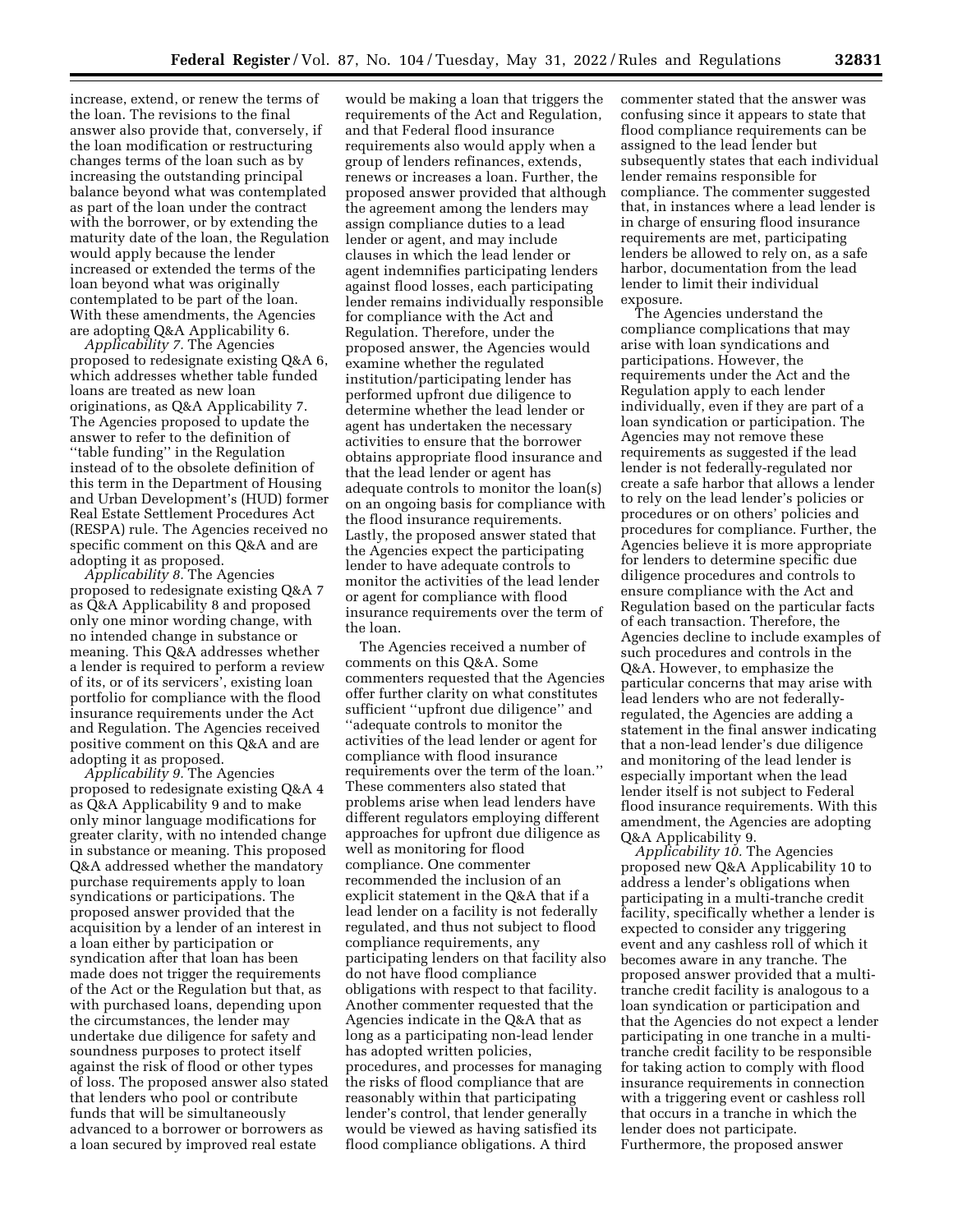clarified that the Agencies expect a lender participating in a multi-tranche credit facility to perform upfront due diligence to determine whether the lead lender has adequate controls to monitor the loan on an ongoing basis for compliance with flood insurance requirements. One commenter requested the same changes it suggested for proposed Q&A Applicability 9 regarding further clarification on what constitutes sufficient upfront due diligence and adequate controls and removal of flood compliance requirements if the lead lender is not federally-regulated. For the reasons stated in the discussion of Q&A Applicability 9, the Agencies decline to accept these changes and are adopting Q&A Applicability 10 as proposed with the addition of a similar statement added to Q&A Applicability 9 regarding due diligence and non-Federal lead lenders.

*Applicability 11.* The Agencies proposed new Q&A Applicability 11 to clarify that an automatic extension of a credit facility agreed upon by the borrower and lender in the original loan agreement would not constitute a triggering event for purposes of the Federal flood insurance requirements. The Agencies received no specific comment on this Q&A and are adopting it as proposed.

*Applicability 12.* The Agencies proposed new Q&A Applicability 12, based on guidance previously issued by the Agencies,21 to address the applicability of the mandatory purchase requirement during a period of time when coverage under the NFIP is unavailable, such as due to a lapse in authorization or in appropriations. The proposed answer clarified that during a period when NFIP coverage is not available, lenders may continue to make loans subject to the Regulation without flood insurance coverage but must continue to make flood determinations, provide timely, complete and accurate notices to borrowers, and comply with other aspects of the Regulation. The proposed answer also indicated that lenders should evaluate the safety and soundness and legal risks, and prudently manage those risks, during such periods when the NFIP is unavailable. One commenter

specifically commented on this proposed Q&A, stating that it provides helpful and appreciated clarity on how credit unions should proceed in the event of a lapse in authorization or appropriations. The Agencies are adopting this Q&A as proposed.

*New Q&A Applicability 13.* To address a number of comments regarding what is and is not a triggering event under the Regulation, and to further clarify the Interagency Questions and Answers Regarding Flood Insurance, the Agencies are adding a new Q&A Applicability 13 to the 2022 Interagency Questions and Answers to specifically address triggering events. This new Q&A provides lenders with a quick reference of what constitutes a triggering event under the Regulation.

Specifically, Q&A Applicability 13 states that under the Regulation, a triggering event occurs when a designated loan is made, increased, extended, or renewed. If a triggering event occurs with respect to a designated loan, the lender is required to comply with certain requirements of the Regulation, including the mandatory flood insurance purchase requirement, the requirement to provide the Notice of Special Flood Hazards to the borrower, the requirement to notify the Administrator of FEMA or the Administrator's designee (the insurance provider) in writing of the identity of the servicer of the loan, and the requirement to escrow for a loan secured by residential property, unless either the lender or the loan qualifies for an exception. This Q&A also includes examples of events that are not considered triggering events for purposes of the Regulation, including the purchase of a loan from another lender (*see* Q&A Applicability 5); a loan modification that does not increase the amount of the loan nor extend or renew the terms of the loan (*see* Q&A Applicability 6); the assumption of the loan by another borrower; the remapping of a building securing the loan into an SFHA; the acquisition by a lender of an interest in a loan either by participation or syndication (*see* Q&A Applicability 9); a cashless roll (*see*  Q&A Applicability 10); certain automatic extensions of credit (*see* Q&A Applicability 11); and certain treatments of force placement premiums and fees (*see* Q&A Force Placement 10).

*Applicability 14 (Proposed as Q&A Coverage 2).* The Agencies proposed to redesignate existing Q&A 64 as Q&A Coverage 2. As noted below, the Agencies are renumbering this Q&A as Q&A Applicability 14. This Q&A addresses when a lender may rely on an insurance policy providing portfolio-

wide coverage, removes the reference to criteria set forth by FEMA, and includes language addressing a lender's reliance on a policy that provides portfolio-wide coverage.

Several commenters suggested that the Agencies clarify the term ''portfoliowide'' coverage to explain that the typical ''master policy'' that lenders obtain and use to force place flood insurance on individual loans is different than portfolio-wide coverage. The Agencies agree with the commenters and are clarifying that a lender may not rely on an insurance policy providing portfolio-wide coverage to meet the flood insurance purchase or force placement requirements if the policy only provides coverage to the lender (''single interest''). As stated in the Regulation, flood insurance coverage under the discretionary acceptance provision must cover both the mortgagor and mortgagee (*i.e.,* lender and the borrower) as loss payees, except in the case of a policy that is provided by a condominium association, cooperative, homeowners association, or other applicable group and for which the premium is paid by the respective organization. However, the Agencies are adding language to the answer indicating that lenders may purchase a master flood insurance policy that provides coverage for its entire portfolio and covers both the lender and the borrower (''dual interest'') because these policies provide coverage for the entire portfolio as well as individual coverage, and include the issuance of an individual policy or certificate.

A few commenters suggested that the answer be clarified to state that a portfolio-wide gap policy may be useful in some circumstances, such as when a property is newly mapped into an SFHA. Additionally, a few commenters suggested that lenders be allowed to rely on master policies for compliance purposes. The Agencies decline to make these revisions. As noted in the existing and proposed Q&A, master policies providing portfolio-wide coverage may be useful protection for the lender for a gap in coverage in the period of time before a force-placed policy takes effect; however, such policies do not provide coverage for the borrower and cannot be used to satisfy the force placement requirement.

One commenter stated that using the term ''private insurance policy'' may be confused with a borrower-procured flood insurance policy issued by a private insurer. The Agencies agree and are making technical changes to remove the term ''private'' when referring to

<sup>21</sup>*See* Guidance Regarding Lapse and Extension of FEMA's Authority to Issue Flood Insurance Contracts, OCC Bulletin 2010–20 (OCC); Informal Guidance on the Lapse of FEMA's Authority to Issue Flood Insurance Contracts, CA Letter 10–3 (Board); Lapse of FEMA Authority to Issue Flood Insurance Policies, FIL–23–2010 (FDIC); Lapse and Extension of FEMA's Authority to Issue Flood Insurance Contracts, Informational Memorandum June 3, 2010 (FCA), and Guidance on the Lapse of FEMA's Authority to Issue Flood Insurance Contracts, Letter No. 10-CU-08 (NCUA).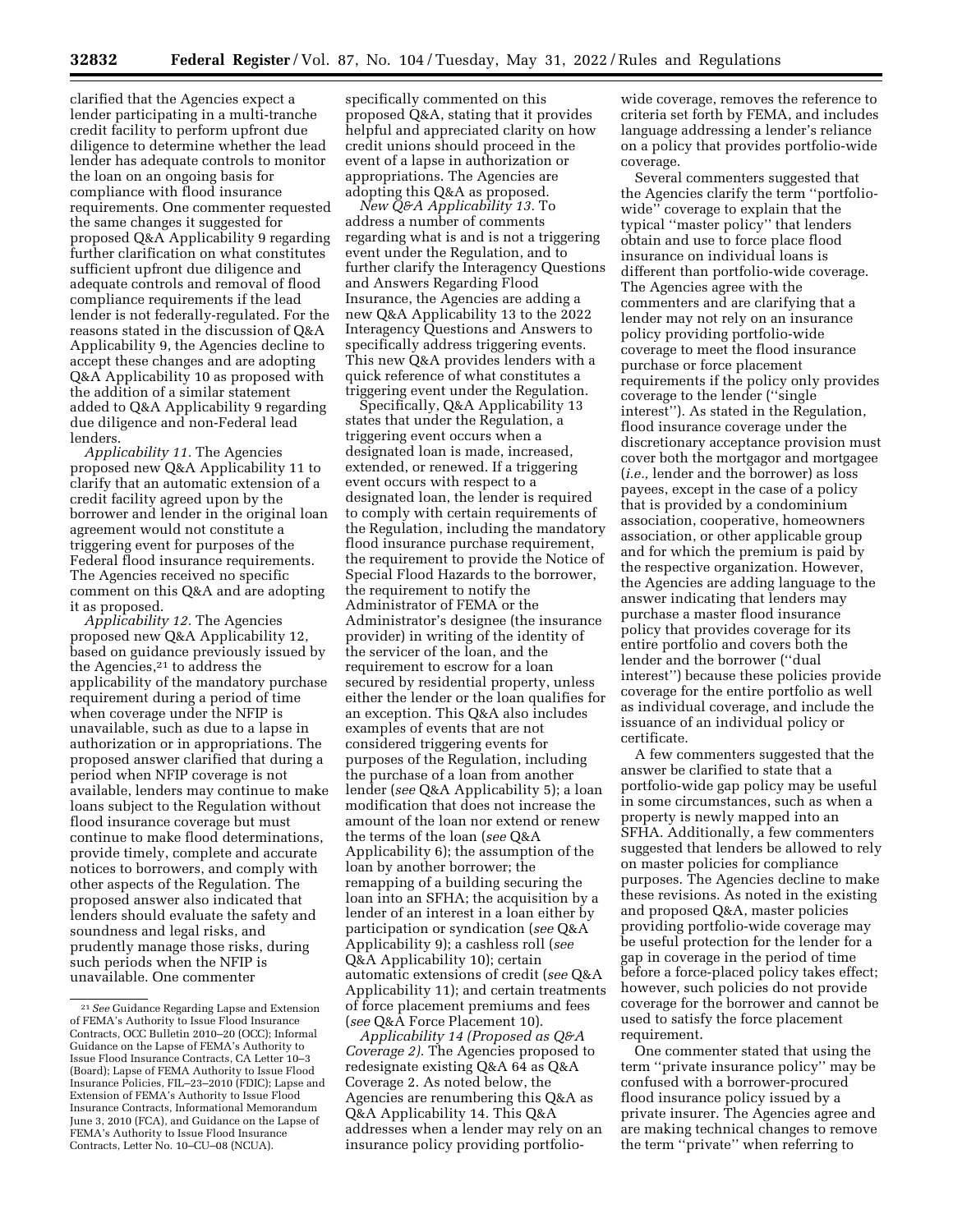lender procured flood insurance policies in the Q&A.

The Agencies are adopting this Q&A as proposed with the amendments discussed above and an additional minor non-substantive change.

*Applicability 15 (Proposed as Q&A Coverage 3).* The Agencies proposed new Q&A Coverage 3 to address when mandatory flood insurance on a designated loan is required to be in place during the closing process. As noted below, the Agencies are renumbering this Q&A as Q&A Applicability 15. This proposed Q&A clarified that a lender should use the loan ''closing date'' to determine the date by which flood insurance should be in place for a designated loan, and that FEMA deems the ''closing date'' as the date the ownership of the property transfers to the new owner based on State law. The proposed answer further explained the difference between ''wet funding'' and ''dry funding'' States and how it impacts the ''closing date'' for purposes of flood insurance.

A few commenters suggested expanding the Q&A to clarify the ''closing date'' for refinances subject to rescission. One lender suggested that it would be helpful to add examples to illustrate when mandatory flood insurance needs to be in place on a designated loan. The Agencies agree and are expanding the answer to address transactions where there is no transfer of property ownership, such as a refinance, and the borrower is purchasing a new flood insurance policy or is required to increase flood insurance coverage. In these cases, the lender should use the loan's consummation date, which is the date the borrower becomes contractually obligated on the loan, as the effective date for the flood insurance policy. As a result of this clarification, the Agencies do not believe adding examples is necessary. The Agencies are adopting this Q&A with the changes discussed above.

## *Section II. Exemptions From the Mandatory Flood Insurance Purchase Requirements (Exemptions)*

Existing section III includes one Q&A related to the exemptions from the mandatory flood insurance purchase requirements. The Agencies proposed to redesignate existing section III as section II and proposed a streamlined heading for this section to provide greater clarity with no intended change in substance or meaning. As proposed, section II includes existing Q&A 18 and six new Q&As, Exemptions 2 through 7, pertaining to the exemption from the mandatory flood insurance purchase

requirements for certain detached structures created by HFIAA. The Agencies proposed changes to the Q&As in this section in the July 2020 Proposed Questions and Answers. As noted in the proposal, this set of Q&As on the detached structure exemption responds to a request for more guidance related to this exemption, as documented in the EGRPRA report.22

*Exemptions 1.* The Agencies proposed to redesignate existing Q&A 18 as Q&A Exemptions 1. This Q&A discusses the exemptions from the mandatory flood insurance purchase requirement. The Agencies proposed to revise the Q&A to include the detached structure exemption in addition to the existing exemptions for State-owned property and loans with an original principal balance of \$5,000 or less and an original repayment term of one year or less. The proposed Q&A also noted that although an exemption may apply, a borrower may still elect to purchase flood insurance or a lender may still require flood insurance as a condition of making the loan for purposes of safety and soundness, depending on its risk analysis. One commenter requested further clarity and examples on what constitutes a detached structure. Another commenter requested clarification on ''mixed use'' property where detached buildings that may have been used for commercial purposes but no longer have a commercial use could fall under the residential exemption if the residence is using the structure for storage. The Agencies note that what constitutes a detached structure is a fact-based determination and that the lender, who is in the best position to consider all the facts and circumstances and with input from the borrower, has the responsibility to determine what constitutes a detached structure and its purpose or the primary use of a mixed use structure. The Agencies are not in a position to provide examples for all possible scenarios. The Agencies also are including a cross reference to Q&A Exemptions 2 to provide further guidance and therefore are adopting the Q&A with this addition.

*Exemptions 2.* The Agencies proposed new Q&A Exemptions 2 to address whether a lender must take a security interest in the primary residential structure for a detached structure to be eligible for the detached structure exemption. The proposed answer provided that although a lender does not have to take a security interest in the primary residential structure, it would need to evaluate the uses of the

detached structures to confirm each is eligible for the exemption. One commenter suggested that the Agencies provide more examples of a primary residential structure. The Agencies decline to provide examples as the Agencies have indicated in the preamble to the 2015 Final Rule that whether a structure is defined as a primary residential structure is fact specific and that lenders would need to conduct good faith due diligence to make this determination. Another commenter suggested the Agencies separate this Q&A into two discrete questions to highlight different aspects of the answer. The Agencies decline to adopt this suggestion because the example is intertwined with the principles being discussed in the answer. Accordingly, the Agencies are adopting the Q&A as proposed.

*Exemptions 3.* The Agencies proposed new Q&A Exemptions 3 to clarify that a flood hazard determination is required for a detached structure even though flood insurance coverage is not required on such a structure because the determination is used to identify the number and type of structures present on the property. One commenter noted that in practice, lenders first obtain a flood hazard determination as to the entire parcel of property to determine if any structures are located in an SFHA and then determine whether any detached structures on the property may be exempt under the Regulation, and therefore the proposed Q&A may imply that the presence or absence of exempt structures may affect whether a flood hazard determination is required. The Agencies agree that this Q&A may be confusing as proposed. As a result, the Agencies are revising the Q&A to clarify that a flood hazard determination is required even where detached structures are present. The revised answer provides that a flood hazard determination is needed to determine whether a building or mobile home securing a loan is or will be located in an SFHA where flood insurance is available under the Act. The answer further provides that in order to determine whether the exemption for non-residential detached structures on residential property may apply, a flood hazard determination must be conducted first, without regard to whether there may be any detached structures that could be exempt. With these amendments, the Agencies are adopting Q&A Exemptions 3.

*Exemptions 4.* The Agencies proposed new Q&A Exemptions 4 to provide that a lender or its servicer may cancel its flood insurance requirement on an eligible detached structure that is

<sup>22</sup>*[https://www.ffiec.gov/pdf/2017](https://www.ffiec.gov/pdf/2017_FFIEC_EGRPRA_Joint-Report_to_Congress.pdf)*\_*FFIEC*\_ *EGRPRA*\_*Joint-Report*\_*to*\_*[Congress.pdf.](https://www.ffiec.gov/pdf/2017_FFIEC_EGRPRA_Joint-Report_to_Congress.pdf)*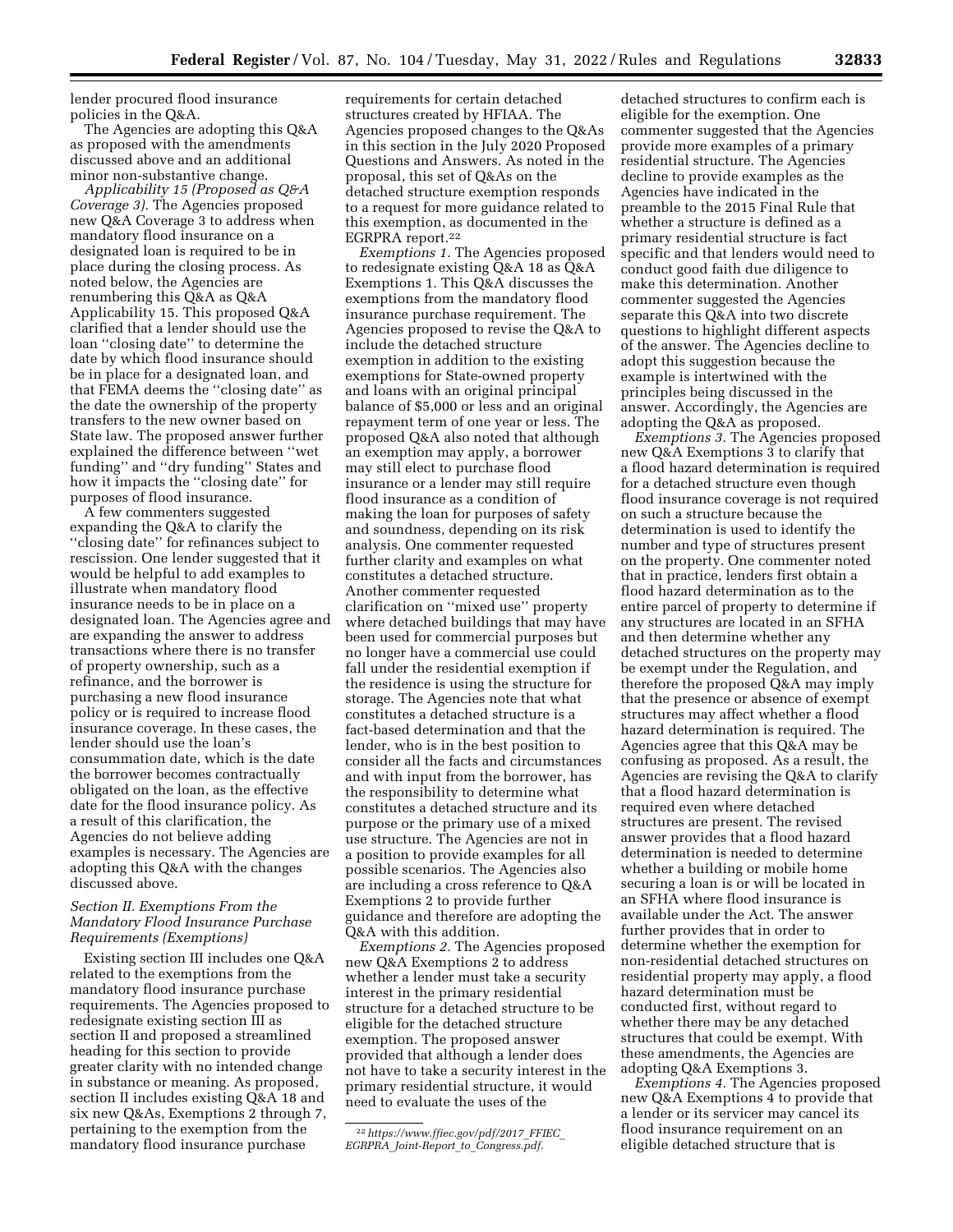currently insured, but that a lender alternatively may want to continue to require flood insurance coverage for detached structures of relatively high value if such coverage would be beneficial to the borrower and the lender. The Agencies received no specific comments on this Q&A and are adopting the Q&A as proposed.

*Exemptions 5.* The Agencies proposed new Q&A Exemptions 5 to address whether a property being remapped into an SFHA triggers a review of the intended use of each detached structure. Specifically, the proposed answer stated that a lender must examine the status of a detached structure upon a qualifying triggering event and that a remapping is not a triggering event. The proposed answer also stated that although there is no duty to monitor the status of a detached structure following the lender's initial determination, sound risk management practices may lead a lender to conduct scheduled periodic reviews that track the need for flood insurance on properties securing loans in its portfolio. Further, the proposed answer notes that, consistent with existing obligations under the Regulation, if a lender determines at any time that a property, including a detached structure, has become subject to the mandatory flood insurance purchase requirement and, as a result, the collateral is uninsured or underinsured, the lender has a duty to inform the borrower of the obligation to obtain or increase insurance coverage and to purchase flood insurance on the borrower's behalf, as necessary.

One commenter asked whether notification of a map change constitutes notice that the property may be subject to the mandatory flood insurance purchase requirement. Another commenter inquired whether this Q&A allows a lender to rely on the initial appraisal as to what the detached structure is being used for or whether the lender is responsible for determining the current use. One commenter noted that the answer reiterates the requirements for force placement which do not seem relevant to the answer. Based on the comments received, the Agencies are revising the question to focus instead on whether a triggering event requires a lender to review the intended use of the detached structure. The answer remains unchanged, except for removing the language regarding remapping and force placement and non-substantive wording changes for clarification. In addition, the Agencies are including a reference to new Q&A Applicability 13, which explains what constitutes a triggering

event. With these changes, the Agencies are adopting Q&A Exemptions 5.

*Exemptions 6.* The Agencies proposed new Q&A Exemptions 6 to discuss whether a lender, following a review of its loan portfolio, may determine to no longer require flood insurance on a detached structure in an SFHA if the structure does not provide contributory value. The Agencies proposed to clarify that, while a lender or servicer could initiate such a review, the Regulation does not permit the exemption of structures from the mandatory flood insurance purchase requirement based solely on their contributory value. Instead, a specific exemption must apply. The Agencies received no specific comments on this Q&A and are adopting the Q&A as proposed.

*Exemptions 7.* The Agencies proposed new Q&A Exemptions 7 to address whether a building would qualify as a detached structure if it is joined to another building by a stairway or covered walkway. The proposed answer provided that for purposes of the detached structure exemption, a structure is ''detached'' from the primary residential structure if it is not joined by any structural connection to that structure, and ''stands alone.'' One commenter suggested that the Agencies allow lenders to defer to an insurer's definition for a structural connection as this term is not defined in the Regulation or statute, or that the Agencies define this term. As indicated in the proposed Q&A, the Agencies have interpreted this term to mean a structure is ''detached'' if it stands alone and that this interpretation is consistent with the coverage provision of the NFIP's Standard Flood Insurance Policy (SFIP) for additions and extensions to a dwelling unit. The proposed answer also included a reference to the *NFIP Flood Insurance Manual* for additional information. However, the Agencies are amending the Q&A to track the language of the Regulation and are removing the FEMA example as it is unnecessary. Therefore, the Agencies are adopting the Q&A with these changes.

### *Proposed Section III. Coverage (NFIP/ Private Flood Insurance)*

The Agencies proposed in the July 2020 Questions and Answers to move existing section XI to section III. This section included two new Q&As (Coverage 1 and 3), and existing Q&A 64 redesignated as Coverage 2. Because the Agencies are consolidating the July 2020 Proposed Questions and Answers and the March 2021 Proposed Questions and Answers, for organizational purposes, in the 2022 Interagency Questions and Answers the Agencies are moving the

three Q&As under Section III Coverage to other sections as noted below and reassigning section III.

The Agencies proposed new Q&A Coverage 1 in the July 2020 Proposed Questions and Answers to assist lenders in complying with the discretionary acceptance provision and mutual aid societies provision in the Agencies' 2019 Final Rule. The Agencies are redesignating this Q&A as Q&A Discretionary 4. Please refer to Section IV, Q&A Discretionary 4 for the Agencies response to comments.

The Agencies proposed to redesignate existing Q&A 64 as Coverage 2. This Q&A addresses when a lender may rely on an insurance policy providing portfolio-wide coverage, removes the reference to criteria set forth by FEMA, and includes language addressing a lender's reliance on a policy that provides portfolio-wide coverage. The Agencies are re-designating this Q&A as Q&A Applicability 14. Please refer to Section I, Q&A Applicability 14 for the Agencies response to comments.

The Agencies proposed new Q&A Coverage 3 in the July 2020 Proposed Questions and Answers to address when mandatory flood insurance on a designated loan is required to be in place during the closing process. The Agencies redesignated Q&A Coverage 3 as Q&A Applicability 15. Please refer to Section I, Q&A Applicability 15 for the Agencies response to comments.

Additionally, the Agencies proposed in the July 2020 Proposed Questions and Answers to delete existing Q&A 63 because it was inconsistent with the Agencies' final rule implementing the private flood insurance provision of the Biggert-Waters Act.23 The Agencies received no specific comment on this proposed change and are deleting this Q&A as proposed.

#### *Section III. Private Flood Insurance— Mandatory Acceptance (Mandatory)*

The 2019 Final Rule requires lenders to accept ''private flood insurance,'' as defined in the Biggert-Waters Act (mandatory acceptance). In order to assist lenders in evaluating whether a flood insurance policy meets the definition of ''private flood insurance,'' the 2019 Final Rule also includes a compliance aid provision. Under the compliance aid provision, a lender may conclude that a policy meets the definition of ''private flood insurance'' without further review if the policy, or an endorsement to the policy, contains the compliance aid statement set forth in the rule.

<sup>23</sup> 84 FR 4953 (Feb. 20, 2019).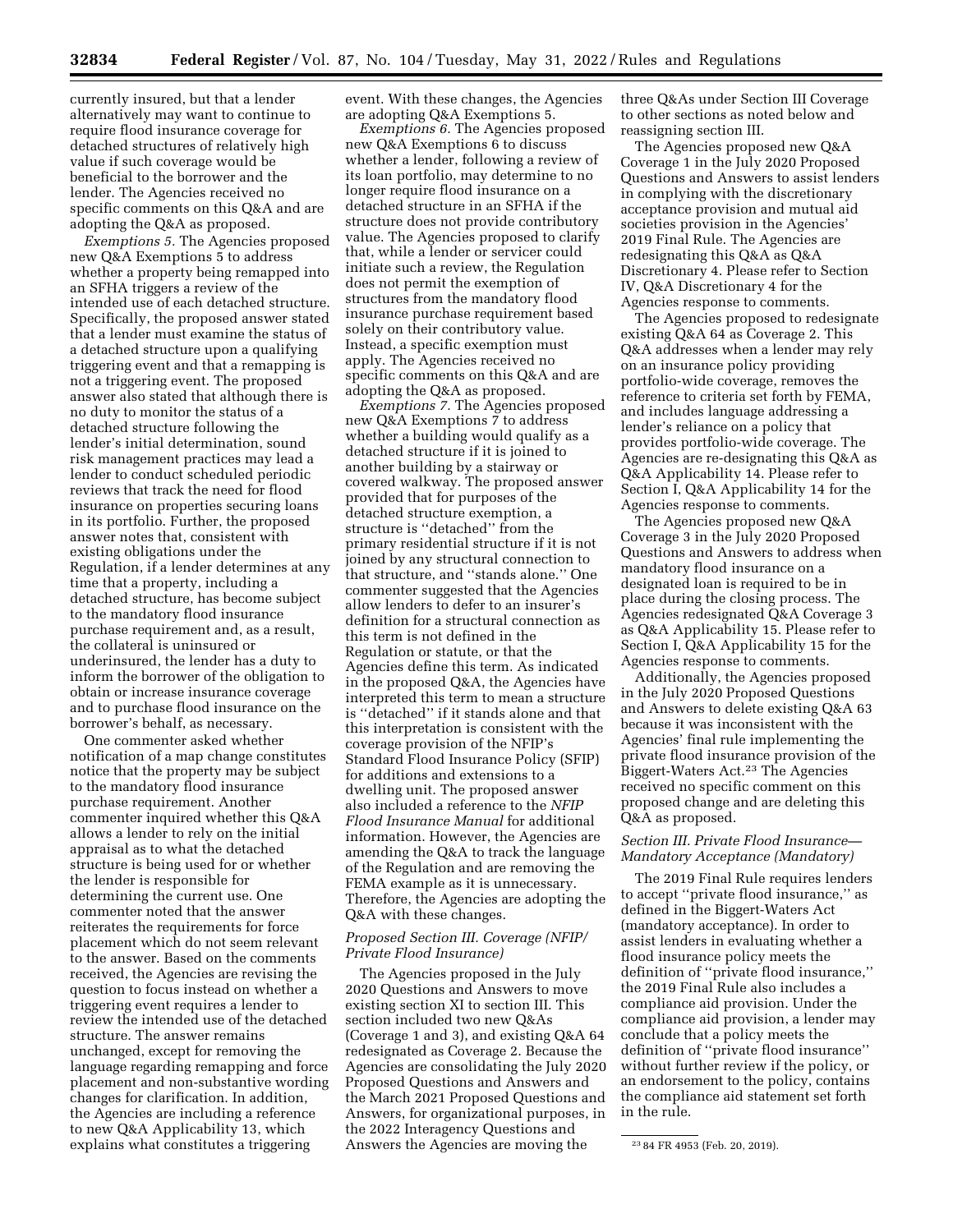The Agencies proposed a number of Q&As regarding mandatory acceptance and the compliance aid provision in the March 2021 Proposed Questions and Answers. As discussed in further detail below, the Agencies are combining proposed Q&A Mandatory 2 with proposed Q&A Discretionary 4 and renumbering the Q&A as Q&A Private Flood Compliance 11. The Agencies also are renumbering the other Q&As in this section accordingly.

*General Comments.* The Agencies received some general comments regarding the Q&As related to the mandatory acceptance of private flood insurance policies. One commenter was supportive of the proposed Q&As, stating that the Agencies' implementation of the mandatory acceptance provisions and widespread use of a compliance aid assurance clause have allowed the private flood insurance market to thrive. This commenter believed the mandatory acceptance provisions facilitate private policy placements, ensure that consumers have access to affordable flood coverage, and provide security to lenders seeking to fulfill their compliance obligation.

Another commenter suggested the Q&As could incorporate language that clarifies digital transmission of relevant flood coverage documents, as well as physical transmission or use of paper documents, is permissible. As explained under Q&A Discretionary 2, the Regulation does not address the acceptability of electronic records, but lenders may accept electronic and digital records for recordkeeping purposes.

One commenter noted that a number of the mandatory acceptance Q&As refer to ''reviews'' of private flood insurance policies. This commenter stated that it would be helpful to clarify that a flood insurance policy issued by a private insurer is subject to two different reviews. According to the commenter, as with any flood insurance policy, including NFIP policies, the lender or servicer must conduct the mandatory purchase requirement review in connection with a triggering event. The commenter stated that this review would include, among other things, determining whether the policy contains the appropriate coverage limits, deductible, term of coverage, and mortgagee clause. In addition, the commenter stated that, the lender or servicer must determine whether a private flood insurance policy satisfies the definition of ''private flood insurance'' or could otherwise be accepted by a lender under the discretionary acceptance criteria. The

commenter requested this clarification throughout the Interagency Questions and Answers.

The Agencies understand the commenter's confusion regarding the term ''review'' as used in some of the Q&As in the mandatory acceptance section. The Agencies have generally clarified the type of review involved for relevant mandatory acceptance Q&As, either in the text of the Q&A or the preamble.

*Mandatory 1.* Proposed new Q&A Mandatory 1 addressed whether a lender may decide to only accept private flood insurance policies under the mandatory acceptance provision of the Regulation. The proposed answer confirmed that a lender may decide to only accept private flood insurance policies that the lender is required to accept under the mandatory acceptance provision because the policies meet the definition of ''private flood insurance'' under the Regulation. The proposed answer also clarified that a lender is not required to accept flood insurance policies that only meet the criteria set forth in the discretionary acceptance or mutual aid provision in the Regulation. The Agencies received no specific comments on this Q&A and are adopting it as proposed with minor nonsubstantive edits.

*Mandatory 2 (Proposed as Q&A Mandatory 3).* Proposed new Q&A Mandatory 3 addressed whether the private flood insurance requirements under the Regulation require a lender to change its policy of not originating a mortgage in non-participating communities or coastal barrier regions where the NFIP is not available. The proposed answer explained that the Regulation does not require a lender to originate a loan that does not meet the lender's underwriting criteria. Further, the proposed answer noted that the flood insurance purchase requirement only applies to loans secured by structures located or to be located in an SFHA in which flood insurance is available under the Act. As stated in Q&A Applicability 1, as proposed and as adopted by the Agencies, the mandatory flood insurance purchase requirement does not apply within nonparticipating communities where NFIP insurance is not available under the Act. Therefore, the proposed answer states that the lender does not need to change its policy of not originating mortgages in areas where NFIP insurance is unavailable solely because of the private flood insurance requirements under the Regulation. The Agencies received no specific comments on this Q&A and are adopting it as proposed, with minor

changes for clarity, and renumbered as Q&A Mandatory 2.

*Mandatory 3 (Proposed as Q&A Mandatory 4).* Proposed new Q&A Mandatory 4 addressed whether the compliance aid assurance clause could act as a conformity clause that would make a flood insurance policy issued by a private insurer conform to the definition of ''private flood insurance'' under the Regulation. The proposed answer clarified that the compliance aid assurance clause is not intended to act as a conformity clause but rather to facilitate the ability of lenders and borrowers to recognize policies that meet the definition of ''private flood insurance'' and promote the consistent acceptance of policies that meet this definition.

The Agencies received a few comments on this proposed Q&A. One commenter agreed in principle that the compliance aid language should not, and cannot, act as a conformity clause, due mainly to the unique legal status that the term ''conformity clause'' has in State insurance regulation and contract law. Another commenter noted that whether the compliance aid assurance clause acts as a conformity clause is best interpreted by State insurance regulation and contract law. The third commenter explained that interpretation of insurance contracts, including whether the compliance aid assurance clause acts as a conformity clause, should be a matter of State law. This commenter further stated that this Q&A is outside the scope of the Federal flood insurance statutes and regulations, and is outside the Agencies' authority to interpret and apply those Federal statutes and regulations. The commenter recommended instead that the Agencies address this question by providing guidance that this is a matter of State insurance contract law. The Agencies disagree with this commenter's statement regarding the scope of the Act and Regulation and the Agencies' authority to interpret or apply the Act and Regulation. The Agencies adopted the compliance aid provision in the Regulation pursuant to the authority granted to the Agencies in the Act to issue the Regulation.24 Therefore, the Agencies have the authority to interpret this provision in a Q&A.

Additionally, a few of the commenters recommended that the Agencies delete references to ''assurance clause'' in this Q&A and revert to prior language that simply refers to this clause as the compliance aid language or statement. The commenters noted that the addition of ''assurance clause'' in the current

<sup>24</sup> 42 U.S.C. 4012a(b)(1).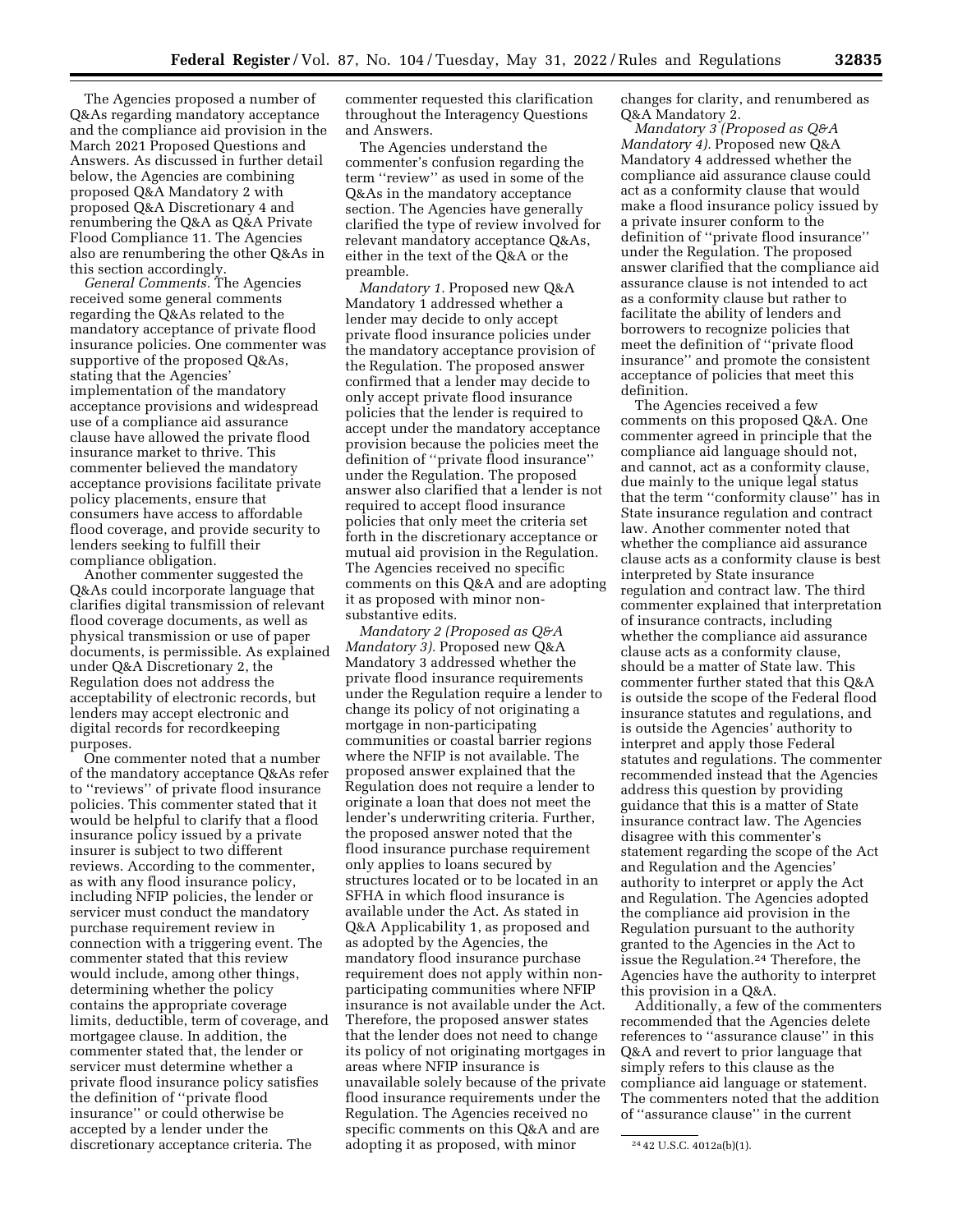Q&A could infer a meaning beyond that intended by the Agencies because the term ''assurance clause'' has broad meaning under State insurance regulations and insurance laws. The Agencies agree with these comments. The Agencies are removing references to ''assurance clause'' in the final Q&A, as well as in the other Q&As, and will refer to this as the ''compliance aid statement'' per the Regulation. With this change, and a minor change for clarity, the Agencies are adopting this Q&A as proposed and renumbered as Q&A Mandatory 3.

*Mandatory 4 (Proposed as Q&A Mandatory 5).* Proposed new Q&A Mandatory 5 stated that a lender is not required to accept a flood insurance policy issued by a private insurer solely because the policy contains the compliance aid assurance clause if the lender chooses to conduct its own review and determines the flood insurance policy actually does not meet the mandatory acceptance requirements. The proposed answer noted that if a flood insurance policy issued by a private insurer does not include the compliance aid assurance clause, the lender must still review the policy to determine if it meets the requirements for private flood insurance as set forth in the Regulation before the lender may choose to reject the policy.

One commenter believed that a flood insurance policy issued by a private insurer that includes the compliance aid statement must be accepted and did not support Q&A Mandatory 5. The Agencies have been clear that a lender is not required to accept a flood insurance policy issued by a private insurer solely because it contains the compliance aid statement. Lenders may still, at their discretion, review a flood insurance policy issued by a private insurer that contains the compliance aid statement and reject the policy if they do not believe it meets the definition of ''private flood insurance'' or if it does not meet other requirements of the Regulation, such as providing the required amount of insurance.

Other commenters emphasized that Q&A Mandatory 5 is confusing and unclear. For example, commenters pointed out that a lender does not have to accept a flood insurance policy issued by a private insurer that does not meet the coverage requirements and a review is not required if a policy does not meet the coverage requirements. Commenters were unsure if the ''required to accept'' phrase in the question applies only to an assessment of whether the policy meets the definition of ''private flood insurance'' or if a lender could be required to accept the policy even if the policy is otherwise insufficient (such as the required dollar amount of coverage).

Some commenters believed the Agencies make an assumption about a given lender's processes by concluding that the lender would review a policy under mandatory acceptance criteria before the lender would review under discretionary acceptance criteria even though the Agencies make clear under proposed Q&A Mandatory 8 that a lender ''may first review the policy to determine whether it meets the criteria under the discretionary acceptance provision.'' One commenter emphasized that the Agencies go further than necessary in the proposed response and seem to dictate certain processes for the lender.

In addition, commenters suggested the Agencies consider alternative language for Q&A Mandatory 5. One commenter was confused by the Agencies' choice of language that did not align with the Regulation or the preamble discussion on the proposed Q&A. One commenter recommended the Agencies modify the answer to use plain language from the 2019 Final Rule and use consistent language to avoid confusion regarding key compliance concepts.

As explained in the preamble to the 2019 Final Rule, the Regulation does not permit lenders to reject a flood insurance policy issued by a private insurer solely because the policy is not accompanied by the compliance aid statement.25 The Agencies stress that the compliance aid statement is meant to be an aid for lenders and it is not required for lenders to accept a flood insurance policy issued by a private insurer. In addition, lenders should remember that other aspects of the Regulation must be met for a lender to accept a flood insurance policy issued by a private insurer, even if the policy meets the definition of ''private flood insurance.''

However, the Agencies understand the commenters' concerns about Q&A Mandatory 5 as proposed and are incorporating suggested changes to address these issues. The final answer provides that if a flood insurance policy issued by a private insurer includes the compliance aid statement, the lender may choose to rely upon the statement and would not need to review the policy further to determine if the policy meets the definition of ''private flood insurance.'' The final answer also makes clear, however, that the lender is not required to accept this policy based upon inclusion of the compliance aid statement alone and may choose to

make its own determination about whether the policy meets the definition of ''private flood insurance'' or whether the policy is acceptable under the discretionary acceptance or mutual aid criteria. In addition, if a flood insurance policy issued by a private insurer does not include the compliance aid statement, the final answer provides that the lender may not reject the policy solely because it does not include this statement. The final answer also states that a lender is not relieved from the requirement to accept a policy that meets the definition of ''private flood insurance'' and provides the required amount of insurance under the Regulation. The final answer also provides that the lender may determine the policy is acceptable under the discretionary acceptance or mutual aid criteria.

Lastly, as mentioned in Q&A Mandatory 3 in this section, the Agencies are changing the term ''compliance aid assurance clause'' throughout this Q&A to ''compliance aid statement'' to be consistent with the Regulation.

With these changes, the Agencies are adopting proposed Q&A Mandatory 5 and renumbering it as Q&A Mandatory 4.

*Mandatory 5 (Proposed as Q&A Mandatory 6).* Proposed new Q&A Mandatory 6 discussed whether a lender is required to conduct an additional review of a flood insurance policy issued by a private insurer under the mandatory acceptance provision if the policy includes the compliance aid assurance clause. The proposed answer stated that under the mandatory acceptance provision of the Regulation, if a policy or an endorsement to the policy contains the compliance aid assurance clause, a lender is *not*  required to conduct any further review of the policy in order to determine that the policy meets the definition of ''private flood insurance.'' The proposed answer also clarified that the language of the compliance aid assurance clause must be stated as set forth in the Regulation in order for the lender to rely on the protections of the compliance aid assurance clause. However, a lender need not reject a policy containing the compliance aid assurance clause if the formatting, font, punctuation, and similar stylistic effects that do not change the substantive meaning of the clause are different from the compliance aid assurance clause set forth in the Regulation. The proposed answer included a cross-reference to proposed new Q&A Mandatory 7.

The Agencies received a specific comment on Q&A Mandatory 6 that was

<sup>25</sup> 84 FR 4953, 4959 (Feb. 20, 2019).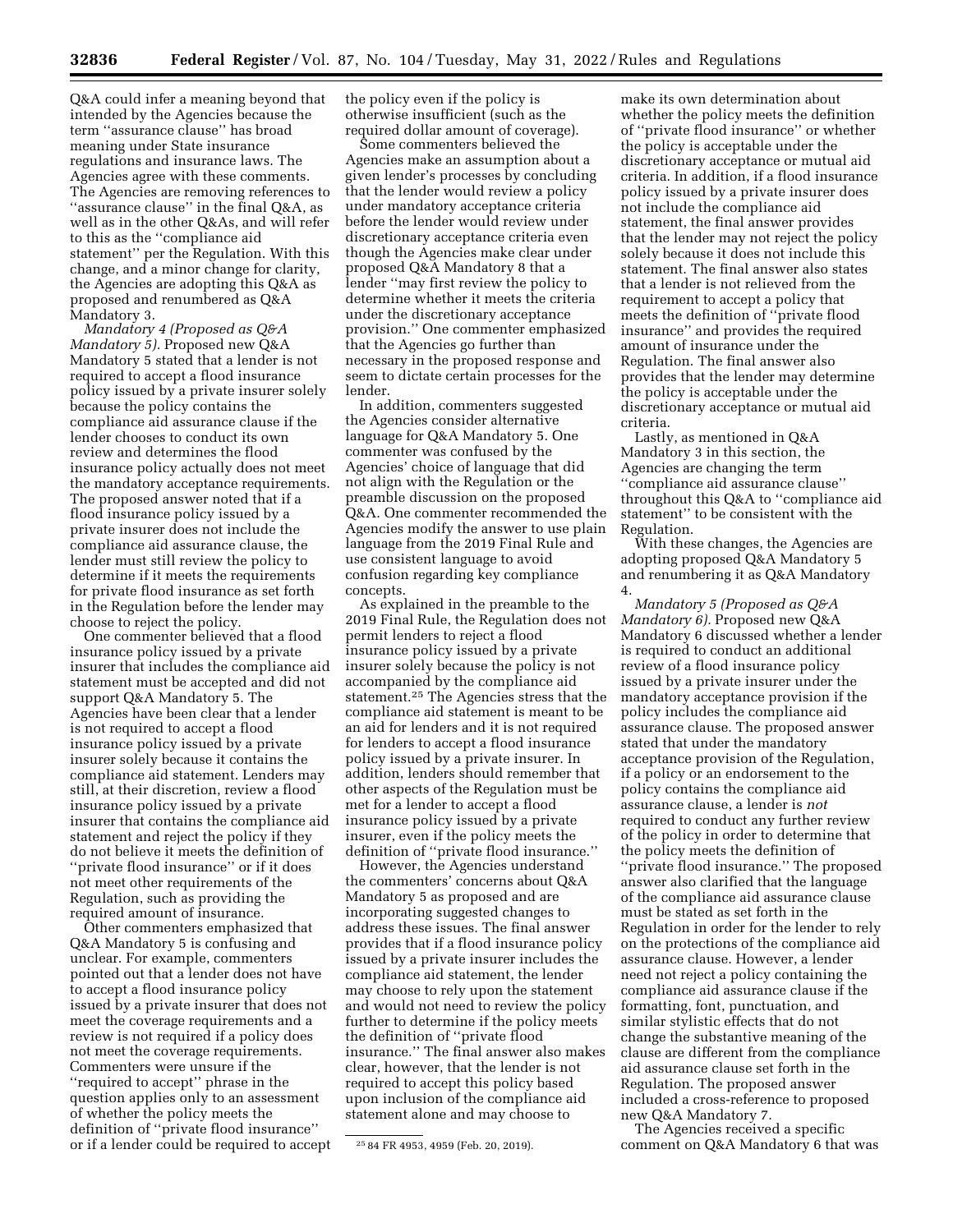supportive. The commenter agreed that if a policy or an endorsement to the policy contains the compliance aid statement, further review is not necessary in order for the lender to determine that a policy meets the definition of ''private flood insurance.'' Therefore, the Agencies are adopting this Q&A as proposed, other than amending the term ''compliance aid assurance clause'' throughout the Q&A to ''compliance aid statement'' to be consistent with the Regulation. The Agencies are also renumbering Q&A Mandatory 6 as proposed to Q&A Mandatory 5 and updating the included cross-reference.

*Mandatory 6 (Proposed as Q&A Mandatory 7).* Proposed new Q&A Mandatory 7 described additional reviews a lender must conduct when a flood insurance policy issued by a private insurer includes the compliance aid assurance clause, as the clause only assists a lender in making the determination that a flood insurance policy meets the definition of ''private flood insurance'' in the Regulation, and not other requirements specified in the Regulation. Specifically, under the proposed answer, the lender also must ensure that the amount of insurance is at least equal to the lesser of the outstanding principal balance of the designated loan or the maximum limit of coverage available for the particular type of property under the Act. The answer also included a cross-reference to proposed new Q&A Mandatory 6.

One commenter recommended that the Agencies revise Q&A Mandatory 7 and include a new Q&A under the Private Flood Compliance section. This commenter understood that the Agencies are attempting to reassure lenders who may be reluctant to accept a flood insurance policy issued by a private insurer merely because the policy includes the compliance aid statement. At the same time, the commenter believed that the Agencies do not want lenders to overlook the fundamental ''requirements for coverage'' review. Thus, the commenter suggested the Agencies simplify Q&A Mandatory 7 and move the language regarding coverage and other applicable requirements to a new Q&A under the Private Flood Compliance section. In addition, this commenter further recommended the Agencies include appropriate cross-references between Q&A Mandatory 7 and their suggested new Q&A, as well as to applicable questions under other sections. The Agencies disagree with this comment. Under the Regulation, lenders must determine whether a policy issued by a private flood insurance company meets

both the definition of ''private flood insurance'' and the required amount of insurance under the Regulation. The intent of proposed Q&A Mandatory 7 is to remind lenders that they must review the policy to ensure that it meets the amount of insurance required under the Regulation even if the policy includes the compliance aid statement.

Many commenters had concerns with the sentence in the answer recommending that lenders ensure the accuracy of other key aspects of the policy, such as the borrower's name and address. These commenters specifically found the phrase ''key aspects of the policy'' to be ambiguous, open-ended, extraneous, and potentially problematic and recommended either its deletion or amendment. Specifically, one commenter noted that because there are no statutory or regulatory requirements or references regarding this phrase or the included examples, this sentence could confuse lenders. Another commenter stated that the Agencies should clearly define the exact elements that lenders must review beyond the compliance aid statement. One commenter suggested that the Agencies instead instruct lenders to review the policy as they would review other insurance policies for safety and soundness. Further, one commenter explained that there are many valid reasons for differences between the named parties on a mortgage and a property insurance policy as well as for differences in the physical address of the property, especially if the mortgage system reflects the legal description for the property as opposed to a mailing address.

The Agencies agree with the commenters that the phrase ''other key aspects of the policy'' is unclear. Because this sentence is not necessary to answer the question, the Agencies are deleting it in the final answer. Using alternative language regarding safety and soundness, as suggested by one commenter, would not eliminate ambiguity. However, the Agencies note that this deletion does not eliminate the need for lenders to conduct other reviews of a policy pursuant to their internal processes.

One commenter requested that the Agencies use the term ''limit'' instead of the term ''coverage'' the first time it appears in the answer. The Agencies have considered this request and are changing this use of ''coverage'' to ''amount of insurance,'' which is the phrase used in the Regulation.

Additionally, the Agencies are adding a reference to the Regulation in the question in this Q&A to avoid further confusion. The Agencies also are

amending the term ''compliance aid assurance clause'' throughout the Q&A to ''compliance aid statement'' to be consistent with the Regulation.

With these changes, the Agencies are adopting this Q&A, renumbering it as Q&A Mandatory 6, and making a corresponding update to the included cross-reference.

*Mandatory 7 (Proposed as Q&A Mandatory 8).* Proposed new Q&A Mandatory 8 addressed whether a lender may use the criteria under the discretionary acceptance provision to decide whether to accept a policy that does not contain the compliance aid assurance clause without first reviewing the policy to determine if it meets the mandatory acceptance provision. The proposed answer clarified that a lender may first review the policy to determine whether it meets the criteria under the discretionary acceptance provision. However, if the policy is not accepted under the discretionary acceptance provision, the lender still needs to determine whether it *must* accept the policy under the mandatory acceptance criteria. The proposed answer also reminded lenders to document that a policy provides sufficient protection of the loan if the lender accepts the policy under the discretionary acceptance provision of the Regulation.

The Agencies did not receive any specific comment on Q&A Mandatory 8. However, the Agencies are adding a cross reference to Q&A Discretionary 2 regarding the documentation of the sufficient protection of the loan, which provides that the lender may document this information electronically. The Agencies also are amending the term ''compliance aid assurance clause'' in the question to ''compliance aid statement'' to be consistent with the Regulation. The Agencies are adopting Q&A Mandatory 8 with minor clarifying edits and renumbering as Q&A Mandatory 7.

*Mandatory 8 (Proposed as Q&A Mandatory 9).* Proposed new Q&A Mandatory 9 noted that if the compliance aid assurance clause is included on the declarations page, a lender may accept the policy without further review to determine whether the policy meets the definition of ''private flood insurance.'' However, a lender also must ensure that the policy provides the amount of insurance as required under the Regulation. One commenter pointed out that many private flood insurance policies do not include this representation on the declarations page, but they do include it in the policy, and requested that the Agencies edit this Q&A to reflect this fact. The Agencies note that the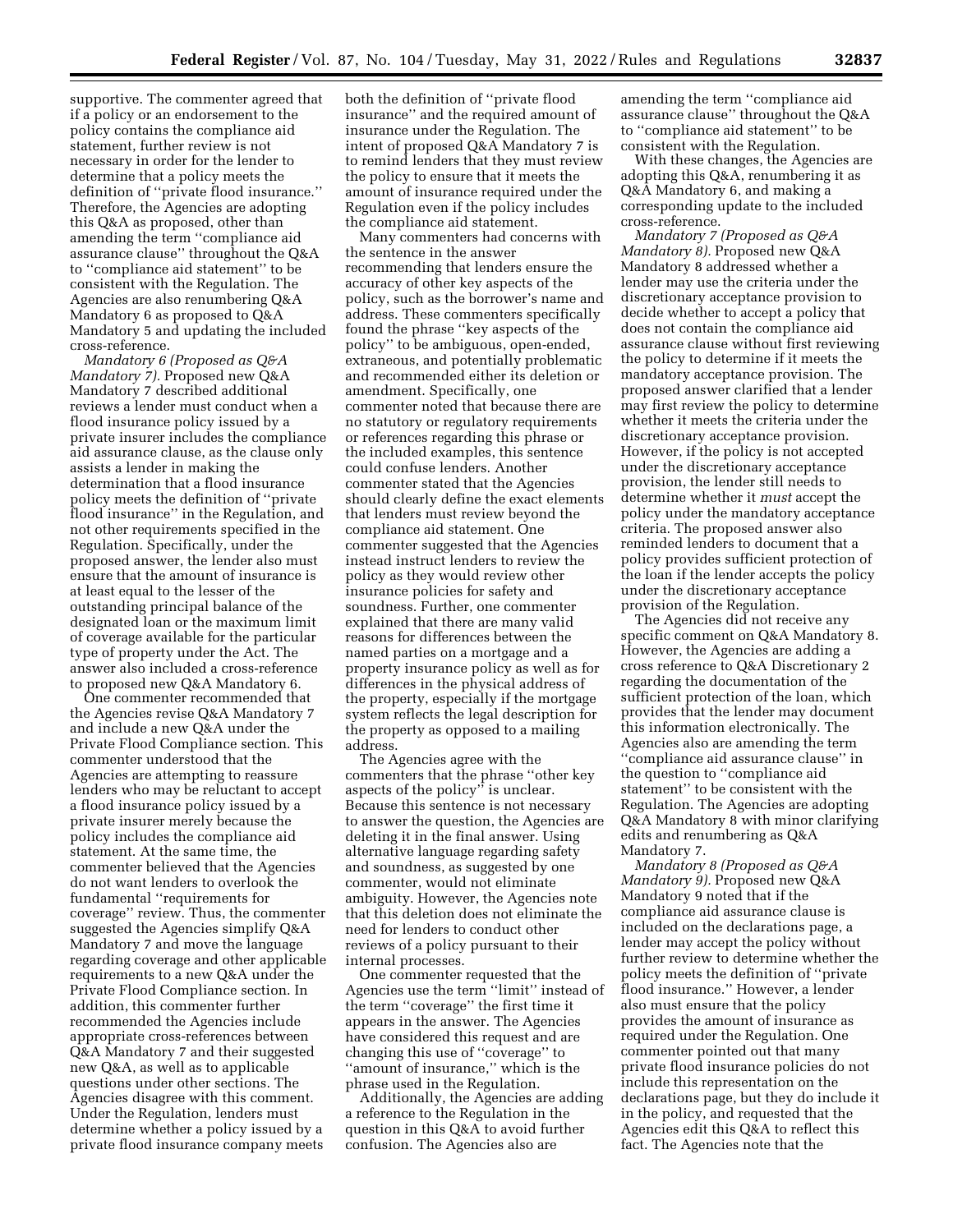Regulation provides that a lender may accept a flood insurance policy issued by a private insurer if the compliance aid statement is in the policy. The purpose of the proposed Q&A was to provide guidance when a lender receives only the declarations page and not the policy. Therefore, to clarify this Q&A, the Agencies are changing the question to refer to the lender only receiving a declarations page without receiving a copy of the policy.

Another commenter asked the Agencies to amend the response to make it clear that the lender may determine that the policy meets the definition of ''private flood insurance'' without further review. The Agencies agree and have revised the answer as suggested by this commenter, which better reflects the language in the Regulation.

One commenter stated that it would be helpful for the Agencies to identify in the answer the specific items that a lender must review to ensure compliance with the mandatory purchase requirement when the compliance aid assurance clause is included. The Agencies have addressed this issue in Q&A Mandatory 6 and included a cross-reference to Q&A Mandatory 6 in Q&A Mandatory 9. Therefore, the Agencies do not believe it is necessary to amend Q&A Mandatory 9 to include this information.

Lastly, the Agencies are amending the term ''compliance aid assurance clause'' throughout the Q&A to ''compliance aid statement'' to be consistent with the Regulation.

With the changes described above, the Agencies are adopting this Q&A, renumbering it as Q&A Mandatory 8, and making a corresponding update to the included cross-reference.

*Mandatory 9 (Proposed as Private Flood Compliance 11).* The Agencies are renumbering proposed Q&A Private Flood Compliance 11 as Q&A Mandatory 9 in the 2022 Interagency Questions and Answers because it more appropriately fits within the Mandatory Acceptance Q&A section. As proposed, this Q&A addressed whether a lender may accept a private flood insurance policy that includes a compliance aid assurance clause, but that also includes a disclaimer that the ''insurer is not licensed in the State or jurisdiction in which the property is located.'' The proposed answer explained circumstances under which lenders may accept a policy issued by an insurer that is not licensed in the State or jurisdiction in which the property is located. The proposed answer also included a cross-reference to proposed Q&A Private Flood Compliance 10,

which addressed whether lenders may accept policies issued by private insurers that are surplus lines insurers 26 for noncommercial residential properties.

Some commenters suggested revising the answer to be more direct and to remove language that is addressed in Q&A Private Flood Compliance 10. The Agencies agree with the commenters that the answer can be worded more effectively and are adopting language similar to that recommended by one of the commenters. As revised, the answer provides that if the policy includes a statement indicating that the insurer is not licensed in the State or jurisdiction in which the property is located, suggesting that the policy is issued by a surplus lines insurer, but contains a compliance aid statement, lenders may accept the policy as long as the policy complies with the Regulation and applicable State laws. However, the Agencies note that the language removed from the proposed answer that provided specific circumstances under which lenders may accept a policy issued by a surplus lines insurer is still relevant. Specifically, a lender may accept a policy issued by a surplus lines insurer recognized or not disapproved by the relevant State insurance regulator as protection for loan collateral that is a commercial property. Also, a lender may accept a policy issued by a surplus lines insurer as protection for loan collateral that is a noncommercial property as a policy issued by an insurance company that is ''otherwise approved to engage in the business of insurance by the insurance regulator of the State or jurisdiction in which the property to be insured is located.''

The Agencies also are making one technical change to this question, amending the term ''compliance aid assurance clause'' to ''compliance aid statement'' to be consistent with the Regulation.

With the changes described above, the Agencies are adopting Q&A Mandatory 9.

#### *Section IV. Private Flood Insurance— Discretionary Acceptance (Discretionary)*

The 2019 Final Rule permits a lender, at its discretion, to accept a flood insurance policy issued by a private insurer even if the policy does not meet the statutory and regulatory definition of ''private flood insurance,'' provided the policy meets certain requirements in the rule (discretionary acceptance). The 2019 Final Rule also permits a lender, at its discretion, to accept certain mutual aid plans that meet the conditions stated in the rule.

The Agencies proposed the Q&As in this section, except for Q&A Discretionary 4, in the March 2021 Proposed Questions and Answers. The Agencies originally proposed Q&A Discretionary 4, as adopted in these 2022 Interagency Questions and Answers, as Q&A Coverage 1 in the July 2020 Proposed Questions and Answers. The Agencies are combining proposed Q&A Discretionary 4 with proposed Q&A Mandatory 2 and renumbering this Q&A as Q&A Private Flood Compliance 11, as discussed in more detail below.

*Discretionary 1.* Proposed Q&A Discretionary 1 addressed whether lenders are required to accept flood insurance policies that meet the discretionary acceptance criteria. The proposed answer notes that the discretionary acceptance criteria in the Regulation set forth the minimum acceptable criteria that a flood insurance policy must have for the lender to accept the policy under the discretionary acceptance provision. The proposed answer clarified that it is at the lender's discretion to accept a policy that meets the discretionary acceptance criteria so long as the policy does not meet the mandatory acceptance criteria. The Agencies received no specific comments on this Q&A and are adopting Q&A Discretionary 1 as proposed.

*Discretionary 2.* Proposed Q&A Discretionary 2 addressed the requirements for documentation to demonstrate that a policy provides sufficient protection of a loan when a lender accepts that policy under the discretionary acceptance criteria. The proposed answer explained that the Regulation requires the lender to document its conclusion in writing that the policy provides sufficient protection of the loan, consistent with safety and soundness principles. In addition, the proposed answer included a crossreference to Q&A Discretionary 4 which discusses some factors to consider when determining whether a flood insurance policy issued by a private insurer provides sufficient protection of the

<sup>26</sup>The National Association of Insurance Commissioners (NAIC) notes, ''[t]he surplus lines market (inclusive of U.S. and non-U.S. domiciled insurers) is a distinct segment of the industry consisting of non-admitted specialized insurers covering risks not available within the admitted market . . . Surplus lines insurers are subject to regulatory requirements and are overseen for solvency by their domiciliary [S]tate or country.'' *[https://content.naic.org/cipr](https://content.naic.org/cipr_topics/topic_surplus_lines.htm)*\_*topics/topic*\_*surplus*\_ *[lines.htm.](https://content.naic.org/cipr_topics/topic_surplus_lines.htm)* For specific definitions related to surplus lines insurers, lenders should review the State law in which the property is located.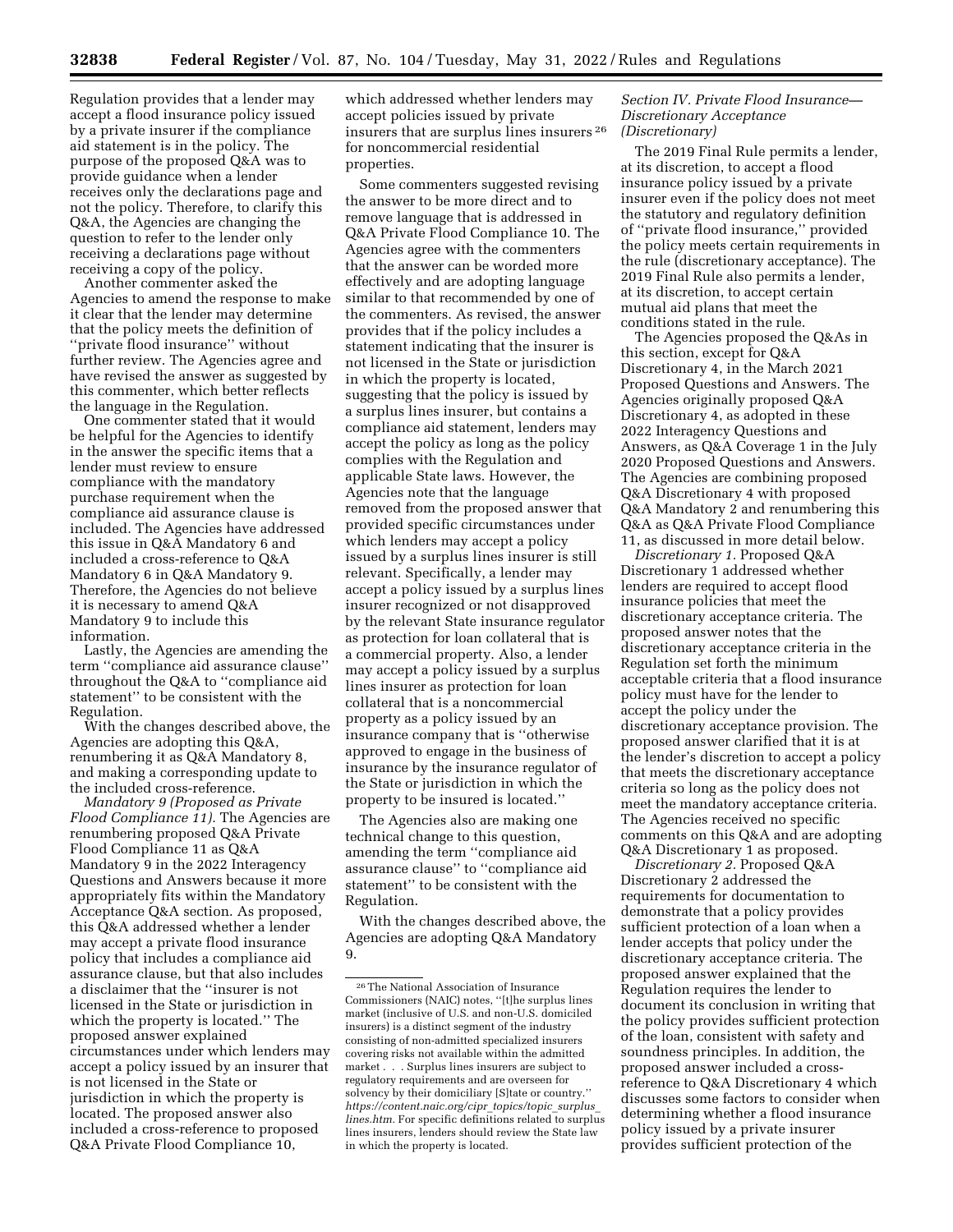loan, consistent with safety and soundness principles.<sup>27</sup> Furthermore, the proposed answer noted that while the Regulation does not require any specific documentation to demonstrate that the policy provides sufficient protection of the loan, lenders may include any information that reasonably supports the lender's conclusion following review of the policy.

One commenter on this Q&A suggested that the Agencies clarify that a lender's electronic records may serve as documentation that demonstrates that a policy provides sufficient protection of the loan. The Agencies note that specific provisions in the Regulation allow for the use of electronic records. For example, the Regulation allows for the use of the Standard Flood Hazard Determination Form in an electronic format. Although there are no general provisions in the Regulation regarding the acceptability of electronic records, the Agencies agree that electronic and digital records are acceptable for a lender's recordkeeping purposes. In consideration of this comment, the Agencies are amending the Q&A by adding that a lender's review of a policy under the discretionary acceptance provision may be performed and recorded electronically.

The second commenter asked the Agencies to clarify whether in situations where a loan is secured by a building and land, and the value of the land securing a loan is greater than the loan amount, the lender could determine that flood insurance is not required or that the deductible may be higher than what the mandatory purchase criteria allows. The Agencies note that the Regulation requires that flood insurance be at least equal to the lesser of the outstanding principal balance of the designated loan or the maximum limit of coverage available for the particular type of property, and that land is excluded from this analysis. Therefore, the lender cannot waive the flood insurance requirement based on the value of the land. Additionally, a flood insurance policy issued by a private insurer must provide sufficient protection of the designated loan, consistent with general safety and soundness principles. When

evaluating higher deductibles, lenders should ensure the deductible is reasonable considering the borrower's financial condition. The Agencies believe that no change is needed in the Q&A to address this comment and that readers should refer to Q&A Private Flood Compliance 1.

With the amendment described above, the Agencies are adopting Q&A Discretionary 2.

*Discretionary 3.* Proposed Q&A Discretionary 3 addressed how a lender could evaluate concerns related to an insurer's solvency, strength, and ability to pay claims in order to determine whether an insurance policy provides sufficient protection of a loan, consistent with general safety and soundness principles. The proposed answer provided that a lender may evaluate an insurer's solvency, strength, and ability to satisfy claims by obtaining information from the State insurance regulator's office of the State in which the property securing the loan is located, among other options. The proposed answer further indicated that a lender could rely on the licensing or other processes used by the State insurance regulator for such an evaluation.

A number of commenters suggested that the Agencies provide additional examples for evaluating an insurer's solvency, including the use of thirdparty sources of information such as credit rating agencies. Although lenders could consider many sources of information to evaluate an insurer, the Agencies decline to provide examples other than those included in the proposed Q&A. Further, including credit rating agencies as an example would be inconsistent with the principle in Section 939A of the Dodd-Frank Act, which required the Agencies to remove references to, or requirements of reliance on, credit ratings in their regulations with regard to assessment of the creditworthiness of a security or money market instrument using credit rating agencies. Although this provision concerns regulations, and not guidance, and is focused on the creditworthiness of a security or money market instrument, and not the solvency of an insurer, the Agencies believe it would be inappropriate to endorse or reference the use of credit rating agencies in the Interagency Questions and Answers in light of Section 939A of the Dodd-Frank Act.

One commenter suggested that the Agencies remove the requirement for financial institutions to evaluate the solvency and strength of private flood insurers. The Agencies note that the Regulation does not require lenders to

evaluate the solvency and strength of private flood insurers. Rather, it requires lenders to determine that the policy provides sufficient protection of the designated loan, consistent with general safety and soundness principles. Evaluating the solvency and strength of private flood insurers is one factor, among others, that lenders could consider in making this determination, as detailed in Q&A Discretionary 4 as adopted, discussed below. For these reasons, the Agencies are adopting the Q&A as proposed, with an update to the included cross-reference to reflect Q&A renumbering.

*Discretionary 4 (Proposed as Q&A Coverage 1).* The Agencies proposed new Q&A Coverage 1 in the July 2020 Proposed Questions and Answers to assist lenders in complying with the discretionary acceptance provision and mutual aid societies provision in the Agencies' final rule implementing the private flood insurance provision of the Biggert-Waters Act. As noted above, the Agencies are renumbering this Q&A as Discretionary 4. The Q&A provides additional information on some factors to consider when determining whether a flood insurance policy issued by a private insurer provides sufficient protection of a loan.

The Agencies received several comments on this Q&A. One commenter supported the Q&A because it is not overly prescriptive and will likely enhance the development of the private flood insurance market. A few commenters recommended that the Agencies clarify that the sufficient protection of a loan requirement only applies to the discretionary acceptance provision. The Agencies agree and are clarifying the question so that it specifically references the discretionary acceptance and mutual aid acceptance provisions.

One commenter recommended that the Agencies expand the answer to explain that if a flood insurance policy issued by a private insurer or flood endorsement to an insurance policy issued by a private insurer states that the policy meets the definition of private flood insurance under 42 U.S.C. 4012a, or includes similar alternative language, such as that the coverage is at least as broad as the NFIP, the policy is explicitly acceptable. Additionally, the commenter suggested that if the flood insurance policy issued by a private issuer is determined to be less than the coverage provided under an NFIP policy, and the policy states that coverage is amended to match the terms of an NFIP policy, that the policy is explicitly acceptable. The Regulation provides a specific compliance aid

<sup>27</sup>These factors include whether: (1) A policy's deductibles are reasonable based on a borrower's financial condition; (2) the insurer provides adequate notice of cancellation to the mortgagor and the mortgagee; (3) the terms and conditions of the policy with respect to payment per occurrence or per loss and aggregate limits are adequate to protect the lending institution's interest in the collateral; (4) the flood insurance policy complies with applicable State insurance laws; and (5) the private insurance company has the financial strength, solvency and ability to satisfy claims. *See*  85 FR 40442, 40458 (July 6, 2020).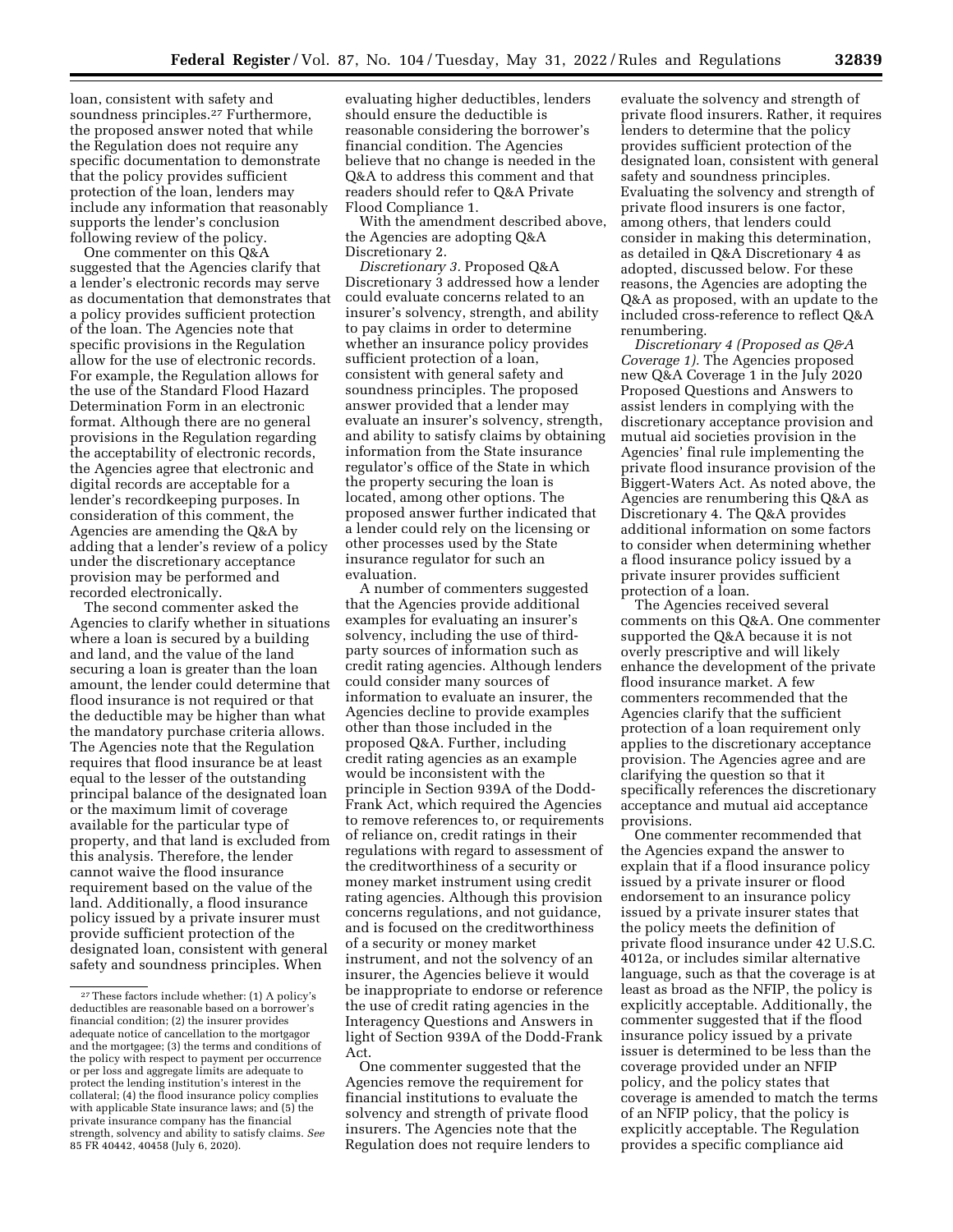provision to assist lenders in determining if a policy meets the definition of private flood insurance. While lenders may consider the alternative language noted above when reviewing flood insurance policies issued by private insurers, making a policy acceptable based on such statements would not be consistent with the Regulation. Therefore, the Agencies are adopting proposed Q&A Coverage 1, renumbered as Discretionary 4, with the amendments discussed above.

### *Section V. Private Flood Insurance— General Compliance (Private Flood Compliance)*

The Agencies proposed eleven new Q&As in this section in the March 2021 Proposed Questions and Answers. As discussed in more detail above, the Agencies are renumbering proposed Q&A Private Flood Compliance 11 from the March 2021 Proposed Questions and Answers as Q&A Mandatory 9. Q&A Private Flood Compliance 11, as adopted in these 2022 Interagency Questions and Answers, is a combination of proposed Q&A Mandatory 2 and proposed Q&A Discretionary 4 from the March 2021 Proposed Questions and Answers.

*Private Flood Compliance 1.* Proposed new Q&A Private Flood Compliance 1 addressed the maximum deductible permissible for a flood insurance policy issued by a private insurer on properties located in an SFHA. The proposed answer clarified that the analysis depends on whether the lender is accepting the flood insurance policy under the mandatory acceptance provision or the discretionary acceptance provision.

For a private flood insurance policy that the lender is accepting under the mandatory acceptance provision, the proposed answer stated that the Regulation provides that the policy must contain a deductible that is ''at least as broad as'' the maximum deductible in the SFIP under the NFIP, which means that the deductible is no higher than the specified maximum under an SFIP for any total coverage amount up to the maximum available under the NFIP at the time the policy is provided to the lender. Further, the proposed answer provided that a policy with a coverage amount exceeding that available under the NFIP may have a deductible exceeding the specific maximum deductible under an SFIP. However, the proposed answer also advised that for safety and soundness purposes, the lender should consider whether the deductible is reasonable based on the borrower's financial condition, consistent with guidance the

Agencies proposed in Q&A Amount 9 28 and with how deductibles may be evaluated under the discretionary acceptance provision. The proposed answer also set forth examples to aid in compliance.

Further, the proposed answer provided that for purposes of compliance with the discretionary acceptance provision, the Regulation requires that the policy provide sufficient protection of the loan, consistent with general safety and soundness principles. The proposed answer stated that among other factors a lender could consider in determining whether the policy provides sufficient protection of the loan is whether the deductible is reasonable based on the borrower's financial condition. The proposed answer further provided that unlike the limitation on deductibles for policies accepted under the mandatory acceptance provision for any total coverage amount up to the maximum available under the NFIP, a lender can accept a flood insurance policy issued by a private insurer under the discretionary acceptance provision with a deductible higher than that for an SFIP for a similar type of property, provided the lender has determined the policy provides sufficient protection of the loan, consistent with general safety and soundness provisions. Finally, the proposed answer provided that whether a lender is evaluating the policy under the mandatory acceptance provision or the discretionary acceptance provision, a lender may not allow the borrower to use a deductible amount equal to the insurable value of the property to avoid the mandatory purchase requirement.

The Agencies received several comments on this Q&A. One commenter asked for clarification of the flood insurance requirements for nonresidential detached structures that are part of a commercial property and requested that the Agencies not limit the applicability of the detached structure exemption only to residential properties. The Agencies note that Congress established the detached structure exemption in HFIAA. This exemption provides that any structure that is part of a residential property but detached from the primary residential structure and does not serve as a residence is not required to be covered by flood insurance. As this statutory exemption only applies to a detached structure that is part of a residential property, the Agencies cannot create an

exemption for detached structures that are part of a commercial property. Therefore, the Agencies do not have authority to revise the answer as requested.

One commenter requested clarification regarding the deductible when multiple buildings are insured on a single insurance policy. Some other commenters requested clarification on how the statement in Q&A Amount 9 referenced in the final paragraph of the proposed Q&A applies differently to a flood insurance policy issued by a private insurer covering multiple individual buildings versus an NFIP policy, which is limited to covering a single building. In response to these comments, the Agencies are amending the answer to add language that provides that a lender may accept a private flood insurance policy covering multiple buildings regardless of whether any single building covered by the policy has an insurable value lower than the amount of the per occurrence deductible. The Agencies also are adding cross-references to new Q&A Amount 10 and Q&A Private Flood Compliance 2, which address related deductible issues, to assist the reader.

One commenter indicated that the Q&A should include guidance that directs private insurers to consider climate change risk when setting flood insurance deductibles. As discussed above, climate change risk is outside the scope of the Agencies' Interagency Questions and Answers. As indicated previously, the Agencies are working individually and on an interagency basis to address financial risks associated with climate change consistent with the Agencies' regulatory and supervisory authorities. Therefore, the Agencies decline to make any change to the Q&A in response to this comment. For clarity, the Agencies are rewording the reference to the deductible requirement in the Regulation. With this clarifying edit and the amendment as noted, the Agencies are adopting Q&A Private Flood Compliance 1.

*Private Flood Compliance 2.* Proposed new Q&A Private Flood Compliance 2 clarified that a lender may require that the deductible of any flood insurance policy issued by a private insurer be lower than the maximum deductible for an NFIP policy, under both the mandatory acceptance provision and the discretionary acceptance provision. The proposed answer further stated that for the mandatory acceptance provision, the Regulation requires that the private flood insurance policy be at least as broad as an NFIP policy, which includes a requirement that the private flood

<sup>28</sup>Proposed Q&A Amount 9 provided that a lender should determine the reasonableness of the deductible on a case-by-case basis, taking into account the risk that such a deductible would pose to the borrower and the lender.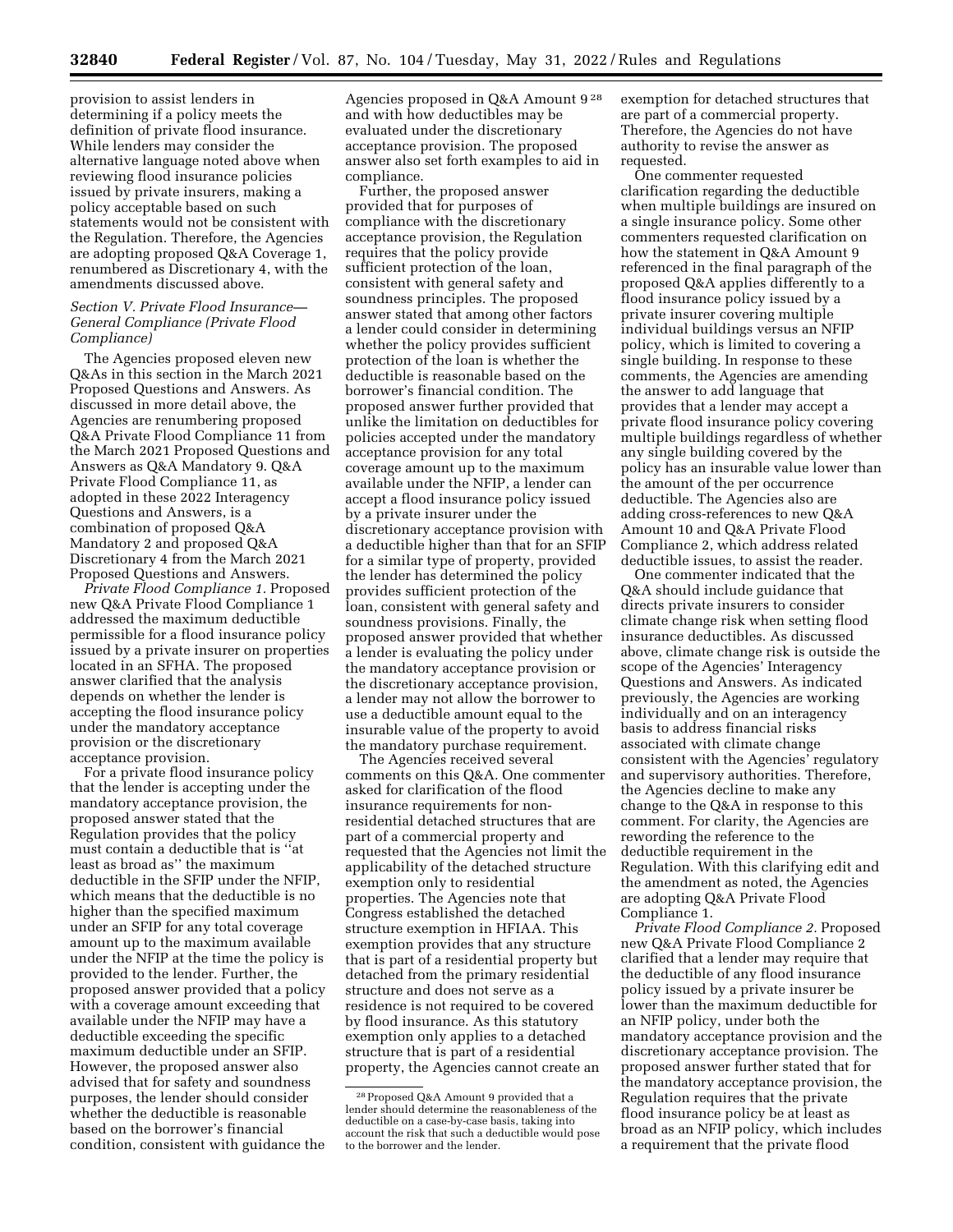insurance policy contain a deductible *no higher* than the specified maximum deductible for an SFIP. Therefore, the proposed answer clarified that a lender may require a borrower's private flood insurance policy deductible to be lower than the maximum deductible for an NFIP policy in connection with a policy that the lender accepts under the mandatory acceptance provision consistent with general safety and soundness principles and based on a borrower's financial condition, among other factors. With respect to the discretionary acceptance provision, the proposed answer noted that the lender need only consider whether the policy, including the stated deductible, provides sufficient protection of the loan, consistent with general safety and soundness principles. The proposed answer also included a reference to proposed Q&A Private Flood Compliance 1, which also addresses deductibles.

A commenter requested that the Agencies include in the answer an example of when a lender is not required to accept a policy for safety and soundness reasons related to the deductible, such as when a deductible is too high based on the borrower's financial condition. The Agencies decline to include an example in the answer because the answer already makes clear that a lender can require, as a condition of accepting the policy, a lower deductible for safety and soundness reasons. The Agencies note that the issues of deductibles as they relate to flood insurance policies issued by private insurers are already discussed in Q&A Private Flood Compliance 1. Therefore, the Agencies are adopting this Q&A as proposed with some minor non-substantive edits.

*Private Flood Compliance 3.* Proposed Q&A Private Flood Compliance 3 provided guidance regarding whether a lender may charge fees to the borrower for the lender's use of a third party to review flood insurance policies. The proposed answer provided that the Act and the Regulation do not prohibit lenders from charging fees to borrowers for contracting with a third party to review flood insurance policies, including a policy issued by a private insurer, and, as provided in Q&A Fees 1 and Q&A Fees 2, lenders may charge limited, reasonable fees for flood determinations and life-of-loan monitoring.29 The proposed answer

reminded lenders that they should be aware of any other applicable requirements regarding fees and disclosures of fees.

A commenter suggested that the Q&A should be expanded to specifically speak to the lender's ability to condition its acceptance of a flood insurance policy issued by a private insurer on payment of a fee. The Agencies disagree. As provided in the Act and the Regulation, a lender is required to accept a flood insurance policy issued by a private insurer that meets the definition of ''private flood insurance,'' as long as the policy meets the amount of insurance required under the Regulation. Therefore, a lender cannot condition the acceptance of such a policy on the payment of a fee by the borrower. Further, as stated above lenders should be aware of any other applicable requirements regarding fees and disclosures of fees. Therefore, the Agencies are adopting this Q&A as proposed with minor non-substantive edits.

*Private Flood Compliance 4.* Proposed new Q&A Private Flood Compliance 4 addressed the lender's responsibility to ensure a policy issued by a private insurer meets the private flood insurance requirements of the Regulation if the policy is not available prior to loan closing. The proposed answer stated that the Act and Regulation do not specify the acceptable types of documentation for a lender to rely on when reviewing a flood insurance policy issued by a private insurer. The proposed answer also advised lenders to determine whether they have sufficient evidence to show the policy meets requirements under the Regulation and that if the lender does not have enough information to make this determination, then the lender should timely request additional information as necessary to complete its review. The proposed answer also suggested some optional steps that a lender could take to mitigate against closing delays.

The Agencies received a number of comments on this Q&A. Commenters asserted that lenders may not be able to obtain, before closing, a full policy or other information sufficient to determine whether a policy complies with the private flood insurance requirements of the Regulation. The commenters suggested revising the answer to provide that a lender may close a loan without determining whether the policy satisfies these requirements and, if the lender later

determines that the policy does not satisfy these requirements, the lender would then comply with the Act's forceplaced insurance requirements. The commenters also noted that with NFIP policies, lenders often rely on paid applications as evidence of coverage and receive a declarations page only after loan closing.

The Agencies decline to make the changes the commenters request. If a borrower is obtaining a flood insurance policy issued by a private insurer, the lender must determine whether the policy meets the requirements under the Regulation. If the lender cannot make this determination before closing on the loan, it may need to delay the closing. As discussed in Q&A Private Flood Compliance 5, the declarations page, if available to the lender before closing, may provide enough information for the lender to determine whether the policy meets the mandatory acceptance provision or discretionary acceptance provision of the Regulation or may contain the compliance aid statement, in which case the lender may rely solely on the declarations page. Otherwise, the lender may choose to ask the borrower to obtain the necessary information from the private insurer to provide to the lender.

Further, with respect to the commenter's statement that with NFIP policies, lenders often rely before closing on paid applications for coverage and do not receive a declarations page until after closing, the Agencies note that an NFIP policy does not need to be evaluated to determine if it complies with the private flood insurance requirements of the Regulation. In contrast, flood insurance policies issued by private insurers may not necessarily satisfy the private flood insurance requirements of the Regulation. As indicated above, a lender must review such a policy to determine if it satisfies these requirements.

Finally, commenters also requested that the answer distinguish its applicability to the two forms of review: The review of sufficiency for compliance with the mandatory purchase requirement and the review of acceptability under the private flood insurance requirements of the Regulation. The intent of this Q&A is to remind lenders of their responsibility to ensure that a policy meets the private flood insurance requirements of the Regulation if the policy is not available prior to loan closing. It is not to address any of the other requirements in the Regulation. To clarify this, the Agencies are amending the Q&A so that it addresses only the private flood insurance requirements under the

<sup>29</sup>New Q&A Fees 1, which is adapted from current Q&A 69, lists the four instances in the Act and Regulation when a lender or servicer can charge the borrower a fee for making a flood determination. New Q&A Fees 2, adapted from current Q&A 70, provides that charges made for life-

of-loan reviews by determination firms may be passed to the borrower under certain conditions.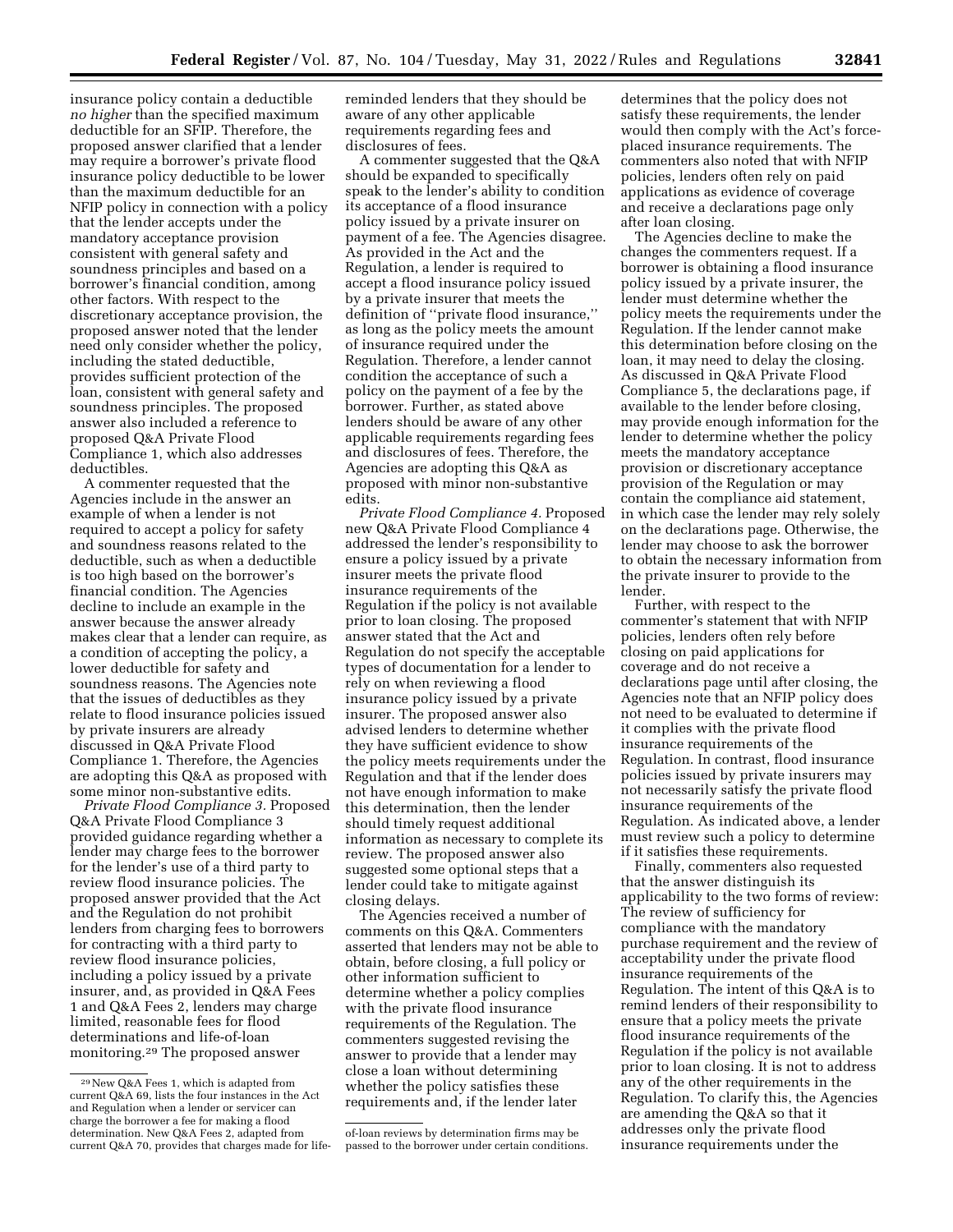Regulation and does not address any other flood requirements that the Regulation imposes. The Agencies also are adding in this Q&A a reference to Q&A Private Flood Compliance 5, to direct readers to guidance on whether a declarations page provides sufficient information for a lender to determine whether the policy complies with the private flood insurance requirements of the Regulation.

With the exception of the changes discussed above, the Agencies are adopting this Q&A as proposed.

*Private Flood Compliance 5.* Proposed new Q&A Private Flood Compliance 5 addressed whether a declarations page provides sufficient information for a lender to determine whether a policy complies with the private flood insurance requirements of the Regulation. Under the proposed answer, the lender may rely on the declarations page if it provides sufficient information for the lender to determine whether the policy meets the mandatory acceptance provision or the discretionary acceptance provision of the Regulation or if the declarations page contains the compliance aid assurance clause. However, if the declarations page does not provide sufficient information, the proposed answer suggested that the lender should request additional information about the policy to aid its determination.

The Agencies received a number of comments on this Q&A. Similar to Q&A Private Flood Compliance 4, the commenters asserted that the information lenders receive before closing may not be sufficient to determine whether the policy complies with the private flood insurance requirements of the Regulation, even though it is sufficient to determine that the policy satisfies the mandatory purchase requirement, and they suggested revising the answer to provide that a lender may close a loan without determining whether the policy satisfies the private flood insurance requirements. If the lender later determined that the policy does not satisfy these requirements, the lender would then comply with the Act's forceplaced insurance requirements. For the reasons discussed in Private Flood Compliance 4, the Agencies decline to make the requested changes.

Commenters further requested that the answer distinguish its applicability to the two forms of review: The review of sufficiency for compliance with the mandatory purchase requirement and the review of acceptability under the private flood insurance requirements of the Regulation. The Agencies note that the focus of this Q&A is on the private

flood insurance requirements of the Regulation and not any other flood requirements imposed by the Regulation. To clarify this, the Agencies are revising the question to specifically refer only to the private flood insurance requirements under the Regulation.

Several of the commenters requested guidance about a lender's authority to request necessary information from the borrower or insurer. The Agencies affirm that lenders may seek necessary information from borrowers and insurers. As discussed above, if a lender is unable to obtain the necessary information about a policy issued by a private insurer before closing, it may need to delay the closing. Another commenter suggested that the Q&A is unnecessarily limited by references to the declarations page and that that the Agencies should revise the Q&A to focus on the various forms of, and purposes for examining, evidence of coverage rather than emphasizing the declarations page. The Agencies note that this Q&A focuses on the declarations page because, prior to proposing this Q&A, the Agencies had received many questions requesting guidance on whether a declarations page provides sufficient information for a lender to determine whether a policy complies with the private flood insurance requirements of the Regulation. Q&A Private Flood Compliance 4 makes clear that the Act and Regulation do not specify the acceptable types of documentation on which a lender must rely when reviewing a flood insurance policy issued by a private insurer. If the necessary information is contained in other appropriate documentation, the lender need not rely on the declarations page.

The Agencies are adopting this Q&A as proposed, with the change to the question discussed above, and with one technical change to the answer that amends the term ''compliance aid assurance clause'' to ''compliance aid statement'' to be consistent with the Regulation.

*Private Flood Compliance 6.* The Agencies proposed new Q&A Private Flood Compliance 6 to provide guidance on a lender's ability to accept multiple-peril policies. Specifically, the proposed answer clarified that a lender may accept multiple-peril policies that cover the hazard of flood under the private flood insurance provisions of the Regulation, provided they meet the requirements of the Regulation.

A commenter requested that the Q&A clarify that lenders are permitted to accept both standalone multiple-peril policies that address flood risks and

policies that insure against other risks and that have a flood-related endorsement, as long as the mandatory or discretionary provisions of the Regulation are otherwise satisfied. The Agencies agree that lenders may accept multiple-peril policies that either address flood risks in the policy itself or address flood risks as an endorsement to the policy, and have amended to answer to clarify this.

The Agencies are also making a technical correction to this Q&A by removing the phrase ''provided the policy meets the requirements under the Regulation.'' This phrase is redundant because the private flood insurance provisions of the Regulation already require the policy to meet the Regulation's requirements.

The Agencies are adopting this Q&A with this amendment.

*Private Flood Compliance 7.* Proposed new Q&A Private Flood Compliance 7 addressed the question of how the private flood insurance requirements of the Regulation work in conjunction with requirements of secondary market investors, such as the Federal National Mortgage Association (Fannie Mae) and the Federal Home Loan Mortgage Corporation (Freddie Mac). The proposed answer first reminded lenders that they must comply with the Federal flood insurance requirements. The proposed answer then noted that secondary market investor requirements are separate from the requirements of the Regulation, and that, if a lender plans to sell loans to such an investor, the lender should carefully review the investor's requirements and direct questions regarding these requirements to the appropriate entities. The Agencies did not receive any specific comment on proposed Q&A Private Flood Compliance 7. Therefore, the Agencies are adopting Q&A Private Flood Compliance 7 as proposed, with one technical change to the question. Specifically, the Agencies are amending the term ''compliance aid assurance clause'' to ''compliance aid statement'' to be consistent with the Regulation.

*Private Flood Compliance 8.* Proposed new Q&A Private Flood Compliance 8 provided guidance to servicers for loans covered by flood insurance mandated by the Act. Specifically, the proposed answer clarified that for loans serviced on behalf of lenders supervised by the Agencies, the servicer must comply with the Regulation in determining whether a flood insurance policy issued by a private insurer must be accepted under the mandatory acceptance provision or may be accepted under the discretionary acceptance or mutual aid provisions. However, for loans serviced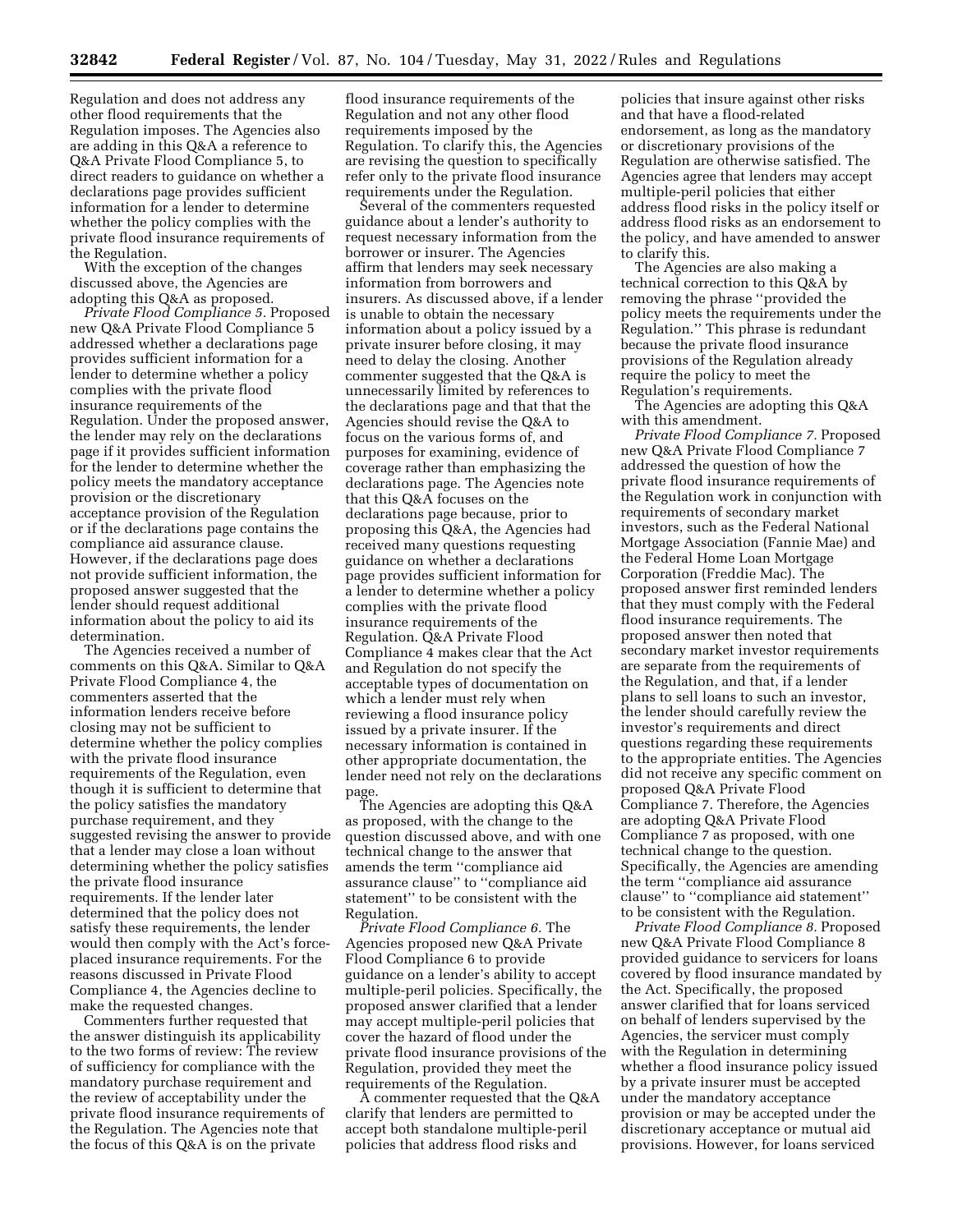on behalf of other entities not supervised by the Agencies, the proposed answer stated that the servicer should comply with the terms of its contract with such an entity. The proposed answer suggested that when servicing loans on behalf of Fannie Mae or Freddie Mac, where there are insurer rating requirements specified within those entities' servicing guidance or other relevant authorities that are not included in the Regulation, the servicer should adhere to those servicing requirements. The Agencies did not receive any specific comment on proposed Q&A Private Flood Compliance 8. Therefore, the Agencies are adopting Q&A Private Flood Compliance 8 as proposed.

*Private Flood Compliance 9.* Proposed new Q&A Private Flood Compliance 9 provided guidance regarding optional methods lenders can use to address questions on whether an insurer is licensed, admitted, or otherwise approved to do business in a particular State, which is one of the factors lenders must evaluate under both the mandatory acceptance and discretionary acceptance provisions. Specifically, proposed new Q&A Private Flood Compliance 9 explained that a lender could determine whether an insurer is licensed, admitted, or otherwise approved in a particular State, or whether a surplus lines or nonadmitted alien insurer 30 is permitted to issue an insurance policy in a particular State, by reviewing the website of the State insurance regulator where the collateral property is located or by contacting the State insurance regulator directly. Further, the proposed answer noted that the information with respect to surplus lines insurer eligibility may be available in the Consumer Insurance Search (CIS) tool available on the National Association of Insurance Commissioners (NAIC) website.31 The proposed answer stated that lenders also may consult commercial service providers regarding the eligibility of surplus lines insurers in particular States as long as the lenders have a reasonable basis to believe that these service providers have reliable information. With regard to nonadmitted alien insurers in particular, the proposed answer

suggested that lenders could review the NAIC's Quarterly Listing of Alien Insurers.32

The Agencies received one comment requesting that the Agencies allow financial institutions to rely on the regulated insurance companies to comply with the lender's regulatory requirement to use a licensed insurance company because it is difficult to identify the insurer that is behind a specific flood insurance policy when the policy is issued by a syndicate of an alien insurer. As indicated above, if there is a compliance aid statement, and the lender is accepting the policy under mandatory acceptance, no further review is required to determine the status of the insurer. *See* Q&A Mandatory 6. However, the Agencies do not agree that the lender can waive its duty to verify whether an insurer is licensed, admitted, or otherwise approved in a particular State, or whether a surplus lines or nonadmitted alien insurer is permitted to issue an insurance policy in a particular State, if there is no compliance aid statement or if the lender is choosing to conduct its own review of whether the policy must be accepted under the mandatory acceptance provision or may be accepted under the discretionary acceptance provision. The Agencies are adopting Q&A Private Flood Compliance 9 as proposed.

*Private Flood Compliance 10.*  Proposed new Q&A Private Flood Compliance 10 addressed whether lenders may accept policies issued by private insurers that are surplus lines insurers for noncommercial residential properties. The proposed answer explained that if the surplus lines insurer is eligible or not disapproved to place insurance in the State or jurisdiction in which the property to be insured is located, lenders may accept policies issued by surplus lines insurers as coverage for noncommercial (*i.e.,*  residential) properties. In addition, the proposed answer confirmed that policies issued by surplus lines insurers for noncommercial properties are covered in the definition of ''private flood insurance'' and in the discretionary acceptance provision, which the Agencies noted in the preamble to the March 2021 Proposed Questions and Answers and in the proposed answer is consistent with the Act and the Regulation.<sup>33</sup> Specifically,

the Agencies explained that in the definition of ''private flood insurance,'' surplus lines policies for noncommercial properties are covered as policies that are issued by insurance companies that are ''otherwise approved to engage in the business of insurance by the insurance regulator of the State or jurisdiction in which the property to be insured is located.'' The proposed answer also noted that within the discretionary acceptance provision, noncommercial residential policies issued by surplus lines carriers are covered as policies that are issued by private insurance companies that are ''otherwise approved to engage in the business of insurance by the insurance regulator of the State or jurisdiction in which the property to be insured is located.''

As the Agencies discussed in the preamble to the March 2021 Proposed Questions and Answers, if the surplus lines insurer is eligible or not disapproved to place insurance in the State or jurisdiction in which a property to be insured is located, the surplus lines insurer is deemed to be ''otherwise approved to engage in the business of insurance by the insurance regulator of the State or jurisdiction in which the property to be insured is located'' for purposes of the Act and Regulation. Therefore, the proposed answer noted that even if the surplus lines insurer is not considered to be engaged in the business of insurance under applicable State law, the surplus lines insurer nevertheless would meet the criteria *only* for purposes of this provision of the Regulation if the insurer is eligible or not disapproved to place insurance in the State or jurisdiction in which a property to be insured is located.

In the preamble to the March 2021 Proposed Questions and Answers, the Agencies provided an example to illustrate this concept, noting that under section 1776 of the California Insurance Code, the permission granted to allow an insurance policy issued by a nonadmitted insurer to be placed in California, ''shall not be deemed or construed to authorize any insurer to do business in [California]."<sup>34</sup> In addition,

 $\rm{^{30}The}$  NAIC notes that ''[w]hereas [S]<br>tates monitor the eligibility of U.S. domiciled surplus lines insurers, alien insurers eligible to write surplus lines premium are listed on the NAIC Quarterly Listing of Alien Insurers [*[https://](https://www.naic.org/prod_serv_alpha_listing.htm#quarterly_alien) [www.naic.org/prod](https://www.naic.org/prod_serv_alpha_listing.htm#quarterly_alien)*\_*serv*\_*alpha*\_

*[listing.htm#quarterly](https://www.naic.org/prod_serv_alpha_listing.htm#quarterly_alien)*\_*alien*] . . . [Alien insurers] are prohibited from establishing a U.S. branch office.'' *[https://content.naic.org/cipr](https://content.naic.org/cipr_topics/topic_surplus_lines.htm)*\_*topics/topic*\_ *surplus*\_*[lines.htm.](https://content.naic.org/cipr_topics/topic_surplus_lines.htm)* 

<sup>31</sup>*See [https://content.naic.org/cis](https://content.naic.org/cis_consumer_information.htm)*\_*consumer*\_ *[information.htm.](https://content.naic.org/cis_consumer_information.htm)* 

<sup>32</sup>*See [https://www.naic.org/prod](https://www.naic.org/prod_serv_alpha_listing.htm#quarterly_alien)*\_*serv*\_*alpha*\_ *[listing.htm#quarterly](https://www.naic.org/prod_serv_alpha_listing.htm#quarterly_alien)*\_*alien.* 

<sup>33</sup> During discussion of the Biggert-Waters Act on the Senate floor, Sen. Crapo noted that surplus lines insurers can provide flood insurance coverage for residential properties and asked for clarification regarding the inclusion of surplus lines coverage in

the definition of ''private flood insurance.'' In his response, Sen. Johnson stated, ''[T]he definition of 'private flood insurance' includes private flood insurance provided by a surplus lines insurer and is not intended to limit surplus lines eligibility to nonresidential properties. While the Senator is correct that surplus lines insurance is specifically mentioned in that context, overall the definition accommodates private flood insurance from insurers who are 'licensed, admitted, or otherwise approved' in the State where the property is located.'' 158 Cong. Rec. S6051 (daily ed. Sept. 10, 2012).

<sup>34</sup>Cal. Ins. Code Section 1776.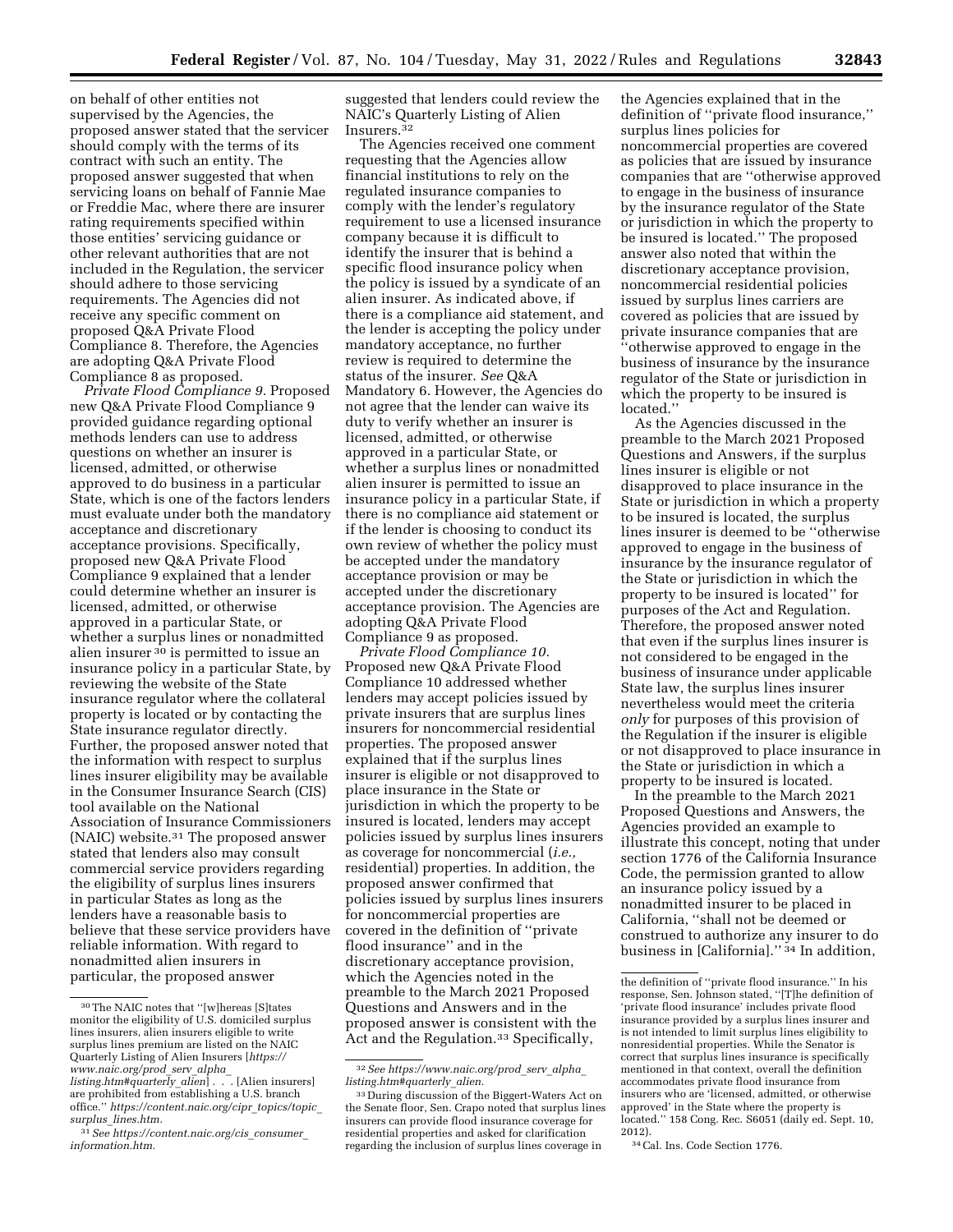section 1776 of the California Insurance Code states that ''[p]lacement activities of a licensed surplus line broker in accordance with [California law], including, but not limited to, policy issuance, shall not be deemed or construed to be business done by the insurer in [California].'' 35 However, as discussed in the March 2021 Proposed Questions and Answers, it is the Agencies' understanding that these provisions of California law do not make ineligible or disapprove any individual surplus lines insurer from placing insurance in California if they meet all other applicable requirements in California law. Consequently, a surplus lines insurer that is eligible or not disapproved to place insurance in California is ''otherwise approved'' for purposes of the Regulation even though the surplus lines insurer is not authorized to do business in California for purposes of Section 1776 of the California Insurance Code.

Some commentors suggested that the Agencies consider removing or redrafting the Q&A because it suggests that lenders have an independent obligation to verify the eligibility of surplus lines insurers seeking to write flood coverage. The Agencies decline to make the suggested changes noting that, absent a compliance aid statement under the mandatory acceptance provision, the lender is required under the Regulation to verify the insurer's eligibility, as discussed above in connection with Q&A Private Flood Compliance 9. One commenter also suggested shortening the answer to only include the first sentence. The Agencies intentionally included the more detailed answer based on questions the Agencies have received and do not elect to shorten it. Therefore, the Agencies are adopting Q&A Private Flood Compliance 10 as proposed with one minor non-substantive edit to the question.

# *Private Flood Compliance 11 (Proposed as Q&As Mandatory 2 and Discretionary 4).*

Proposed Q&A Mandatory 2 and proposed Q&A Discretionary 4 addressed lender requirements for reviewing flood insurance policies issued by private insurers. Because both proposed Q&As discussed similar issues, the Agencies are combining these two Q&As and renumbering them as Q&A Private Flood Compliance 11.

Proposed new Q&A Mandatory 2 addressed when a lender must review a flood insurance policy issued by a private insurer to make sure the policy

meets the mandatory acceptance criteria, other than at loan origination. The proposed answer provided that other than at loan origination, a lender must review a flood insurance policy issued by a private insurer to determine whether it meets the mandatory acceptance criteria when the policy comes up for renewal, or any time the borrower presents the lender with any new flood insurance policy issued by a private insurer. The proposed answer clarified that a lender must review the policy in these instances regardless of whether a triggering event occurred (making, increasing, extending or renewing a loan).

The proposed answer further explained that a lender may determine that the policy meets the mandatory acceptance criteria without further review if the policy or an endorsement to the policy includes the compliance aid assurance clause and clarified that if the policy does not meet the mandatory acceptance criteria, the lender may still accept the policy if it meets the discretionary acceptance criteria, or, if applicable, the mutual aid plan criteria. The proposed answer indicated that if the policy does not meet the mandatory acceptance, discretionary acceptance, or mutual aid plan criteria, the lender must notify the borrower in accordance with the force placement provisions of the Regulation and further indicated that if the borrower does not purchase flood insurance that complies with the Regulation, the lender must purchase insurance on the borrower's behalf.

The proposed answer also clarified that if a lender previously reviewed the flood insurance policy under the discretionary acceptance provision to ensure that the policy meets the private flood insurance requirements of the Regulation, the lender may rely on its previous review, provided there are no changes to the terms of the policy. However, as required by the Regulation, the proposed answer indicated that the lender must document its conclusion regarding sufficiency of protection of the loan in writing.

Proposed Q&A Discretionary 4 addressed whether a lender is required to review a flood insurance policy upon renewal if that policy was issued by a private insurer and was originally accepted in accordance with the discretionary acceptance provision. The proposed answer provided that if a lender had accepted a flood insurance policy issued by a private insurer in accordance with the discretionary acceptance requirements and the policy is renewed, the lender must review the policy upon renewal to ensure that it continues to meet the discretionary

acceptance requirements. The proposed answer also stated that a lender would need to document its conclusion regarding sufficiency of the protection of the loan in writing upon each renewal to indicate that the policy continues to provide sufficient protection of the loan.

One commenter to proposed Q&A Mandatory 2 stated its belief that a private policy should be reviewed either at every policy renewal or when making, increasing, extending or renewing a loan but believes it would be best if the policy is reviewed when making, increasing, extending or renewing a loan. This commenter also stated that in connection with a renewal of a policy, a lender should be able to rely on its prior review in connection with mandatory acceptance to be consistent with the proposed answer to Q&A Mandatory 2 that allows a lender to rely on its prior review in connection with discretionary acceptance. Some commenters indicated that proposed Q&As Mandatory 2 and Discretionary 4 suggest that there is a distinction between the level of review required in connection with making, increasing, extending or renewing a loan (triggering event) and the level of review required to accept a new policy during the loan term or renewal of the policy that had initially been accepted, and recommended that the Agencies revise the answers to clarify the level of review required in connection with a triggering event and the renewal of coverage. Some commenters noted that in connection with private flood insurance, a private flood insurance policy must be reviewed for both the acceptability of the policy (*i.e.,* whether the policy meets the definition of ''private flood insurance'') and sufficiency (*i.e.,* the amount and term of coverage), and they requested guidance on whether there is a distinction between the review required in connection with a triggering event and upon renewal of the policy. One commenter appreciated the statement in proposed Q&A Mandatory 2 that ''the lender may rely on its previous review, provided there are no changes to the terms of the policy'' and recommended that the Agencies provide additional detail as to what elements of the prior review may be relied on during review of the same policy at renewal. Other commenters stated that proposed Q&A Mandatory 2 conflicts with proposed Q&A Applicability 8, which stated that ''[a]part from the requirements mandated when a loan is made, increased, extended or renewed, a lender need only review and take action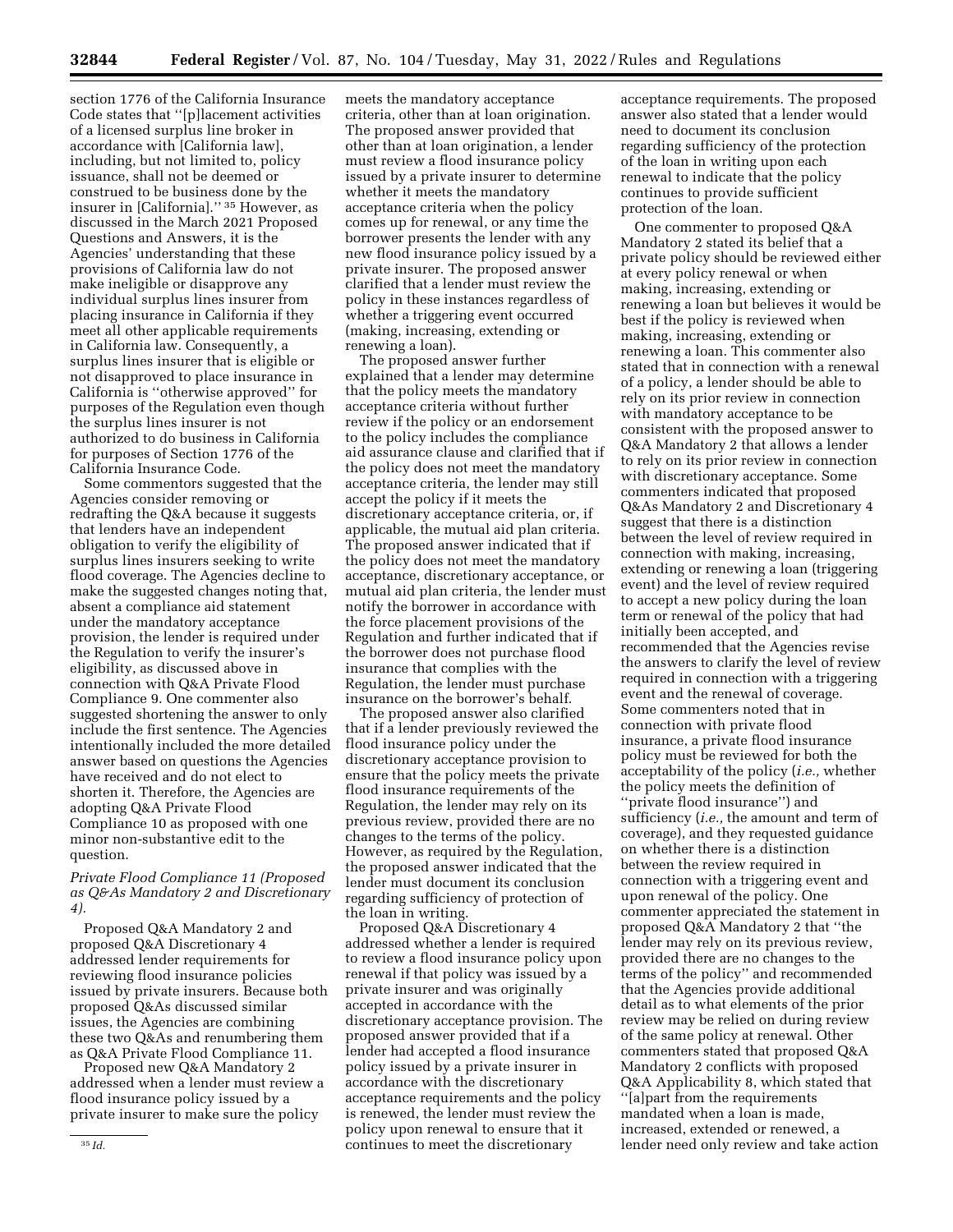on any part of its existing portfolio for safety and soundness purposes, or if it knows or has reason to know of the need for NFIP coverage.'' These commenters recommended that the Agencies clarify that a private policy must be reviewed upon the making, increasing, extending or renewing of a loan, and otherwise may be reviewed periodically consistent with safety and soundness principles. These commenters also suggested that the Q&A refer to acceptance ''criteria'' rather than ''requirements'' unless referring to a specific required action. The commenters noted that proposed Q&A Discretionary 4 draws a distinction between origination and renewal, yet there is no statutory requirement to review policies at renewal. The commenters suggested the Agencies remove the requirement that the lender must review the policy upon renewal, and instead state that the lender should have procedures to ensure that the policy continues to meet the discretionary acceptance criteria.

Based on the comments, the Agencies agree that a lender should be able to rely at renewal on a prior review of a private policy in connection with mandatory acceptance and discretionary acceptance. Accordingly, the Agencies are combining the guidance contained in proposed Q&A Mandatory 2 with proposed Q&A Discretionary 4 and are removing the language in the first paragraph of the proposed answer to Q&A Mandatory 2 that would have required a lender to review a private policy to determine whether it meets the mandatory acceptance criteria when the policy comes up for renewal. To improve readability, the Agencies are removing the reference in proposed Q&A Mandatory 2 to ''making, increasing, extending or renewing a loan'' after the term ''triggering event'' in the first paragraph. Additionally, the Agencies are amending the term ''compliance aid assurance clause'' in the first paragraph of proposed Q&A Mandatory 2 to ''compliance aid statement'' to be consistent with the Regulation.

The Agencies also are revising and broadening the second paragraph of the answer to proposed Q&A Mandatory 2 to provide that if a lender has previously reviewed the flood insurance policy under any of the private flood provisions of the Regulation—the mandatory acceptance provision, the discretionary acceptance provision, or the mutual aid plan provision, the lender may rely on its prior review, provided there are no changes to the terms of the policy that would affect acceptance under the Regulation. The

Agencies also are removing the phrase ''to ensure that the policy meets the private flood insurance requirements of the Regulation'' in this paragraph of proposed Q&A Mandatory 2 because it is redundant. The answer for Q&A Private Flood Compliance 11 provides that the lender should have effective internal controls in place through appropriate policies, procedures, training and monitoring to ensure compliance with the requirements of the Regulation. The Agencies interpret the Regulation to provide that when there are no changes to the terms of the policy that would affect acceptance under the Regulation, the lender's previous written documentation will constitute the documentation required under the Regulation each time the policy comes up for renewal and are amending the answer to address this issue. The Agencies believe that the answer properly distinguishes ''criteria'' from ''requirements'' under the Regulation and therefore decline to change this term as requested by the commenter.

Finally, a few commenters to proposed Q&A Mandatory 2 stated that references to force placement in the proposed Q&A seemed unnecessary and further complicate the message as to the level of review needed upon the renewal of a private insurance policy. As the answer to Q&A Private Flood Compliance 11 provides that in connection with a policy renewal a lender may rely on a previous review of the policy provided that there are no changes to the terms of the policy that would affect acceptance under the Regulation, the Agencies are not including the language regarding force placement that was proposed in Q&A Mandatory 2.

With these amendments, the Agencies are adopting Q&A Private Flood Compliance 11.

### *Section VI. Standard Flood Hazard Determination Form (SFHDF)*

Proposed section IV included questions and answers related to use of the Standard Flood Hazard Determination Form (SFHDF). The Agencies proposed to move existing section XII to section IV for organizational purposes. Accordingly, this proposal redesignated existing Q&As 65 through 68 as Q&As SFHDF 1 through 4, respectively. The Agencies proposed changes to the Q&As in this section in the July 2020 Proposed Questions and Answers. Because the Agencies are combining the July 2020 Proposed Questions and Answers and the March 2021 Proposed Questions and Answers into one Interagency Questions and Answers document, the Agencies

are renumbering this SFHDF section as Section VI in the 2022 Interagency Questions and Answers and streamlining the title.

*SFHDF 1.* The Agencies proposed to redesignate existing Q&A 65 as Q&A SFHDF 1 with only minor language modifications and no intended change in substance or meaning. This Q&A addresses whether the SFHDF replaces the borrower notification form. The Agencies received no specific comments on this Q&A and are adopting Q&A SFHDF 1 as proposed.

*SFHDF 2.* The Agencies proposed to redesignate existing Q&A 66 as Q&A SFHDF 2 with only minor language modifications and no intended change in substance or meaning. This Q&A addresses whether a lender may provide a copy of the SFHDF to the borrower. The Agencies received two comments on this proposed Q&A. Both commenters suggested removing the phrase ''so they can better understand their flood risk'' from the answer as the lender need not contemplate a borrower's intended use of a flood determination and there may be other reasons for providing a flood determination to a borrower. One commenter suggested that references to FEMA's Letter of Determination Review (LODR) process be removed from the answer as it falls outside the scope of the question. In consideration of the comments received, the Agencies are removing the language regarding the borrower's understanding of their flood risk and limiting references to the LODR to note only that a lender would need to make a flood determination available to a borrower under this FEMA process. With these amendments and some minor non-substantive edits, the Agencies are adopting Q&A SFHDF 2.

*SFHDF 3.* The Agencies proposed to redesignate existing Q&A 67 as Q&A SFHDF 3 with only minor language modifications and no intended change in substance or meaning. This Q&A addresses the use of an SFHDF in electronic format. The Agencies received no specific comments on this Q&A and are adopting Q&A SFHDF 3 as proposed.

*SFHDF 4.* The Agencies proposed to redesignate existing Q&A 68 as Q&A SFHDF 4 with only minor language modifications and no intended change in substance or meaning. This Q&A addresses the circumstances when a lender may rely on a previous SFHDF. The Agencies received one specific comment on this proposed Q&A. The commenter suggested clarifying the Q&A to note that an SFHDF may be reused for the same collateral on a subsequent loan secured by the same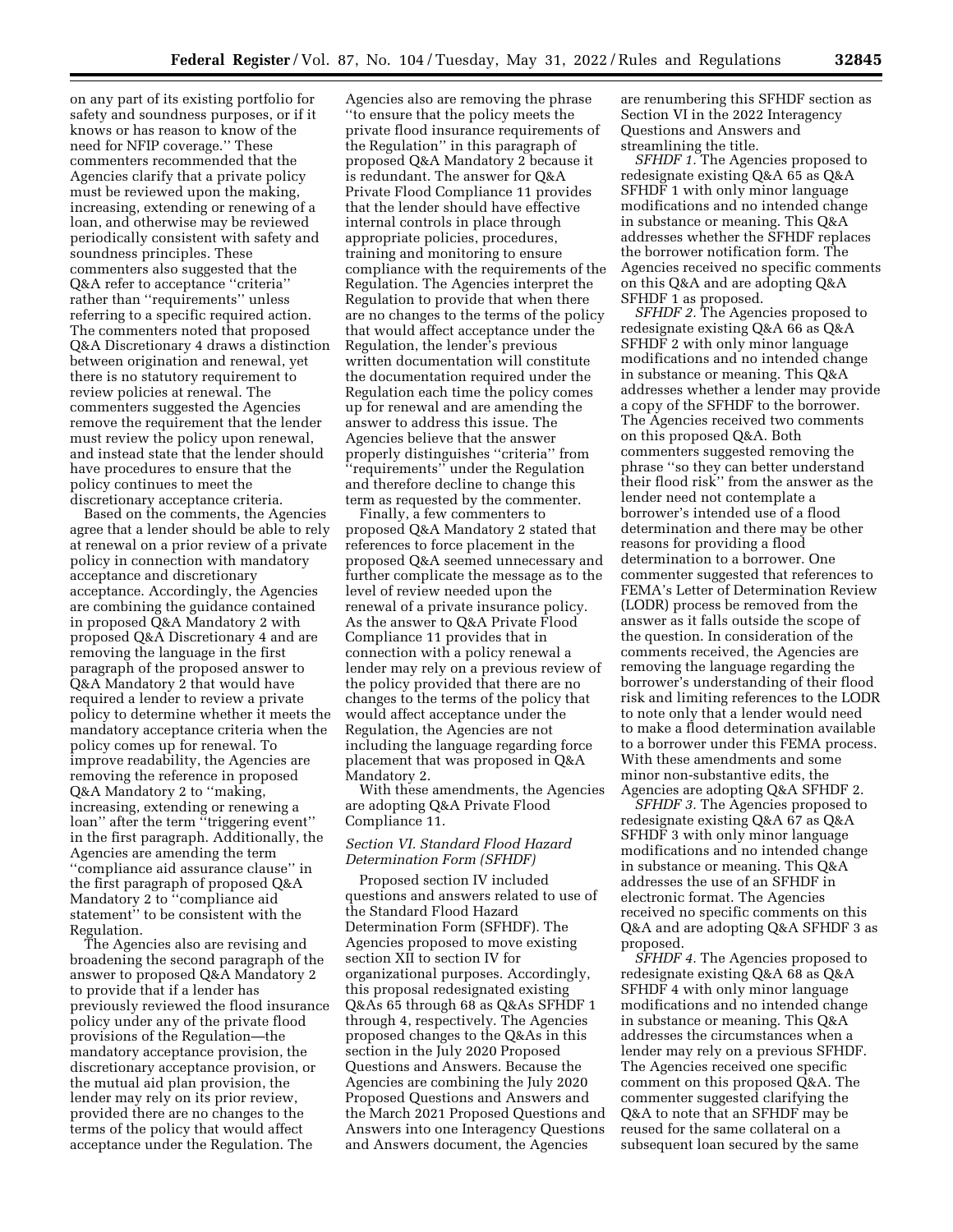collateral. The Agencies note that the existing Q&A states ''if the same lender makes multiple loans to the same borrower secured by the same secured real estate, the lender may rely on its previous determination'' if the other requirements referenced in the answer are satisfied. Therefore, no changes to the Q&A are needed to address this comment and the Agencies are adopting Q&A SFHDF 4 as proposed.

#### *Section VII. Flood Insurance Determination Fees (Fees)*

The Agencies proposed in the July 2020 Proposed Questions and Answers to move existing section XIII, which contains questions and answers related to flood insurance determination fees, to proposed section V for organizational purposes. Because the Agencies are combining the July 2020 Proposed Questions and Answers and the March 2021 Proposed Questions and Answers into one document, the Agencies are renumbering this Fees section as Section VII in the 2022 Interagency Questions and Answers.

*Fees 1.* The Agencies proposed to redesignate existing Q&A 69 as Q&A Fees 1 with only minor changes and no intended change in substance or meaning. This Q&A addresses when a lender or servicer can charge a borrower a fee for making a flood determination. The Agencies did not receive any specific comment on proposed Q&A Fees 1, and are adopting it as proposed.

*Fees 2.* The Agencies proposed to redesignate existing Q&A 70 as Q&A Fees 2 with only minor changes and no intended change in substance or meaning. This Q&A addresses whether charges made for life-of-loan reviews by flood determination firms may be passed along to the borrower. The Agencies did not receive any specific comment on proposed Q&A Fees 2 and are adopting it as proposed.

#### *Section VIII. Flood Zone Discrepancies (Zone)*

The Agencies proposed to redesignate the Q&As in existing section XIV, which addresses flood zone discrepancies, as section VI, and to redesignate current Q&As 71 and 72 as Q&As Zone 1 and 2. The Agencies also proposed to add new Q&A Zone 3 to address borrower disputes of a lender's flood zone determination. The Agencies proposed these changes in the July 2020 Proposed Questions and Answers. Because the Agencies are combining the July 2020 Proposed Questions and Answers and the March 2021 Proposed Questions and Answers into one document, the Agencies are renumbering this Zone

section as Section VIII in the 2022 Interagency Questions and Answers.

One commenter said that it supported the changes to this section because it is frustrating for agents when lenders demand that specific flood zones appear on a declarations page; the commenter believes that lenders should be concerned only with whether the structure is in an SFHA and the limit on the policy. Another commenter stated that all three Q&As in this section provide consistent clarification that the SFHDF is the dominant form when discrepancies arise.

*Zone 1.* The Agencies proposed to redesignate existing Q&A 71 as Q&A Zone 1. Q&A 71 addresses what a lender should do when there is a discrepancy between the flood hazard zone designation on the flood determination form and the flood insurance policy declarations page. The Agencies proposed to revise the answer to Q&A 71 to reflect a change in the Agencies' expectations regarding a lender's obligation in the event of such a discrepancy. The proposal stated that a lender is no longer required to attempt to resolve the discrepancy but that the lender should consider documenting the discrepancy in the loan file. The proposal further stated that if the flood determination form indicates that the building securing the loan is in an SFHA, the lender must require the appropriate amount of insurance coverage and is not otherwise required to attempt to resolve the discrepancy as previously indicated in current Q&A 71.

Since the Agencies proposed Q&A Zone 1 in July 2020, FEMA has begun to implement Risk Rating 2.0 effective October 1, 2021.36 Under Risk Rating 2.0, the determination of insurance premiums for NFIP policies no longer relies on the flood zone. As such, the flood zone is no longer included on the declarations page for NFIP policies issued under Risk Rating 2.0. Consistent with changes brought on by Risk Rating 2.0, and after additional review, the Agencies are further revising this question and answer. Specifically, the Agencies are removing references to the declarations page and simplifying the answer to state that a lender need not reconcile or otherwise be concerned with a flood zone discrepancy to be in compliance with the Act and the Regulation. Finally, the Agencies are replacing references to the flood zone ''on the flood insurance policy declarations page'' with the flood zone

''associated with a flood insurance policy'' as a clarifying change.

Several commenters stated that they appreciate the Agencies' change in position that a lender is no longer required to reconcile discrepancies between the SFHDF and the declarations page.

Some commenters sought clarification of this proposed Q&A; they believed its language erroneously suggested that force placement is appropriate to cover a loss that has already occurred when a premium deficiency is discovered during the claim handling process. One commenter stated that the force placement requirement should apply during the life of the loan, whenever a discrepancy arises (such as with a policy renewal or replacement or a remapping event), not just if a discrepancy arises in connection with the making, increasing, refinancing, or extending of a loan (a triggering event). Another commenter stated that if permitted by the security instrument, a lender could satisfy its statutory and regulatory obligations by advancing the funds necessary to pay the additional premium. This commenter suggested adding language to the Q&A that would expressly permit this alternative. The Agencies note that lenders no longer need to be concerned with potential misratings resulting from an incorrect flood zone for NFIP policies due to changes made by FEMA in Risk Rating 2.0; therefore, the Agencies are revising the final Q&A to reflect this change.

A commenter asked if this Q&A should be understood to mean the lender is no longer required to send to the insurance agent and/or the underwriter a reminder of FEMA's letter of April 18, 2008 (W–08021).37 Another commenter asked if the lender is allowed to continue the existing practice with respect to discrepancies, including providing notification to the insurance agent or company. A third commenter asked whether the guidance should speak to the lender addressing a discrepancy at the time it is discovered rather than at the time of a potential loss, which could benefit both the lender and the borrower. In response, the Agencies affirm that there is no expectation that lenders will continue the existing practice, or take any other action, with respect to discrepancies

<sup>36</sup>*See [https://www.fema.gov/flood-insurance/](https://www.fema.gov/flood-insurance/risk-rating) [risk-rating.](https://www.fema.gov/flood-insurance/risk-rating)* 

<sup>37</sup>FEMA letter W–08021, dated April 16, 2008, set forth procedures for insurance companies relating to flood zone discrepancies. FEMA's letter attached a Financial Institution Letter, FIL–114– 2007, issued by the FDIC and dated December 21, 2007, regarding managing risks associated with lapses in flood insurance coverage. FEMA letter W– 08021 was archived in April 2018, and FIL–114– 2007 was deactivated on December 1, 2018.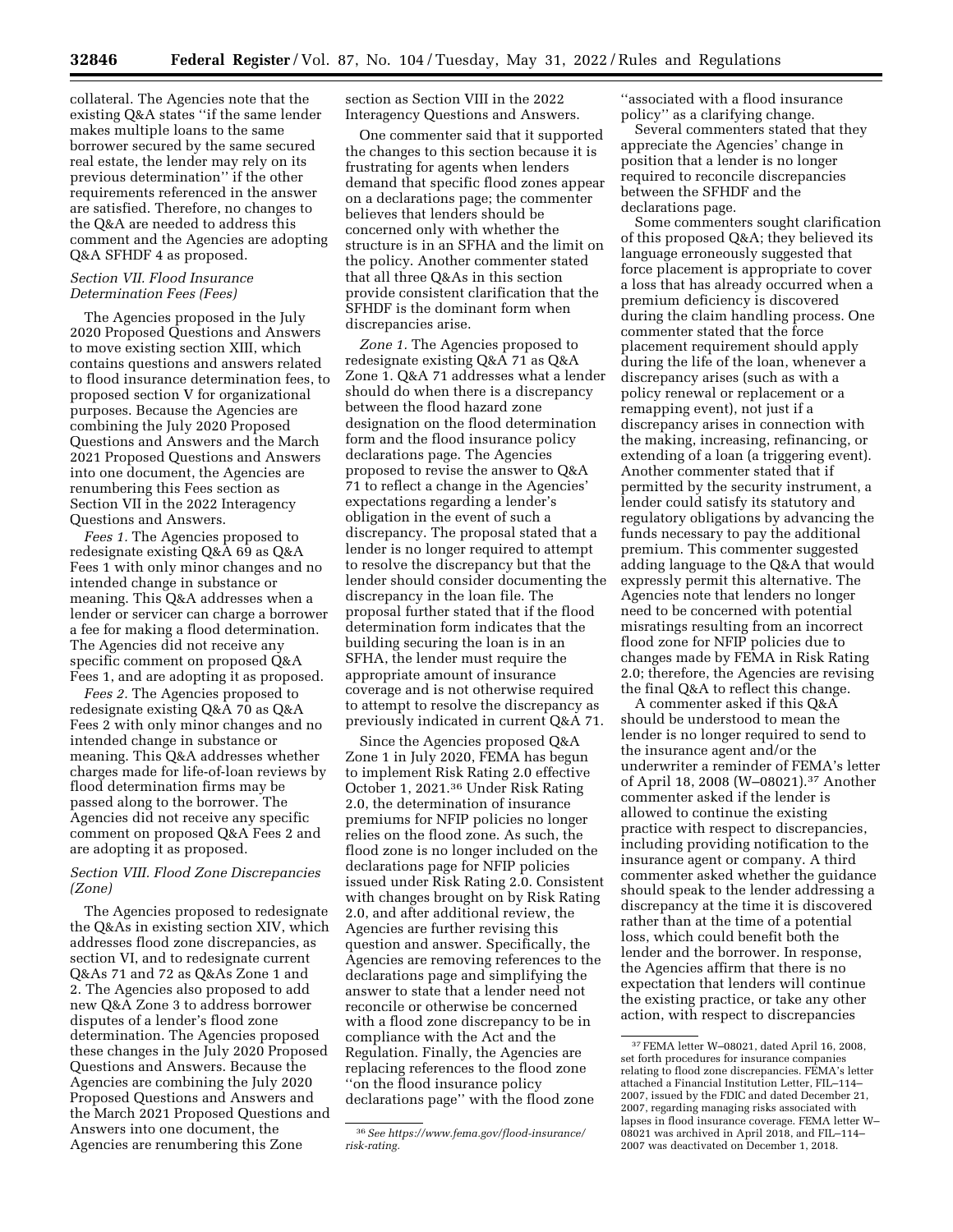beyond what is described in this Q&A. The Agencies believe that Q&A 71, which sets forth expectations for resolving discrepancies, is unnecessarily burdensome. However, a lender is not prohibited from continuing the existing practice or otherwise attempting to resolve a discrepancy at any time. The Agencies are making no changes to the Q&A in response to these comments.

A few commenters asked the Agencies to clarify that before it initiates the force placement process, the lender or servicer must first receive notice that the borrower is not paying the additional premium and must determine that the coverage is inadequate. As noted above, for NFIP policies, lenders no longer need to be concerned with potential misratings resulting from an incorrect flood zone due to changes made by FEMA in Risk Rating 2.0; therefore, the Agencies are revising Q&A Zone 1 accordingly. In light of these revisions, there is no longer a need to address these comments regarding force placement in this context.

One commenter requested that the Agencies clarify that the reference to the ''appropriate amount of insurance coverage'' refers to the dollar limit of flood insurance required. The Agencies confirm that this language refers to the dollar amount of the required insurance coverage. The Agencies are making no changes to the Q&A in response to this comment.

One commenter sought clarification on how to handle zone discrepancies arising from flood insurance policies issued by private insurers, and another commenter stated that providing flexibility on how discrepancies are resolved with regard to flood insurance policies issued by private insurers is important. The Agencies note that companies that issue private flood insurance policies have discretion in how they may require lenders to handle flood insurance discrepancies. Accordingly, the Agencies are unable to provide clarification or guidance on this matter. Lenders may want to contact the insurers for information. The Agencies are making no changes to the Q&A in response to this comment.

One commenter asked the Agencies to add a statement regarding the acceptability of Newly Mapped rated policies that show a non-SFHA zone as the ''rated'' flood zone. The statement would provide that as long as the ''current'' flood zone matches the lender's determined zone, the policy satisfies the mandatory purchase requirement. The Agencies note that this request concerns FEMA policy, not

Agency policy, and an Agency response to the request is beyond the scope of this Q&A.

The Agencies are adopting Q&A Zone 1 with the revisions discussed above.

*Zone 2.* The Agencies proposed to redesignate existing Q&A 72 as Q&A Zone 2. This Q&A addresses whether a lender is in violation of the Regulation if there is a discrepancy between the flood zone on the flood determination form and the policy declarations page. The Agencies proposed to revise this answer to reflect a change in the Agencies' views on this question. The proposed Q&A clarified that a lender is not in violation of the Regulation if there is a discrepancy between the flood zone on the flood determination form and the flood zone on the policy declarations page. This proposed change is consistent with the change in the Agencies' expectations regarding a lender's obligation when there is a discrepancy between the flood determination form and the flood insurance policy, discussed in connection with Q&A Zone 1, above. The Agencies received no specific comments on proposed Q&A Zone 2 and are adopting it as proposed with two changes. First, as in Q&A Zone 1, the Agencies are replacing references to the flood zone ''on the flood insurance policy declarations page'' with the flood zone ''associated with a flood insurance policy'' to conform with changes made by FEMA in Risk Rating 2.0.38 Second, the Agencies are removing the language on documentation to reflect the changes made to Q&A Zone 1.

*Zone 3.* The Agencies proposed new Q&A Zone 3 to explain what a lender should do when a borrower disputes the lender's flood zone determination that a building securing the loan is located in an SFHA requiring mandatory flood insurance coverage. One commenter was strongly in favor of this Q&A. Another commenter appreciated the guidance and suggested adding emphasis in the first paragraph to the possible role of the flood determination vendor in resolving a dispute so that the dispute does not need to be elevated to FEMA. The Agencies encourage the parties to take appropriate actions to try to resolve disputes, and in some situations the appropriate actions could include seeking assistance from the vendor. However, the Agencies do not endorse particular actions, as appropriate actions are specific to particular situations. Accordingly, the Agencies are making no changes to this Q&A in response to this comment.

Another commenter said that although the Q&A is helpful, the statement that ''sufficient coverage must be in place . . . until FEMA has determined that the building is not in an SFHA,'' may result in significant closing delays. The commenter requested that the Agencies carefully consider this potential delay and evaluate potential opportunities to mitigate these negative effects. As the Regulation requires and the proposed Q&A states, if the lender's flood determination specifies that a building securing the loan is located in an SFHA and requires mandatory flood insurance coverage, sufficient coverage must be in place until FEMA has determined that the building is not in an SFHA. The Agencies are unable to mitigate the effects of any delays in the FEMA review process and are making no changes to the Q&A in response to this comment.

For the reasons discussed above, the Agencies are adopting Q&A Zone 3 as proposed, with one minor edit to remove the reference to Q&A Zone 1.

## *Section IX. Notice of Special Flood Hazards and Availability of Federal Disaster Relief (Notice)*

The Agencies proposed moving existing section XV to the proposed new section VII. This proposed new section includes existing Q&As 73 through 75 and 78 through 80, which were redesignated as proposed Q&As Notice 1 through 3 and Notice 5 through 7, respectively. Existing Q&As 76 and 77 were combined into Q&A Notice 4. The Agencies proposed changes to the Q&As in this section in the July 2020 Proposed Questions and Answers. Because the Agencies are combining the July 2020 Proposed Questions and Answers and the March 2021 Proposed Questions and Answers into one document, the Agencies are renumbering this Notice section as Section IX in the 2022 Interagency Questions and Answers.

*Notice 1.* The Agencies proposed to redesignate existing Q&A 73 as Q&A Notice 1, with minor language modifications for purposes of clarity with no change in meaning or substance. This Q&A explains that the Notice of Special Flood Hazards does not have to be provided to each borrower for a real estate related loan. In a transaction involving multiple borrowers, the lender need only provide the notice to any one of the borrowers in the transaction. The Agencies received one comment on this Q&A. The commenter asked the Agencies to clarify whether an electronic notice must meet the requirements of the Electronic Signatures in Global and National Commerce Act (E-Sign Act). The

<sup>38</sup>*See [https://www.fema.gov/flood-insurance/](https://www.fema.gov/flood-insurance/risk-rating) [risk-rating.](https://www.fema.gov/flood-insurance/risk-rating)*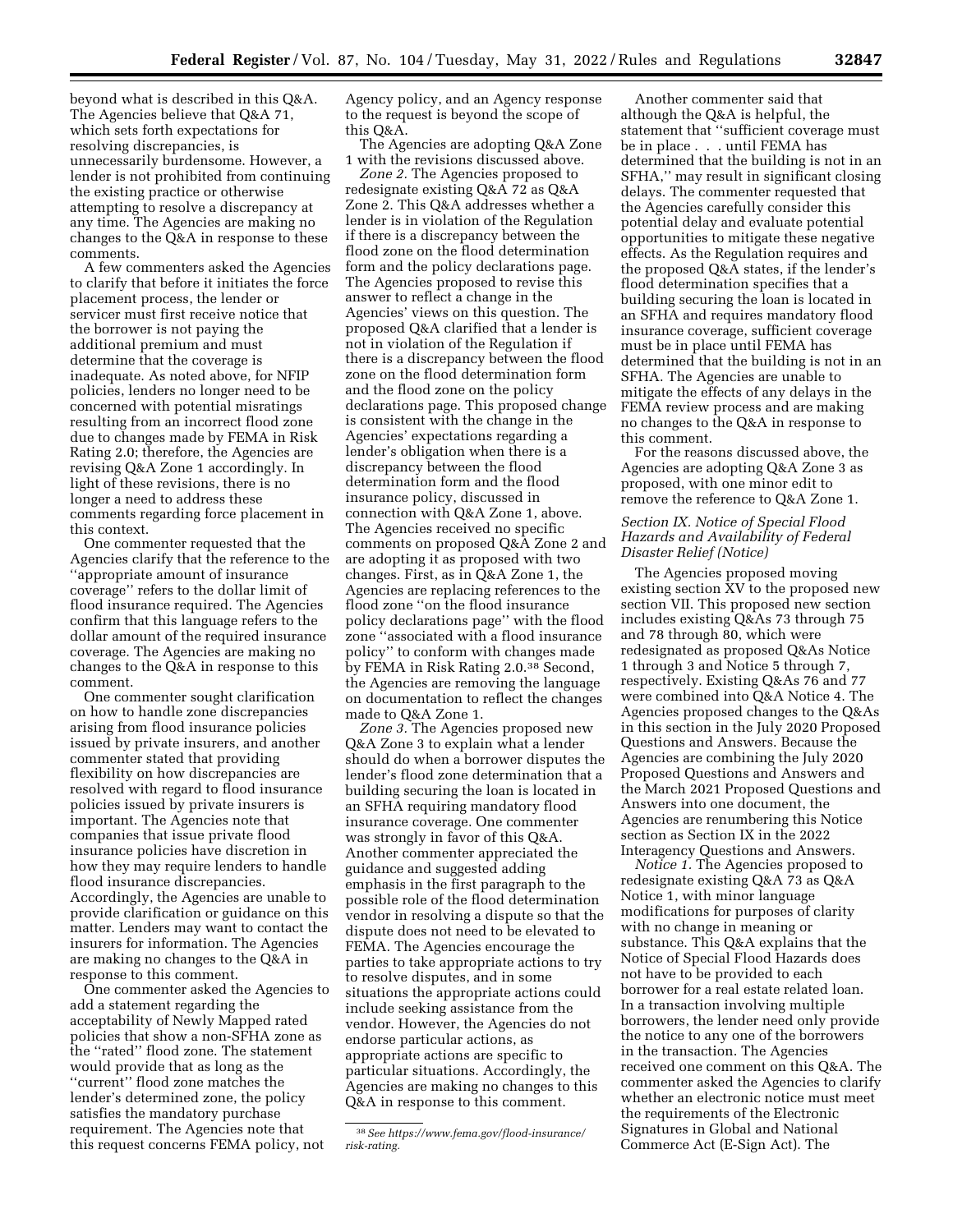Agencies find that the requirements of the E-Sign Act are outside the scope of the Q&As and are adopting Q&A Notice 1 as proposed.

*Notice 2.* The Agencies proposed to redesignate existing Q&A 74 as Q&A Notice 2. This Q&A discusses the notice requirement for lenders making loans on mobile homes. In the proposal, the Agencies proposed to amend the Q&A to conform more closely to the Regulation. Proposed Q&A Notice 2 states that a lender must provide the Notice of Special Flood Hazards to the borrower within a reasonable time before the completion of the transaction, even if the lender only learns where the mobile home will be located just prior to closing and delivery of the Notice of Special Flood Hazards would delay closing.

The Agencies received a number of comments for this Q&A. The majority of commenters to this Q&A asked the Agencies to further define ''reasonable time.'' One commenter stated that proper compliance with the Regulation should not be dependent on an inconsistent interpretation of ''reasonable time'' from each of the Agencies. Another commenter believed lenders were frequently cited for not timely providing the Notice of Special Flood Hazards, even though no specific time frame is included in the Act or Regulation. This commenter cautioned the Agencies against using a time frame that would be unreasonable in certain situations, such as a refinance. A third commenter stated that it is common for a lender to receive an updated flood determination less than 10 days before closing. In such a case, the commenter suggested that ''reasonable'' would be the time between the revised finding and closing.

The Agencies also received two comments requesting the addition of a new Q&A to address the timing of when a lender must provide the Notice of Special Flood Hazards to the borrower. One commenter pointed out that the same comment was made in 2009 and stated that there should be an explicit reference to the fact that a notice period of fewer or greater than 10 days may also be ''reasonable'' according to circumstances. Another commenter noted that while a ten-day notice period is not a requirement of the Regulation, the ten-day period appears to be a wellestablished and generally accepted time period. Therefore, this commenter recommended the Agencies incorporate a new Q&A and provided sample language.

The Agencies acknowledge the difficulties lenders face with no defined period in the Act or the Regulation and

have decided to modify the final Q&A Notice 2 to further define ''reasonable time.'' Therefore, in the final Q&A, the Agencies are incorporating language from the Interagency Examination Procedures for the Flood Disaster Protection Act 39 and the preamble to the 2009 Interagency Questions and Answers, both of which provided guidance on what constitutes a ''reasonable'' notice. This language is similar to the commenter's suggested language for a new Q&A.

Specifically, the Agencies are making three changes to the final Q&A Notice 2. First, the Agencies are revising the question to ask when a lender should provide the Notice of Special Flood Hazards to the borrower, and how this requirement applies in situations regarding mobile homes where the lender may not know where the home is to be located until just prior to, or sometimes after, the time of loan closing. Second, the Agencies are amending the answer to state that what constitutes ''reasonable'' notice will necessarily vary according to the circumstances of particular transactions. A lender should bear in mind, however, that a borrower should receive a timely notice to ensure that (1) the borrower has the opportunity to become aware of the borrower's responsibilities under the Act; and (2) where applicable, the borrower can purchase flood insurance before completion of the loan transaction. Lastly, the Agencies are revising the answer to state that the Agencies generally regard 10 calendar days before loan closing as a ''reasonable'' time interval.

In addition to comments regarding ''reasonable time,'' one commenter asked the Agencies to amend their examination manuals to reflect how lenders and/or their servicers are frequently unaware of mobile home movement(s) and may only learn of changes afterwards. The commenter wanted the examination manuals to align examiner methods with the realities of the business processes. The commenter explained that ''home only'' transactions, where loans are secured by mobile homes not located on a permanent foundation, raise safety and soundness concerns for lenders. The Agencies do not believe this information is appropriate for their examination manuals. These types of situations are fact specific and cannot be addressed in the Interagency Questions and Answers or examination guidance.

Another commenter preferred the existing Q&A 74 as written, rather than the proposed Q&A Notice 2. This commenter believed that existing Q&A 74 gives the lender flexibility to provide the Notice of Special Flood Hazards to the borrower ''as soon as practicable after determination that the mobile home will be located in an SFHA,'' and it further provided that ''lenders should use their best efforts to provide adequate notice of flood hazards to borrowers'' as early as possible. The commenter stated that the existing Q&A 74 allows lenders the flexibility to incorporate their flood insurance compliance into the realities experienced in their business operations. The commenter recommended the Agencies revise this Q&A to retain this flexibility. As stated in the July 2020 Proposed Questions and Answers, the purpose of the proposed changes to existing Q&A 74 is to conform to the Regulation. The proposed answer, with the changes explained above, is consistent with the Regulation, and the Agencies decline to make any further changes that would be inconsistent with the Regulation.

*Notice 3.* The Agencies proposed to redesignate existing Q&A 75 as Q&A Notice 3 with no changes. This Q&A addresses when the lender is required to provide notice to the servicer of a loan that flood insurance is required. The Agencies received no specific comments on this Q&A and are adopting the Q&A as proposed.

*Notice 4.* The Agencies proposed to consolidate existing Q&As 76 and 77 for organizational reasons into Q&A Notice 4, with no substantive changes. This Q&A discusses the appropriate form of notice to the servicer and whether it is necessary to provide a notice to a servicer affiliated with the lender. The Agencies received no specific comments to this Q&A and are adopting the Q&A as proposed.

*Notice 5.* The Agencies proposed to redesignate existing Q&A 78 as Q&A Notice 5. This Q&A considers how long a lender must maintain the record of receipt by the borrower of the notice. The Agencies proposed amending this Q&A to list examples of what constitutes an acceptable record of receipt. The Agencies received one specific comment for proposed Q&A Notice 5. This commenter stated this proposed Q&A acknowledges that borrowers may be provided with an electronic notice. Therefore, this commenter recommended that for further clarity, the Agencies add an electronic example to the list in the answer. The Agencies agree with the commenter and are revising the answer's list of examples to include the

<sup>39</sup>The Task Force on Consumer Compliance of the FFIEC adopted revised interagency examination procedures for the Flood Disaster Protection Act in 2019. All of the Agencies, except the FCA, are members of the FFIEC.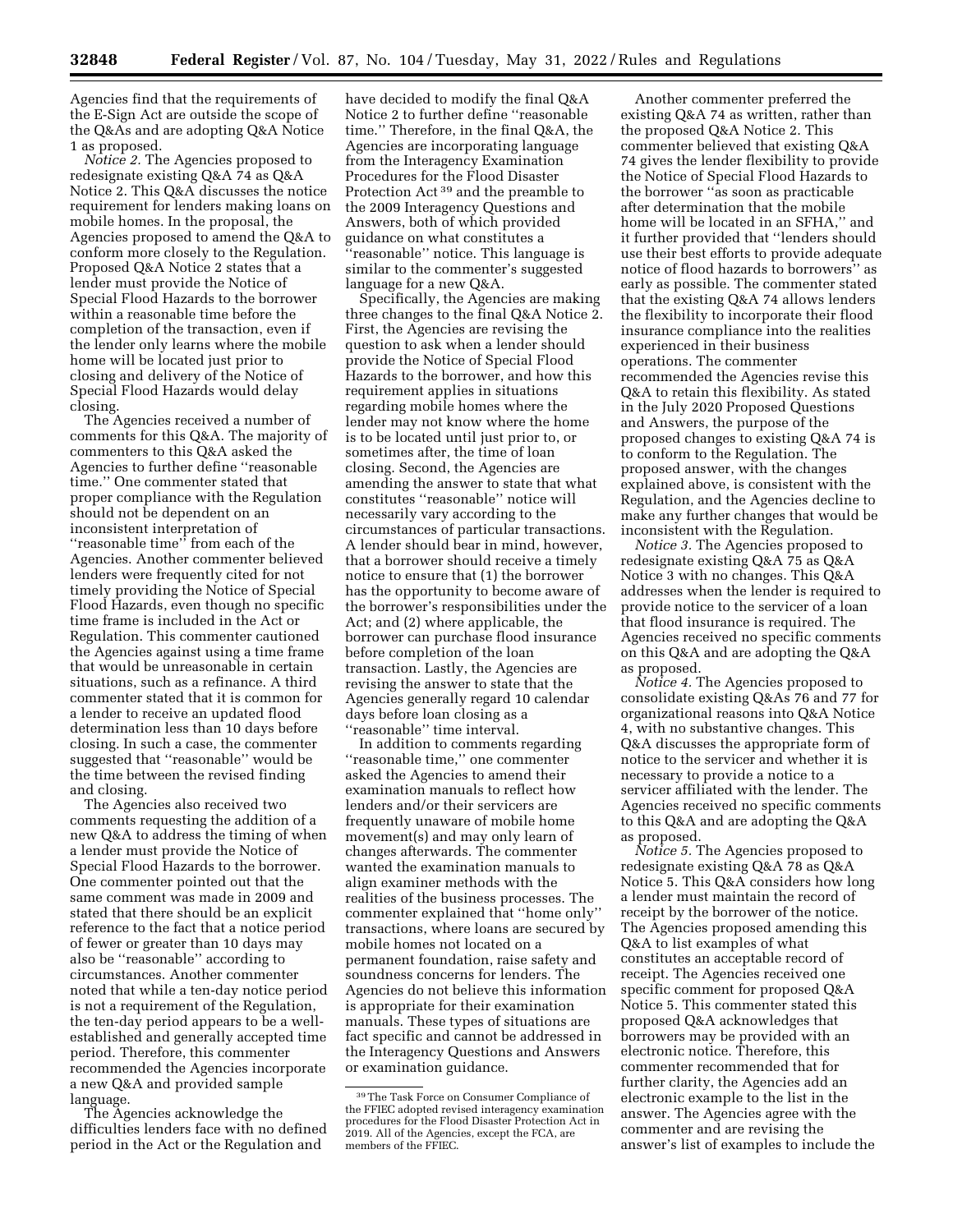borrower's electronic signature that acknowledges receipt.

*Notice 6.* The Agencies proposed to redesignate existing Q&A 79 as Q&A Notice 6, with non-substantive edits to provide additional clarity. This Q&A addresses whether a lender can rely on a previous notice if it is less than seven years old and it is the same property, same borrower, and same lender. The Agencies received no specific comments on this Q&A and are adopting it as proposed with one minor nonsubstantive edit.

*Notice 7.* The Agencies proposed to redesignate existing Q&A 80 as Q&A Notice 7 with non-substantive edits to provide additional clarity. This Q&A discusses whether the use of the sample form notice is mandatory. The Agencies received no specific comments on this Q&A and are adopting it as proposed.

### *Section X. Determining the Appropriate Amount of Flood Insurance Required (Amount)*

The Agencies proposed moving existing section II to a new section VIII and amending the section heading for streamlining purposes. The Agencies also proposed to redesignate existing Q&As 8, 9 and 11 through 17 as Amount 1, Amount 2, and Amount 3 through 9 respectively. The Agencies proposed changes to the Q&As in this section in the July 2020 Proposed Questions and Answers. Because the Agencies are combining the July 2020 Proposed Questions and Answers and the March 2021 Proposed Questions and Answers into one document, the Agencies are renumbering this Amount section as Section X in the 2022 Interagency Questions and Answers.

*Amount 1.* The Agencies proposed to redesignate existing Q&A 8 as Q&A Amount 1. This Q&A addresses the maximum limit of coverage available for the particular type of property under the Act. The Agencies proposed to revise this Q&A to discuss NFIP coverage limits more fully and to include coverage for condominiums and contents coverage. One commenter suggested that the Agencies address commercial condominiums in the listed examples of coverage amount calculations to clarify that the NFIP does not provide coverage for such units other than contents coverage. The Agencies agree that clarification is needed with respect to non-residential condominiums and have added a new Q&A in Section XII, Q&A Condo and Co-Op 9, to clarify that there is no mandatory purchase requirement for a loan secured by an individual nonresidential condominium unit. The Agencies are adopting Q&A Amount 1

as proposed, with minor nonsubstantive edits.

*Amount 2.* The Agencies proposed to redesignate existing Q&A 9, which defines ''insurable value,'' to Q&A Amount 2. The Agencies proposed to remove references in this Q&A to the rescinded FEMA *Mandatory Purchase of Flood Insurance Guidelines* and to provide greater clarity with no intended change in substance or meaning. One commenter requested clarification as to whether a lender or servicer may rely on the replacement cost value listed on the flood insurance policy declarations page to establish ''insurable value.'' The Agencies are revising the final answer to clarify that a lender may rely on the replacement cost value stated on the declarations page if the declarations page includes such information. As noted in the proposed Q&A, the Agencies recognize that the ''insurable value'' of a building may be established by any reasonable approach, as long as such approach can be supported.

Several commenters noted that since most home hazard insurance policies do cover foundations, the insurable value on a home hazard insurance policy may align with a flood insurance policy without the need for an adjustment. Based on the comment received, the Agencies have revisited the proposed answer and are removing the language that stated that hazard policies do not cover foundations in the final answer.

Some commenters raised concerns about language in the second paragraph in this Q&A that indicated that it would be reasonable for lenders, in determining the amount of flood insurance required, to consider the extent of recovery allowed under the NFIP or a flood insurance policy issued by a private insurer for the type of property being insured. These commenters noted that the settlement basis for an insurance policy is a separate and distinct concept from the insurable value of a building and has no impact on insurable value. While the Agencies had included such language in the answer to provide further background, the Agencies believe information on the extent of recovery allowed under the NFIP or a flood insurance policy issued by a private insurer is not necessary to answer the question. Accordingly, the Agencies are deleting this language in the final Q&A. The Agencies are adopting proposed Q&A Amount 2 with the revisions discussed above.

*Amount 3.* The Agencies proposed to redesignate existing Q&A 11, which provides examples of residential buildings, as Q&A Amount 3. The Agencies proposed to revise this Q&A to

include more detailed definitions from the *NFIP Flood Insurance Manual* of the terms: single family dwelling, 2–4 family residential building, and other residential building. The Agencies did not receive any specific comment on proposed Q&A Amount 3. Additionally, the Agencies note that the proposed answer was based on language included in an earlier version of the *NFIP Flood Insurance Manual* and that the manual has since been revised. Accordingly, the Agencies are making some nonsubstantive edits to the final answer to be consistent with the terminology used in the most recent version of the *NFIP Flood Insurance Manual.* The Agencies are adopting this Q&A as proposed, subject to edits noted above.

*Amount 4.* The Agencies proposed to redesignate existing Q&A 12, which provides examples of non-residential buildings, as Q&A Amount 4. The Agencies proposed to revise this Q&A to provide a more detailed definition of non-residential building based on the *NFIP Flood Insurance Manual.* A few commenters requested that the Agencies revise the answer to remove the language stating that a non-residential building is one in which the named insured is a commercial enterprise. To address this comment, the Agencies are adding language in the answer to clarify that the description of a non-residential building is based on language in the *NFIP Flood Insurance Manual* and are revising the answer to more clearly indicate that the building need not be one in which the named insured is a commercial enterprise. Another commenter requested that the Agencies clarify that the lender may rely on borrower or agent assertions as to percentage of residential and commercial usage of a given property. The Agencies note that although a lender may rely on borrower or agent assertions as to percentage of residential and commercial usage of a given property, such language is not included in the *NFIP Flood Insurance Manual.*  Therefore, the Agencies do not believe it would be appropriate to add such language to the answer.

Additionally, the Agencies note that the language in the proposed answer was based on language included in an earlier version of the *NFIP Flood Insurance Manual* and that the manual has since been revised. Accordingly, the Agencies are revising the final answer to be consistent with the most recent version of the *NFIP Flood Insurance Manual.* The Agencies are adopting the Q&A as proposed, subject to the edits discussed above and minor nonsubstantive edits.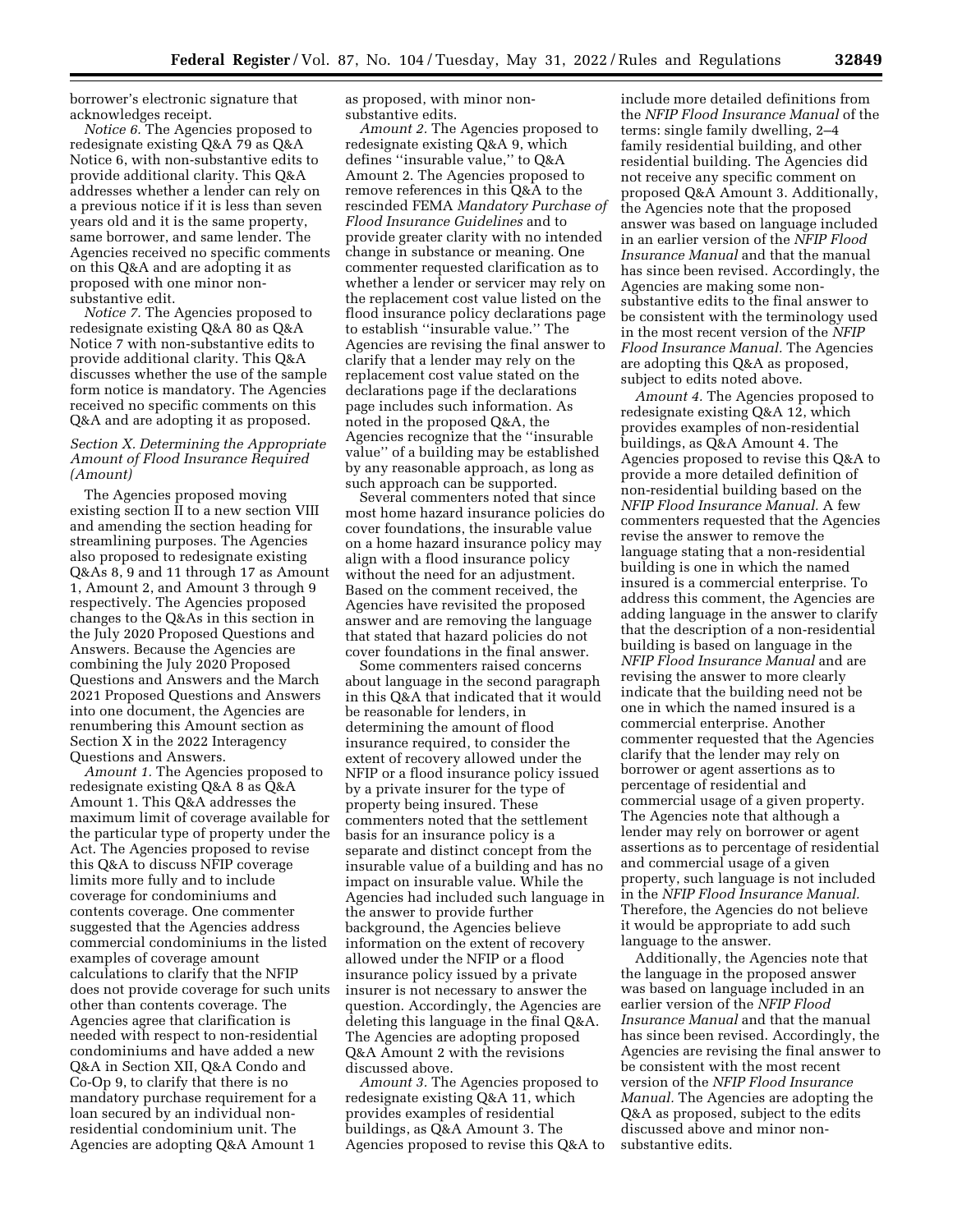*Amount 5.* The Agencies proposed to redesignate existing Q&A 13 as Q&A Amount 5 and to revise it to provide greater clarity with no intended change in substance or meaning. This Q&A addresses how much insurance is required on a building located in an SFHA in a participating community. The Agencies received no specific comment on this Q&A and are adopting it as proposed, with a minor nonsubstantive edit.

*Amount 6.* The Agencies proposed to redesignate existing Q&A 14 as Q&A Amount 6 and to revise it to provide greater clarity with no intended change in substance or meaning. This Q&A addresses flood insurance requirements when the real estate security contains more than one building located in an SFHA in a participating community. The Agencies received no specific comment on this Q&A and are adopting it as proposed, with a minor nonsubstantive edit.

*Amount 7.* The Agencies proposed to redesignate existing Q&A 15 as Q&A Amount 7 and to revise it by making minor language modifications, with no intended change in substance or meaning. This Q&A addresses the flood insurance requirements where the insurable value of a building or mobile home securing a designated loan is less than the outstanding principal balance of the loan. The last sentence in this Q&A states that since the NFIP policy does not cover land value, lenders determine the amount of insurance necessary based on the insurable value of the improvements. One commenter suggested that the Agencies change ''improvements'' to ''building'' because ''improvements'' would include items that, like land itself, are not insurable under the NFIP for flood loss, such as fencing or paving. The Agencies agree with the commenter and are revising the final answer accordingly. The Agencies otherwise are adopting Q&A Amount 7 as proposed.

*Amount 8.* The Agencies proposed to redesignate existing Q&A 16 as Q&A Amount 8 and to revise it to provide greater clarity with no intended change in substance or meaning. This Q&A addresses whether a lender may require more flood insurance than the minimum required by the Regulation. The Agencies received no specific comment on this Q&A and are adopting it as proposed.

*Amount 9.* The Agencies proposed to redesignate existing Q&A 17 as Q&A Amount 9 and to revise it by making minor language modifications, with no intended change in substance or meaning. This Q&A addresses lender considerations regarding the amount of

the deductible on a flood insurance policy purchased by a borrower. One commenter recommended that the Agencies add language to Q&A Amount 9 to clarify that the answer refers to the maximum deductible offered by the NFIP as some private insurers offer higher deductibles than are offered under the NFIP. The Agencies decline to make this change as Q&A Amount 9 is not limited to policies issued by the NFIP.

Related to the topic addressed in Q&A Amount 9, one commenter recommended that the Agencies include a new Q&A that describes the function of a deductible and explains the role of the deductible in a safety and soundness consideration rather than discussing the deductible as related to the adequacy of coverage in satisfaction of the mandatory purchase requirement. The Agencies decline to add a new Q&A to address this topic as the topic is outside the scope of these Interagency Questions and Answers. Another commenter raised an issue that is related to, but distinct from the issue addressed in Q&A Amount 9. To address the issue raised by this commenter, the Agencies have added new Q&A Amount 10, discussed below. The Agencies therefore are adopting Q&A Amount 9 as proposed.

*New Amount 10.* In response to a comment raised on proposed Q&A Amount 9 that is related to, but distinct from the issue addressed in Q&A Amount 9, the Agencies have added new Q&A Amount 10. This commenter noted that the Agencies originally based the answer included in Q&A Amount 9 on guidance which assumed that the property is a single building covered by a single flood insurance policy. However, this commenter noted that it is common for flood insurance policies issued by private insurers to include multiple buildings of varying value. The commenter recommended that the Q&A clarify that it is acceptable to have buildings or structures included on the policy that have a value lower than the deductible amount of the policy. The commenter also recommended that the Agencies provide that the lender may not allow the borrower to use a deductible amount equal to the aggregate insurable value of the property to avoid the mandatory purchase requirement for flood insurance. The Agencies recognize that many flood insurance policies issued by private insurers, such as blanket insurance policies purchased by some commercial borrowers, are single policies that provide coverage for: (i) Two or more kinds of properties in the same location; (ii) the same kind of property in two or

more locations; or (iii) two or more different kinds of properties in two or more locations. Blanket policies often cover multiple perils such as flood, earthquake, fire, etc. and are often used to insure commercial real estate such as multifamily housing, office buildings, hotels, or resorts. Such blanket multiperil policies may also be used to insure a company's chain of locations or franchised properties.

The Agencies understand that generally, the deductible for a blanket flood insurance policy or multi-peril policy is in the form of a per-occurrence deductible that is applied to the covered loss arising from that occurrence. For example, a flood event that damages multiple buildings covered by this type of blanket flood insurance or multi-peril policy would incur the deductible once, not per building, and buildings covered under the terms of this type of policy are insured by the policy regardless of the policy deductible amount. The Agencies further understand that these types of private blanket flood insurance policies and blanket multi-peril policies provide coverage for each building covered by such a policy, without regard to the deductible and regardless of whether any individual building covered under the policy has a value that may be lower than the amount of the deductible.

Accordingly, the Agencies have included new Q&A Amount 10 to address the acceptability of a blanket flood insurance policy or blanket multiperil policy that includes a deductible that may be higher than the insurable value of any individual building covered by the policy. The Q&A provides that a lender may accept a blanket flood insurance policy or blanket multi-peril policy that includes a per-occurrence deductible, regardless of whether any building covered by the policy has an insurable value lower than the amount of the deductible. The answer also provides that a lender may not allow the borrower to use a deductible amount equal to the aggregate insurable value of the property to avoid the mandatory purchase requirement. In addition, the answer provides that a lender should determine the reasonableness of the deductible on a case-by-case basis, taking into account the risk that such deductible would pose to the borrower and the lender.

## *Section XI. Flood Insurance Requirements for Construction Loans (Construction)*

The Agencies proposed to move the prior section IV to the new section IX and redesignated prior Q&As 19 through 23 as Q&As Construction 1 through 5,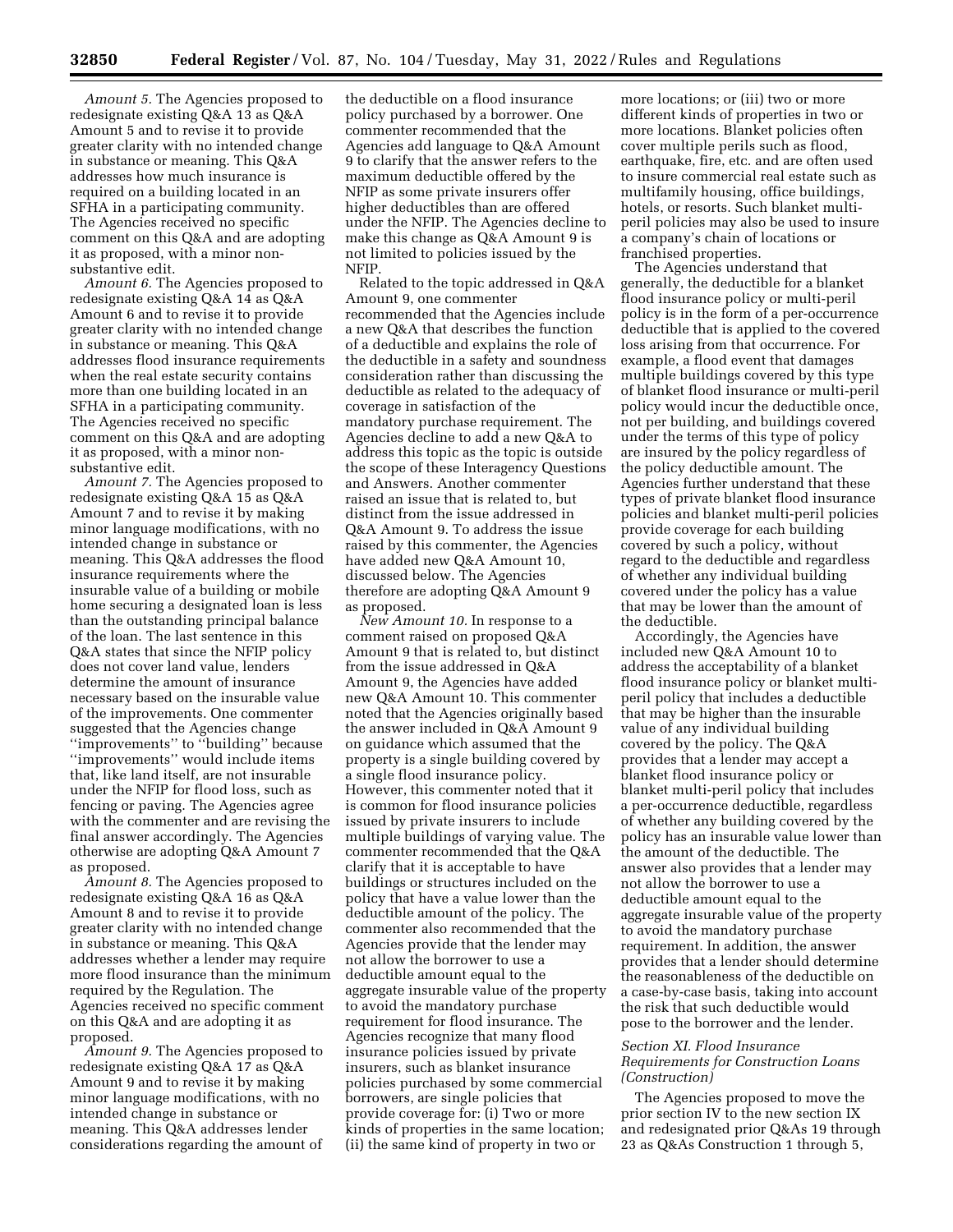respectively, and added a new construction-related Q&A, as Q&A Construction 6. The Agencies proposed changes to the Q&As in this section in the July 2020 Proposed Questions and Answers. Because the Agencies are combining the July 2020 Proposed Questions and Answers and the March 2021 Proposed Questions and Answers into one document, the Agencies are renumbering this Construction section as Section XI in the 2022 Interagency Questions and Answers.

*Construction 1.* The Agencies proposed to redesignate existing Q&A 19 as Q&A Construction 1 and to make minor non-substantive wording changes for clarity. This Q&A addresses the applicability of the flood insurance requirements to a loan secured only by land that will be developed into buildable lot(s). The Agencies did not receive any specific comment on Q&A Construction 1 and are adopting it as proposed.

*Construction 2.* The Agencies proposed to redesignate existing Q&A 20 as Q&A Construction 2 and to make minor wording changes for clarity. This Q&A addresses whether a loan secured or to be secured by a building in the course of construction that is located or to be located in an SFHA in which flood insurance is available under the Act is a designated loan. The Agencies did not receive any specific comment on Q&A Construction 2 and are adopting it as proposed.

*Construction 3.* The Agencies proposed to redesignate existing Q&A 21 as Q&A Construction 3 and to the revise the language by removing direct reference to the *NFIP Flood Insurance Manual* with no intended change in substance or meaning. This Q&A addresses whether a building in the course of construction that is located in an SFHA in which flood insurance is available under the Act is eligible for coverage under an NFIP policy. The Agencies received two comments on this Q&A. One commenter suggested that the Agencies edit the question to clarify that it is describing when construction is covered against loss by an NFIP policy. The commenter explained that the word ''eligible'' as used in the question could refer to the obligation to obtain insurance under the rule or coverage being effective under the policy. The Agencies clarify that proposed Q&A Construction 3 is addressing eligibility for coverage and not the obligation to obtain coverage nor the effectiveness of the coverage. The Agencies are revising the answer in final Q&A Construction 3 to explain when the NFIP will insure a building in the course of construction based on when

the building is walled and roofed as well as when materials or supplies are eligible for coverage.

A commenter suggested that the answer to this Q&A, which states that ''buildings in the course of construction that have yet to be walled and roofed are eligible for coverage except when construction has been halted for more than 90 days,'' does not accurately describe what happens to NFIP coverage when construction is halted. Specifically, this commenter requested that the Agencies clarify that NFIP coverage ceases on day 91 of halted construction, as provided in the *NFIP Flood Insurance Manual,* and not on the day construction is halted for a period exceeding 90 days. In response to this comment, the Agencies are revising the answer in final Q&A Construction 3 to include the specific language from the *NFIP Flood Insurance Manual* that details the effect of a halt in construction on NFIP coverage. Specifically, buildings in the course of construction that are not walled and roofed are not eligible for coverage when construction stops for more than 90 days and/or if the lowest floor for rating purposes is below the Base Flood Elevation.

With these changes, the Agencies are adopting Q&A Construction 3.

*Construction 4.* The Agencies proposed to redesignate existing Q&A 22 as Q&A Construction 4. This Q&A addresses when a lender must require the purchase of flood insurance for a loan secured by a building in the course of construction that is located in an SFHA in which flood insurance is available. As in existing Q&A 22, the proposed answer provides that a lender may either require borrowers to have a flood insurance policy in place at the time of loan origination or allow a borrower to defer the purchase of flood insurance until either after a foundation slab has been poured and/or an Elevation Certificate has been issued or, if the building to be constructed will have its lowest floor below the Base Flood Elevation, when the building is walled and roofed. However, when flood insurance is deferred, the lender must require the borrower to have flood insurance in place before the lender disburses funds to pay for building construction (except as necessary to pour the slab or perform preliminary site work, such as laying utilities, clearing brush, or the purchase and/or delivery of building materials).

The Agencies proposed to revise the answer to incorporate the NFIP's removal of the waiver of the 30-day waiting period and to provide other clarifications. In particular, the

Agencies proposed that if a lender requires a borrower to have flood insurance in place at the time of loan origination, a borrower should obtain a provisional rating based on the construction designs and intended use of the building to enable the placement of coverage prior to receipt of the Elevation Certificate (EC), based on FEMA guidance. The proposed Q&A further stated that in accordance with the NFIP requirement, it is expected that an EC will be secured and a full-risk rating completed within 60 days of the policy effective date. Under the proposed Q&A, failure to obtain the EC could result in reduced coverage limits at the time of loss. If the lender allows the borrower to defer the purchase of flood insurance, the lender should have adequate controls in place to ensure the borrower obtains flood insurance no later than 30 days prior to disbursement of funds to the borrower in light of the NFIP 30-day waiting period requirement, instead of no later than when the foundation slab has been poured and/or an EC has been issued as under existing Q&A 22.

One commenter asked the Agencies to clarify at exactly what point in time insurance is required if the lender chooses to defer the purchase of flood insurance, or whether the timing of this purchase is in the lender's discretion. This commenter also stated that the proposed answer contradicts itself by stating that, in order to comply with the Regulation, the lender must require the borrower to have flood insurance for the security property in place before the lender disburses funds to pay for building construction, such as foundations, walls and roofs. Another commenter suggested that the Agencies clarify the phrase ''as necessary'' in the statement in the proposed answer regarding exceptions to fund disbursement. The Agencies note that under both the existing and the proposed answer, a lender has the option to defer the requirement to purchase flood insurance until either one of the following events occur: a foundation slab has been poured and/or an elevation certificate has been issued, or if the building to be constructed will have its lowest floor below the Base Flood Elevation, when the building is walled and roofed. Further, the answer provides that pouring the slab or performing preliminary site work, such as laying utilities, clearing brush, or the purchase and/or delivery of building materials is exempted from the requirement to have flood insurance in place before the disbursement of funds. To address the commenter's concern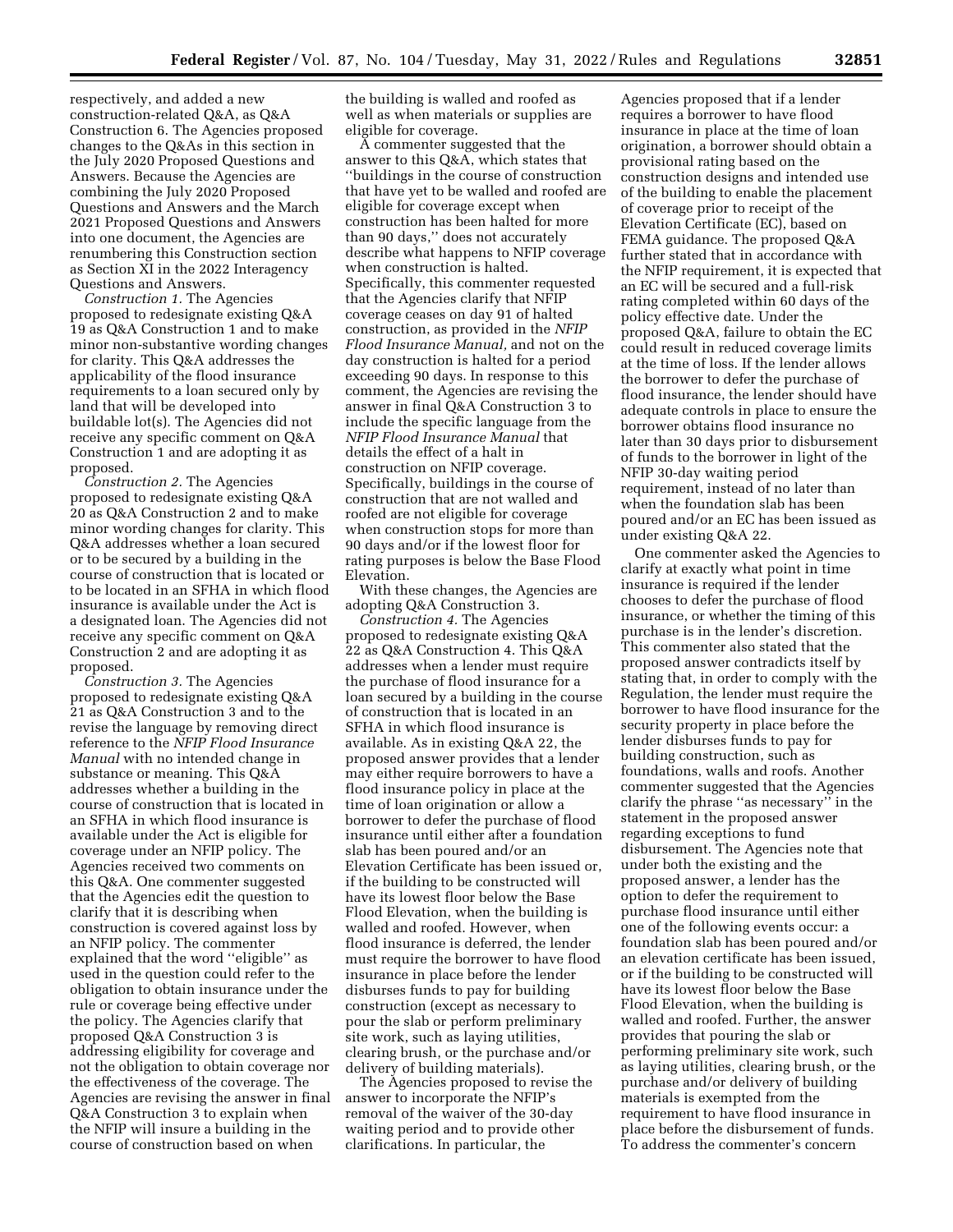regarding the phrase ''as necessary,'' the Agencies are replacing this phrase with ''for funds to be used'' in the final Q&A.

The Agencies also are revising the answer to specifically reference the NFIP 30-day waiting period to provide further explanation and are making minor wording changes for clarity.

With the changes described above, the Agencies are adopting Q&A Construction 4.

*Construction 5.* The Agencies proposed to redesignate existing Q&A 23 as Q&A Construction 5. This Q&A addresses the application of FEMA's 30 day waiting period when deferring the purchase of the flood insurance policy in connection with a construction loan. The Agencies proposed to revise this Q&A to reflect the NFIP's change in policy regarding the 30-day waiting period. Specifically, the proposed answer indicated that the 30-day waiting period will apply if a lender allows a borrower to delay the purchase of flood insurance in connection with a construction loan. One commenter suggested that language should be added to allow lenders to rely on agent representations regarding the application of a waiting period, referencing the *NFIP Flood Insurance Manual.* The Agencies note that the *NFIP Flood Insurance Manual* permits insurers to rely on an insurance agent's representation that there is no waiting period in connection with the insured's application for flood insurance on or before the closing date of the loan transaction. Therefore, reliance on an agent's representation would not apply in the context of a construction loan where the lender allows the borrower to defer the purchase of flood insurance after the closing date. Accordingly, the Agencies believe that permitting agent reliance in this Q&A is not appropriate and are not adding language to the Q&A to address this comment.

The Agencies also proposed to state in the answer that under the NFIP, a 30 day waiting period applies anytime a lender requires flood insurance not in connection with the making, increasing, renewing or extending of a designated loan. After further review, the Agencies have decided to amend this statement so that it more clearly answers the question being asked, specifically, the application of the NFIP waiting period when the purchase of the flood insurance policy is delayed. The final answer states that a 30-day waiting period will apply if a lender allows a borrower to delay the purchase of flood insurance in connection with a construction loan after making, increasing, renewing or extending the loan. Further, as noted in the *NFIP* 

*Flood Insurance Manual,* the answer states that a borrower must apply for flood insurance on or before the closing date of a loan transaction for the NFIP 30-day waiting period to be waived. With these changes, the Agencies are adopting Q&A Construction 5.

*Construction 6.* The Agencies proposed new Q&A Construction 6 to explain when a lender must begin escrowing flood insurance premiums and fees if the borrower defers the purchase of flood insurance in connection with a construction loan. Specifically, this Q&A provides that if a lender allows a borrower to defer the purchase of flood insurance until either the foundation slab has been poured and/or an EC has been issued, or if the building to be constructed will have its lowest floor below Base Flood Elevation when the building is walled and roofed, the lender will need to begin escrowing flood insurance premiums and fees at the time of purchase of the flood insurance, unless one of the escrow exceptions applies. The Agencies received one comment requesting that the Agencies clarify that the question only applies to designated loans that do not otherwise qualify for an exception to the mandatory escrow requirement. The Agencies do not believe that further elaboration is necessary because the answer as proposed references the escrow exceptions. Accordingly, the Agencies are adopting Q&A Construction 6 as proposed with minor non-substantive clarifications.

## *Section XII. Flood Insurance Requirements for Residential Condominiums and Co-Ops (Condo and Co-Op)*

The Agencies proposed moving existing section VI to the new section X and expanding the heading to section X to include other multi-family dwellings such as cooperatives. Proposed section X included existing Q&As 26 through 33, redesignated as proposed Q&As Condo and Co-Op 1 through 8, respectively and also one new Q&A. The Agencies proposed changes to the Q&As in this section in the July 2020 Proposed Questions and Answers. Because the Agencies are combining the July 2020 Proposed Questions and Answers and the March 2021 Proposed Questions and Answers into one document, the Agencies are renumbering this Condo and Co-Op section as Section XII in the 2022 Interagency Questions and Answers.

*Condo and Co-Op* 1. The Agencies proposed to redesignate existing Q&A 26 as Q&A Condo and Co-Op 1, with minor revisions to provide greater clarity and accurate references with no intended change in substance or meaning. This Q&A discusses whether residential condominiums, including multi-story condominium complexes, are subject to the statutory and regulatory requirements for flood insurance. The Agencies received no specific comment on Q&A Condo and Co-Op 1 and are adopting it as proposed.

*Condo and Co-Op 2.* The Agencies proposed to redesignate existing Q&A 27, which describes an NFIP Residential Condominium Building Association Policy (RCBAP), as Q&A Condo and Co-Op 2 with no changes. The Agencies received no specific comment on Q&A Condo and Co-Op 2 and are adopting it as proposed.

*Condo and Co-Op 3.* The Agencies proposed to redesignate existing Q&A 28 as Q&A Condo and Co-Op 3, with minor revisions to provide greater clarity and accurate references with no intended change in substance or meaning. This Q&A addresses the amount of flood insurance coverage that a lender must require with respect to residential condominium units, including those located in multi-story condominium complexes, to comply with the mandatory purchase requirements under the Act and Regulation. The Agencies received no specific comment on Q&A Condo and Co-Op 3 and are adopting it as proposed with minor non-substantive edits.

*Condo and Co-Op 4.* The Agencies proposed to redesignate existing Q&A 29, which discusses the action a lender must take if there is no RCBAP coverage, as Q&A Condo and Co-Op 4. The Agencies proposed minor revisions to provide greater clarity and accurate references, with no intended change in substance or meaning. Two commenters addressed this Q&A. The first commenter requested that the Agencies address commercial condominiums and clarify that there is no mandatory purchase requirement for loans secured by individual commercial condominium units since the NFIP does not provide coverage for such units other than contents coverage. The Agencies agree with this commenter and are adding a new Q&A, Condo and Co-Op 9 that addresses the flood insurance requirements for loans secured by nonresidential condominium units, described below.

The second commenter recommended that the Agencies clearly state that the mandatory purchase requirement only applies to non-residential condominium unit owners where the loan is also secured by condominium contents since contents coverage is the only coverage available from the NFIP. The Agencies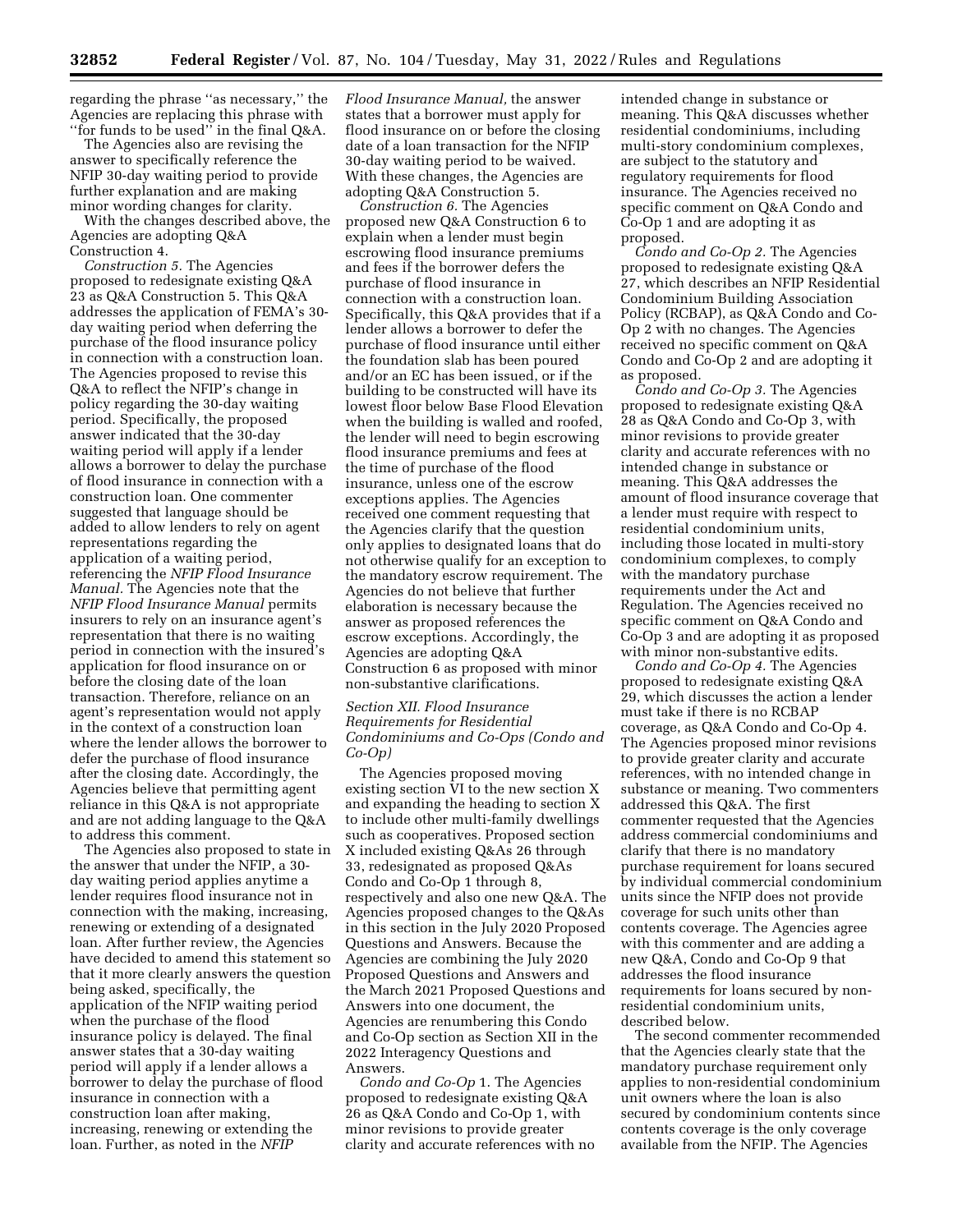disagree with this commenter. Flood insurance on condominium contents is only required when the loan is secured by a building in an SFHA in which flood insurance is available under the Act and the loan also takes a security interest in the contents. As indicated above, the NFIP does not provide coverage for non-residential condominium units located in either a residential or non-residential condominium building. Therefore, the mandatory purchase requirement does not apply.

However, in reviewing this Q&A, and in light of new Condo and Co-Op 9, the Agencies believe that rewording the question would provide additional clarity. Therefore, the Agencies are revising the question in the final Q&A to ask what action must a lender take for an individual residential unit owner in a residential condominium building with no RCBAP coverage. The Agencies also are replacing the term ''individual unit owner/borrower'' with ''individual unit owner,'' for clarity. The Agencies are adopting Q&A Condo and Co-Op 4 as revised.

*Condo and Co-Op 5.* The Agencies proposed to redesignate Q&A 30 as Q&A Condo and Co-Op 5 with minor revisions to provide greater clarity and accurate references, with no intended change in substance or meaning. This Q&A discusses the action a lender must take if the RCBAP coverage is insufficient to meet the Regulation's mandatory purchase requirements for a loan secured by an individual residential condominium unit. The Agencies received one comment on this Q&A. The commenter expressed concern with the part of the answer that encourages lenders to apprise borrowers of an additional risk of loss that may arise when the unit owner purchases a separate policy because the RCBAP coverage is insufficient. The commenter believes this adds a new expectation that is not required by the Act or Regulation. The commenter also stated that lenders are not in the best position, nor do they have the level of insurance knowledge, to communicate the risk of loss to the borrower and therefore suggested the Agencies remove this expectation from the Q&A. The Agencies disagree with this commenter. The Agencies are only encouraging lenders to provide this information, not requiring that they do so. The Agencies therefore are adopting this Q&A as proposed with minor non-substantive edits.

*Condo and Co-Op 6.* The Agencies proposed to redesignate existing Q&A 31 as Q&A Condo and Co-Op 6 with minor revisions to provide greater

clarity and no intended change in substance or meaning. This Q&A addresses what a lender must do when a loan secured by a residential condominium unit is in a complex whose condominium association allows its existing RCBAP to lapse. The Agencies received no specific comment on proposed Q&A Condo and Co-Op 6 and are adopting it as proposed with minor non-substantive edits.

*Condo and Co-Op 7.* The Agencies proposed to redesignate existing Q&A 32 as Q&A Condo and Co-Op 7 with minor revisions to provide greater clarity and no intended change in substance or meaning. This Q&A addresses how the RCBAP's coinsurance penalty applies in the case of residential condominiums, including those located in multi-story condominium complexes. The Agencies received no specific comment on Condo and Co-Op 7 and are adopting it as proposed.

*Condo and Co-Op 8.* The Agencies proposed to redesignate existing Q&A 33 as Q&A Condo and Co-Op 8 with minor revisions to provide greater clarity and no intended change in substance or meaning. This Q&A addresses the major factors that are involved with coverage limitations of the individual unit owner's dwelling policy with respect to the condominium association's RCBAP coverage. The Agencies received no specific comment on proposed Q&A Condo and Co-Op 8 and are adopting it as proposed.

*New Condo and Co-Op 9.* In response to public comment, as described above, the Agencies are adopting new Q&A Condo and Co-Op 9 to clarify the flood insurance requirements for nonresidential condominium units as well as residential condominium units located in a non-residential condominium building. The answer provides that coverage is not available under the NFIP for an individual residential condominium unit or a nonresidential condominium unit located in a non-residential condominium building. The answer further provides that NFIP coverage also is not available for a non-residential condominium unit located in a residential condominium building. Therefore, a loan secured by one of these types of units is not a designated loan under the Regulation, and the mandatory flood insurance requirement does not apply.

*Condo and Co-Op 10 (Proposed Condo and Co-Op 9).* The Agencies proposed a new Q&A, designated as Q&A Condo and Co-Op 9 in the proposal, to address flood insurance requirements for loans secured by a unit in a cooperative building located in an

SFHA. The proposed answer provided that a loan to a cooperative unit owner is not a designated loan subject to the Act or Regulation because the unit owner does not own a title to the building but simply the right to occupy a particular unit based on the cooperative ownership structure. One commenter asked the Agencies to clarify that since loans to cooperative unit owners secured by the owner's share in the cooperative are not designated loans, lenders do not need to verify building-level coverage. The Agencies agree that lenders do not need to verify coverage on a cooperative building when a loan is secured by a share in a cooperative because this is not a designated loan subject to the Act or Regulation. However, the Agencies do not believe it is necessary to include this in the answer. The Agencies therefore are adopting this Q&A as proposed but renumbered as Q&A Condo and Co-Op 10 in the 2022 Interagency Questions and Answers and with a minor non-substantive change.

### *Section XIII. Flood Insurance Requirements for Home Equity Loans, Lines of Credit, Subordinate Liens, and Other Security Interests in Collateral (Contents) Located in an SFHA (Other Security Interests)*

The Agencies proposed to amend the heading to this section for clarity. The Agencies also proposed to redesignate existing section VII, which addresses Flood Insurance Requirements for Home Equity Loans, Lines of Credit, Subordinate Liens, and Other Security Interests in Collateral, as section XI. This proposed section included current Q&As 34, 35 and 36–43, which were redesignated as Q&As Other Security Interests 1, Other Security Interests 2, and Other Security Interests 4 through 9 and 11 through 12, respectively. The Agencies also proposed to amend the heading to this section for clarity. The Agencies proposed changes to the Q&As in this section in the July 2020 Proposed Questions and Answers. Because the Agencies are combining the July 2020 Proposed Questions and Answers and the March 2021 Proposed Questions and Answers into one document, the Agencies are renumbering this Other Security Interests section as Section XIII in the 2022 Interagency Questions and Answers.

*Other Security Interests 1.* The Agencies proposed to redesignate existing Q&A 34 as Q&A Other Security Interests 1 with no substantive changes. This Q&A addresses whether a home equity loan is considered a designated loan that requires flood insurance. The Agencies received one supportive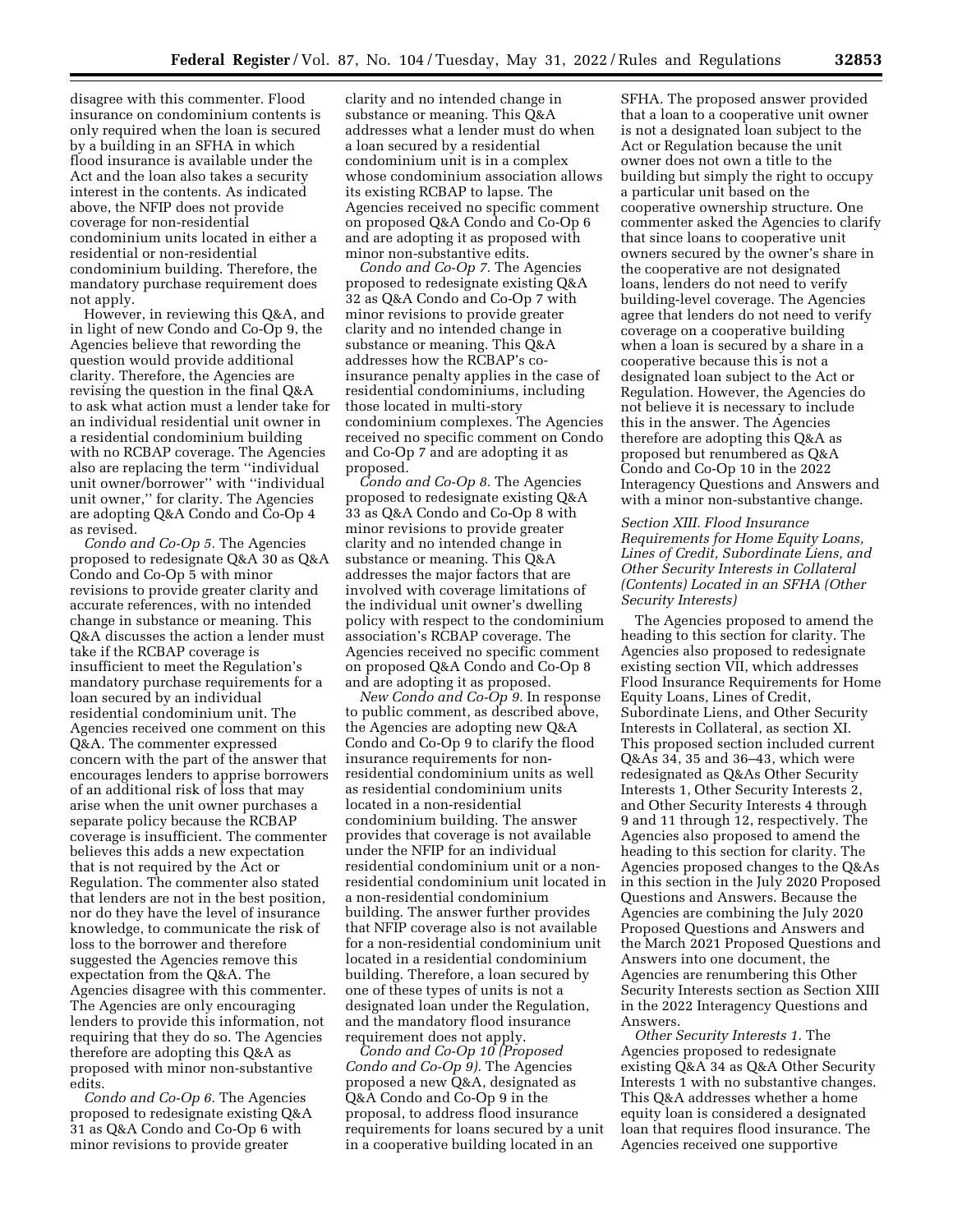comment for this Q&A and are adopting it as proposed.

*Other Security Interests 2.* The Agencies proposed to redesignate existing Q&A 35 as Q&A Other Security Interests 2, with no substantive changes. This Q&A addresses if a draw against an approved line of credit secured by a building or mobile home, which is located in an SFHA in which flood insurance is available under the Act, requires a flood determination under the Regulation. The Agencies received one supportive comment for this Q&A and are adopting it as proposed.

*Other Security Interests 3.* The Agencies proposed new Q&A Other Security Interests 3, which addresses flood insurance coverage requirements for a line of credit secured by improved real property located in an SFHA. The proposed answer provided alternative approaches depending on when the lender requires flood insurance to be in place. The Agencies received two specific comments for this proposed Q&A.

One commenter raised concerns about the language in the Q&A that indicated a lender may ''actively review'' its records ''throughout the year'' to determine if the appropriate amount of insurance is in place, and strongly recommended the Agencies define these terms for clarity. The commenter stated that while this review provides the lender flexibility, it could result in a different coverage requirement (assuming the loan balance is the lesser of the three components) and could result in force placement several times throughout the life of the loan. This commenter also stated that the Agencies should remove the Q&A's language about informing the borrower of insurance risks because it is a new expectation from the Agencies and because monitoring for insurance risks is not the lender's area of specialty. If such notice expectation is retained, the commenter requested more detail regarding the timing and content of such notice.

The Agencies emphasize that the answer lists alternative approaches. Lenders may choose the option that works best for them and are not obligated to choose the second option where the lender actively reviews its records throughout the year. The Agencies anticipate that most lenders will choose the first option and believe that the answer provides enough guidance as proposed.

Another commenter recommended that the Agencies clarify that the active review applies only to the amount of coverage and does not trigger a new determination. The commenter

explained that there are continuing concerns regarding the burdens the Regulation places on junior lienholders to obtain information and concessions from senior lienholders regarding flood insurance. The Agencies believe that the proposed answer clearly provides that the review is about the amount of coverage and is not a triggering event requiring a new determination. Therefore, the Agencies have decided not to make any changes in response to these comments and are adopting Q&A Other Security Interests 3 as proposed.

*Other Security Interests 4.* The Agencies proposed to redesignate Q&A 36 as Q&A Other Security Interests 4, with only minor changes and no intended change in substance or meaning. This Q&A considers how much flood insurance is required when a lender makes, increases, extends or renews a second mortgage secured by a building or mobile home located in an SFHA.

The Agencies received two specific comments for proposed Q&A Other Security Interests 4. One commenter recommended that the Agencies reconsider their approach to this question. The commenter believed that the Q&A continues to create practical challenges for the flood insurance operating model. For instance, the commenter explained that flood insurance administrators handling the junior lien are also required to monitor senior liens and corresponding coverage shortcomings to establish the proper amount of necessary coverage, even though the senior lien entity may not have a contractual relationship with the junior lien administrator. The commenter also explained that junior lien flood insurance administrators and/ or insurers direct claim payments to their insured policyholders, not senior lienholders with which they have no contractual arrangement. Therefore, the commenter recommended an approach that requires each lienholder (and any servicer or administrator) to assure sufficient flood insurance coverage for their respective exposure in their lien position.

The Agencies acknowledge that although following the guidance in Q&A Other Security Interests 4 may be difficult for the junior lienholder, the junior lienholder is responsible for making sure the collateral is covered by the proper amount of flood insurance. As previously stated in the preamble to the 2009 Interagency Questions and Answers, the Agencies believe that, given the provisions of an NFIP policy, a lender cannot comply with Federal flood insurance requirements when it makes, increases, extends, or renews a

loan by requiring the borrower to obtain NFIP flood insurance solely in the amount of the outstanding principal balance of the lender's junior lien without regard to the flood insurance coverage on any liens senior to that of the lender.40 A junior lienholder's failure to take such a step can leave that lienholder partially or even fully unprotected by the borrower's NFIP policy in the event of a flood loss.41 As such, the Agencies decline to include this commenter's suggested changes.

Another commenter stated that this proposed Q&A addresses the amount of coverage required when a lender makes, increases, extends, or renews a second mortgage. This commenter also stated that junior lienholders are not subject to the escrow requirements in the Regulation, and that the Agencies should not create such requirements through the Interagency Questions and Answers. As noted below in the discussion related to proposed Q&A Escrow 6, junior lienholders are generally not subject to the escrow requirements. The junior lienholder qualifies for the escrow requirement exception if there is adequate flood insurance coverage with respect to the loan issued by the primary lienholder.<sup>42</sup> However, this Q&A Other Security Interests 4 explains the responsibilities of the junior lienholder when there is a triggering event under the Regulation. This Q&A does not create new requirements for junior lienholders, as explained above to the other commenter. Therefore, the Agencies are adopting Q&A Other Security Interests 4 as proposed.

*Other Security Interests 5.* The Agencies proposed to redesignate Q&A 37 as Q&A Other Security Interests 5, with no substantive changes. This Q&A discusses whether a lender has to make a new determination or adjust insurance coverage if a borrower requesting a loan secured by a junior lien provides evidence that flood insurance coverage is in place. The Agencies received no specific comments on this Q&A and are adopting it as proposed.

*Other Security Interests 6.* The Agencies proposed to redesignate Q&A 38 as Q&A Other Security Interests 6, with no substantive changes. This Q&A addresses whether flood insurance is required if the loan request is to finance inventory stored in a building located within an SFHA, but the building is not security for the loan. The Agencies

<sup>40</sup> 74 FR 35913, 35923–35924 (July 21, 2009). 41 74 FR 35913, 35924 (July 21, 2009). 42 12 CFR 22.5(a)(2)(ii) (OCC); 12 CFR

<sup>208.25(</sup>e)(1)(ii)(B) (Board); 12 CFR 339.5(a)(2) (FDIC); 12 CFR 614.4935(a)(2) (FCA); and 12 CFR 760.5(a)(2) (NCUA).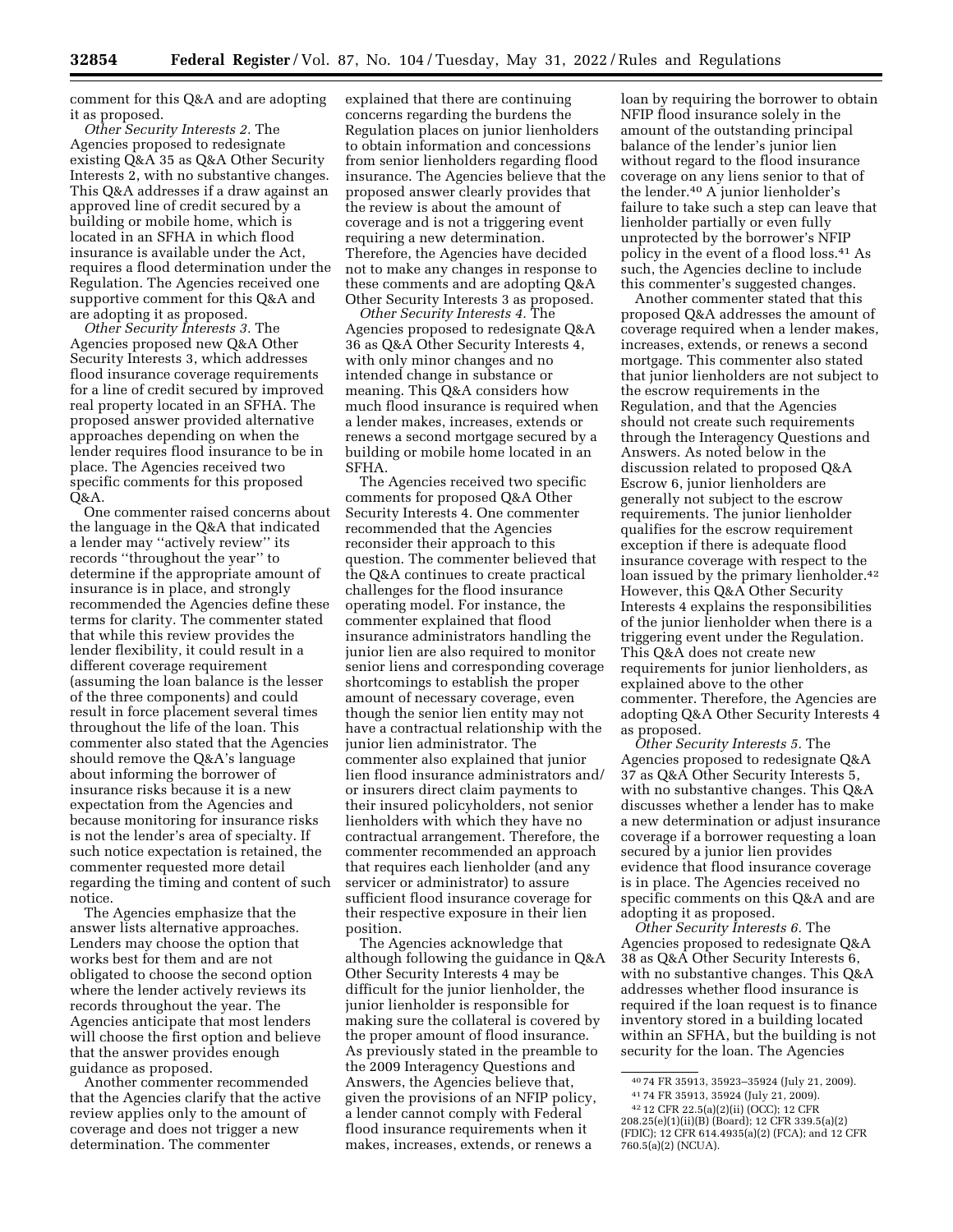received no specific comments on this Q&A and are adopting it as proposed.

*Other Security Interests 7.* The Agencies proposed to redesignate Q&A 39 as Q&A Other Security Interests 7. This Q&A considers if flood insurance is required if a building and its contents both secure a loan, and the building is located in an SFHA in which flood insurance is available. The Agencies proposed to revise the Q&A to clarify the application of Federal flood insurance requirements when both a building and its contents secure a loan. The Agencies received no specific comments on this Q&A and are adopting it as proposed.

*Other Security Interests 8.* The Agencies proposed to redesignate Q&A 40 as Q&A Other Security Interests 8, with no substantive changes. This Q&A provides that flood insurance is not required on contents securing a loan when the contents are stored in a building that does not also secure the loan. One commenter asked for clarification, stating that proposed Q&A Other Security Interests 10 appears to contradict proposed Q&A Other Security Interests 8 and may cause some confusion on how to handle contents located in a building in an SFHA. Q&A Other Security Interests 10 provides that flood insurance is required if the lender takes a security interest in contents located in a building in an SFHA securing the loan regardless of whether that security interest is perfected. The Agencies believe that the answers in both Q&As clearly provide that the building must secure the loan in order for flood insurance to be required for the contents located in that building. In addition, the Agencies do not think the Q&As are contradictory but provide complementary guidance. As such, the Agencies are adopting Q&A Other Security Interests 8 as proposed, with minor non-substantive edits.

*Other Security Interests 9.* The Agencies proposed to redesignate Q&A 41 as Q&A Other Security Interests 9. This Q&A discusses whether the Regulation applies when the lender takes a security interest in a building or mobile home and contents located in an SFHA only as an ''abundance of caution.'' The Agencies proposed to clarify the impact of including language regarding contents taken as security for a loan in the loan agreement. One commenter stated that it would be helpful if the Q&A provided further clarification with regard to the documentation that determines whether contents are taken as security for the loan. The commenter asked the Agencies to include language stating that the loan agreement, not the

Uniform Commercial Code-1 or Deed of Trust, determines whether the contents are taken as security for the loan. The Agencies note that the answer already states that the language in the loan agreement is determinative and decline to include references to other documents.

In connection with the proposed applicability Q&As, one commenter requested a change more relevant to Other Security Interests 9. Specifically, this commenter asked the Agencies to address situations where a lender obtains a security interest in contents when there is a cross collateralization clause or in an abundance of caution, specifically in situations in which the lender may not realize that a cross collateralization clause is in an old deed of trust, such as when the loan has been acquired from another bank as a result of a merger or if the security agreement is within the deed of trust instead of in a stand-alone document. The commenter recommended that contents coverage not be required under these situations. This commenter also asked the Agencies to exempt from the coverage requirements contents of limited value that might be included in a deed of trust out of an abundance of caution, and asked for additional clarification on this scenario. The Agencies note that under the Act and the Regulation, if a lender takes a security interest in a building and its contents located in an SFHA in which flood insurance is available under the Act, then flood insurance coverage is required for both the building and the contents.43 Therefore, the Agencies cannot exempt the building and its contents from required coverage even if the lender takes a security interest in the contents out of an abundance of caution. Lenders should review loan agreements and security instruments to verify that if they include language that takes a security interest in building and contents, flood insurance is purchased to cover the building and contents. If the lender does not secure a loan with building and contents, the loan agreement or security instrument should not include language to this effect, and language regarding taking contents as collateral should not be included out of an ''abundance of caution.'' The Agencies decline to make amendments to proposed Q&A Other Security Interests 9 based on this comment.

Therefore, the Agencies are adopting Q&A Other Security Interests 9 as

proposed with clarifying amendments. To be more inclusive, the Agencies have added references to security instruments when discussing loan agreements and added references to improved real estate when discussing contents.

*Other Security Interests 10.* The Agencies proposed new Q&A Other Security Interests 10, which addresses whether flood insurance is required if the lender takes a security interest in contents located in a building in an SFHA securing the loan but does not perfect the security interest. As noted in the preamble discussion of Q&A Other Security Interests 8, above, the Agencies received one comment on this Q&A indicating that Q&As Other Security Interests 8 and 10 are in conflict. As previously stated, the Agencies do not think the two Q&As are contradictory and are adopting Q&A Other Security Interests 10 as proposed with one clarifying amendment. To be more inclusive, the Agencies have added a reference to a security instrument when discussing the loan agreement.

*Other Security Interests 11.* The Agencies proposed to redesignate Q&A 42 as Q&A Other Security Interests 11, with no substantive changes. This Q&A addresses whether a note on a singlefamily dwelling offered by a borrower as collateral for a loan is a designated loan that requires flood insurance if the lender does not take a security interest in the dwelling itself. The Agencies received no specific comments on this Q&A and are adopting it as proposed.

*Other Security Interests 12.* The Agencies proposed to redesignate Q&A 43 as Q&A Other Security Interests 12, with no substantive changes. This Q&A discusses whether a loan that is not secured by real estate, but is made on the condition of a personal guarantee by a third party who gives the lender a security interest in improved real estate owned by the third party that is located in an SFHA in which flood insurance is available would be considered a designated loan requiring flood insurance. The Agencies received no specific comments on this Q&A and are adopting Q&A Other Security Interests 12 as proposed.

## *Section XIV. Requirement To Escrow Flood Insurance Premiums and Fees— General (Escrow)*

HFIAA significantly revised the escrow requirements for flood insurance premiums by introducing new escrow requirements not dependent on whether other insurance or taxes are escrowed, lender and loan-related exceptions to the escrow requirements, and an escrow notice. Accordingly, the Agencies proposed in the July 2020 Proposed

<sup>43</sup> 42 U.S.C. 4012a(b); 12 CFR 22.3(a); 12 CFR 208.25(c)(1) (Board); 12 CFR 339.3(a) (FDIC); 12 CFR 614.4930(a) (FCA); and 12 CFR 760.3(a) (NCUA).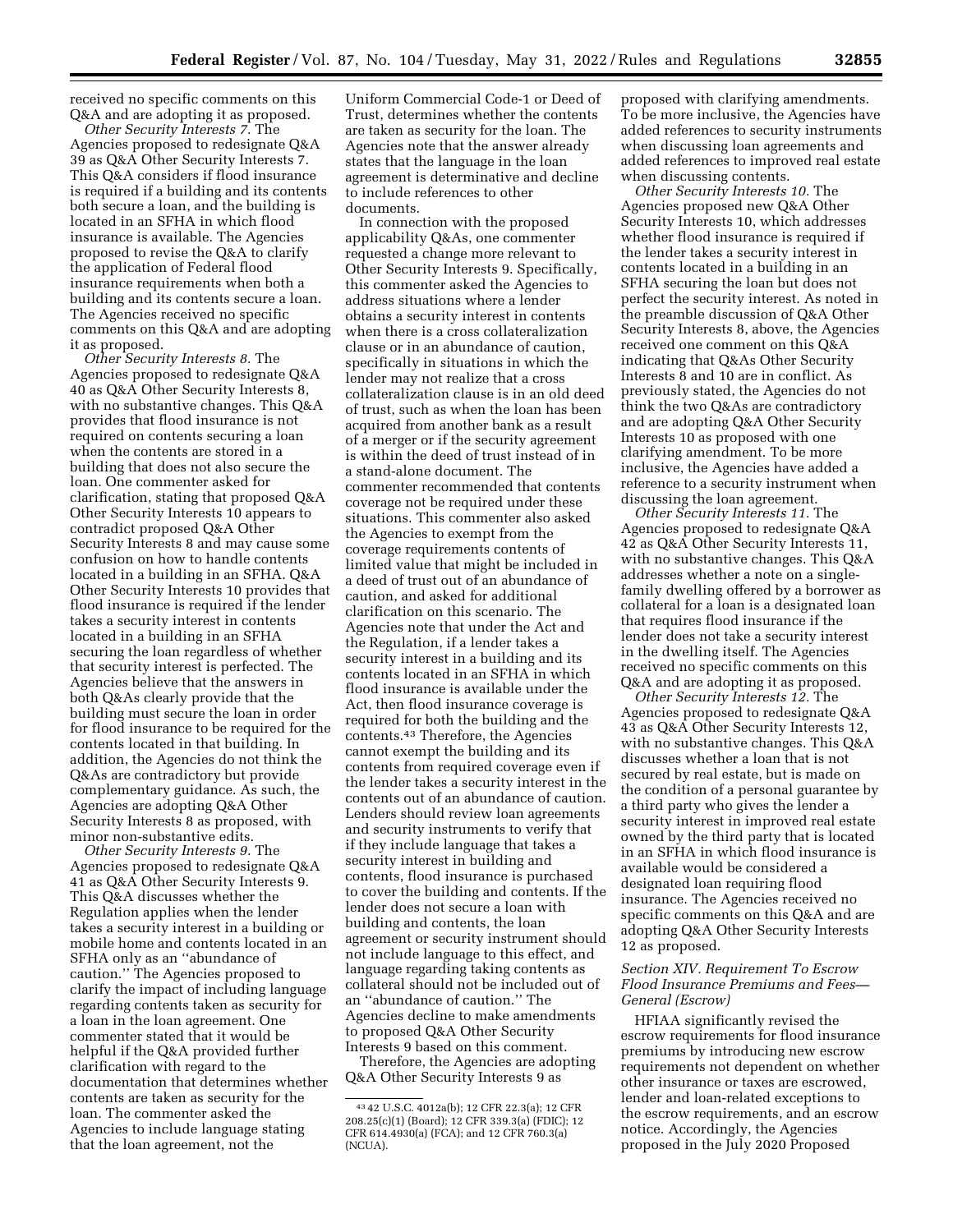Questions and Answers a number of new escrow-related Q&As and revisions to the existing escrow-related Q&As. Further, the Agencies proposed to reorganize these Q&As into three separate sections addressing escrow considerations. Specifically, proposed section XII included Q&As covering the general escrow requirements for flood insurance premiums and fees. Proposed section XIII included Q&As related to the small lender exception to flood insurance escrow requirements. Proposed section XIV included Q&As related to loan-related exceptions to the requirement to escrow flood insurance premiums and fees. These three sets of Q&As on the escrow of flood insurance premiums and fees respond to a request for more guidance related to the escrow requirement, as documented in the EGRPRA report.

Proposed section XII included existing Q&As 51 and 52 and five new proposed Q&As pertaining to requirements to escrow flood insurance premiums and fees. In addition, the Agencies removed current Q&As 53 and 54 because they are no longer applicable.

Because the Agencies are combining the July 2020 Proposed Questions and Answers and the March 2021 Proposed Questions and Answers into one document, the Agencies are renumbering these Escrow-related sections as Sections XIV, XV, and XVI in the 2022 Interagency Questions and Answers.

*Escrow 1.* The Agencies proposed to redesignate Q&A 52 as Q&A Escrow 1. This Q&A addresses the general question of when a lender or servicer must establish an escrow account for flood insurance premiums and fees. The Agencies proposed to significantly revise the current Q&A to explain that the new escrow requirement applies only upon a triggering event that occurs on or after January 1, 2016 and would not apply if either the small lender exception or any of the loan-related exceptions apply. The proposed answer also addressed a lender's escrow obligations if the lender no longer qualifies for the small lender exception. The Agencies received one comment on this Q&A. The commenter requested that the Agencies expand the answer to explain that, if there is contractual authority to escrow and it is otherwise permitted by law, the lender may escrow flood premiums for safety and soundness reasons, even if the lender is not required to escrow under the Act and Regulation. The Agencies agree with the commenter that lenders could consider taking additional steps to ensure safety and soundness. However,

the Agencies do not believe it is necessary to include this information in the answer as it is not relevant to the question asked in this Q&A. The Agencies are adopting this Q&A as proposed.

*Escrow 2.* The Agencies proposed new Q&A Escrow 2 to clarify that a lender must escrow flood insurance premium payments even if it does not escrow for taxes or homeowner's insurance, and is not required by the Regulation to escrow for taxes or homeowner's insurance if it does escrow for flood insurance. The Agencies received no specific comments on this proposed Q&A and are adopting Q&A Escrow 2 as proposed with minor non-substantive edits.

*Escrow 3.* The Agencies proposed new Q&A Escrow 3 to clarify that a lender must escrow force-placed flood insurance premium payments because there is no exception for force-placed insurance under the Act or Regulation. The Agencies received several comments on this Q&A. The commenters suggested the Agencies revise the answer to clarify that, if a lender is not eligible for the small servicer exemption, the RESPA requirements still apply.44 Specifically, the commenter noted that under Regulation X, which implements RESPA,45 the servicer must pay the borrower disbursements in a timely manner and the lender is required to continue to advance the funds from the escrow to pay the flood policy premium if the loan is current, even if the customer is not paying their escrow payments. As a result, the commenter noted that there would be no need to force place a flood insurance policy for a loan that has an escrow account as the premium for the borrower's policy would be paid. Another commenter noted that lenders that qualify for the small creditor exemption, in general, use provisions in a legal agreement or security document that allows the lender to make a protective advance to pay for insurance premiums to protect their collateral interest and therefore no escrow account would be required. The Agencies disagree with the commenters by noting that RESPA does not apply to flood insurance required under the Act.46 Further, under the Act and Regulation, the lender must escrow force-placed flood insurance premiums and fees because there is no exception for force-placed insurance. Finally, another commenter suggested that the force placement of flood insurance is not a triggering event that would trigger

escrow requirements. The Agencies have addressed this comment in proposed Q&A Applicability 13 above and Q&A Force Placement 10 discussed below. The commenter further recommended that the Agencies clarify that when a property is mapped in an SFHA, such event is not a triggering event that would trigger the escrow requirements. The Agencies note that proposed Q&A Applicability 13 and Q&A Escrow 4 address this issue. The Agencies therefore are adopting this Q&A as proposed.

*Escrow 4.* The Agencies proposed new Q&A Escrow 4 to address whether flood insurance premium payments must be escrowed when a loan has not experienced a triggering event but it has experienced a non-triggering event, such as a loan modification, a FEMA remapping, or the assumption of the loan by a new borrower. The Agencies explained in the proposed answer that, subject to certain exceptions, until a loan experiences a triggering event, the lender is not required to escrow flood insurance premiums and fees unless: (i) A borrower requests the escrow in connection with the requirement that the lender provide an option to escrow for outstanding loans; or (ii) the lender determines that a loan exception to the escrow requirement no longer applies. The Agencies received one comment on this Q&A. The commenter stated that the Q&A is confusing as the question includes references to the loan being remapped into an SFHA but does not specify that remapping and assumptions of the loan by a new borrower are merely examples of non-triggering events. The commenter further noted that the answer does not address assumptions or remapping. The Agencies agree with the commenter that providing examples of non-triggering events in the question may lead to confusion. Therefore, the Agencies are revising the question in the final Q&A by removing the examples of nontriggering events.

*Escrow 5.* The Agencies proposed to redesignate Q&A 51 as Q&A Escrow 5. The Agencies also proposed to revise this Q&A to clarify that multi-family buildings or mixed-use properties are included in the definition of ''residential improved real estate'' and, therefore, are subject to the escrow requirement unless an exception applies. The Agencies received no specific comments on this proposed Q&A and are adopting Q&A Escrow 5 as proposed, with a minor non-substantive edit.

*Escrow 6.* The Agencies proposed new Q&A Escrow 6 to address the situation in which a junior lienholder determines

<sup>44</sup> 12 U.S.C. 2601 *et seq.* 

<sup>45</sup> 12 CFR 1024.17(k)(1).

<sup>46</sup> 12 CFR 1024.37(a)(2)(i).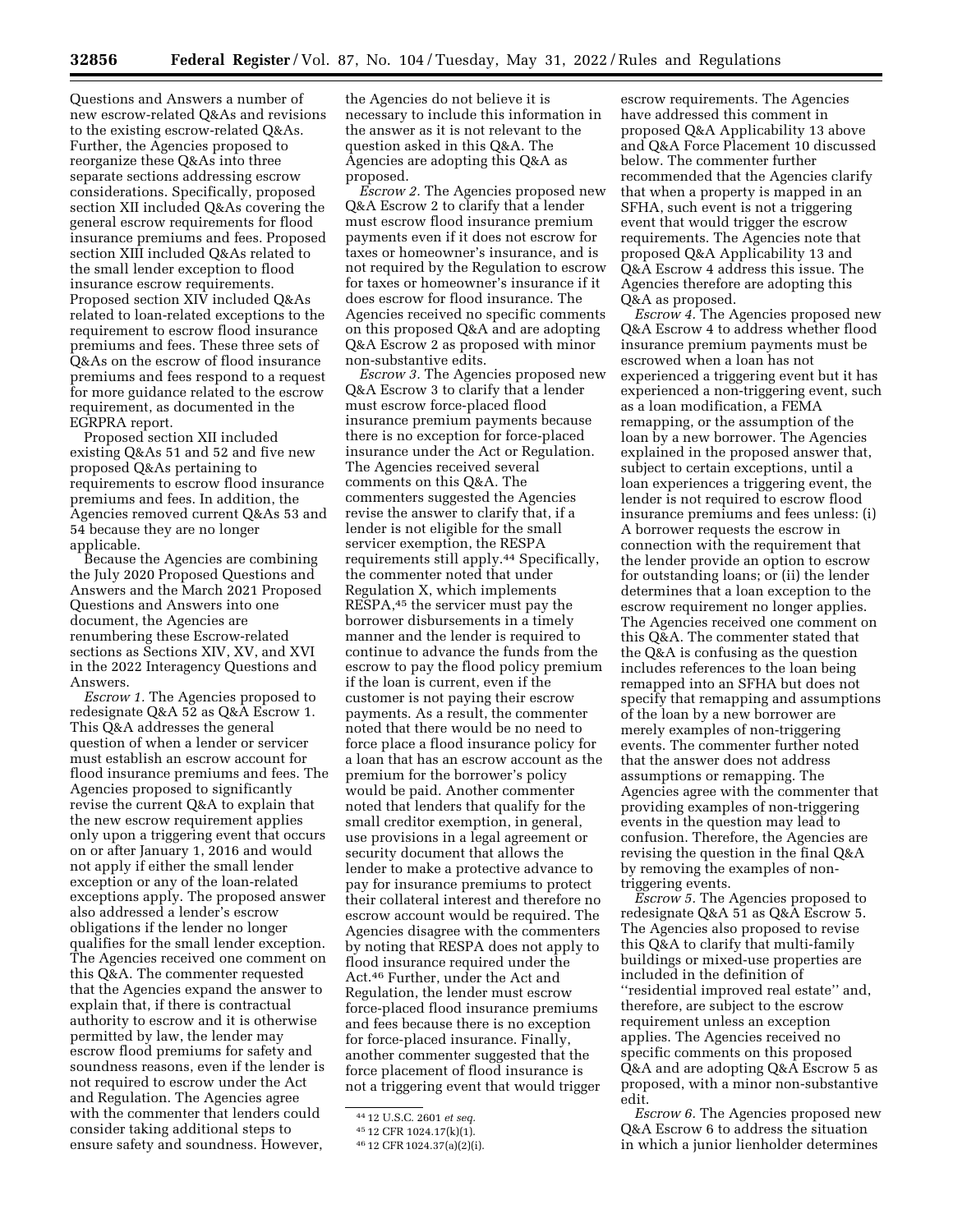that the primary lienholder does not have sufficient flood insurance coverage in place and is also not escrowing for flood insurance. The proposed answer clarified that if the primary lienholder has not obtained adequate flood insurance, the junior lienholder would need to ensure adequate flood insurance is in place and also would need to escrow for that flood insurance premium. The proposed answer also indicated that the escrow requirements would not apply to a junior lien that is a home equity line of credit (HELOC), since HELOCs have a separate escrow exception under the Act and Regulation. The Agencies received two comments on this Q&A. The commenters noted that the answer assumes the junior lienholder is notified regarding any lapse in coverage, despite the primary lienholder having no obligation to inform the junior lienholder of a lapse in coverage. Further, the commenters noted that junior lienholders are not given notice if or when the first lien is paid off or in the event of failure to escrow. The commenters also noted that there is no specific requirement in the Act or Regulation that requires junior lienholders to escrow. Therefore, the commenters conclude that the Agencies should not imply an expectation to escrow in the Q&A. The Agencies disagree with the commenters. The junior lienholder qualifies for the escrow requirement exception if there is adequate flood insurance coverage with respect to the loan issued by the primary lienholder.47 Therefore, to qualify for the exception not to escrow, the junior lienholder would need to ensure that the borrower has obtained an insurance coverage amount that meets the mandatory purchase requirement. The Agencies therefore are

*Escrow 7.* The Agencies proposed new Q&A Escrow 7 to address whether a lender or its servicer must escrow when real property securing the loan is not located in an SFHA, but the borrower chooses to buy flood insurance. The proposed answer clarified that a lender or its servicer is not required to escrow premium payments in this situation but may choose to do so. The Agencies received no specific comments on this proposed Q&A and are adopting it as proposed.

adopting this Q&A as proposed.

### *Section XV. Requirement To Escrow Flood Insurance Premiums and Fees— Small Lender Exception (Escrow Small Lender Exception)*

Proposed new section XIII included seven new Q&As related to the small lender exception to the requirement to escrow flood insurance premiums. The Agencies proposed the Q&As in this section in the July 2020 Proposed Questions and Answers. As indicated above, the Agencies are renumbering this section as Section XV in the 2022 Interagency Questions and Answers.

Several commenters suggested that as this section consists of Q&As that are fundamentally escrow-related, the Agencies should combine them with the Escrow Q&As. One of these commenters said that this change would also reduce confusion with the Exemptions section of the Q&As. The Agencies decline to make this change because the Agencies believe that more specific topic categories make it easier for users to find relevant guidance. To clarify that this topic relates to escrows, however, the Agencies are changing the heading of this section from ''Small Lender Exception'' to ''Escrow Small Lender Exception.'' This change also affects the name of each individual Q&A.

*Escrow Small Lender Exception 1.*  The Agencies proposed this new Q&A to specify that the \$1 billion threshold for the small lender exception is based on assets held at the regulated financial institution level and not at the holding company level. The Agencies received no specific comments on this Q&A and are adopting it as proposed.

*Escrow Small Lender Exception 2.*  The Agencies proposed this new Q&A to address whether a qualifying lender must escrow flood insurance premiums if it was previously required to escrow only under the Higher-Priced Mortgage Loan (HPML) rules 48 or under specific Federal housing programs prior to July 6, 2012. The proposed answer clarified that the applicability of the first criterion of the small lender exception is dependent on whether the Federal or State law requirement to escrow was for the entire term of the loan. The Agencies received no specific comments on this Q&A and are adopting it as

proposed, with minor formatting changes.

*Escrow Small Lender Exception 3.*  The Agencies proposed this new Q&A to address whether a lender is disqualified from the exemption if it escrowed funds on behalf of a third party. The Agencies' proposed answer drew a distinction based on whether the lender established an individual escrow account for the loan. Specifically, the proposed answer provided that if a lender collected escrow funds at closing and maintained servicing of the loan, the lender would not qualify for the small lender exception because the lender would have had a policy of consistently and uniformly requiring the deposit of funds in an escrow account by establishing escrow accounts that the lender would service. The proposed answer further provided that if the lender collected the escrow funds at closing at the behest of a third party and then transferred those funds to the third party servicing that loan, the lender would qualify for the small lender exception under the answer, provided the lender did not establish an individual escrow account and the lender transferred the escrow funds to the third party as soon as reasonably practicable.

A commenter asked the Agencies to clarify what constitutes ''establishing an individual escrow account.'' The commenter asserted that for lenders subject to the escrow requirements, RESPA requires the lender to create and provide an initial escrow statement and to collect the initial escrow deposit. The originating lender then holds this deposit until the loan is sold. If the sale of the loan is delayed and the first payment is received by the original lender, the lender also must hold this payment. The commenter asked the Agencies to provide direction on how these funds should be held so as not to constitute ''establishing an individual escrow account.'' In response, the Agencies state that determining what constitutes an individual escrow account is beyond the scope of these Interagency Questions and Answers.

A commenter asked the Agencies to clarify or provide examples of the term ''as soon as reasonably practicable.'' By this term, the Agencies mean that there were no unreasonable delays considering the facts and circumstances of the situation. Whether the lender transferred the funds to the third party ''as soon as reasonably practicable'' is not a bright-line determination, and the Agencies believe there is no meaningful way to provide further clarification or examples.

The Agencies are adopting this new Q&A as proposed.

<sup>47</sup> 12 CFR 22.5(a)(2)(ii) (OCC); 12 CFR 208.25(e)(1)(ii)(B) (Board); 12 CFR 339.5(a)(2) (FDIC); 12 CFR 614.4935(a)(2) (FCA); and 12 CFR 760.5(a)(2) (NCUA).

<sup>48</sup>Pursuant to the Dodd-Frank Act, an HPML loan is one where the Annual Percentage Rate exceeds certain specified thresholds with the result that certain consumer protections must be observed, such as the escrow of property taxes and insurance premiums. *See* section 129D of the Truth in Lending Act as amended by section 1461(a) of the Dodd-Frank Act, 15 U.S.C. 1639D. *See also* HPML escrow rules at 12 CFR 226.35(b)(3) (Board) and 12 CFR 1026.35(b) (Bureau of Consumer Financial Protection).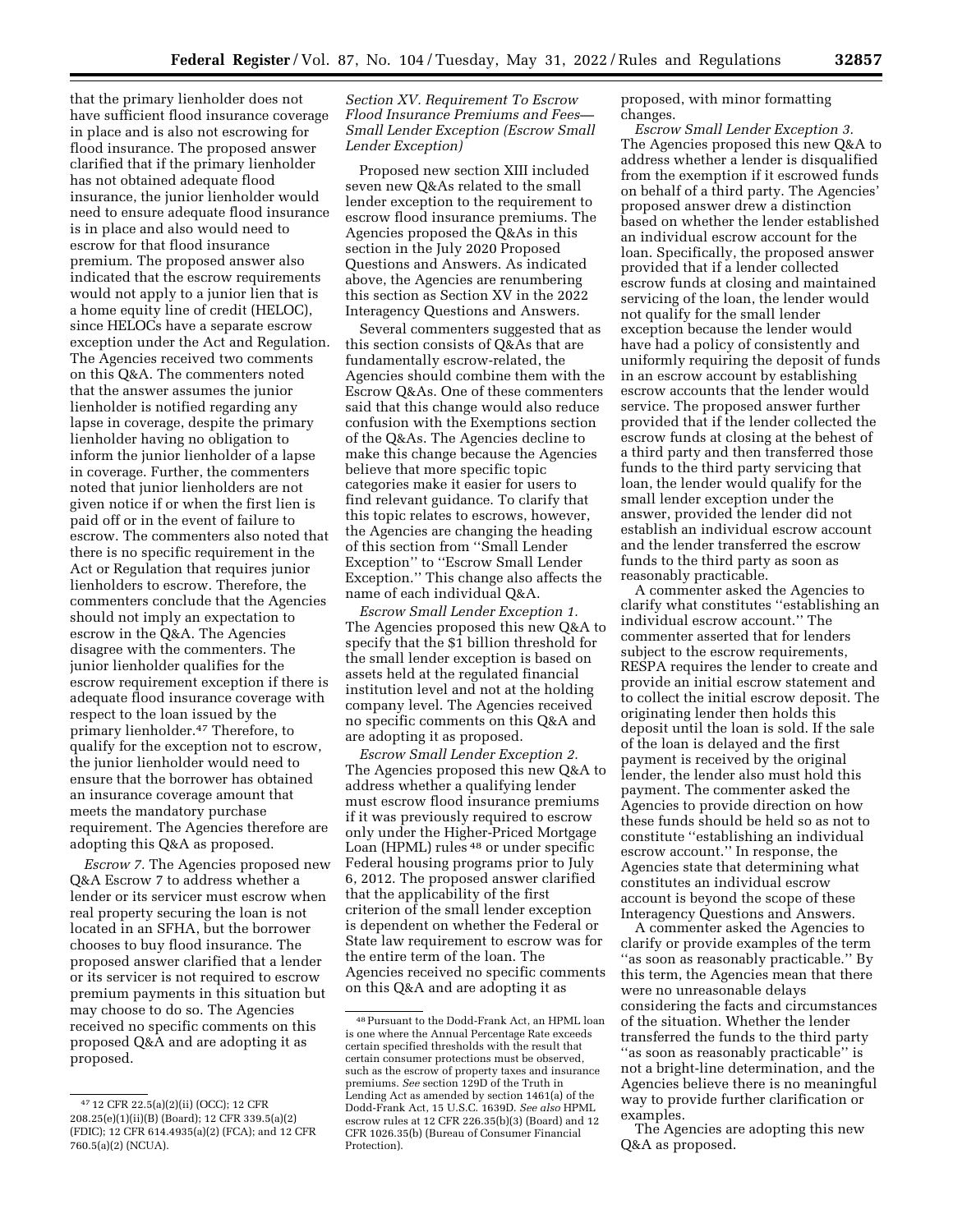*Escrow Small Lender Exception 4.*  The Agency proposed this new Q&A to address whether a lender is eligible for the escrow small lender exception if it escrows only upon a borrower's request. The proposed answer reiterated the explanation in the preamble to the 2015 Final Rule that a lender maintaining escrow accounts only on a borrower's request does not constitute a consistent or uniform policy of requiring escrow and therefore a lender could be eligible for the small lender exception if the other requirements are met. The proposed answer also explained that the small lender exception does not apply if, on or before July 6, 2012, the lender had a policy of consistently and uniformly requiring the deposit of taxes, insurance premiums, fees, or any other charges in an escrow account for a loan secured by residential improved real estate or a mobile home.

The Agencies believe that the proposed question and the first sentence of the proposed answer, as described above, are confusing because they are written in the present tense, even though under the Regulation a lender's current escrow policy—whether it is to escrow upon a borrower' request or whether it is to consistently and uniformly require escrow—is not relevant to whether the small lender escrow exception applies to the lender. Rather, only a lender's escrow policy on or before July 6, 2012, is relevant.

Accordingly, in the final Q&A, the Agencies are revising the question to ask if a lender is eligible for the small lender exception if, on or before July 6, 2012, it offered escrow accounts only upon a borrower's request. The Agencies are revising the first sentence of the answer to state that if, on or before July 6, 2012, a lender offered escrow accounts only upon the request of borrowers, that practice did not constitute a consistent or uniform policy of requiring escrow and the lender is eligible for the exception, provided all other conditions for the exception are met. The Agencies are retaining the second sentence of the answer as proposed. That sentence reiterates the Regulation, which provides that the small lender exception does not apply if, on or before July 6, 2012, the lender had a policy of consistently and uniformly requiring the deposit of taxes, insurance premiums, fees, or any other charges in an escrow account for a loan secured by residential improved real estate or a mobile home.

A commenter stated that while the Q&A provided helpful guidance, additional clarity regarding whether a policy ''consistently and uniformly require[s]'' the establishment of an escrow account would be helpful. The commenter asked for additional information to aid lenders in better understanding the intent of this language and suggested that the Agencies provide examples of policies that do and do not satisfy this provision.

Consistent with the Regulation, the revisions to the Q&A clarify that a lender's escrow policy after July 6, 2012, is not relevant to whether the escrow small lender exception applies. In addition, the final Q&A clearly states that a lender's policy, on or before July 6, 2012, of offering escrow accounts only upon the request of borrowers did not constitute a ''consistent or uniform'' policy of requiring escrow. In specific response to the commenter, for policies other than those in which a lender offered escrow accounts only upon the request of borrowers before July 6, 2012, the Agencies believe that whether a policy consistently and uniformly required escrow accounts is not a brightline determination, and the Agencies do not believe they can provide meaningful examples. The Agencies are adopting this new Q&A with the revisions discussed above.

*Escrow Small Lender Exception 5.*  The Agencies proposed this new Q&A to address whether the option to escrow notice is required for: (1) All outstanding loans not excepted from the escrow requirement and secured by residential real estate; and (2) outstanding loans not secured by buildings located in an SHFA. The proposed answer clarified that the option to escrow notice requirement only applies to lenders who have a change in status and no longer qualify for the small lender exception. Such lenders are required to provide the option to escrow notice by September 30 of the first calendar year in which the lender has had a change in status for all outstanding designated loans secured by residential improved real estate or a mobile home as of July 1 of the first calendar year in which the lender no longer qualifies for the small lender exception. The proposed answer also clarified that the option to escrow notice requirement does not apply to loans or lenders that are excepted by the Regulation from the escrow requirement, nor does it apply to loans not subject to the mandatory flood insurance purchase requirement. The Agencies received no specific comments on this Q&A and are adopting it as proposed.

*Escrow Small Lender Exception 6.*  The Agencies proposed this new Q&A to explain that a lender must send to a borrower a notice of the option to escrow flood insurance premium payments when the borrower has

previously waived escrow for flood insurance because it is possible the borrower's circumstances have changed and, if offered another chance to escrow, the borrower may desire to do so. The Agencies received no specific comments on this new Q&A and are adopting it as proposed.

*Escrow Small Lender Exception 7.*  The Agencies proposed this new Q&A to clarify that lenders who qualify for the small lender exception are not required to provide borrowers with either the escrow notice or the option to escrow notice. The Agencies received no specific comments on this new Q&A and are adopting it as proposed.

## *Section XVI. Requirement To Escrow Flood Insurance Premiums and Fees— Escrow Loan Exceptions (Escrow Loan Exceptions)*

Proposed new section XIV included existing Q&As 55 and 56 and three new Q&As, all regarding the loan-related exceptions to the escrow requirement. The Agencies proposed changes to the Q&As in this section in the July 2020 Proposed Questions and Answers. The Agencies are changing the proposed heading of this section from ''Loan Exceptions" to "Escrow Loan Exceptions'' to provide further clarity. Further, in response to a comment on proposed Q&As Escrow Loan Exceptions 1 and 5, discussed below, the Agencies are reordering the questions from general to specific, so that proposed Escrow Loan Exceptions Q&As 4 and 5 become Q&As Escrow Loan Exceptions Q&As 3 and 2, respectively, with the remaining Q&As renumbered accordingly. This reordering provides a more logical flow of the Escrow Loan Exception questions. As indicated above, the Agencies are renumbering this section as Section XVI in the 2022 Interagency Questions and Answers.

*Escrow Loan Exceptions 1.* The Agencies proposed to redesignate existing Q&A 55 as proposed Q&A Loan Exceptions 1. The Agencies revised this Q&A to address whether escrow accounts must be set up for commercial loans secured by residential buildings based on the new loan-related exceptions. Specifically, the proposed answer clarified that extensions of credit primarily for business, commercial, or agricultural purposes are not subject to the escrow requirement even if such loans are secured by residential improved real estate or a mobile home. The Agencies received a few comments on this Q&A. One commenter stated that this Q&A is helpful and appropriate. Another commenter noted that this proposed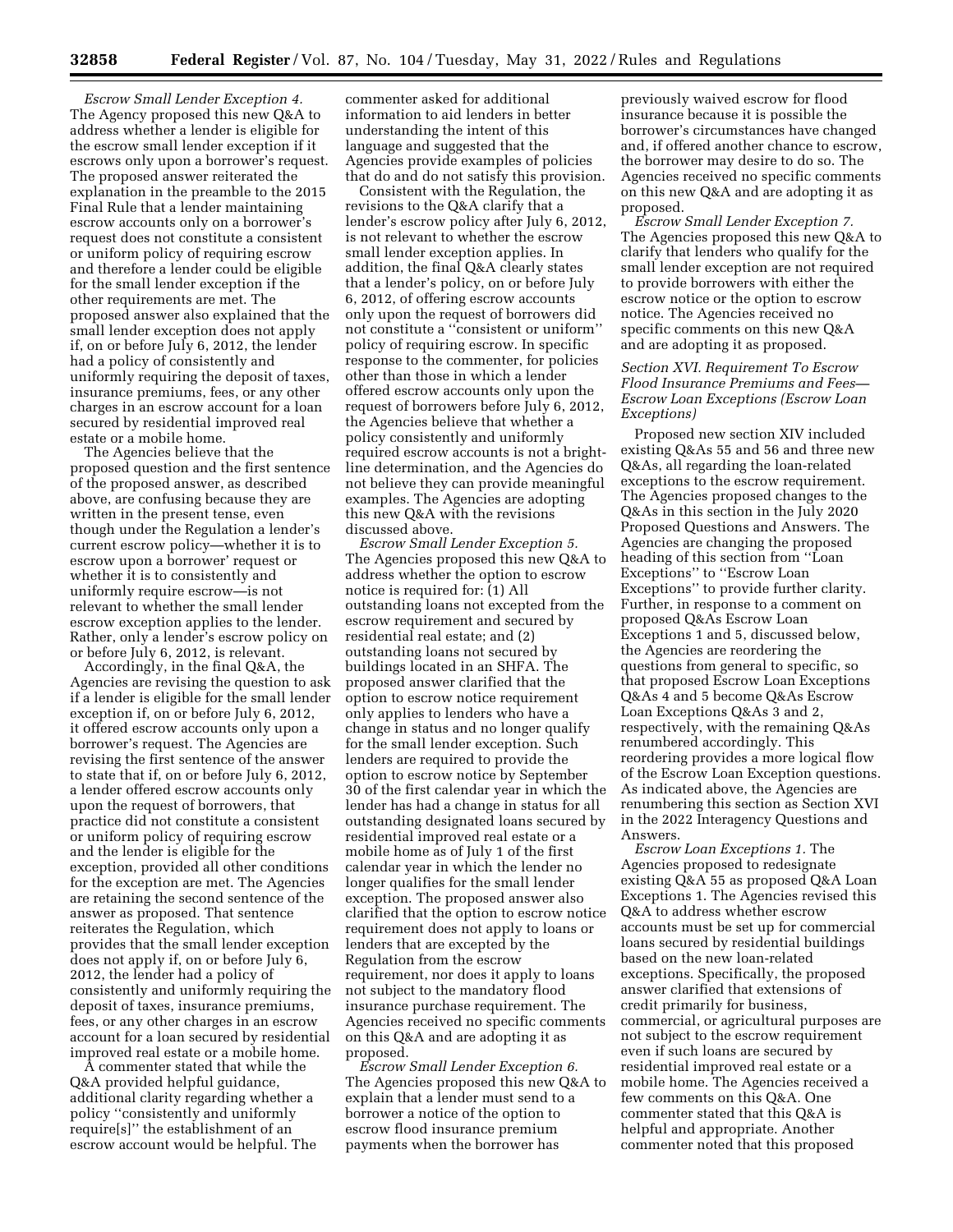Q&A mirrors proposed Escrow Loan Exceptions 5 and suggested that the Agencies reorder the questions so that the two Q&As would appear in close sequence. As indicated above, the Agencies agree and are moving proposed Q&A Loan Exceptions 5 so that it directly follows Q&A Escrow Loan Exceptions 1. Further, the Agencies also are removing references to ''multi-family'' properties in Q&A Escrow Loan Exceptions 1 as the Q&A can apply to more than the ''multifamily'' context. Another commenter suggested providing the definition of ''residential property'' or clarify that lenders may rely on assertions from the borrower or insurance agent regarding the property's intended use. As noted in Q&A Exemptions 1, a structure that is part of a residential property is a structure used primarily for personal, family, or household purposes, and not used primarily for agricultural, commercial, industrial, or other business purposes. The Agencies are adding a cross reference to Q&A Exemptions 1 in this Q&A to address this comment. With these changes, the Agencies are adopting Q&A Escrow Loan Exceptions 1.

*Escrow Loan Exceptions 2 (Proposed Loan Exceptions 5).* The Agencies proposed a new Q&A, designated as Q&A Loan Exceptions 5 in the proposal, to discuss whether there is an exception to the escrow requirement for loans secured by multi-family buildings. The Agencies clarified in the proposed answer that escrow requirements do not apply to a loan that is an extension of credit primarily for business, commercial, or agricultural purposes, even if the loan is secured by residential real estate such as a multi-family building, nor would it apply to a loan secured by a particular unit in a multifamily residential building if a condominium association, cooperative, homeowners association, or other applicable group provides an adequate policy and pays for the insurance as a common expense. Otherwise, under the proposed answer, the escrow requirements generally apply to loans for units in multi-family residential buildings.

As discussed above, and at the request of a commenter, the Agencies are renumbering proposed Q&A Loan Exceptions 5 as Q&A Escrow Loan Exceptions 2 to ensure logical flow and clarity. The Agencies also are clarifying the question in this Q&A to ask whether escrow accounts for flood insurance premiums and fees are required for loans secured by particular units located in multi-family buildings by focusing this Q&A on escrow requirement for

only loans secured by particular units located in multi-family buildings and removing the reference to the exception for commercial loans in the question. Q&A Escrow Loan Exceptions 1 would cover commercial loans secured by residential buildings. The Agencies are also adding a cross reference to Escrow Loan Exceptions 1 for reader reference. With these revisions, the Agencies are adopting renumbered Q&A Escrow Loan Exceptions 2.

*Escrow Loan Exceptions 3 (Proposed Loan Exceptions 4).* The Agencies proposed to redesignate existing Q&A 56 as proposed Q&A Loan Exceptions 4 in the proposal. The Agencies proposed to revise this Q&A to address an escrow account for insured real property covered by an RCBAP. The proposed answer noted that while escrow is not required for property covered by an RCBAP, if the RCBAP coverage is inadequate and the borrower obtains a separate dwelling policy, escrow would be required for such a policy unless an escrow exception applies. The Agencies received positive comment on this Q&A and are adopting it as proposed, but renumbering as Q&A Escrow Loan Exceptions 3.

*Escrow Loan Exceptions 4 (Proposed Loan Exceptions 2).* The Agencies proposed a new Q&A, designated as Q&A Loan Exceptions 2 in the proposal, to clarify that construction-permanent loans that have a construction phase before the loan converts into permanent financing do not qualify for the 12 month exception from escrow even if one phase of the loan is for 12 months or less. The Agencies received positive comment on this Q&A and are adopting it as proposed, but renumbered as Q&A Escrow Loan Exceptions 4.

*Escrow Loan Exceptions 5 (Proposed Loan Exceptions 3).* The Agencies proposed a new Q&A, designated as Q&A Loan Exceptions 3 in the proposal, to clarify that a subordinate lienholder must begin to escrow as soon as reasonably practicable after it becomes aware that it has moved into the primary lien position on a designated loan subject to the escrow requirement. The Agencies received one specific comment on this proposed Q&A. This commenter stated that this Q&A provides important clarification regarding escrow obligations and loan documentation regarding the payoff of a senior lien. The Agencies are adopting this Q&A as proposed, but renumbered as Q&A Escrow Loan Exceptions 5.

## *Section XVII. Force Placement of Flood Insurance (Force Placement)*

The Agencies proposed to move current section X, which includes current Q&As 57 through 62, to proposed section XV, and add 10 new Q&As. The Agencies proposed changes to the Q&As in this section in the July 2020 Proposed Questions and Answers. As discussed in the preamble to the July 2020 Proposed Questions and Answers, this set of Q&As would respond to a request for more guidance related to force placement of flood insurance from commenters through the EGRPRA process.49 Commenters were appreciative of the Agencies including Q&As on force placement and generally found these Q&As to be helpful. Because the Agencies are combining the July 2020 Proposed Questions and Answers and the March 2021 Proposed Questions and Answers into one document, the Agencies are renumbering this Force Placement section as Section XVII in the 2022 Interagency Questions and Answers.

*Force Placement 1.* The Agencies proposed to redesignate current Q&A 57, re-proposed in 2011 but not finalized, as proposed Q&A Force Placement 1. This proposed Q&A discussed the requirements that must be fulfilled before force placement can occur, as well as the notice requirements a lender must follow prior to force-placing flood insurance. One commenter agreed with the Agencies' statement in the answer that neither the Act nor the Regulation require lenders to monitor flood insurance over the life of the loan. The commenter, however, stated its belief that a lender's safety and soundness is not protected by the lender monitoring for flood insurance but by contracting with lender-placed insurance providers to ensure that flood insurance is automatically and continuously provided on all collateral in the lender's portfolio upon any lapse or insufficiency in flood insurance coverage procured by the borrower. Consequently, the commenter recommended that the Agencies add language discussing the safety and soundness benefits of lender-placed insurance for lenders and the benefit provided to borrowers in the Q&As. The Agencies decline to add the suggested language as the Agencies believe this statement is outside the scope of the force-placed flood insurance requirement in the Regulation.

Another commenter noted that the proposed answer states that the lender may provide the amount of flood insurance needed in the force placement notice and that if the lender or servicer

<sup>49</sup>*See* FFIEC Joint EGRPRA Report to Congress, March 2017 at 6, 55–56, 124–25, *[https://](https://www.ffiec.gov/pdf/2017_FFIEC_EGRPRA_Joint-Report_to_Congress.pdf) [www.ffiec.gov/pdf/2017](https://www.ffiec.gov/pdf/2017_FFIEC_EGRPRA_Joint-Report_to_Congress.pdf)*\_*FFIEC*\_*EGRPRA*\_*Joint-Report*\_*to*\_*[Congress.pdf.](https://www.ffiec.gov/pdf/2017_FFIEC_EGRPRA_Joint-Report_to_Congress.pdf)*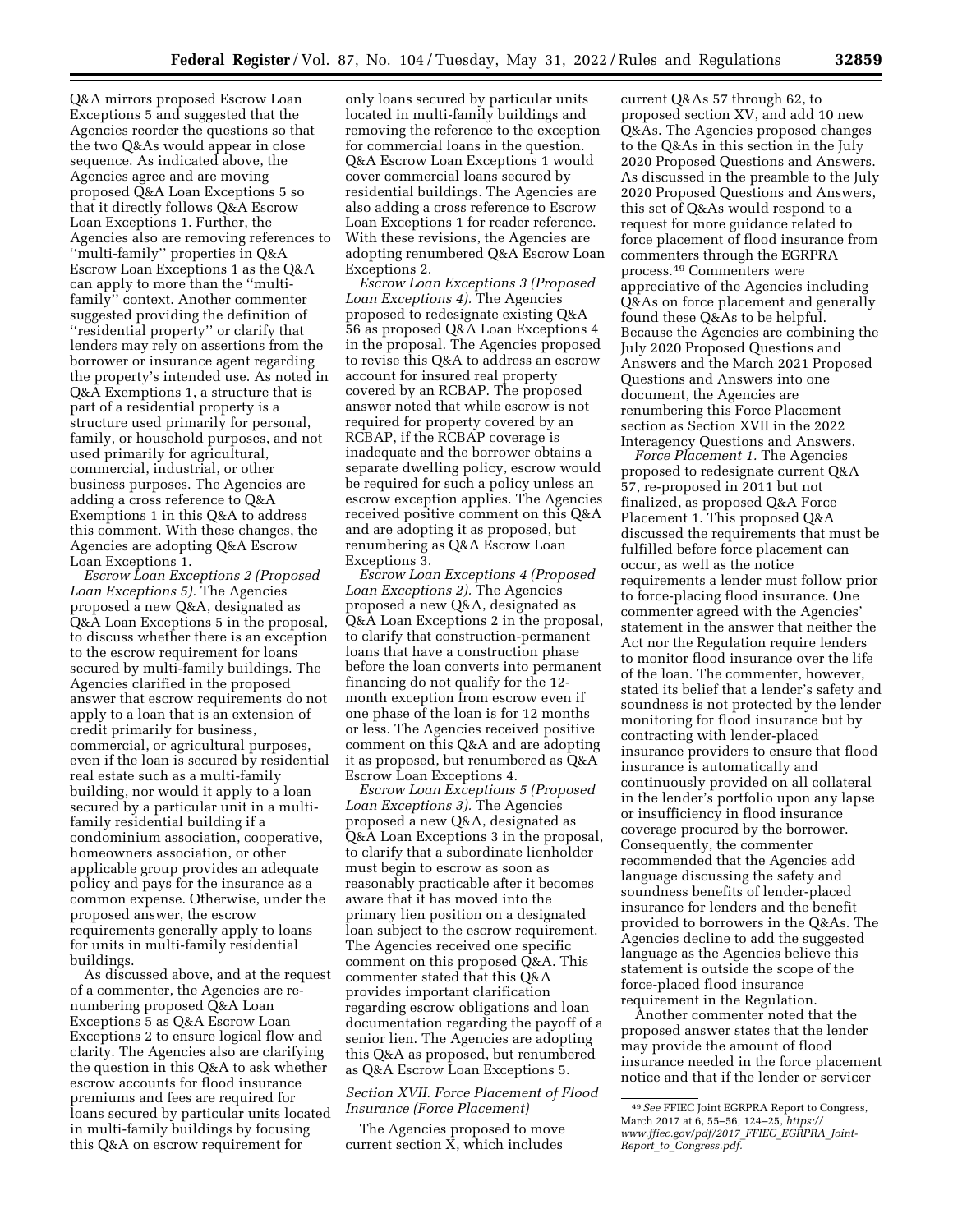is aware that the borrower has obtained insurance that otherwise satisfies the flood insurance requirements but in an insufficient amount, the lender or servicer should inform the borrower that an additional amount of insurance is needed to comply with the Regulation. Because the amount of the insurance is not required to be included in the force placement notice, the commenter requested that the Agencies remove from the answer all references to including the amount in the force placement notice. However, the Agencies note that the answer does not require inclusion of this information. The Agencies continue to believe this information may be helpful to borrowers to the extent a lender chooses to include it in the force placement notice. Therefore, the Agencies are continuing to include this recommendation in the final Q&A Force Placement 1.

A few commenters suggested that the Agencies amend the last sentence of the proposed answer, which provided that if the lender or servicer is aware that a borrower has obtained insurance that otherwise satisfies the flood insurance requirements but in an insufficient amount, the lender or servicer should inform the borrower an additional amount of insurance is needed in order to comply with the Regulation before force-placing flood insurance. Specifically, these commenters expressed concern about the use of the phrase ''is aware'' and suggested the Agencies use ''determines'' instead. The Agencies disagree and believe that the use of the word ''determines'' would suggest that there is a new force placement determination necessitating a new force placement notice, and as discussed in detail below in connection with Q&A Force Placement 6, potentially could be interpreted as allowing lenders to ''restart'' the clock that would extend the time period beyond the 45 days permitted under the Regulation in which the lender or its servicer must force place flood insurance. Thus, the Agencies' use of a term other than ''determines'' is deliberate, and the Agencies are not modifying the language as suggested.

For the reasons discussed above, the Agencies are adopting Q&A Force Placement 1 as proposed.

*Force Placement 2.* The Agencies proposed new Q&A Force Placement 2 to clarify when a lender must provide a force placement notice to a borrower. The proposed answer provided that the Regulation requires the lender, or its servicer, to send the borrower the force placement notice upon making a determination that the building or mobile home and any personal property

securing the designated loan is not covered by flood insurance or is covered by flood insurance in an amount less than the amount required under the Regulation. The proposed answer also stated that if there is a brief delay in providing the notice, the Agencies would expect the lender or servicer to provide a reasonable explanation for the delay and provided as an example for the delay the lender using batch processing to send the force placement notice to its borrowers. Several commenters requested that the Agencies amend the language from ''brief delay'' to ''reasonable delay.'' The Agencies disagree with these commenters and are retaining ''brief delay'' to emphasize to lenders that the delay should not be long. Another commenter also suggested that the Agencies provide additional examples of explanations for delays in providing the force placement notice other than batch processing of force placement notices. In response to this commenter, the Agencies are amending the proposed answer to include manual exception processing as another example. The Agencies are adopting Q&A Force Placement 2 with this change.

*Force Placement 3.* The Agencies proposed to redesignate existing Q&A 58 as proposed Q&A Force Placement 3 without any change. Proposed Q&A Force Placement 3 discussed whether a servicer could force place flood insurance on behalf of a lender. The Agencies did not receive any specific comment on Q&A Force Placement 3, and are adopting it as proposed.

*Force Placement 4.* The Agencies proposed new Q&A Force Placement 4, which discussed whether a lender can satisfy its notice requirement by sending the force placement notice to the borrower prior to the expiration of the flood insurance policy. Proposed Q&A Force Placement 4 was based on proposed Q&A 60 from 2011, which the Agencies did not finalize. The Agencies received one specific comment on this proposed Q&A, agreeing that the Agencies' wording reflects the intent of the Act and Regulation that lenders ensure that notice be provided upon determining that the flood insurance policy has actually lapsed or is insufficient. Therefore, the Agencies are adopting Q&A Force Placement 4 as proposed.

*Force Placement 5.* The Agencies proposed to redesignate existing Q&A 61 as proposed Q&A Force Placement 5 with minor revisions for clarity and no change in meaning or substance. This Q&A addresses when a lender must have flood insurance in place if the borrower has not obtained adequate

insurance within 45 days of notification. A commenter recommended that the answer be updated to reflect information on the effective date of coverage, the timing for placing coverage, and the process for placing coverage. Given that lenders' particular processes may differ in force-placing flood insurance, the Agencies believe that amending the answer to include details on these additional steps would be confusing and that it is unnecessary to discuss how the lender complies with the Regulation. Therefore, the Agencies are adopting Q&A Force Placement 5 as proposed.

*Force Placement 6.* The Agencies proposed new Q&A Force Placement 6 to clarify that, once a lender makes a determination that a designated loan has no or insufficient flood insurance coverage, the lender must notify the borrower and, if the borrower fails to obtain sufficient flood insurance coverage within 45 days after the original notice, the lender must purchase coverage on the borrower's behalf and may not extend the period for obtaining force-placed coverage by sending another force placement notice during that time. Some commenters suggested that the Agencies reconsider the answer to permit subsequent determinations within the force placement process. As discussed above in connection with Q&A Force Placement 1, however, the Agencies do not believe that the answer should be amended to essentially permit lenders to extend the time to force place beyond the 45 days allowed by the Act and the Regulation, which would put both the borrower and the lender at greater risk of the property not being covered by sufficient flood insurance for longer periods of time. Therefore, the Agencies are adopting Q&A Force Placement 6 as proposed.

*Force Placement 7.* The Agencies proposed new Q&A Force Placement 7, which addressed when a force-placed policy should begin to provide coverage after an existing policy expires. The proposed answer also gave an example of the timing for the new policy. A few commenters stated that the Agencies' proposed example was not consistent with how policies expire and become effective in practice and that the answer needs to specifically include the time of day that the existing policy expires and the new policy becomes effective. One of these commenters noted that an expiring policy expires and a newly effective policy generally takes effect at 12:01 a.m. on the same date. As recommended by these commenters, the Agencies are revising the answer in Q&A Force Placement 7 to include an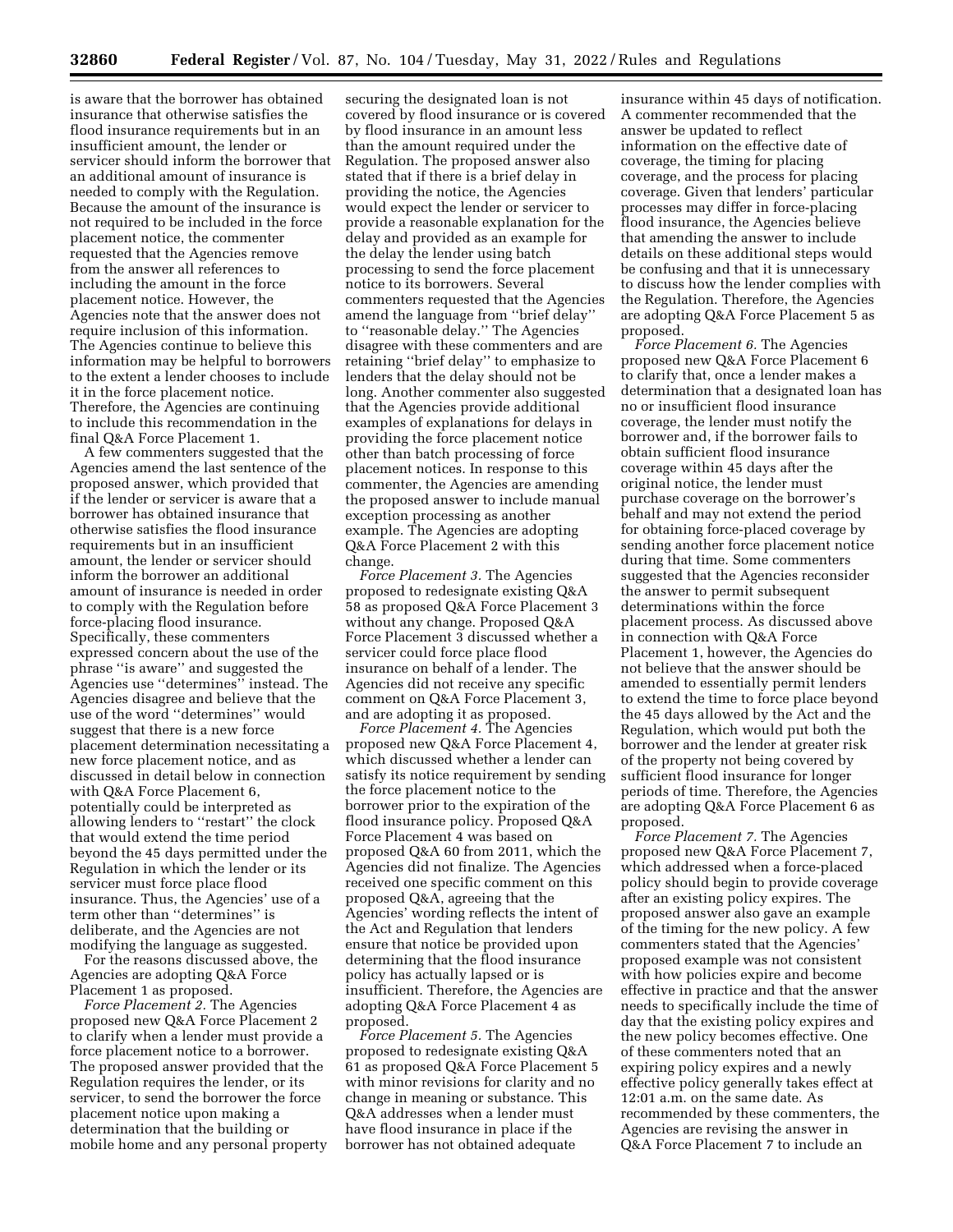example that provides if a policy expires at 12:01 a.m. on a certain day, the new policy should be effective as of 12:01 a.m. of the same day.

*Force Placement 8.* The Agencies proposed to redesignate existing Q&A 59 as proposed Q&A Force Placement 8. In the July 2020 Proposed Questions and Answers, the Agencies significantly revised this Q&A to discuss more fully the minimum amount of flood insurance coverage that is statutorily required and to illustrate this point through a hypothetical example. The proposed answer stated that if the outstanding principal balance is the basis for the minimum amount of required flood insurance, the lender must ensure that the force-placed policy amount covers the existing loan balance plus any additional force-placed premiums and fees that will be added to the loan balance.

Several commenters recommended that the Agencies revise proposed Q&A Force Placement 8, as well as Q&A Force Placement 10, to consistently use the term ''outstanding principal balance,'' which is the term used in the Regulation to determine the amount of minimum flood insurance coverage required. The proposed answer used ''outstanding principal balance'' interchangeably with ''loan balance.'' Similarly, commenters stated that the Agencies should amend the answer to use the term ''capitalized'' rather than ''added.'' These commenters stated that, consistent with accounting standards, fees, secured advances, interest and other amounts authorized by a loan agreement are treated distinctly from the outstanding principal balance of the loan unless they are capitalized into the outstanding principal balance. As a result, these commenters contended that fees that have not been capitalized into the outstanding principal balance should not be taken into account when determining the minimum amount of required flood insurance.

The Agencies agree with these commenters and are revising Q&A Force Placement 8 as suggested to consistently use the term ''outstanding principal balance'' and provide that if the outstanding principal balance is used as the basis for determining the minimum amount of required flood insurance, then the lender should take into account any premiums and fees that have been capitalized into the outstanding principal balance in determining the required minimum amount. For consistency, the Agencies also are making these changes in terminology in Q&A Force Placement 10, as discussed below. With the changes discussed above, the Agencies are adopting Q&A

Force Placement 8, with a minor nonsubstantive change.

*Force Placement 9.* The Agencies proposed to redesignate existing Q&A 62 as proposed Q&A Force Placement 9. This Q&A addresses when a lender or its servicer may charge the borrower for the cost of force-placed flood insurance. The proposed answer clarified that a lender or servicer may charge a borrower for the cost of force-placed flood insurance beginning on the date of lapse or insufficient coverage, and would not need to wait 45 days after providing notification to force place insurance. As the Agencies stated in the preamble to the July 2020 Proposed Questions and Answers, lenders that monitor loans secured by property located in an SFHA for continuous coverage of flood insurance help ensure that they complete the force placement of flood insurance in a timely manner and minimize any gaps in coverage and any charge to the borrower for coverage for a timeframe prior to the lender's or its servicer's date of discovery and force placement. The proposed answer further explained that if a lender or its servicer, despite its monitoring efforts, discovers a loan with no or insufficient coverage, it may charge for the cost of premiums and fees incurred by the lender or servicer in purchasing the flood insurance on the borrower's behalf, including premiums and fees incurred for coverage beginning on the date of lapse or insufficient coverage, if the lender has purchased a policy on the borrower's behalf and that policy was effective as of the date of the insufficient coverage.

Several commenters suggested that the Agencies include an example with specific dates in the answer to Q&A Force Placement 9 to illustrate when it may be appropriate for a lender to ''backdate'' a force-placed flood insurance policy and charge the borrower. However, the Agencies note that evaluating such actions by a lender depends on the specific facts and circumstances. As a result, the Agencies believe that including a particular example in the answer that would not be broadly applicable would not provide helpful guidance.

Although the Regulation states that a lender may charge a borrower for the cost of force-placed insurance beginning on the date of lapse or insufficient coverage, the Agencies note that significant ''backdating'' of flood insurance policies could indicate that there are weaknesses with the lender's compliance management system. Therefore, rather than providing an example, which would be of limited utility, the Agencies are adding

language stating that a lender's or servicer's frequent need to purchase policies on a borrower's behalf having coverage that precedes the date of purchase may, depending upon the facts and circumstances, indicate that there are weaknesses within the lender's or servicer's compliance management system. The Agencies believe that the addition of this language to Q&A Force Placement 9 would provide guidance on the Agencies' supervision of such practices and would be more helpful than a specific example.

Some commenters suggested that the Agencies amend the last sentence of the proposed answer, which stated that when a lender or its servicer purchases a policy on the borrower's behalf, the lender or its servicer may not charge for premiums and fees for coverage beginning on the date of lapse or insufficient coverage if that policy purchased on the borrower's behalf did not provide coverage for the borrower prior to purchase. These commenters noted that a policy may provide coverage effective to a date that precedes the date purchased. The Agencies decline to make this change. If there is no coverage for the borrower prior to purchase of the policy, such as coverage that may be provided under a dual interest master policy, then it would be inappropriate for a lender to charge a borrower for coverage the borrower did not have.

With the addition discussed above, the Agencies are adopting Q&A Force Placement 9.

*Force Placement 10.* The Agencies proposed new Q&A Force Placement 10 to discuss various methods of charging a borrower for the amount of forceplaced flood insurance policy premiums and fees and when such methods would constitute an ''increase'' that would trigger the applicability of certain flood insurance regulatory requirements. Proposed Q&A Force Placement 10 described three options that the Agencies understand lenders may use to charge a borrower for force-placed flood insurance: adding the premium and fees to the ''mortgage loan balance;'' adding premiums and fees to an unsecured account; or billing the premium and fees directly to the borrower.

As discussed above with respect to Q&A Force Placement 8, several commenters requested that the Agencies consistently use the term ''outstanding loan balance'' and to distinguish between instances when fees from forceplaced flood insurance are ''capitalized'' into the outstanding loan balance and when they are not. For the reasons discussed in connection with Q&A Force Placement 8, the Agencies are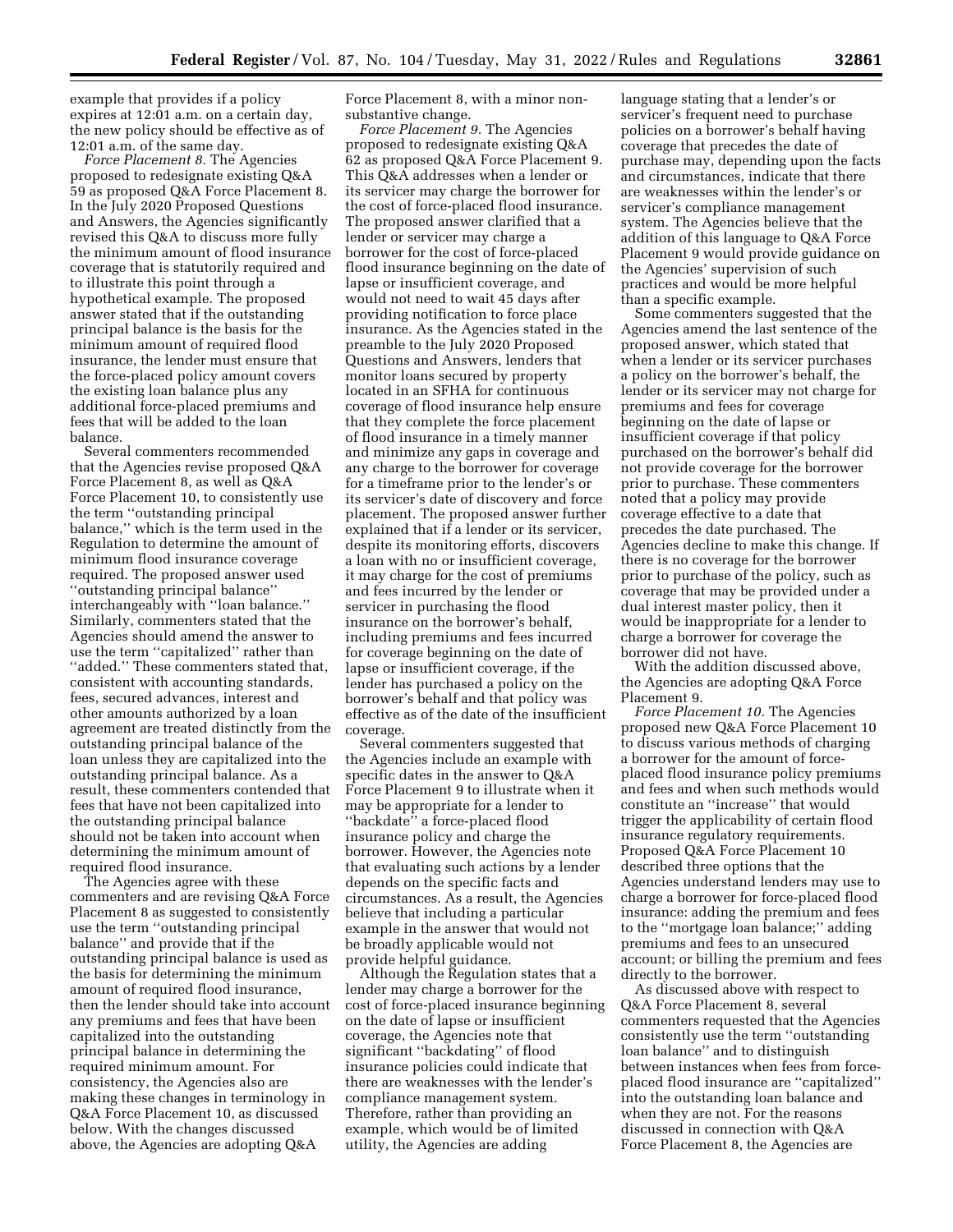revising Q&A Force Placement 10 to incorporate these changes in terminology. The Agencies also are revising the discussion of the second method to refer more generally to adding premiums and fees to an account, rather than an ''unsecured'' account, as the Agencies understand that amounts advanced to cover premiums and fees that have not been capitalized into the outstanding principal balance may still be secured by the property.

One of these commenters also noted that lenders may advance funds to cover force-placed flood insurance premiums and fees through an advance of the borrower's escrow account. The commenter further stated that such a method also would not cause an increase in the outstanding principal balance, and as a result, should not be considered an ''increase'' that would trigger the applicability of certain flood insurance regulatory requirements. The Agencies agree and are including this method as another example in Q&A Force Placement 10. With the changes discussed above, the Agencies are adopting Q&A Force Placement 10.

*Force Placement 11.* The Agencies proposed new Q&A Force Placement 11, which addressed the sufficiency of evidence of flood insurance in connection with refunding premiums paid by a borrower for force-placed insurance during any period of overlap with borrower-purchased insurance. The proposed answer provided that, as stated in the Regulation, a lender is required to refund premiums paid by a borrower for force-placed flood insurance during any period of overlap with borrower-purchased flood insurance. The proposed answer stated that in that scenario, a lender must accept a policy declarations page that includes the existing flood insurance policy number and the identity of, and contact information for, the insurance company or its agent and that the Regulation does not require that the declarations page include any additional information. The proposed answer also discussed documentation with respect to situations not involving a lender's refund of premiums for forceplaced insurance.

Several commenters requested guidance on whether and how Q&A Force Placement 11 applies to reviewing flood insurance policies issued by private insurers to determine whether they meet the private flood insurance requirements of the Regulation. In response, the Agencies are clarifying that the answer in Q&A Force Placement 11 relates to ascertaining the sufficiency of the policy to meet the mandatory

flood insurance purchase requirement to determine whether a refund is required. In addition, the Agencies are including a cross-reference to Q&A Private Flood Compliance 5 for guidance relating to evaluating whether the policy meets the private flood insurance requirements of the Regulation.

Another commenter suggested that the Agencies require that the declarations page also include the coverage amount, deductible, and term of the policy. However, as noted, for the refund provision of the force placement requirement, the Act and the Regulation state that for purposes of confirming a borrower's existing flood insurance coverage, a lender or its servicer shall accept from the borrower an insurance policy declarations page that includes the existing flood insurance policy number and the identity of, and contact information for, the insurance company or its agent. Therefore, the Agencies cannot mandate that the declarations page include any additional information.

*Force Placement 12.* The Agencies proposed new Q&A Force Placement 12 to address whether a lender is required to refund any premiums to the borrower if the lender cannot obtain a refund from the insurance company because the borrower did not provide proof of coverage in a timely manner or the insurance company fails to provide the lender the refund within 30 days. The proposed answer clarified that the lender must refund any premiums and fees paid by the borrower for forceplaced insurance that overlaps with a borrower-purchased flood insurance policy within 30 days of receipt of a confirmation of a borrower's existing flood insurance coverage. The lender must provide this refund to the borrower within the specified time period under the Regulation without exception, even when the lender has not yet received a refund from the insurance provider of the force-placed flood insurance policy. One commenter agreed with the proposed answer but thought the question proposed by the Agencies for Q&A Force Placement 12 was confusing and suggested that the Agencies reword the question. The Agencies agree with the commenter and are revising the question in Q&A Force Placement 12 to be similar to the language suggested by the commenter. Thus, the question, as adopted, asks if a lender receives confirmation of a borrower's existing flood insurance coverage evidencing an overlap in coverage with a force-placed flood insurance policy, but the lender does not receive a refund from the insurance provider of the force-placed flood

insurance policy in a timely manner, is the lender still obligated to refund any premiums for overlapping coverage to the borrower within 30 days. The Agencies are adopting Q&A Force Placement 12 with the change to the question discussed above.

*Force Placement 13.* The Agencies proposed new proposed Q&A Force Placement 13 to explain that a lender can rely on a force-placed flood insurance policy to satisfy the mandatory purchase requirement for a refinance or loan modification if the borrower does not purchase his or her own policy. The proposed answer also suggested that lenders could encourage the borrower to purchase his or her own policy, likely at a reduced cost, prior to the loan closing. One commenter specifically agreed with the Agencies' proposed answer to the question. Another commenter suggested that the Agencies amend the answer to clearly note that the lender's encouragement of the borrower to purchase his or her own policy is at the lender's discretion. The Agencies are amending the answer in Q&A Force Placement 13 to include the phrase ''at its discretion'' to make clear that this suggested encouragement is optional. This same commenter also noted that stating that a borrowerpurchased flood insurance policy would ''likely'' be at a reduced cost compared to the force-placed flood insurance policy may not always be true. In response, the Agencies are amending the language in Q&A Force Placement 13 to state that a borrower-purchased flood insurance policy ''may be available at a lower premium amount'' to soften the language and also make it consistent with similar language in Q&A Force Placement 14.

Another commenter suggested that the Agencies remove the term ''refinances'' from the proposed answer because the commenter did not believe that a refinancing is always a triggering event. The Agencies do not agree with this commenter's characterization of a refinancing. A refinancing is the termination of an old loan contract and the making of a new loan in its place; as a result, a refinancing is the ''making'' of a loan and does trigger flood insurance requirements under the Regulation. The Agencies are adding language to the Q&A to make this position clear. In addition, based on this comment, the Agencies reexamined the references to loan modifications in Q&A Force Placement 13 and are making revisions to the answer to clarify that the loan modifications discussed in the answer are only those that would result in the increase, renewal, or extension of a loan; in other words, those loan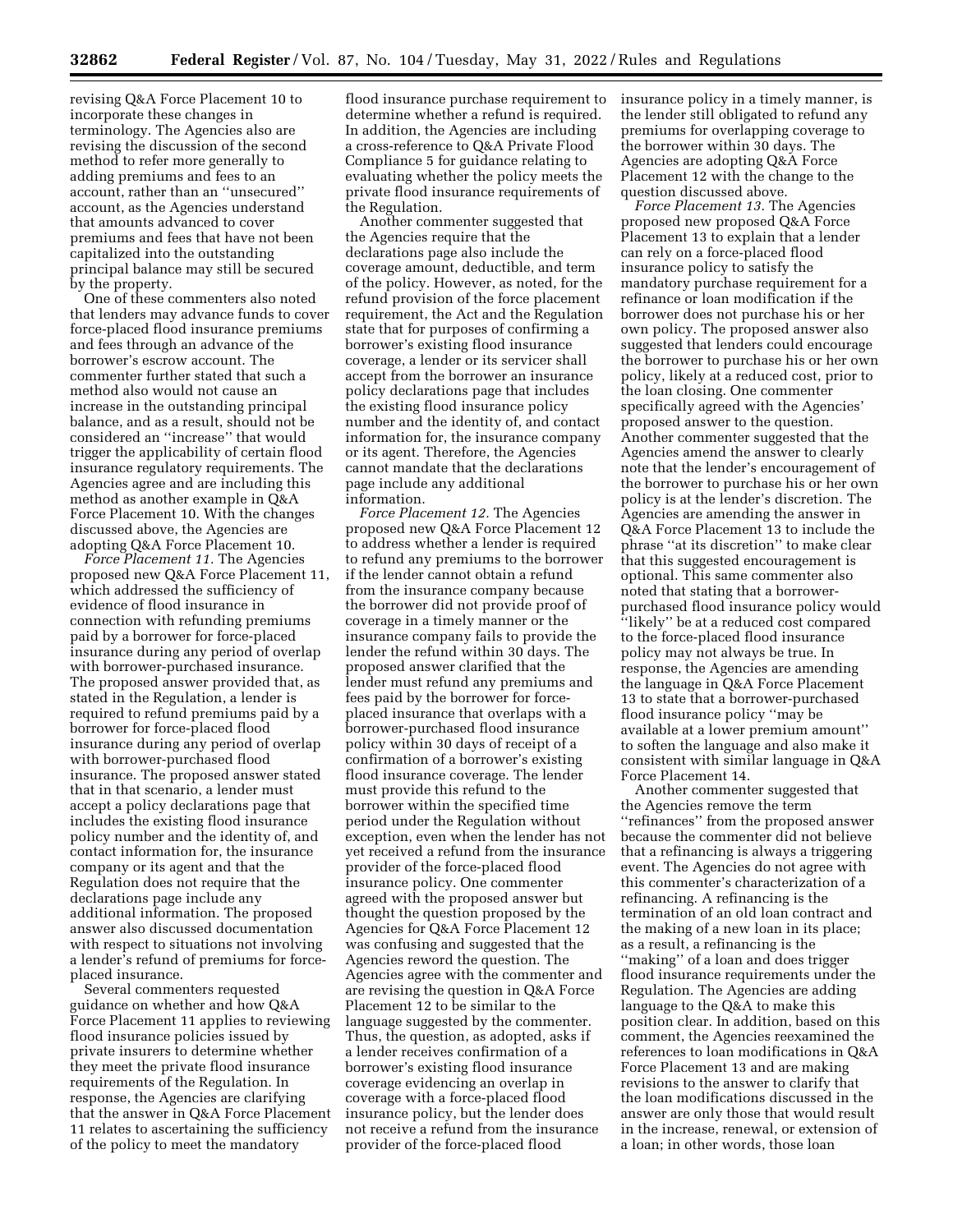modifications that would constitute a triggering event under the Regulation. The Agencies are also adding cross references to Q&As Applicability 6 and Applicability 13. Finally, the Agencies are making a minor non-substantive change to the answer.

*Force Placement 14.* The Agencies proposed new Q&A Force Placement 14 in response to an issue raised by EGRPRA commenters.50 Under the proposed answer, a lender is not required to send a notice prior to forceplacing insurance at the expiration of a force-placed policy, but the lender or its servicer, at its discretion, may notify the borrower about its plan to renew the force-placed policy. Commenters to the July 2020 Proposed Questions and Answers appreciated the flexibility and clarity provided in the proposed answer and noted that lenders typically choose one of two methods to notify borrowers of renewal of a lender-placed policy: (1) Renewal with a pre-expiration notice; or (2) renewal with a post-expiration notice. One of these commenters suggested language to expand the answer to explain these notice cycle methods. However, the Agencies note that the proposed answer already states that the lender or its servicer, at its discretion, may notify the borrower that the lender *is planning to renew or has renewed* the force-placed policy. Therefore, the answer already contemplates both notice cycle methods, and the Agencies are adopting Q&A Force Placement 14 as proposed.

*Force Placement 15.* The Agencies proposed new Q&A Force Placement 15 to indicate that, although there is no explicit duty to monitor flood insurance coverage over the life of the loan in the Act or Regulation, for purposes of safety and soundness, many lenders obtain ''life-of-loan'' monitoring. One commenter agreed with the Agencies' statement that neither the Act nor the Regulation require lenders to monitor flood insurance over the life of the loans but recommended that the answer be combined into the answer for Q&A Force Placement 1. The commenter also stated that the term ''life-of-loan'' monitoring is generally associated only with monitoring changes in flood zone maps. The Agencies believe that it is important to distinguish the guidance provided in Q&A Force Placement 15 from the general discussion on force placement in Q&A Force Placement 1. Consequently, the Agencies are keeping Q&A Force Placement 15 as a separate Q&A. However, to clarify that the ''life

of loan'' monitoring referenced in Q&A Force Placement 15 is ''life of loan'' monitoring related to continuous coverage rather than monitoring for map changes, the Agencies are amending the question to denote that the Q&A concerns ''life of loan'' monitoring for continuous coverage of designated loans. With this change, the Agencies are adopting Q&A Force Placement 15.

*Force Placement 16.* The Agencies proposed new Q&A Force Placement 16 to address what a lender or its servicer must do if it receives a notice indicating that a property will be remapped into an SFHA as of a future effective date. Many commenters stated that lenders do not always receive advance notice of a remapping and requested that the Agencies also provide guidance to lenders when they receive notice that a property already has been remapped. In response to commenters' suggestions, the Agencies are expanding Q&A Force Placement 16 to include guidance on a lender's or servicer's responsibility when it receives notice after a property securing a designated loan has been remapped. In those cases, lenders should follow the requirements outlined in Q&A Force Placement 1. The adopted answer also adds a cross-reference to Q&A Force Placement 9 to address questions regarding when the lender or servicer may charge the borrower for a force-placed flood insurance policy.

One commenter was confused by the proposed answer's statement that the effective date of future remap is the date the lender or servicer must determine sufficiency of flood insurance coverage, but also providing that the lender or servicer may immediately force-place flood insurance as of the remapping effective date. The commenter stated that as written, the proposed answer seemed to suggest that two different effective dates are possible. To clarify, the Agencies' are amending the answer to state that as of the effective date of the remapping, if the lender makes a determination that the property securing a designated loan is not covered by sufficient flood insurance, the lender or servicer must begin the force placement process and may charge the borrower for the force-placed insurance policy.

With the changes described above, the Agencies are adopting Q&A Force Placement 16.

*Other Comments.* One commenter stated that the Q&As on force placement should generally reflect a consistent treatment of the sequence of the force placement process beginning with determination of absent or insufficient coverage, then notice, and finally placement of flood insurance throughout the duration of the loan. The

Agencies have reviewed the force placement Q&As generally to ensure that they reflect this sequence. This commenter also requested that the Agencies define what lender actions constitute making a ''determination'' that flood insurance is absent or inadequate and whether that determination is conditional. The Agencies do not believe it is possible to define all instances of when a lender ''determines'' flood insurance is absent or inadequate and that determination is not necessarily ''conditioned'' on any specific actions or events.

Another commenter urged the Agencies to clarify when the insufficiency or inadequacy of a flood insurance policy necessitates starting the force placement process, such as when a lender receives a new flood insurance policy or when a flood insurance policy is renewed and coverage is determined insufficient or inadequate. The Agencies decline to limit determination of insufficiency or inadequacy of a flood insurance policy to the instances described by the commenter. Under the Regulation, this determination can occur at any point during the life of the loan.

### *XVIII. Flood Insurance Requirements in the Event of the Sale or Transfer of a Designated Loan and/or Its Servicing Rights (Servicing)*

The Agencies proposed to move current section VIII, which provides guidance on flood insurance requirements in the event of the sale or transfer of a designated loan and/or its servicing rights, to proposed section XVI, and to redesignate current Q&As 44 through 50 as Q&As Servicing 1 through 7, respectively. The Agencies proposed changes to the Q&As in this section in the July 2020 Proposed Questions and Answers. The Agencies proposed to revise these questions and answers to account for the change in the title of the head of FEMA from ''Director'' to ''Administrator'' and received no specific comment on that proposed revision, which is included in the final Interagency Questions and Answers. Because the Agencies are combining the July 2020 Proposed Questions and Answers and the March 2021 Proposed Questions and Answers into one document, the Agencies are renumbering this Servicing section as Section XVIII in the 2022 Interagency Questions and Answers.

One commenter recommended that the Agencies clarify whether all Q&As in this section apply to flood insurance policies issued by private insurers. In response, the Agencies are revising the Q&As where appropriate to clarify that

<sup>50</sup>*See* FFIEC Joint EGRPRA Report to Congress, March 2017 at 124, *[https://www.ffiec.gov/pdf/2017](https://www.ffiec.gov/pdf/2017_FFIEC_EGRPRA_Joint-Report_to_Congress.pdf)*\_ *FFIEC*\_*EGRPRA*\_*Joint-Report*\_*to*\_*[Congress.pdf.](https://www.ffiec.gov/pdf/2017_FFIEC_EGRPRA_Joint-Report_to_Congress.pdf)*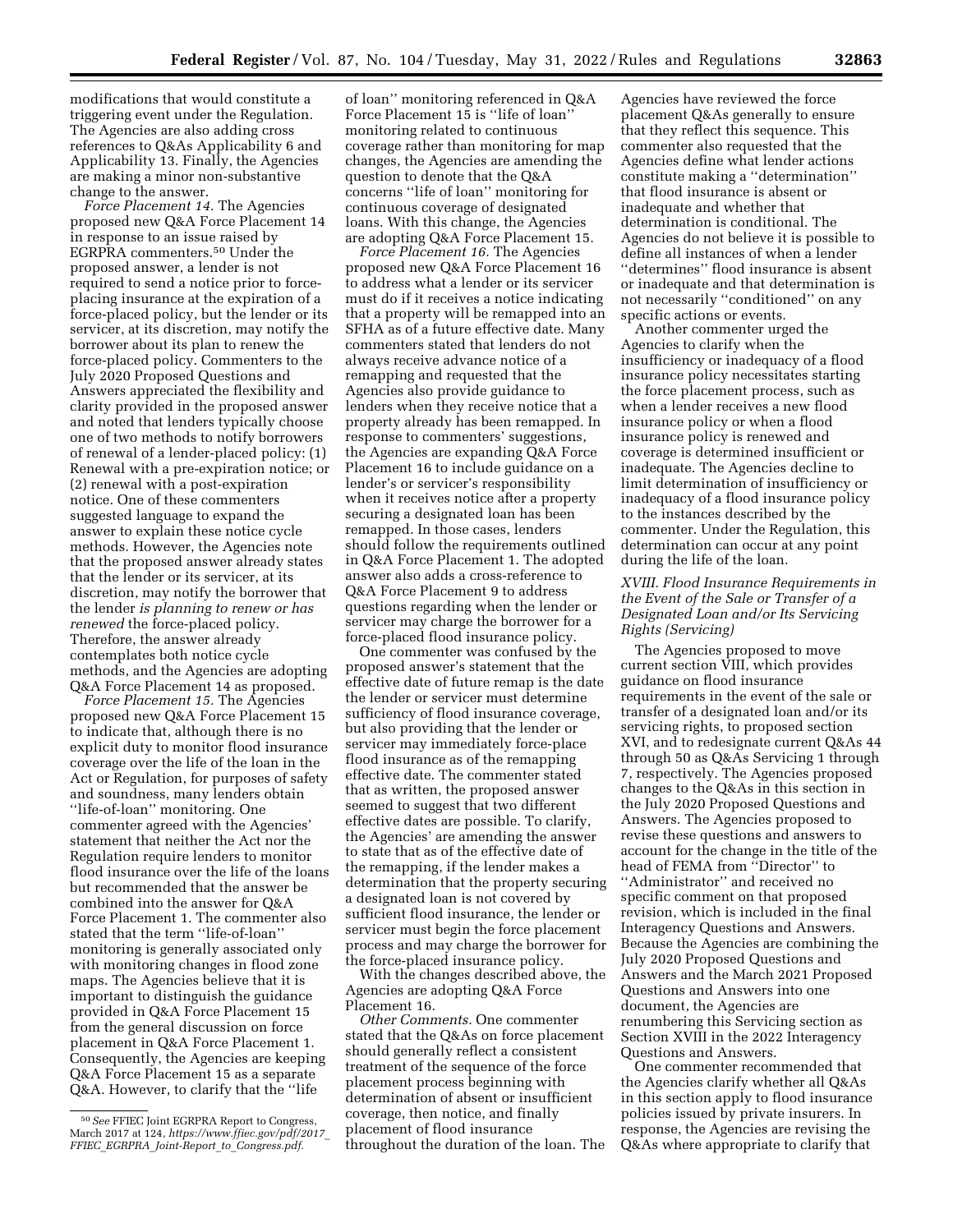the requirement that a regulated lender must provide notice of a new servicer's identity to the Administrator of FEMA (or the Administrator's designee) applies to NFIP policies. In the case of a flood insurance policy issued by a private insurer, the lender should provide notice of a new servicer's identity to the flood insurance provider, as FEMA does not accept these notices for policies issued by private insurers. If the lender did not provide notice of a new servicer's identity to the flood insurance provider, the provider would be unable to properly administer the policy, such as by providing notice to the servicer about the expiration of the flood insurance policy. The burden of such notification should be minor because exchanges of information between the lender and the insurance provider ordinarily occur as a matter of routine. Where appropriate, the final Servicing Q&As contain revisions that incorporate this clarification. These revisions are discussed below.

*Servicing 1.* The Agencies proposed to redesignate existing Q&A 44 as proposed Q&A Servicing 1. This proposed Q&A explained how the flood insurance requirements under the Regulation apply to lenders under two scenarios involving loan servicing. The Agencies received no specific comments on Q&A Servicing 1. However, the Agencies are clarifying in the final Q&A the applicability of the notice requirements to flood insurance policies issued by private insurers, as discussed above. The Agencies are adopting Servicing 1 with this change and with other minor non-substantive revisions.

*Servicing 2.* The Agencies proposed to redesignate existing Q&A 45 as proposed Q&A Servicing 2. This proposed Q&A addressed the question of when a lender must provide notice to FEMA or its designee when that lender will be the servicer of the loan. Several commenters recommended that the Agencies clarify in the answer that the notice requirement does not apply where the flood insurance policy is issued by a private insurer. The commenter stated that there appears to be no reason to notify FEMA or its designee that the lender is the servicer of the loan when the property securing the loan is not insured by an NFIP policy. In the alternative, a commenter suggested that the Agencies could add a new Q&A to the Private Flood Compliance Q&As that provides this clarification. This commenter also asserted that the Agencies should make a technical change to the Regulation to remedy the situation. Another commenter also identified this concern

but did not provide specific suggestions or recommendations.

In response to these comments, the Agencies are clarifying the answer to provide that in the case of a flood insurance policy issued by a private insurer, the lender should provide notice of a new servicer's identity to the flood insurance provider. The Agencies also state in the revised answer that if the lender does not provide this notice to the flood insurance provider, the provider will be unable to properly administer the policy, such as by providing notice to the servicer about the expiration of the flood insurance policy. Revising the Regulation to address this point is beyond the scope of the Interagency Questions and Answers.

One commenter interpreted the Regulation to indicate that the process of acquiring or revising a flood insurance policy will fulfill the initial notification requirement. The commenter noted that the Regulation provides no exception for the notice when dealing with a scenario where an RCBAP provides sufficient coverage (*i.e.,* no additional individual flood insurance policy is required). The commenter stated that in this scenario, the Administrator of FEMA or the Administrator's designee would not receive notice, since a flood insurance policy is not purchased or updated. The commenter asked for clarification of the Agencies' expectation in this scenario. In response to this comment, the Agencies clarify that if a unit owner does not purchase or update a separate policy, then no notice is required. However, notice would be required if the unit owner purchases or updates a separate dwelling policy. The Agencies are not changing the Q&A in response to this comment.

The Agencies are adopting this Q&A with the changes discussed above, along with minor technical, non-substantive changes.

*Servicing 3.* The Agencies proposed to redesignate existing Q&A 46 as proposed Q&A Servicing 3. This proposed Q&A explained that a RESPA Notice of Transfer sent to the Administrator of FEMA (or the Administrator's designee, *i.e.,* the insurance provider) satisfies the requirements of the Act. The Agencies received no specific comments on Q&A Servicing 3 and are adopting it with a minor non-substantive change to the question but otherwise as proposed.

*Servicing 4.* The Agencies proposed to redesignate existing Q&A 47 as proposed Q&A Servicing 4. This proposed Q&A explained that delivery of the notice can be delivered

electronically, including by batch transmission. The Agencies received no specific comments on Q&A Servicing 4 and are adopting it as proposed.

*Servicing 5.* The Agencies proposed to redesignate existing Q&A 48 as proposed Q&A Servicing 5. This proposed Q&A addressed the question of whether a lender is required to provide notice to the Administrator or the Administrator's designee (*i.e.,* the insurance provider) if a loan and its servicing rights are sold by the lender. The Agencies received no specific comments on Q&A Servicing 5. In the final Q&A, the Agencies are clarifying the applicability of the notice requirement to flood insurance policies issued by private insurers, as discussed above. With this change, the Agencies are adopting Q&A Servicing 5 otherwise as proposed.

*Servicing 6.* The Agencies proposed to redesignate existing Q&A 49 as proposed Q&A Servicing 6. This proposed Q&A addressed the question of whether a lender is required to provide notice when the servicer, not the lender, sells or transfers the servicing rights to another servicer. The proposed answer provided that after servicing rights are sold or transferred, the subsequent notification obligations applicable in connection with NFIP policies are the responsibility of the new servicer. The Agencies received no specific comments on Q&A Servicing 6. In the final Q&A, the Agencies are clarifying that in connection with a flood insurance policy issued by a private insurer the Agencies do not expect the lender to provide notice to the private insurance provider of any subsequent sale or transfer of the servicing rights because the new servicer should provide this notice. With this change, and a minor nonsubstantive edit, the Agencies are adopting Q&A Servicing 6 otherwise as proposed.

*Servicing 7.* The Agencies proposed to redesignate existing Q&A 50 as proposed Q&A Servicing 7. This proposed Q&A addressed the responsibilities of the parties for notifying the Administrator's designee (*i.e.,* the insurance provider) in the event of a merger or acquisition of one lender with another. The Agencies received no specific comments on Q&A Servicing 7. In the final Q&A, the Agencies are clarifying the applicability of the notice requirement to flood insurance policies issued by private insurers, as discussed above. With this change, the Agencies are adopting Q&A Servicing 7 otherwise as proposed.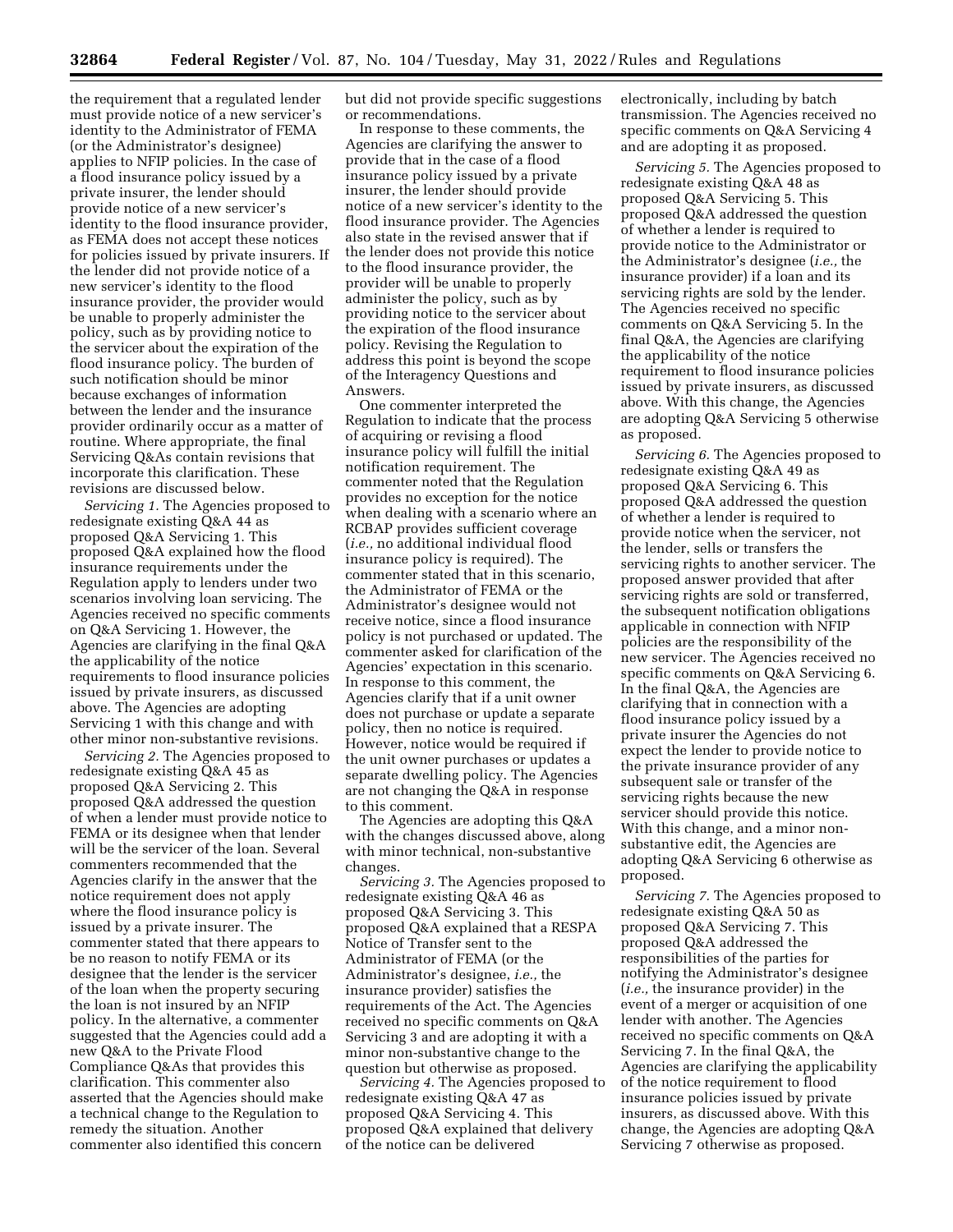# *Section XIX. Mandatory Civil Money Penalties (Penalty)*

Section XVII includes questions and answers related to mandatory civil penalties. For organizational purposes, the Agencies proposed to move existing section XVI to proposed section XVII and redesignated existing Q&As 81 and 82 as proposed Q&A Penalty 1 and 2, respectively. The Agencies proposed changes to the Q&As in this section in the July 2020 Proposed Questions and Answers. Because the Agencies are combining the July 2020 Proposed Questions and Answers and the March 2021 Proposed Questions and Answers into one document, the Agencies are renumbering this Penalty section as Section XIX in the 2022 Interagency Questions and Answers.

*Penalty 1.* The Agencies proposed to redesignate existing Q&A 81 as proposed Penalty 1. This Q&A discusses

which violations of the Act can result in a mandatory civil money penalty. The Agencies proposed to update this Q&A to reflect, as provided in the Biggert-Waters Act:  $(1)$  the increased maximum civil money penalty that the Agencies may impose per violation when there is a pattern or practice of flood violations; and (2) the elimination of the limit on the total amount of penalties that the Agencies may assess against a regulated lending institution during any calendar year.51 Specifically, proposed Q&A Penalty 1 provides that the civil money penalty amount cannot exceed \$2,000 per violation and that there is no ceiling on the total penalty amount that a Federal supervisory agency can assess for a pattern or practice of violations. This Q&A also notes that each Agency adjusts the limit pursuant to the Federal Civil Penalties Inflation Adjustment Act of 1990. For purposes of clarity and accuracy, the Agencies also proposed

minor revisions with no intended change in substance or meaning. The Agencies received no specific comments on this Q&A and are adopting Q&A Penalty 1 as proposed, with the addition of more specific citations to the Federal Civil Penalties Inflation Adjustment Act of 1990.

*Penalty 2.* The Agencies proposed to redesignate existing Q&A 82 as proposed Q&A Penalty 2 with only minor revisions, with no intended change in substance or meaning. This Q&A addresses what constitutes a ''pattern or practice'' of violations for which civil money penalties must be imposed under the Act. The Agencies received no specific comments on this Q&A and are adopting it as proposed.

#### **Redesignation Table**

The following redesignation table is provided as an aid to assist the public.

| 2009 & 2011 Interagency Q&A                                                 | 2022 Interagency Q&A                                                 |
|-----------------------------------------------------------------------------|----------------------------------------------------------------------|
| Section I. Determining When Certain Loans Are Designated Loans for          | Section I. Determining the Applicability of Flood Insurance Require- |
| Which Flood Insurance Is Required Under the Act and Regulation.             | ments for Certain Loans.                                             |
|                                                                             | Section I, Applicability 1                                           |
|                                                                             | Section I, Applicability 4                                           |
|                                                                             | Section I, Applicability 5                                           |
|                                                                             | Section I, Applicability 9                                           |
|                                                                             | Section I, Applicability 6                                           |
|                                                                             | Section I, Applicability 7                                           |
|                                                                             | Section I, Applicability 8                                           |
| Section II. Determining the Appropriate Amount of Flood Insurance Re-       | Section X. Determining the Appropriate Amount of Flood Insurance Re- |
| quired Under the Act and Regulation.                                        | quired.                                                              |
|                                                                             | Section X, Amount 1                                                  |
|                                                                             | Section X, Amount 2                                                  |
|                                                                             | Deleted                                                              |
|                                                                             | Section X, Amount 3                                                  |
|                                                                             | Section X, Amount 4                                                  |
|                                                                             | Section X, Amount 5                                                  |
|                                                                             | Section X, Amount 6                                                  |
|                                                                             | Section X, Amount 7                                                  |
|                                                                             | Section X, Amount 8                                                  |
|                                                                             | Section X, Amount 9                                                  |
| Section III. Exemptions from the Mandatory Flood Insurance Require-         | Section II. Exemptions from the Mandatory Flood Insurance Purchase   |
| ments.                                                                      | Requirements.                                                        |
|                                                                             | Section II, Exemptions 1                                             |
| Section IV. Flood Insurance Requirements for Construction Loans             | Section XI, Flood Insurance Requirements for Construction Loans.     |
|                                                                             | Section XI, Construction 1                                           |
|                                                                             | Section XI, Construction 2                                           |
|                                                                             | Section XI, Construction 3                                           |
|                                                                             | Section XI, Construction 4                                           |
|                                                                             | Section XI, Construction 5                                           |
| Section V. Flood Insurance Requirements for Non-Residential Build-<br>ings. | Section I, Applicability 2<br>Section I, Applicability 3             |
| Section VI. Flood Insurance Requirements for Residential Condomin-          | Section XII. Flood Insurance Requirements for Residential Condomin-  |
| jums.                                                                       | iums and Co-Ops.                                                     |
|                                                                             | Section XII, Condo and Co-Op 1                                       |
|                                                                             | Section XII, Condo and Co-Op 2                                       |
|                                                                             | Section XII, Condo and Co-Op 3                                       |

51*See* 42 U.S.C. 4012a(f)(5). *See also* Public Law

112–141, 126 Stat. 916 (2012).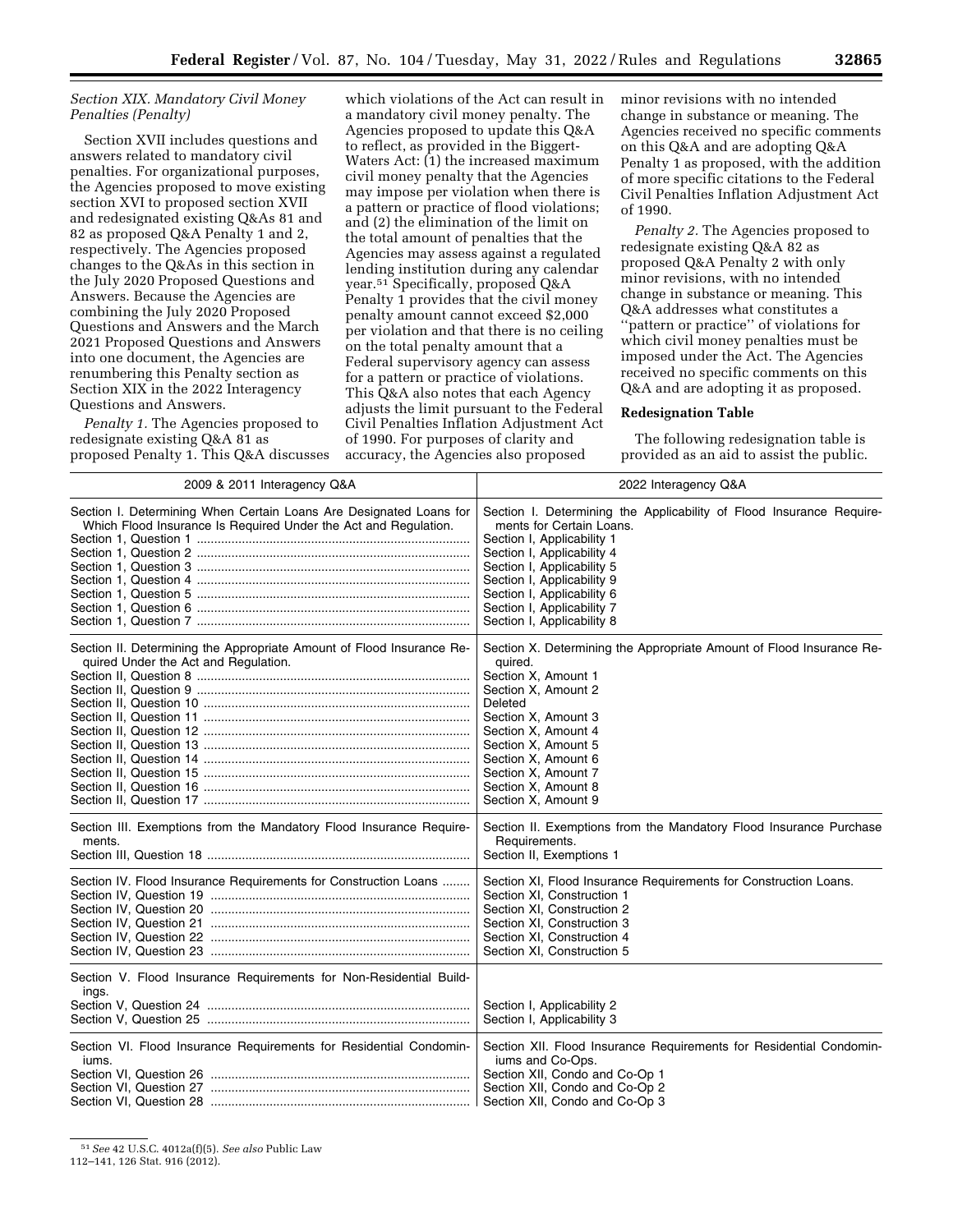$\equiv$ 

▀

| 2009 & 2011 Interagency Q&A                                                       | 2022 Interagency Q&A                                                                                                                                                                                                                   |
|-----------------------------------------------------------------------------------|----------------------------------------------------------------------------------------------------------------------------------------------------------------------------------------------------------------------------------------|
|                                                                                   | Section XII, Condo and Co-Op 4                                                                                                                                                                                                         |
|                                                                                   | Section XII, Condo and Co-Op 5                                                                                                                                                                                                         |
|                                                                                   | Section XII, Condo and Co-Op 6                                                                                                                                                                                                         |
|                                                                                   | Section XII, Condo and Co-Op 7                                                                                                                                                                                                         |
|                                                                                   | Section XII, Condo and Co-Op 8                                                                                                                                                                                                         |
| Section VII. Flood Insurance Requirements for Home Equity Loans,                  | Section XIII. Flood Insurance Requirements for Home Equity Loans,                                                                                                                                                                      |
| Lines of Credit, Subordinate Liens, and Other Security Interests in               | Lines of Credit, Subordinate Liens, and Other Security Interests in                                                                                                                                                                    |
| Collateral Located in an SHFA.                                                    | Collateral Located in an SFHA.                                                                                                                                                                                                         |
|                                                                                   | Section XIII, Other Security Interests 1                                                                                                                                                                                               |
|                                                                                   | Section XIII, Other Security Interests 2                                                                                                                                                                                               |
|                                                                                   | Section XIII, Other Security Interests 4                                                                                                                                                                                               |
|                                                                                   | Section XIII, Other Security Interests 5                                                                                                                                                                                               |
|                                                                                   | Section XIII, Other Security Interests 6                                                                                                                                                                                               |
|                                                                                   | Section XIII, Other Security Interests 7                                                                                                                                                                                               |
|                                                                                   | Section XIII, Other Security Interests 8                                                                                                                                                                                               |
|                                                                                   | Section XIII, Other Security Interests 9                                                                                                                                                                                               |
|                                                                                   | Section XIII, Other Security Interests 11                                                                                                                                                                                              |
|                                                                                   | Section XIII, Other Security Interests 12                                                                                                                                                                                              |
| Section VIII. Flood Insurance Requirements in the Event of the Sale or            | Section XVIII. Flood Insurance Requirements in the Event of the Sale                                                                                                                                                                   |
| Transfer of a Designated Loan and/or Its Servicing Rights.                        | or Transfer of a Designated Loan and/or Its Servicing Rights.                                                                                                                                                                          |
|                                                                                   | Section XVIII, Servicing 1                                                                                                                                                                                                             |
|                                                                                   | Section XVIII, Servicing 2                                                                                                                                                                                                             |
|                                                                                   | Section XVIII, Servicing 3                                                                                                                                                                                                             |
|                                                                                   | Section XVIII, Servicing 4                                                                                                                                                                                                             |
|                                                                                   | Section XVIII, Servicing 5                                                                                                                                                                                                             |
|                                                                                   | Section XVIII, Servicing 6                                                                                                                                                                                                             |
|                                                                                   | Section XVIII, Servicing 7                                                                                                                                                                                                             |
|                                                                                   | Section XIV-XVI. Requirement to Escrow Flood Insurance Premiums<br>and Fees.<br>Section XIV, Escrow 5<br>Section XIV, Escrow 1<br>Deleted<br>Deleted<br>Section XVI, Escrow Loan Exceptions 1<br>Section XVI, Escrow Loan Exceptions 4 |
|                                                                                   | Section XVII. Force Placement of Flood Insurance.                                                                                                                                                                                      |
|                                                                                   | Section XVII, Force Placement 1                                                                                                                                                                                                        |
|                                                                                   | Section XVII, Force Placement 3                                                                                                                                                                                                        |
|                                                                                   | Section XVII. Force Placement 8                                                                                                                                                                                                        |
|                                                                                   | Section XVII, Force Placement 4                                                                                                                                                                                                        |
|                                                                                   | Section XVII, Force Placement 5                                                                                                                                                                                                        |
|                                                                                   | Section XVII, Force Placement 9                                                                                                                                                                                                        |
| Section XII. Required Use of Standard Flood Hazard Determination<br>Form (SFHDF). | Section III-V. Private Flood Insurance.<br>Deleted<br>Section I, Applicability 14<br>Section VI. Standard Flood Hazard Determination Form (SFHDF).<br>Section VI, SFHDF 1<br>Section VI, SFHDF 2<br>Section VI, SFHDF 3                |
|                                                                                   | Section VI, SFHDF 4                                                                                                                                                                                                                    |
|                                                                                   | Section VII. Flood Insurance Determination Fees.                                                                                                                                                                                       |
|                                                                                   | Section VII, Fees 1                                                                                                                                                                                                                    |
|                                                                                   | Section VII, Fees 2                                                                                                                                                                                                                    |
|                                                                                   | Section VIII. Flood Zone Discrepancies.                                                                                                                                                                                                |
|                                                                                   | Section VIII, Zone 1                                                                                                                                                                                                                   |
|                                                                                   | Section VIII, Zone 2                                                                                                                                                                                                                   |
| Section XV. Notice of Special Flood Hazards and Availability of Federal           | Section IX. Notice of Special Flood Hazards and Availability of Federal                                                                                                                                                                |
| Disaster Relief.                                                                  | Disaster Relief.                                                                                                                                                                                                                       |
|                                                                                   | Section IX, Notice 1                                                                                                                                                                                                                   |
|                                                                                   | Section IX, Notice 2                                                                                                                                                                                                                   |
|                                                                                   | Section IX, Notice 3                                                                                                                                                                                                                   |
|                                                                                   | Section IX, Notice 4                                                                                                                                                                                                                   |
|                                                                                   | Section IX, Notice 4                                                                                                                                                                                                                   |
|                                                                                   | Section IX, Notice 5                                                                                                                                                                                                                   |
|                                                                                   | Section IX, Notice 6                                                                                                                                                                                                                   |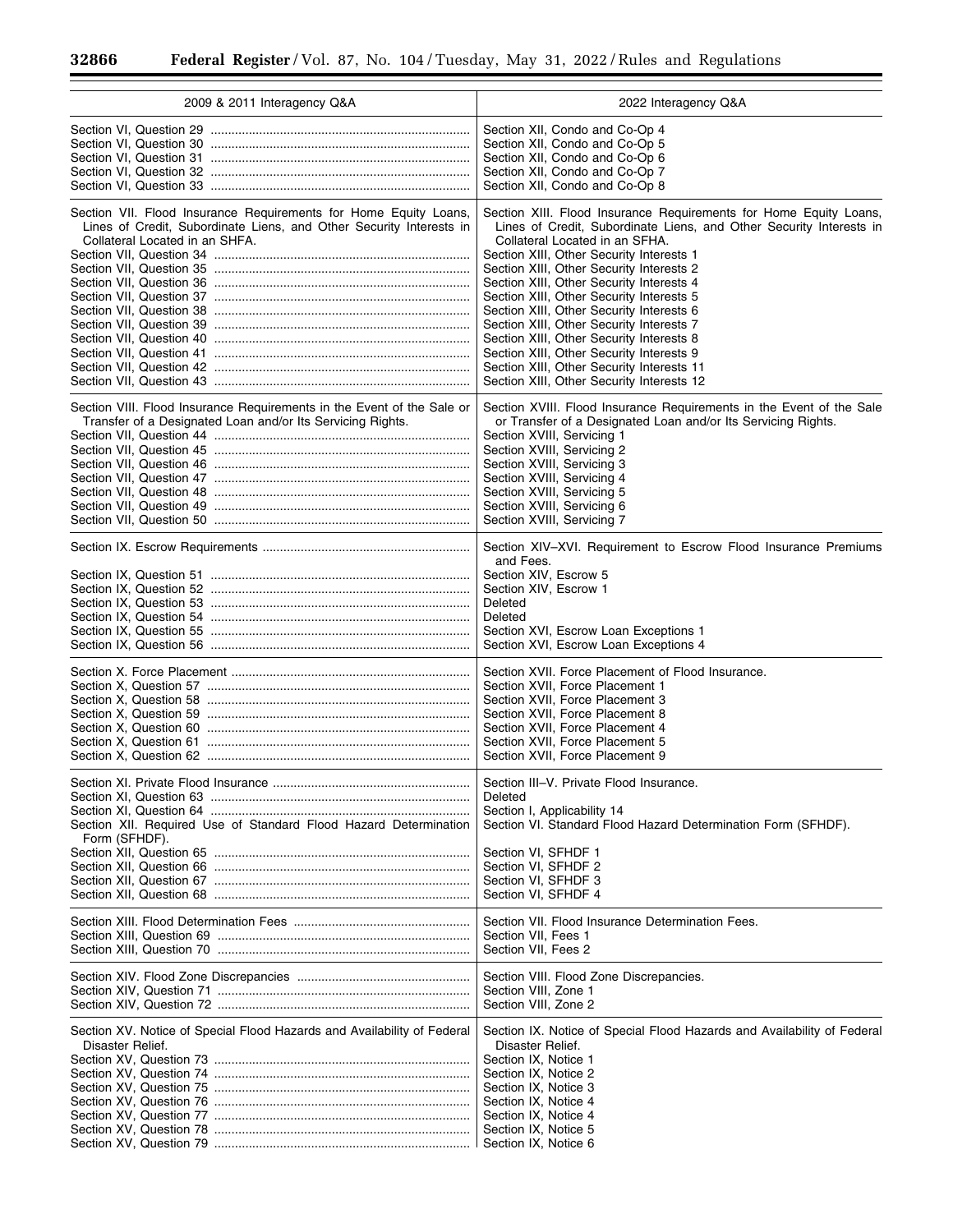| 2009 & 2011 Interagency Q&A | 2022 Interagency Q&A                                                                              |
|-----------------------------|---------------------------------------------------------------------------------------------------|
|                             | Section IX, Notice 7                                                                              |
|                             | Section XIX. Mandatory Civil Money Penalties.<br>Section XIX, Penalty 1<br>Section XIX, Penalty 2 |

#### **Interagency Questions and Answers Regarding Flood Insurance**

The Interagency Questions and Answers are organized by topic. Each topic addresses a major area of flood insurance law and regulations. For ease of reference, the following terms are used throughout this document: ''Act'' refers to the National Flood Insurance Act of 1968 and the Flood Disaster Protection Act of 1973, as revised. ''Regulation'' refers to each Agency's current final rule.1 ''Lenders'' refers only to regulated lending institutions as defined in the Act.2 ''Designated loan'' means a loan secured by a building or mobile home that is located or to be located in a special flood hazard area (SFHA) in which flood insurance is available under the Act. The Office of the Comptroller of the Currency (OCC); Board of Governors of the Federal Reserve System (Board); Federal Deposit Insurance Corporation (FDIC); Farm Credit Administration (FCA); and National Credit Union Administration (NCUA) (collectively, ''the Agencies'') are providing answers to questions pertaining to the following topics:

- I. Determining the Applicability of Flood Insurance Requirements for Certain Loans
- II. Exemptions from the Mandatory Flood Insurance Purchase Requirements
- III. Private Flood Insurance—Mandatory Acceptance
- IV. Private Flood Insurance—Discretionary Acceptance
- V. Private Flood Insurance—General Compliance
- VI. Standard Flood Hazard Determination Form (SFHDF)
- VII. Flood Insurance Determination Fees
- VIII. Flood Zone Discrepancies
- IX. Notice of Special Flood Hazards and Availability of Federal Disaster Relief
- X. Determining the Appropriate Amount of Flood Insurance Required
- XI. Flood Insurance Requirements for Construction Loans
- XII. Flood Insurance Requirements for Residential Condominiums and Co-Ops
- XIII. Flood Insurance Requirements for Home Equity Loans, Lines of Credit, Subordinate Liens, and Other Security Interests in Collateral Located in an SFHA
- XIV. Requirement to Escrow Flood Insurance Premiums and Fees—General
- XV. Requirement to Escrow Flood Insurance Premiums and Fees—Escrow Small Lender Exception
- XVI. Requirement to Escrow Flood Insurance Premiums and Fees—Escrow Loan Exceptions
- XVII. Force Placement of Flood Insurance XVIII. Flood Insurance Requirements in the Event of the Sale or Transfer of a Designated Loan and/or Its Servicing Rights
- XIX. Mandatory Civil Money Penalties

## **I. Determining the Applicability of Flood Insurance Requirements for Certain Loans (Applicability)**

*APPLICABILITY 1. Does the Regulation apply to a loan where the building or mobile home securing such loan is located in a community that does not participate in the National Flood Insurance Program (NFIP)?* 

Yes, the Regulation does apply; however, a lender need not require borrowers to obtain flood insurance for a building or mobile home located in a community that does not participate in the NFIP, even if the building or mobile home securing the loan is located in an SFHA. Nonetheless, a lender, using the Standard Flood Hazard Determination Form, must still determine whether the building or mobile home is located in an SFHA.3 If the building or mobile home is determined to be located in an SFHA, a lender is required to mail or deliver a written notice to the borrower.<sup>4</sup> In this case, a lender, generally, may make a conventional loan without requiring flood insurance. However, because Federal agencies such as the Small Business Administration, Veterans Administration, or Federal Housing Administration are prohibited from guaranteeing or insuring a loan secured by a building or mobile home located in an SFHA in a community that does not participate in the NFIP, a lender would not be able to make a federally guaranteed or insured loan. *See* 42 U.S.C. 4106(a). Also, a lender is responsible for exercising sound risk management practices to avoid making

a loan secured by a building or mobile home located in an SFHA where no flood insurance is available, if doing so would pose an unacceptable risk to the lender.

*APPLICABILITY 2. Some borrowers have buildings with limited utility or value and, in many cases, the borrower would not replace them if lost in a flood. Must a lender require flood insurance for such buildings?* 

Lenders must require flood insurance on a building or mobile home when those structures are part of the property securing the loan and are located in an SFHA in a participating community.5 However, flood insurance is not required on a structure that is part of a residential property but is detached from the primary residential structure of such property and does not serve as a residence.6 If the limited utility or value structure does not qualify for the detached structure exemption, a lender may consider ''carving out'' the building from the security it takes on the loan to avoid having to require flood insurance on the structure. However, the lender should fully analyze the risks of this option. In particular, a lender should consider whether and how it would be able to market and sell the property securing its loan in the event of foreclosure. *See also* Q&A Exemptions 1.

*APPLICABILITY 3. What are a lender's requirements under the Regulation for a loan secured by multiple buildings when some of the buildings are located in an SFHA in which flood insurance is available and other buildings are not? What if the buildings are located in different communities and some of the communities participate in the NFIP and others do not?* 

A lender must determine whether a building securing the loan is in an SFHA.7 In cases in which the loan is secured by multiple buildings and some of the buildings are located in an SFHA

<sup>1</sup> 12 CFR part 22 (OCC); 12 CFR 208.25 (Board); 12 CFR part 339 (FDIC); 12 CFR part 614, subpart

S (FCA); and 12 CFR part 760 (NCUA). 2 42 U.S.C 4003(a)(10).

<sup>3</sup> 12 CFR 22.6(a) (OCC); 12 CFR 208.25(f)(1) (Board); 12 CFR 339.6(a) (FDIC); 12 CFR 614.4940(a) (FCA); and 12 CFR 760.6(a) (NCUA).

<sup>4</sup> 12 CFR 22.9(a) (OCC); 12 CFR 208.25(i) (Board); 12 CFR 339.9(a) (FDIC); 12 CFR 614.4955(a) (FCA); and 12 CFR 760.9(a) (NCUA).

<sup>5</sup> 12 CFR 22.3(a) (OCC); 12 CFR 208.25(c)(1) (Board); 12 CFR 339.3(a) (FDIC); 12 CFR 614.4930(a) (FCA); and 12 CFR 760.3(a) (NCUA).

<sup>6</sup> 12 CFR 22.4(c) (OCC); 12 CFR 208.25(d)(3) (Board); 12 CFR 339.4(c) (FDIC); 12 CFR 614.4932(c) (FCA); and 12 CFR 760.4(c) (NCUA).

<sup>7</sup> 12 CFR 22.6(a) (OCC); 12 CFR 208.25(f)(1) (Board); 12 CFR 339.6(a) (FDIC); 12 CFR 614.4940(a) (FCA); and 12 CFR 760.6(a) (NCUA).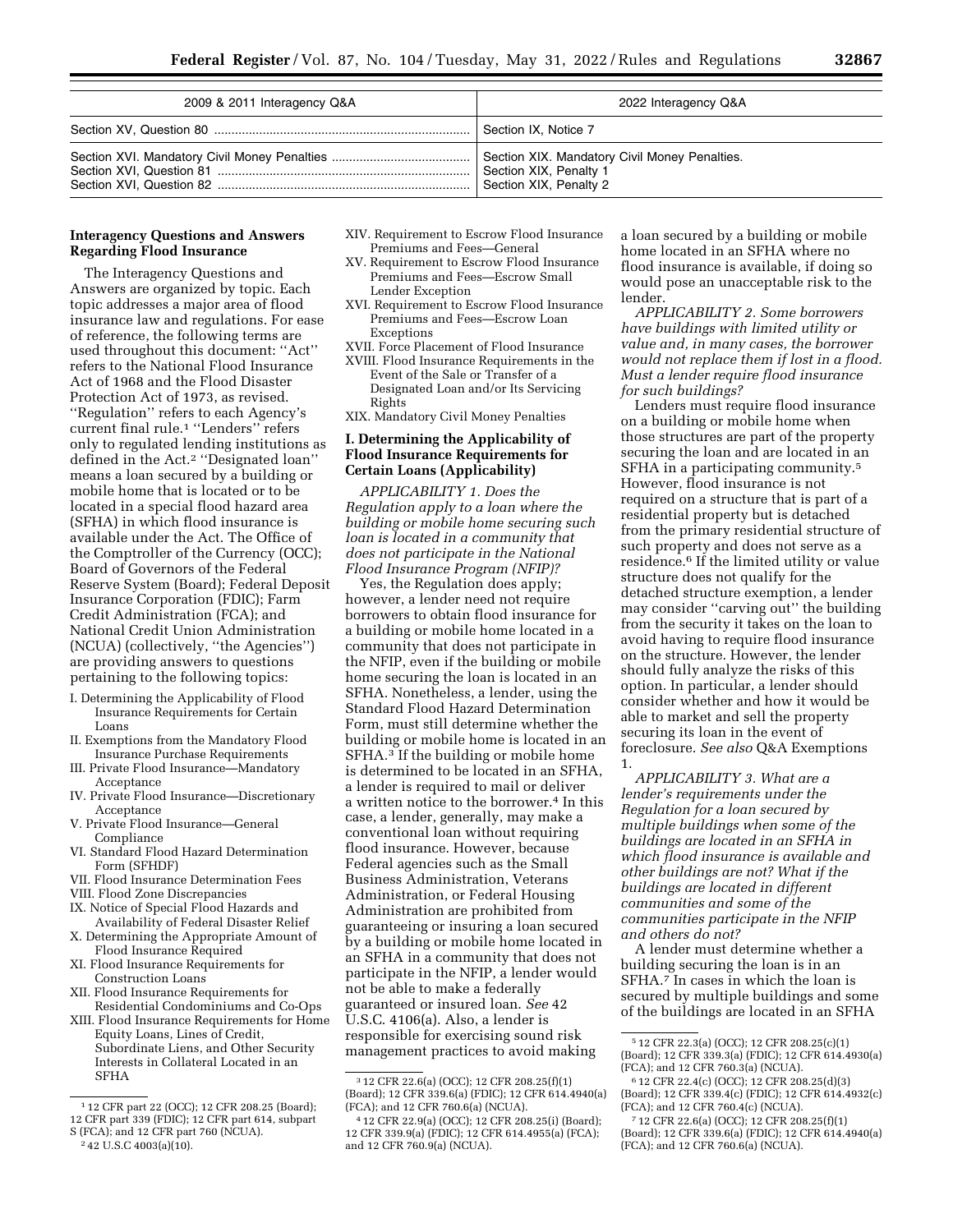in which flood insurance is available under the Act, but other buildings are not located in an SFHA (or are located in an SFHA, but not in a participating community), a lender is required to obtain flood insurance only on the buildings securing the loan that are located in an SFHA in which flood insurance is available under the Act.8 For example, assume a loan is secured by five buildings as follows:

• Buildings 1 and 2 are located in an SFHA and the community participates in the NFIP;

• Building 3 is not located in an SFHA; and

• Buildings 4 and 5 are located in an SFHA, but the communities do not participate in the NFIP.

In this scenario, the lender is required to obtain insurance only on buildings 1 and 2. As a matter of safety and soundness, however, a lender may decide to require the purchase of flood insurance (from a private insurer) on buildings 4 and 5 because these buildings are located in an SFHA. In addition, depending on the risk factors of building 3, the lender may elect to require flood insurance as a matter of safety and soundness, even if the building is not located in an SFHA.

Further, if any portion of a building is located in an SFHA in which flood insurance is available under the Act, the flood insurance requirement applies even if the entire structure is not located in the SFHA. However, a building located on a portion of a plat or lot that is not in an SFHA is not subject to the mandatory flood insurance purchase requirement even if a portion of the plat or lot not containing a building extends into an SFHA.9

*APPLICABILITY 4. What is a lender's responsibility if a particular building or mobile home that secures a loan is not located within an SFHA, or is no longer located within an SFHA due to a map change?* 

Although a lender is not obligated to require mandatory flood insurance on a building or mobile home securing a loan that is not located within an SFHA or is no longer located within an SFHA, a lender may, at its discretion and taking into consideration State law, as appropriate, require flood insurance for property outside of SFHAs for safety and soundness purposes as a condition of a loan being made. Each lender should tailor its own flood insurance policies and procedures to suit its

business needs and protect its ongoing interest in the collateral.

*APPLICABILITY 5. Does a lender's purchase from another lender of a loan secured by a building or mobile home located in an SFHA in which flood insurance is available under the Act trigger any requirements under the Regulation?* 

No. A lender's purchase of a loan, secured by a building or mobile home located in an SFHA in which flood insurance is available under the Act, alone, is not an event that triggers the Regulation's requirements, such as making a new flood determination or requiring a borrower to purchase flood insurance. Requirements under the Regulation are triggered when a lender makes, increases, extends, or renews a designated loan.10 A lender's purchase of a loan does not fall within any of those categories.

However, if a lender becomes aware at any point during the life of a designated loan that flood insurance is required, the requirements of the Regulation apply, including force-placing insurance, if necessary.11 Depending on the circumstances, the lender may need to conduct due diligence for safety and soundness reasons, which could include determining whether flood insurance on purchased loans is required. Additionally, if the purchasing lender subsequently refinances, extends, increases, or renews a designated loan, it must comply with the Regulation.<sup>12</sup>

*APPLICABILITY 6. If a loan is being restructured or modified, does that constitute a triggering event under the Regulation?* 

It depends. If a loan modification or restructuring involves recapitalizing into the loan's outstanding principal balance: (1) Delinquent payments and other amounts due under the loan and the maturity date of the loan otherwise stays the same, or (2) amounts that were otherwise originally contemplated to be part of the loan pursuant to the contract with the borrower and the maturity date of the loan otherwise stays the same, the Regulation would not apply because the modification or restructuring would not increase, extend, or renew the terms of the loan.

In contrast, if the loan modification or restructuring changes terms of the loan

such as by increasing the outstanding principal balance beyond what was contemplated as part of the loan under the contract with the borrower, or by extending the maturity date of the loan, the Regulation would apply because the lender increased or extended the terms of the loan beyond what was originally contemplated to be part of the loan.13

*APPLICABILITY 7. Are table funded loans treated as new loan originations?* 

Yes. Table funding, as defined in the Regulation, means a settlement at which a loan is funded by a contemporaneous advance of loan funds and an assignment of the loan to the person advancing the funds.14 A loan made through a table funding process is treated as though the party advancing the funds has originated the loan.15 The funding party is required to comply with the Regulation. The table funding lender can meet the administrative requirements of the Regulation by requiring the party processing and underwriting the application to perform those functions on its behalf.

*APPLICABILITY 8. Is a lender required by the Act or the Regulation to perform a review of its, or of its servicer's, existing loan portfolio for compliance with the flood insurance requirements under the Act and Regulation?* 

No. Apart from the requirements mandated when a loan is made, increased, extended, or renewed,16 a lender need only review and take action on any part of its existing portfolio for safety and soundness purposes, or if it knows or has reason to know of the need for NFIP coverage.17 Regardless of the lack of such requirement in the Act and Regulation, however, sound risk management practices may lead a lender to conduct scheduled periodic reviews that track the need for flood insurance on a loan portfolio.

*APPLICABILITY 9. Do the mandatory purchase requirements under the Act and Regulation apply when a lender participates in a loan syndication or participation?* 

The acquisition by a lender of an interest in a loan either by participation

<sup>8</sup> 12 CFR 22.3(a) (OCC); 12 CFR 208.25(c)(1) (Board); 12 CFR 339.3(a) (FDIC); 12 CFR 614.4930(a) (FCA); and 12 CFR 760.3(a) (NCUA).

<sup>9</sup>*See* 42 U.S.C. 4012a(b); FEMA Standard Flood Hazard Determination Form.

<sup>10</sup> 12 CFR 22.2(e), 22.3(a) (OCC); 12 CFR 208.25(b)(5) and (c)(1) (Board); 12 CFR 339.2, 339.3(a) (FDIC); 12 CFR 614.4925, 614.4930 (FCA); and 12 CFR 760.2, 760.3(a) (NCUA).

<sup>11</sup> 12 CFR 22.7(a) (OCC); 12 CFR 208.25(g)(1) (Board); 12 CFR 339.7(a) (FDIC); 12 CFR 614.4945(a) (FCA); and 12 CFR 760.7(a) (NCUA).

<sup>12</sup> 12 CFR 22.3(a) (OCC); 12 CFR 208.25(c)(1) (Board); 12 CFR 339.3(a) (FDIC); 12 CFR 614.4930 (FCA); and 12 CFR 760.3(a) (NCUA).

<sup>13</sup> 12 CFR 22.3(a) (OCC); 12 CFR 208.25(c)(1) (Board); 12 CFR 339.3(a) (FDIC); 12 CFR 614.4930 (FCA); and 12 CFR 760.3(a) (NCUA).

<sup>14</sup> 12 CFR 22.2(m) (OCC); 12 CFR 208.25(b)(11) (Board); 12 CFR 339.2 (FDIC); 12 CFR 614.4925 (FCA); and 12 CFR 760.2 (NCUA).

<sup>15</sup> 12 CFR 22.3(b) (OCC); 12 CFR 208.25(c)(2) (Board); 12 CFR 339.3(b) (FDIC); 12 CFR 614.4930(b) (FCA); and 12 CFR 760.3(b) (NCUA).

<sup>16</sup> 12 CFR 22.3(a) (OCC); 12 CFR 208.25(c)(1) (Board); 12 CFR 339.3(a) (FDIC); 12 CFR 614.4930

<sup>(</sup>FCA); and 12 CFR 760.3(a) (NCUA). 17 12 CFR 22.7(a) (OCC); 12 CFR 208.25(g)(1)

<sup>(</sup>Board); 12 CFR 339.7(a) (FDIC); 12 CFR 614.4945(a) (FCA); and 12 CFR 760.7(a) (NCUA).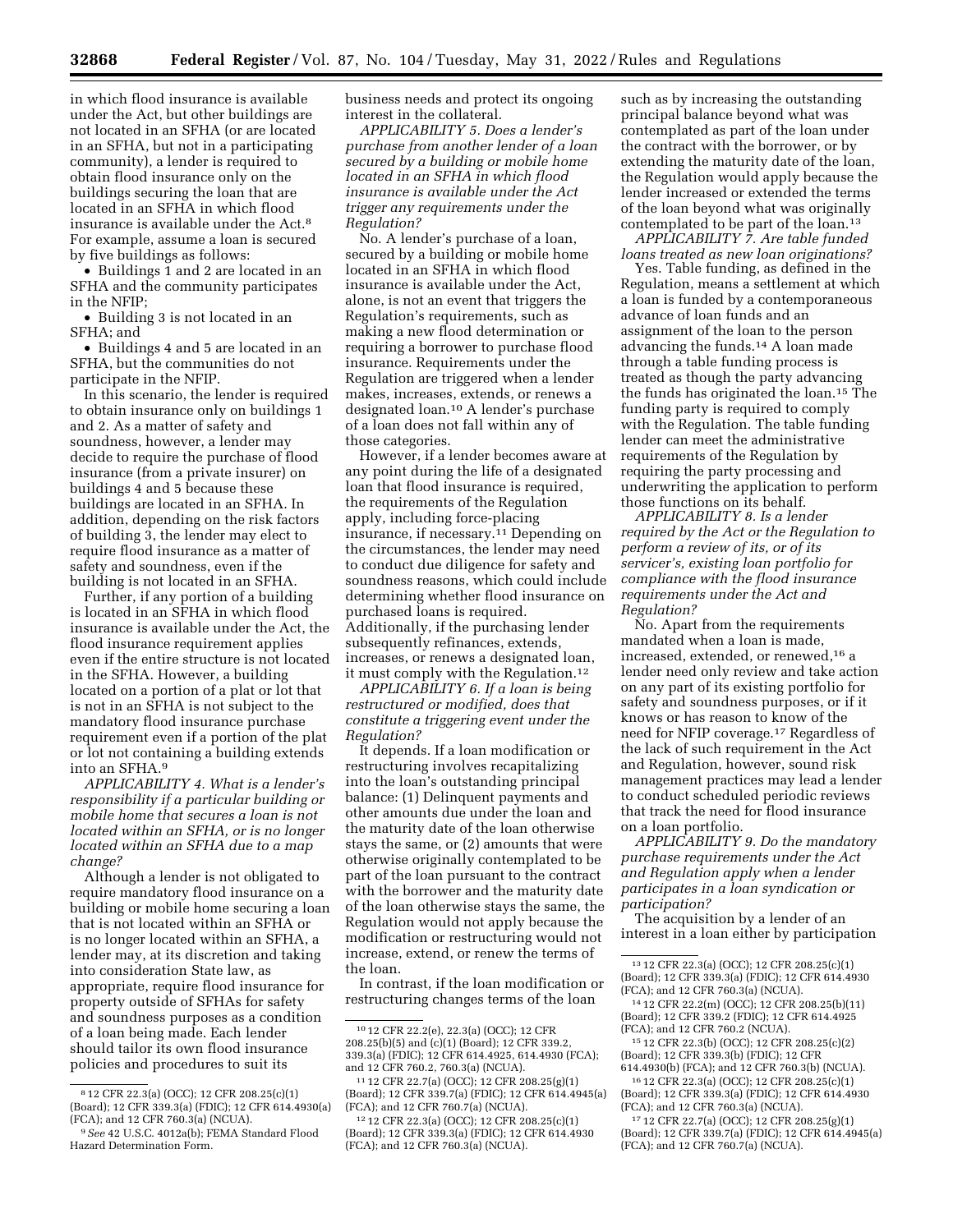or syndication after that loan has been made does not trigger the requirements of the Act or the Regulation, such as making a new flood determination or requiring a borrower to purchase flood insurance. Nonetheless, as with purchased loans, depending upon the circumstances, the lender may undertake due diligence for safety and soundness purposes to protect itself against the risk of flood or other types of loss.

Lenders who pool or contribute funds that will be simultaneously advanced to a borrower or borrowers as a loan secured by improved real estate would be making a loan that triggers the requirements of the Act and Regulation.18 Federal flood insurance requirements also would apply when a group of lenders refinances, extends, renews or increases a loan.19 Although the agreement among the lenders may assign compliance duties to a lead lender or agent, and include clauses in which the lead lender or agent indemnifies participating lenders against flood losses, each participating lender remains individually responsible for compliance with the Act and Regulation. Therefore, the Agencies will examine whether the regulated institution/participating lender has performed upfront due diligence to determine whether the lead lender or agent has undertaken the necessary activities to ensure that the borrower obtains appropriate flood insurance and that the lead lender or agent has adequate controls to monitor the loan(s) on an ongoing basis for compliance with the flood insurance requirements. Further, the Agencies expect the participating lender to have adequate controls to monitor the activities of the lead lender or agent for compliance with flood insurance requirements over the term of the loan. This due diligence and monitoring is especially important when the lead lender itself is not subject to Federal flood insurance requirements.

*APPLICABILITY 10. Is a lender expected to consider any triggering event or any cashless roll of which it becomes aware in any tranche of a multi-tranche credit facility, regardless of whether the lender participates in the affected tranche?* 

No. Consistent with Q&A Applicability 9, the Agencies expect that a lender participating in a multitranche credit facility will perform upfront due diligence to determine

whether the lead lender has adequate controls to monitor the loan on an ongoing basis for compliance with the flood insurance requirements. This due diligence is especially important when the lead lender itself is not subject to Federal flood insurance requirements. Even though each lender participating in a tranche in a multi-tranche credit facility remains individually responsible for compliance with the flood insurance requirements relating to structures securing the tranche in which it participates, this obligation can be achieved through the upfront due diligence process when determining the lead lender/administrative agent's ongoing monitoring for compliance with flood insurance requirements. A multitranche credit facility is analogous in many respects to a loan syndication or participation. Q&A Applicability 9 addresses applicability of the mandatory purchase requirements when a lender participates in a loan syndication or participation. Similar to a loan syndication or participation, a multitranche credit facility involves one credit agreement that describes and governs all the tranches. In addition, similar to a loan syndication or participation, a multi-tranche credit facility typically has one lead lender that acts as the administrative agent for the credit facility and its tranches. Thus, the Agencies do not expect a lender participating in one tranche in a multitranche credit facility to be responsible for taking direct steps to comply with flood insurance requirements in connection with a triggering event (*i.e.,*  making, increasing, extending or renewing) or cashless roll that occurs in a tranche in which the lender does not participate.

A multi-tranche commercial credit facility is a loan arrangement containing more than one type of loan or tranche. Each loan within the overall credit facility is made to the same borrower or group of related borrowers, but the loans may have different lenders and different terms and conditions. For example, a credit facility might have one tranche that is a revolving line of credit with a one-year maturity date and one or more additional tranches that are fixed rate loans with different interest rates and different maturity dates. Various lenders may participate in each tranche. Generally, the tranches share the same collateral and there is one credit agreement that describes and governs all the tranches.

Under most multi-tranche credit facility agreements, a triggering event can occur within a particular tranche without any requirement to notify and obtain the consent of the lenders not

participating in that tranche. Lenders may also participate in a cashless roll, which is an exchange of an existing loan for a new or amended loan without any transfer of cash. A cashless roll may be used to replace or supplement existing tranches, but not to increase the total amount of committed debt; therefore, this is not considered a triggering event.

*APPLICABILITY 11. Does an automatic extension of a credit facility, that was agreed upon by the borrower and the lender at loan origination and memorialized in the loan agreement, constitute a triggering event i.e., making, increasing, extending or renewing) that would trigger the Federal flood insurance requirements?* 

No. An automatic extension of a credit facility that was agreed upon by the lender and the borrower at loan origination and memorialized in the loan agreement does not constitute a triggering event (*i.e.,* making, increasing, extending or renewing) that would trigger the Federal flood insurance requirements, because the automatic extension was agreed to in the original loan contract.

*APPLICABILITY 12. What is the applicability of the mandatory purchase requirement during a period of time when coverage under the NFIP is not available?* 

During a period when coverage under the NFIP is not available, such as due to a lapse in authorization or in appropriations, lenders may continue to make loans subject to the Regulation without requiring flood insurance coverage. However, lenders must continue to make flood determinations,<sup>20</sup> provide timely, complete, and accurate notices to borrowers,21 and comply with other applicable parts of the Regulation.

In addition, lenders should evaluate safety and soundness and legal risks and prudently manage those risks during a period when coverage under the NFIP is not available. Lenders should take appropriate measures or consider possible options in consultation with the borrower to mitigate loss exposures in the event of a flood during such periods. For example,

• Lenders may determine the risk of loss is sufficient to justify a postponement in closing the loan until the NFIP coverage is available again.

• Lenders may require the borrower to obtain private flood insurance if available, as a condition of closing the

<sup>18</sup> 12 CFR 22.3(a) (OCC); 12 CFR 208.25(c)(1) (Board); 12 CFR 339.3(a) (FDIC); 12 CFR 614.4930(a) (FCA); and 12 CFR 760.3(a) (NCUA).

<sup>19</sup> 12 CFR 22.3(a) (OCC); 12 CFR 208.25(c)(1) (Board); 12 CFR 339.3(a) (FDIC); 12 CFR 614.4930(a) (FCA); and 12 CFR 760.3(a) (NCUA).

<sup>20</sup> 12 CFR 22.6(a) (OCC); 12 CFR 208.25(f)(1) (Board); 12 CFR 339.6(a) (FDIC); 12 CFR 614.4940(a) (FCA); and 12 CFR 760.6(a) (NCUA).

<sup>21</sup> 12 CFR 22.9(a) (OCC); 12 CFR 208.25(i) (Board); 12 CFR 339.9(a) (FDIC); 12 CFR 614.4955(a) (FCA); and 12 CFR 760.9(a) (NCUA).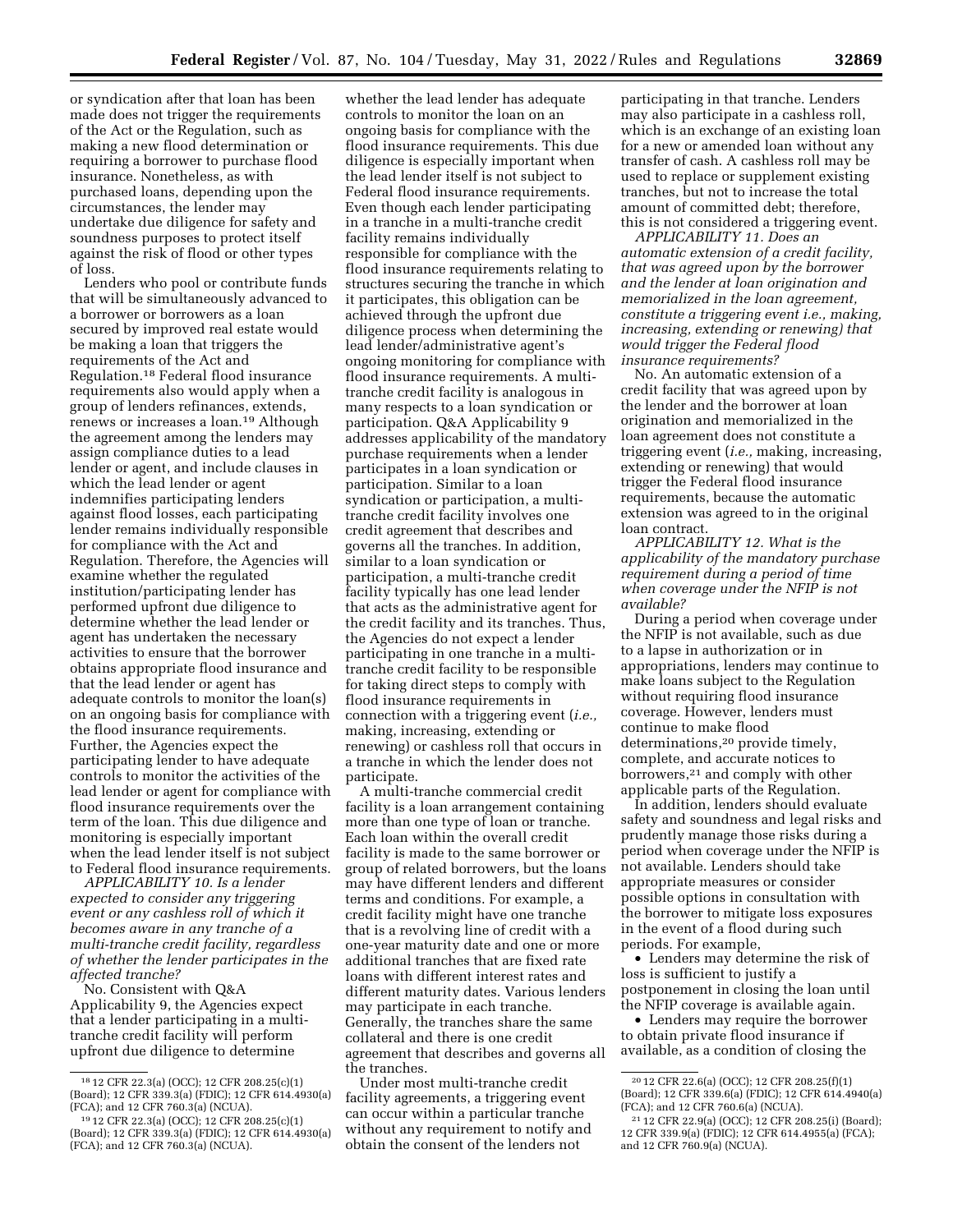loan. However, after considering the cost of the private flood policy, a lender or the borrower may decide to postpone closing rather than incur a long-term obligation to address a possible shortterm lapse.

• Lenders may make the loan without requiring the borrower to apply for flood insurance and pay the premium while NFIP coverage is unavailable. However, this option poses a number of risks that should be carefully evaluated. Moreover, once NFIP coverage becomes available again, the Agencies expect that flood insurance will be obtained for these loans, including, if necessary, by force placement.22 Before making such loans, lenders should make borrowers aware of the flood insurance requirements and that force-placed insurance is typically more costly than borrower-obtained insurance. Lenders also should have a process to identify these loans to ensure that insurance is promptly purchased when NFIP coverage becomes available subsequent to their closing.

*APPLICABILITY 13. What is a*  ''*triggering event*'' *under the Regulation? If there is a triggering event, what is required under the Regulation?* 

Under the Regulation, a triggering event occurs when a designated loan is made, increased, extended, or renewed (also known as a ''MIER'' or ''MIRE'' event).23 If a triggering event occurs with respect to a designated loan, the lender must comply with the Regulation as applicable, including the mandatory flood insurance purchase requirement, the requirement to provide the Notice of Special Flood Hazards to the borrower, the requirement to notify the Administrator of the Federal Emergency Management Agency (FEMA) or the Administrator's designee (the insurance provider) in writing of the identity of the servicer of the loan, and the requirement to escrow for a loan secured by residential property, unless either the lender or the loan qualifies for an exception.24

Examples of events that are not considered triggering events for purposes of the Regulation include: The purchase of a loan from another lender (*see* Q&A Applicability 5); a loan restructuring or modification that does not increase the amount of the loan nor extend or renew the terms of the loan

(*see* Q&A Applicability 6); the assumption of the loan by another borrower; the remapping of a building securing the loan into an SFHA; the acquisition by a lender of an interest in a loan either by participation or syndication (*see* Q&A Applicability 9); a cashless roll (*see* Q&A Applicability 10); certain automatic extensions of credit (*see* Q&A Applicability 11); And certain treatments of force placement premiums and fees (*see* Q&A Force Placement 10).

*APPLICABILITY 14. May a lender rely on an insurance policy providing portfolio-wide coverage to meet the flood insurance purchase requirement or the force placement requirement under the Regulation?* 

It depends. A lender may not rely on an insurance policy providing portfoliowide coverage to meet the flood insurance purchase or force placement requirements if the policy only provides coverage to the lender (''single interest''). When a flood insurance policy has expired and the borrower has failed to renew coverage, insurance policies providing portfolio-wide coverage may be useful protection for the lender for a gap in coverage in the period of time before a force-placed policy takes effect. However, even if a lender has portfolio-wide coverage to address gaps, the lender must still ensure the flood insurance purchase requirement is satisfied at the time a loan is made, increased, renewed or extended, and the lender must still force place coverage on the borrower's behalf in a timely manner, as required,25 and may not rely on an insurance policy that provides portfolio-wide coverage as a substitute for a force-placed policy.

In contrast, lenders may purchase a master flood insurance policy that provides coverage for its entire portfolio and covers both the lender and the borrower (''dual interest''). Such policies provide coverage for the entire portfolio as well as individual coverage, and include the issuance of an individual property policy or certificate after the required notice period.

*APPLICABILITY 15. When does mandatory flood insurance on a designated loan need to be in place during the closing process?* 

The Regulation states that a lender cannot ''make'' a loan secured by a property in an SFHA without adequate flood insurance coverage being in place.26 A lender should use the loan ''closing date'' to determine the date by which flood insurance must be in place for a designated loan. FEMA deems the ''closing date'' as the day the ownership of the property transfers to the new owner based on State law.

''Wet funding'' and ''dry funding,'' which varies by State, refer to when a mortgage is considered officially closed. In a ''wet'' settlement State, the signing of closing documents, funding, and transfer of title occur all on the same day. By contrast, in a ''dry'' settlement State, documents are signed on one date, but loan funding and/or transfer of title/recording occur on subsequent date(s). Therefore, in ''dry'' settlement States, the "closing date" is the date of property transfer, regardless of loan signing or funding date.

For transactions where there is no transfer of property ownership, such as a refinance, and the borrower is purchasing a new flood insurance policy or is required to increase flood insurance coverage, the lender should use the loan's consummation date as the effective date for the flood insurance policy, as noted above.

It is also important to note that the application and premium payment for NFIP flood insurance must be provided at or prior to the ''closing date'' since this impacts the FEMA flood insurance effective date and any resulting 30-day waiting period for new policies not made in connection with a triggering event. This application requirement applies for properties located in both dry and wet settlement States. *See* NFIP *Flood Insurance Manual.* 

### **II. Exemptions From the Mandatory Flood Insurance Purchase Requirements (Exemptions)**

*EXEMPTIONS 1. What are the exemptions from the mandatory purchase requirement?* 

There are only three exemptions from the mandatory requirement to purchase flood insurance on a designated loan. The first applies to State-owned property covered under a policy of selfinsurance satisfactory to the Administrator of FEMA.27 The second applies if both the original principal balance of the loan is \$5,000 or less, and the original repayment term is one year or less.28 The third applies to any structure that is a part of any residential property but is detached from the primary residential structure of such property and does not serve as a residence. For purposes of the detached

<sup>22</sup> 12 CFR 22.7(a) (OCC); 12 CFR 208.25(g)(1) (Board); 12 CFR 339.7(a) (FDIC); 12 CFR 614.4945(a) (FCA); and 12 CFR 760.7(a) (NCUA).

<sup>23</sup> 12 CFR 22.3(a); 12 CFR 208.25(c)(1) (Board); 12 CFR 339.3(a) (FDIC); 12 CFR 614.4930(a) (FCA); and 12 CFR 760.3(a) (NCUA).

<sup>24</sup>*See* 12 CFR part 22 (OCC); 12 CFR 208.25 (Board); 12 CFR part 339 (FDIC); 12 CFR part 614 (FCA); and 12 CFR part 760 (NCUA).

<sup>25</sup> 12 CFR 22.7(a) (OCC); 12 CFR 208.25(g)(1) (Board); 12 CFR 339.7(a) (FDIC); 12 CFR 614.4945(a) (FCA); and 12 CFR 760.7(a) (NCUA).

<sup>26</sup> 12 CFR 22.3(a) (OCC); 12 CFR 208.25(c)(1) (Board); 12 CFR 339.3(a) (FDIC); 12 CFR 614.4930(a) (FCA); and 12 CFR 760.3(a) (NCUA).

<sup>27</sup> 12 CFR 22.4(a) (OCC); 12 CFR 208.25(d)(1) (Board); 12 CFR 339.4(a) (FDIC); 12 CFR 614.4932(a) (FCA); and 12 CFR 760.4(a) (NCUA).

<sup>28</sup> 12 CFR 22.4(b) (OCC); 12 CFR 208.25(d)(2) (Board); 12 CFR 339.4(b) (FDIC); 12 CFR 614.4932(b) (FCA); and 12 CFR 760.4(b) (NCUA).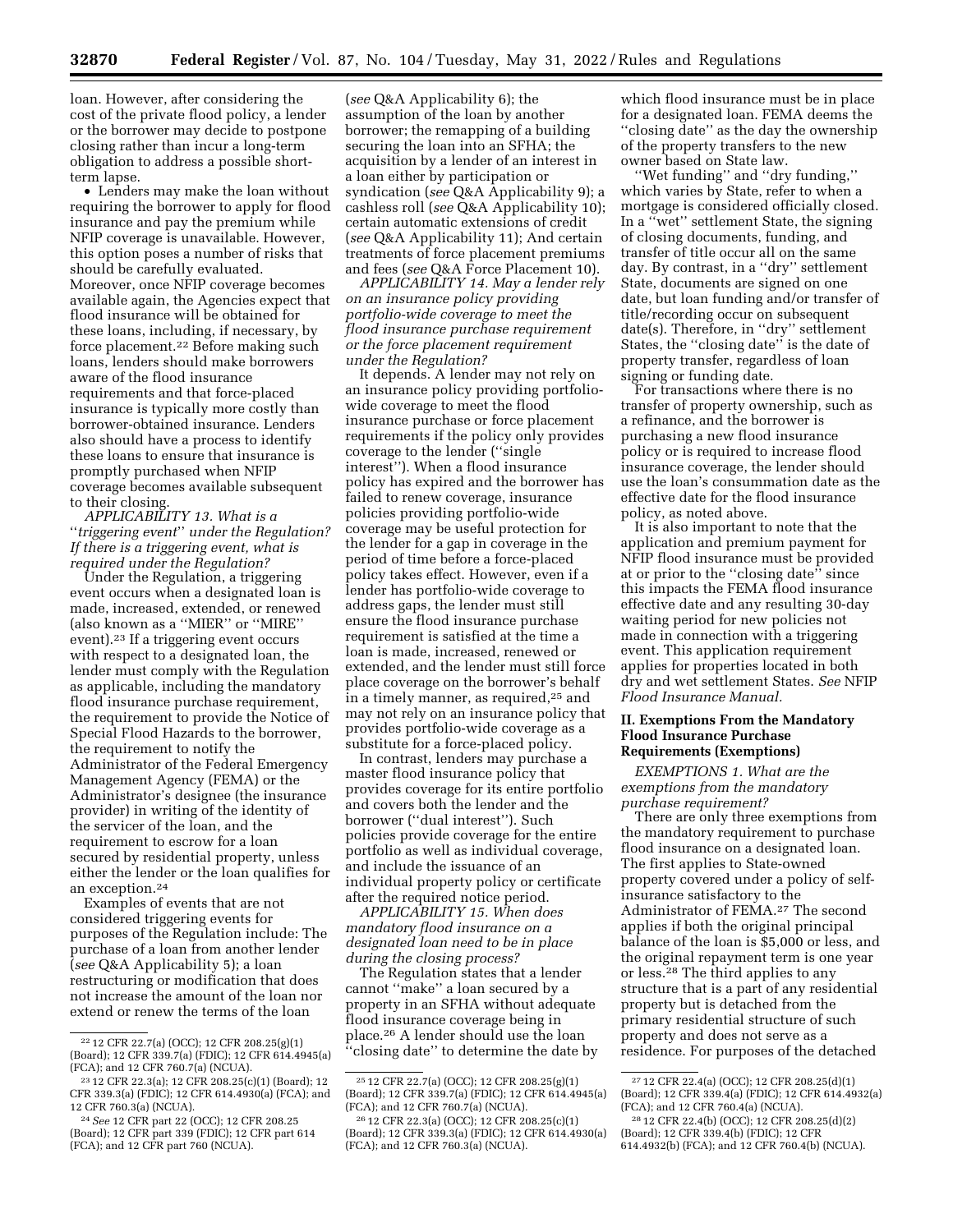structure exemption, a ''structure that is a part of residential property'' is a structure used primarily for personal, family, or household purposes, and not used primarily for agricultural, commercial, industrial, or other business purposes. In addition, a structure is ''detached'' from the primary residential structure if it is not joined by any structural connection to that structure. Furthermore, whether a structure ''does not serve as a residence'' is based upon the good faith determination of the lender that the structure is not intended for use or actually used as a residence, which generally includes sleeping, bathroom, or kitchen facilities.29 *See also* Q&A Exemptions 2. If one of these exemptions applies, a borrower may still elect to purchase flood insurance. Also, a lender may require flood insurance as a condition of making the loan, as a matter of safety and soundness.

*EXEMPTIONS 2. Does a lender have to take a security interest in the primary residential structure for detached structures to be eligible for the detached structure exemption? For example, suppose the house on a farm is not collateral, but all of the outbuildings including the barn, the equipment storage shed, and the silo (which are used for farm production), and a detached garage where the homeowner keeps his car, are taken as collateral. May the lender apply the detached structure exemption to the outbuildings?* 

The lender does not have to take a security interest in the primary residential structure for detached structures to be eligible for the exemption, but the lender needs to evaluate the uses of detached structures to determine if they are eligible.30 The term ''a structure that is part of a residential property'' in the detached structure exemption applies only to structures for which there is a residential use and not to structures for which there is a commercial, agricultural, or other business use.31 In this example, only the garage is serving a residential use, so it could qualify for the exemption. The barn, equipment storage shed, and silo, which are used

for farm production, would not qualify for the exemption.

*EXEMPTIONS 3. Is a flood hazard determination required even where the secured property may contain detached structures for which coverage is not required under the Regulation?* 

Yes, as required under the Regulation, a flood hazard determination is needed to determine whether a building or mobile home securing a loan is or will be located in an SFHA where flood insurance is available under the Act.

In order to determine whether the exemption for non-residential detached structures that are part of a residential property may apply, a flood hazard determination must be conducted first, without regard to whether there may be any detached structures that could be exempt.32

*EXEMPTIONS 4. If a borrower currently has a flood insurance policy on a detached structure that is part of residential property and the detached structure does not serve as a residence, may the lender or its servicer cancel its requirement to carry flood insurance on that structure?* 

Yes. If a borrower has a flood insurance policy on a detached structure that is part of a residential property and does not serve as a residence, the lender is no longer mandated by the Act to require flood insurance on that structure.33 The lender may allow the borrower to cancel the policy. If warranted as a matter of safety and soundness, the lender may continue to require flood insurance coverage on the detached structure.

*EXEMPTIONS 5. In the event that a triggering event has occurred, is the lender required to review the intended use of each detached structure?* 

Yes, a lender must examine the status of a detached structure upon a qualifying triggering event to determine whether the detached structure exemption still applies.34 *See*  Applicability 13. There is no duty to monitor the status of a detached structure following the lender's initial determination unless a triggering event occurs. However, regardless of the absence of a duty to monitor the status of a detached structure in the Regulation, sound risk management practices may lead a lender to conduct

scheduled periodic reviews that track the need for flood insurance on a loan portfolio.

*EXEMPTIONS 6. May a lender review current loans in its portfolio as the flood insurance policies renew and determine that it will no longer require flood insurance on a detached structure in an SFHA if the structure does not contribute to the value of the property securing the loan?* 

A lender or servicer could initiate such a review; however, the Regulation does not permit the exemption of structures from the mandatory flood insurance purchase requirement based solely on whether the detached structure contributes value to the overall residential property securing the loan.35 In the case of any residential property, flood insurance is not required on any structure that is part of such property as long as it is detached from the primary residential structure and does not serve as a residence.36 In addition, there are other exemptions that could apply: The exemption for State-owned property covered under a policy of self-insurance satisfactory to the Administrator of FEMA or the exemption for property securing any loan with an original principal balance of \$5,000 or less and a repayment term of one year or less.37

*EXEMPTIONS 7. If a loan is secured by a residential property and the primary residential structure is joined to another building by a stairway or covered walkway, for purposes of Federal flood insurance requirements, would the other building qualify as a detached structure?* 

For purposes of the detached structure exemption, a structure is ''detached'' from the primary residential structure if it is not joined by any structural connection to that structure.38 That is, a structure is ''detached'' if it stands alone. This definition is consistent with the coverage provision of the NFIP's Standard Flood Insurance Policy (SFIP) for additions and extensions to the dwelling unit. *See* the *NFIP Flood Insurance Manual.* In this case, the other building would not qualify as a detached structure because it is attached to the primary residential

<sup>29</sup> 12 CFR 22.4(c) (OCC); 12 CFR 208.25(d)(3) (Board); 12 CFR 339.4(c) (FDIC); 12 CFR 614.4932(c) (FCA); and 12 CFR 760.4(c) (NCUA).

<sup>30</sup> 12 CFR 22.4(c) (OCC); 12 CFR 208.25(d)(3) (Board); 12 CFR 339.4(c) (FDIC); 12 CFR 614.4932(c) (FCA); and 12 CFR 760.4(c) (NCUA).

<sup>31</sup> 12 CFR 22.4(c)(1) (OCC); 12 CFR 208.25(d)(3)(i) (Board); 12 CFR 339.4(c)(1)(FDIC); 12 CFR 614.4932(c)(1) (FCA); and 12 CFR 760.4(c)(1) (NCUA).

<sup>32</sup> 12 CFR 22.6(a) (OCC); 12 CFR 208.25(f)(1) (Board); 12 CFR 339.6(a) (FDIC); 12 CFR 614.4940(a) (FCA); and 12 CFR 760.6(a) (NCUA).

<sup>33</sup> 12 CFR 22.4(c) (OCC); 12 CFR 208.25(d)(3) (Board); 12 CFR 339.4(c) (FDIC); 12 CFR 614.4932(c) (FCA); and 12 CFR 760.4(c) (NCUA).

<sup>34</sup> 12 CFR 22.3(a) and 22.4(c) (OCC); 12 CFR 208.25(c)(1) and 208.25(d)(3) (Board); 12 CFR 339.3(a) and 339.4(c) (FDIC); 12 CFR 614.4930(a) and 614.4932(c) (FCA); and 12 CFR 760.3(a) and 760.4(c) (NCUA).

<sup>35</sup> 12 CFR 22.4(c) (OCC); 12 CFR 208.25(d)(3) (Board); 12 CFR 339.4(c) (FDIC); 12 CFR 614.4932(c) (FCA); and 12 CFR 760.4(c) (NCUA). 36 *Id.* 

<sup>37</sup> 12 CFR 22.4(a) and (b) (OCC); 12 CFR 208.25(d)(1) and (2) (Board); 12 CFR 339.4(a) and (b) (FDIC); 12 CFR 614.4932(a) and (b) (FCA); and 12 CFR 760.4(a) and (b) (NCUA).

<sup>38</sup> 12 CFR 22.4(c)(2) (OCC); 12 CFR 208.25(d)(3)(ii) (Board); 12 CFR 339.4(c)(2) (FDIC); 12 CFR 614.4932(c)(2) (FCA); and 12 CFR 760.4(c)(2) (NCUA).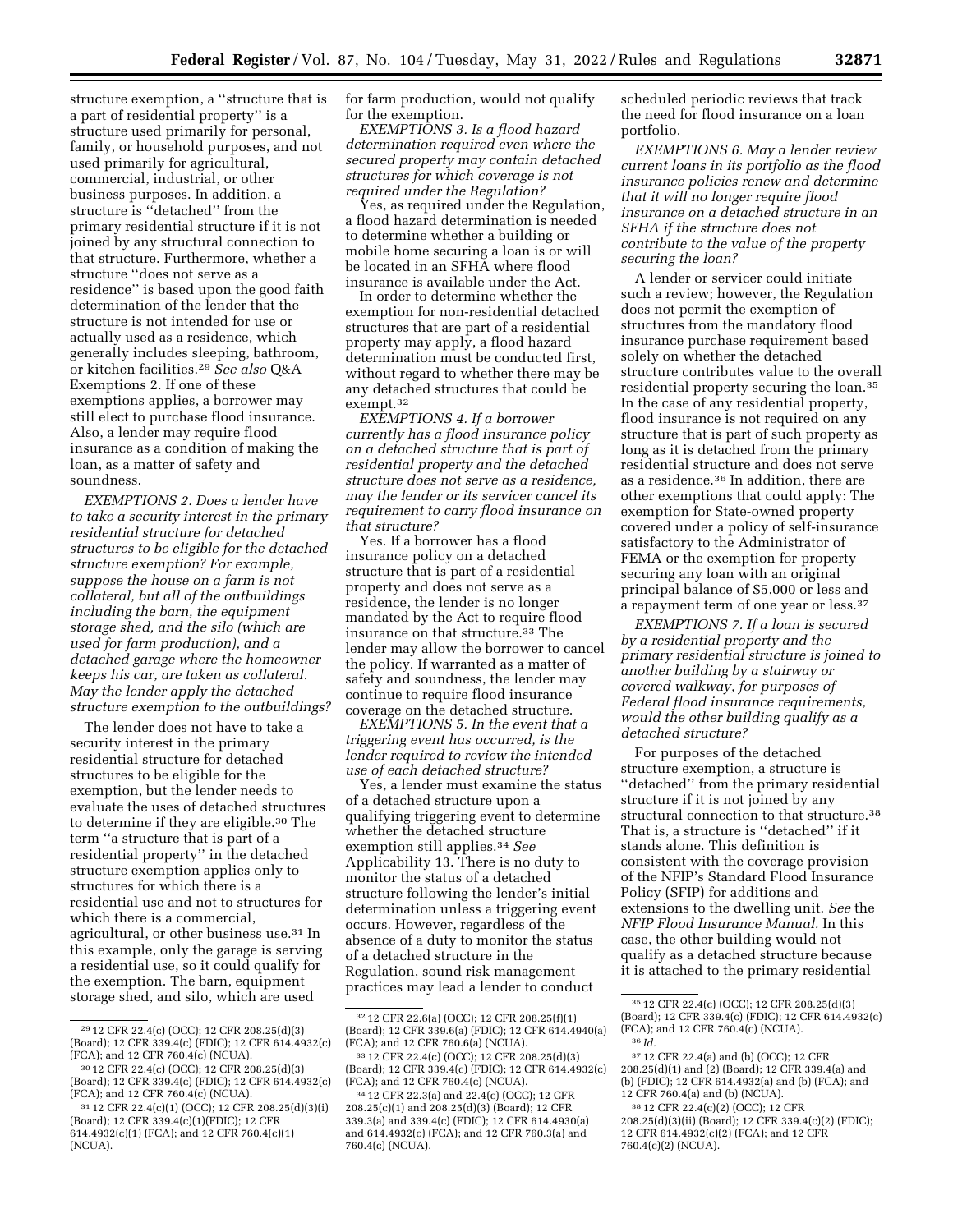structure by a stairway or covered walkway and does not stand alone.

#### **III. Private Flood Insurance— Mandatory Acceptance (Mandatory)**

*MANDATORY 1. May a lender decide to only accept private flood insurance policies under the mandatory acceptance provision of the Regulation?* 

Yes. A lender is only required to accept flood insurance policies issued by a private insurer that meet the definition of ''private flood insurance'' under the Regulation, as long as the policy meets the amount of insurance required under the Regulation. A lender is not required to accept flood insurance policies that only meet the criteria set forth in the discretionary acceptance or mutual aid provision of the Regulation.

*MANDATORY 2. If a lender has a policy not to originate a mortgage in non-participating communities or coastal barrier regions where the NFIP is not available, do the private flood insurance requirements under the Regulation require a lender to change its policy?* 

The Regulation does not require that a lender originate a loan that does not meet the lender's underwriting criteria. The flood insurance purchase requirement only applies to loans secured by structures located or to be located in an SFHA in which flood insurance is available under the Act.39 The flood insurance purchase requirement does not apply within nonparticipating communities, where NFIP insurance is not available under the Act. *See* Q&A Applicability 1. Therefore, the lender does not need to change its policy of not originating mortgages in areas where NFIP insurance is unavailable solely because of the private flood insurance requirements under the Regulation.

*MANDATORY 3. Did the Agencies intend the compliance aid statement to act as a conformity clause that would make a private policy conform to the definition of* ''*private flood insurance*''*?* 

No. The Agencies did not intend the compliance aid statement to act as a conformity clause. Rather, the compliance aid statement is intended to facilitate the ability of lenders, as well as consumers, to recognize policies that meet the definition of ''private flood insurance'' and promote the consistent acceptance of policies that meet this definition. The compliance aid statement is intended to leverage the expertise of insurers to assist lenders in satisfying the ''private flood insurance'' definition of the Regulation.

*MANDATORY 4. Is a lender required to accept a flood insurance policy issued by a private insurer that includes the compliance aid statement? Conversely, may a lender reject a flood insurance policy issued by a private insurer solely because it does not contain the compliance aid statement?* 

If a flood insurance policy issued by a private insurer includes the compliance aid statement, the lender may choose to rely upon the statement and would not need to review the policy further to determine if the policy meets the definition of ''private flood insurance.''

However, the lender is not required to accept this policy based upon inclusion of the compliance aid statement alone and may choose to make its own determination about whether the policy meets the definition of ''private flood insurance'' or whether the policy is acceptable under the discretionary acceptance or mutual aid criteria.40

If a flood insurance policy issued by a private insurer does not include the compliance aid statement, the lender may not reject the policy solely because it does not include this statement. The lender is not relieved from the requirement to accept a policy that meets the definition of ''private flood insurance,'' as long as the policy meets the amount of insurance required under the Regulation.41 Further, the lender may determine the policy is acceptable under the discretionary acceptance or mutual aid criteria.

*MANDATORY 5. If a flood insurance policy issued by a private insurer includes the compliance aid statement, does a lender need to conduct an additional review of the policy for compliance with the mandatory acceptance provision of the Regulation?* 

No, under the mandatory acceptance provision of the Regulation, if a policy or an endorsement to the policy contains the compliance aid statement, further review is not necessary in order for the lender to determine that a policy meets the definition of ''private flood insurance.'' 42 It is important to note that, in order for the lender to rely on the compliance aid statement without further review of the policy, the language of the compliance aid statement must be stated in the policy,

or as an endorsement to the policy, as set forth in the Regulation.<sup>43</sup> If the language is different from the compliance aid statement set forth in the Regulation, the lender cannot rely on the protections of the compliance aid statement in the Regulation and should review the policy to determine if it meets the definition of ''private flood insurance.'' However, a policy containing the compliance aid statement need not be rejected if there are stylistic differences, such as formatting, font, and punctuation that do not change the substantive meaning of the clause, from the compliance aid statement included in the Regulation. *See also* Q&A Mandatory 6.

*MANDATORY 6. Under the Regulation, what additional reviews does a lender need to conduct if the flood insurance policy issued by a private insurer includes the compliance aid statement?* 

Although a lender may rely on the compliance aid statement to determine that a flood insurance policy meets the definition of ''private flood insurance'' in the Regulation, the lender must also ensure that the amount of insurance is at least equal to the lesser of the outstanding principal balance of the designated loan, or the maximum limit of coverage available for the particular type of property under the Act.44 *See also* Q&A Mandatory 5.

*MANDATORY 7. If a flood insurance policy issued by a private issuer does not include a compliance aid statement, can a lender use the criteria under the discretionary acceptance provision to decide whether to accept the policy without first checking to see if the policy meets the criteria under the mandatory acceptance provision?* 

Yes, the lender may first review the policy to determine whether it meets the criteria under the discretionary acceptance provision.45 However, if the policy does not meet the discretionary acceptance criteria, the lender will still need to determine whether it must accept the policy under the mandatory acceptance criteria.46

Note that if the lender accepts a policy under the discretionary

<sup>39</sup>Public Law 93–234, 87 Stat. 975 (1973).

<sup>40</sup>*See* 12 CFR 22.3(c) (OCC); 12 CFR 208.25(c)(3) (Board); 12 CFR 339.3(c) (FDIC); 12 CFR 614.4930(c) (FCA); and 12 CFR 760.3(c) (NCUA).

<sup>41</sup> 12 CFR 22.3(c)(1) (OCC); 12 CFR 208.25(c)(3)(i) (Board); 12 CFR 339.3(c)(1) (FDIC); 12 CFR 614.4930(c)(1) (FCA); and 12 CFR 760.3(c)(1) (NCUA).

<sup>42</sup> 12 CFR 22.3(c)(2) (OCC); 12 CFR 208.25(c)(3)(ii) (Board); 12 CFR 339.3(c)(2) (FDIC); 12 CFR 614.4930(c)(2) (FCA); and 12 CFR 760.3(c)(2) (NCUA).

<sup>43</sup> 12 CFR 22.3(c)(2) (OCC); 12 CFR 208.25(c)(3)(ii) (Board); 12 CFR 339.3(c)(2) (FDIC); 12 CFR 614.4930(c)(2) (FCA); and 12 CFR 760.3(c)(2) (NCUA).

<sup>44</sup> 12 CFR 22.3(a) (OCC); 12 CFR 208.25(c)(1) (Board); 12 CFR 339.3(a) (FDIC); 12 CFR 614.4930(a) (FCA); and 12 CFR 760.3(a) (NCUA).

<sup>45</sup> 12 CFR 22.3(c)(3) (OCC); 12 CFR

<sup>208.25(</sup>c)(3)(iii) (Board); 12 CFR 339.3(c)(3) (FDIC); 12 CFR 614.4930(c)(3) (FCA); and 12 CFR 760.3(c)(3) (NCUA).

<sup>46</sup> 12 CFR 22.3(c) (OCC); 12 CFR 208.25(c)(3) (Board); 12 CFR 339.3(c) (FDIC); 12 CFR 614.4930(c) (FCA); and 12 CFR 760.3(c) (NCUA).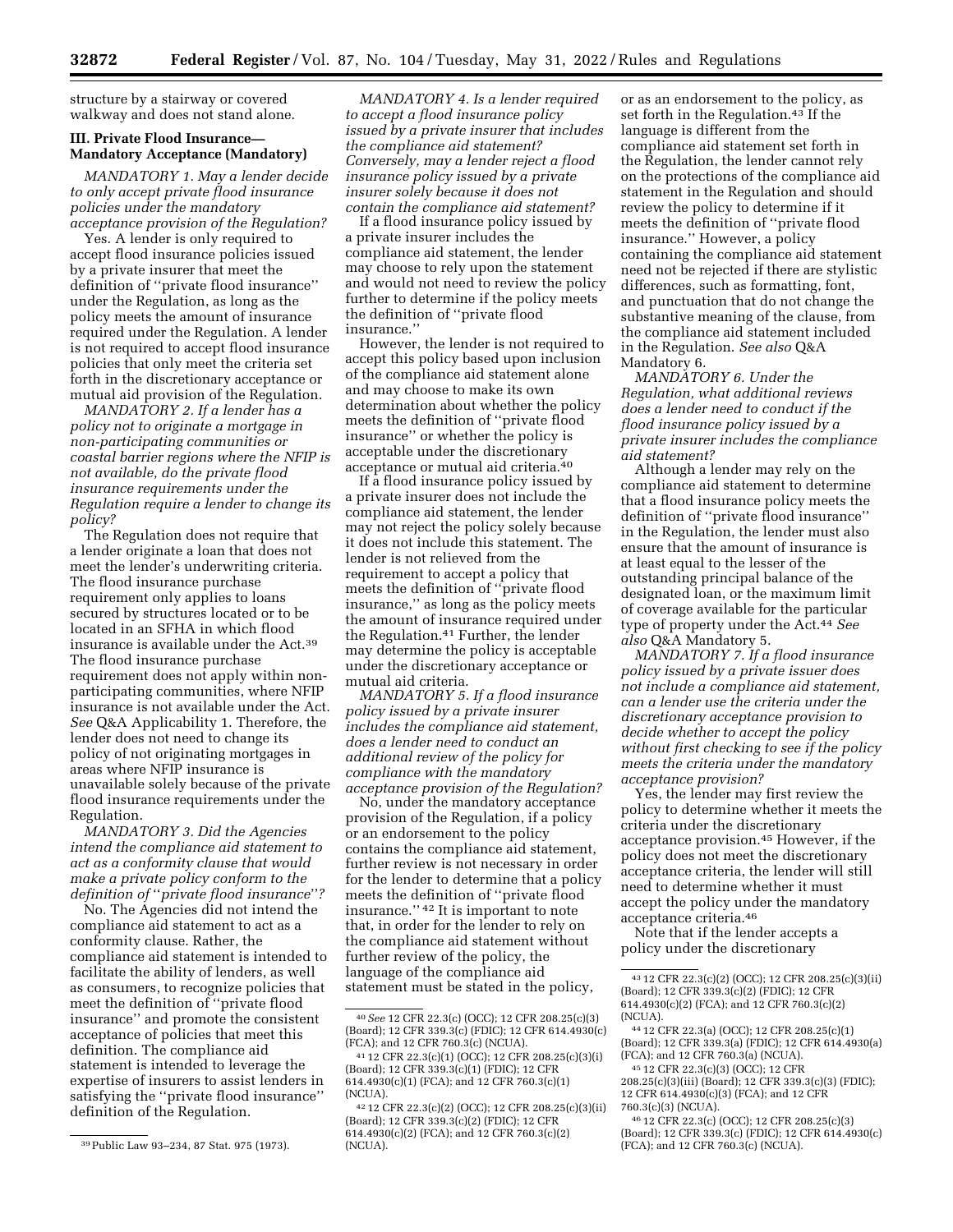acceptance provision, the Regulation requires the lender to document that the policy provides sufficient protection of the loan.47 *See also* Q&A Discretionary 2.

*MANDATORY 8. If a lender only receives a declarations page without receiving a copy of the policy, and the declarations page includes the compliance aid statement, may the lender accept the policy?* 

If the compliance aid statement is included on the declarations page, a lender may determine the policy meets the definition of ''private flood insurance'' without further review. However, a lender also must ensure that the policy meets the amount of insurance required under the Regulation. *See* Q&A Mandatory 6.

*MANDATORY 9. May a lender accept a private flood insurance policy that includes a compliance aid statement, but also includes a disclaimer explaining that the* ''*insurer is not licensed in the State or jurisdiction in which the property is located,*'' *which suggests that the policy is issued by a surplus lines insurer?* 

Even if the policy includes a statement indicating that the insurer is not licensed in the State or jurisdiction in which the property is located, suggesting that the policy is issued by a surplus lines insurer, but contains a compliance aid statement, lenders may accept the policy as long as the policy complies with the Regulation and applicable State laws. *See* Q&A Private Flood Compliance 10.

### **IV. Private Flood Insurance— Discretionary Acceptance (Discretionary)**

*DISCRETIONARY 1. Are lenders required to accept flood insurance policies that meet the discretionary acceptance criteria?* 

No, the discretionary acceptance criteria in the Regulation sets forth the minimum acceptable criteria that a flood insurance policy must have for the lender to accept the policy under the discretionary acceptance provision. It is at the lender's discretion to accept a policy that meets the discretionary acceptance criteria so long as the policy does not meet the mandatory acceptance criteria.

*DISCRETIONARY 2. If the lender determines that a flood insurance policy meets the discretionary acceptance criteria and accepts that policy, what documentation will demonstrate that the policy provides sufficient protection* 

#### *of the loan, consistent with general safety and soundness principles?*

The Regulation requires the lender to document its conclusion in writing that the policy provides sufficient protection of the loan, consistent with general safety and soundness principles. *See also* Q&A Discretionary 4. This review may be performed and recorded electronically. While the Regulation does not require any specific documentation to demonstrate that the policy provides sufficient protection of the loan, lenders may include any information that reasonably supports the lender's conclusion following review of the policy.

*DISCRETIONARY 3. How can a lender evaluate the sufficiency of an insurer's solvency, strength, and ability to satisfy claims when determining whether a flood insurance policy provides sufficient protection of the loan, consistent with general safety and soundness principles?* 

A lender may evaluate an insurer's solvency, strength, and ability to satisfy claims by obtaining information from the State insurance regulator's office of the State in which the property securing the loan is located, among other options. A lender can rely on the licensing or other processes used by the State insurance regulator for such an evaluation. *See* Q&A Discretionary 4.

*DISCRETIONARY 4. What are some factors to consider when determining whether a flood insurance policy issued by a private insurer under the discretionary acceptance provision or a mutual aid plan provides sufficient protection of a loan secured by improved real property located in an SFHA, consistent with general safety and soundness principles?* 

Some factors, among others, that a lender could consider in determining whether a policy provides sufficient protection of a loan include whether: (1) A policy's deductible is reasonable based on the borrower's financial condition; (2) the insurer provides adequate notice of cancellation to the mortgagor and mortgagee to allow for timely force placement of flood insurance, if necessary; (3) the terms and conditions of the policy, with respect to payment per occurrence or per loss and aggregate limits, are adequate to protect the regulated lending institution's interest in the collateral; (4) the flood insurance policy complies with applicable State insurance laws; and (5) the private insurance company has the financial solvency, strength, and ability to satisfy claims.

# **V. Private Flood Insurance—General Compliance (Private Flood Compliance)**

*PRIVATE FLOOD COMPLIANCE 1. What is the maximum deductible a flood insurance policy issued by a private insurer can have for residential or commercial properties located in an SFHA?* 

The maximum deductible for a flood insurance policy issued by a private insurer varies depending on whether the lender accepts the policy under the mandatory acceptance or the discretionary acceptance provision. For purposes of compliance with the mandatory acceptance provision, the Regulation provides that a policy must provide coverage at least as broad as the coverage provided under an SFIP for the same type of property, including a deductible that is no higher than the specified maximum under an SFIP for any total coverage amount up to the maximum available under the NFIP at the time the policy is provided to the lender.48 For a private policy with a coverage amount exceeding that available under the NFIP, the deductible may exceed the specific maximum deductible under an SFIP. However, for safety and soundness purposes, the lender should consider whether the deductible is reasonable based on the borrower's financial condition, among other factors. *See* Q&A Amount 9.

• For example, if a private policy for a commercial building provided \$1,000,000 of flood insurance coverage, which is in excess of the NFIP maximum coverage of \$500,000 for a commercial building, then it would be acceptable for a million-dollar policy to have a deductible higher than the maximum deductible for a policy available under the NFIP. The lender should consider whether the deductible is reasonable based on the borrower's financial condition.

• Similarly, if a private policy for a residential building provided \$1,000,000 of flood insurance coverage, which is in excess of the NFIP maximum coverage of \$250,000 for a residential building, then it would be acceptable for a million-dollar policy to have a deductible higher than the maximum deductible for a policy available under the NFIP. The lender should consider whether the deductible is reasonable based on the borrower's financial condition.

For purposes of compliance with the discretionary acceptance provision, the Regulation requires that the policy provide sufficient protection of the loan,

<sup>47</sup> 12 CFR 22.3(c)(3) (OCC); 12 CFR 208.25(c)(3)(iii) (Board); 12 CFR 339.3(c)(3) (FDIC); 12 CFR 614.4930(c)(3) (FCA); and 12 CFR 760.3(c)(3) (NCUA).

<sup>48</sup> 12 CFR 22.2(k) (OCC); 12 CFR 208.25(b)(9) (Board); 12 CFR 339.2 (FDIC): 12 CFR 614.4925 (FCA); and 12 CFR 760.2 (NCUA).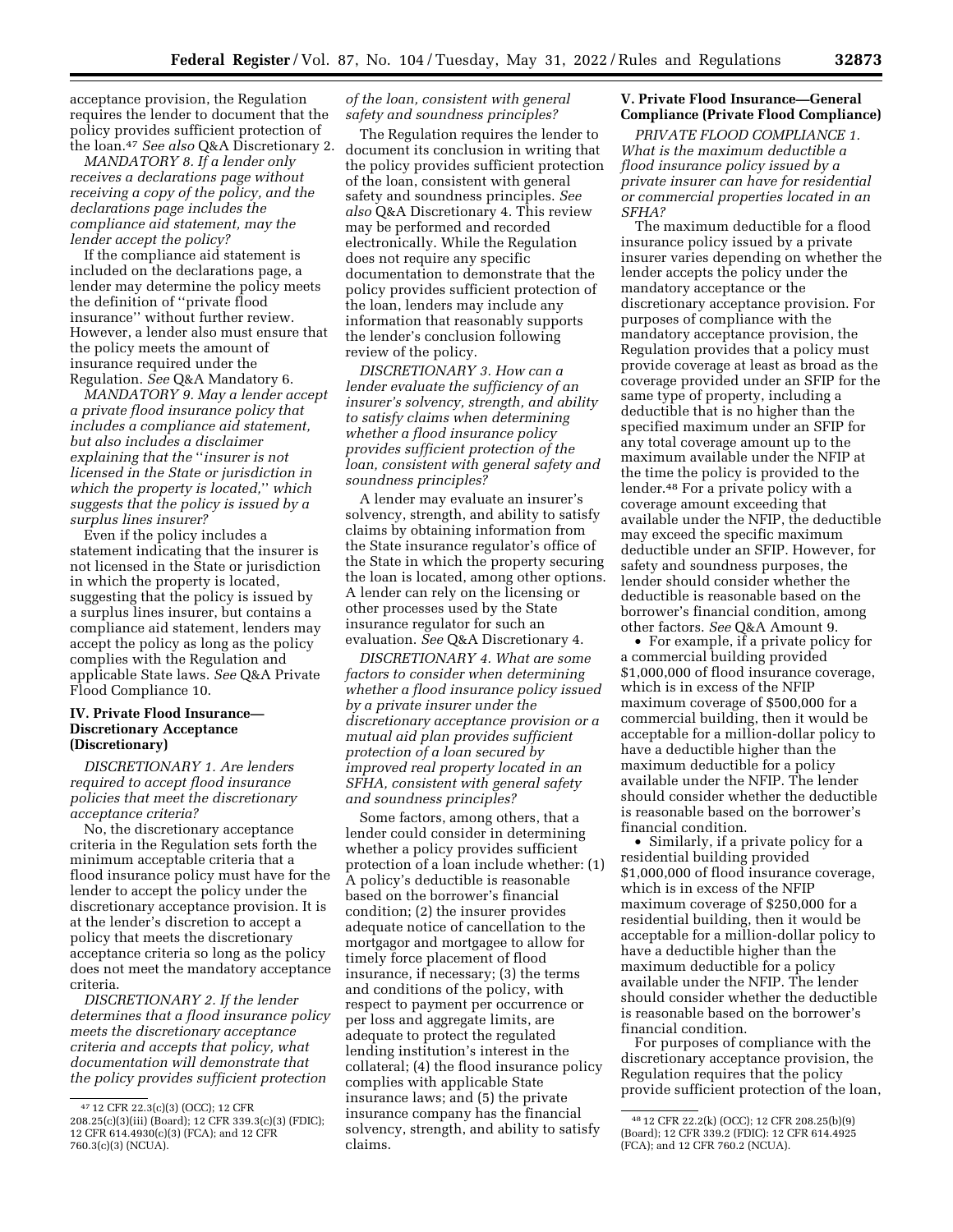consistent with safety and soundness principles.49 Among the factors a lender could consider in determining whether a policy provides sufficient protection of a loan is whether the policy's deductible is reasonable based on the borrower's financial condition. Unlike the limitation on deductibles for policies accepted under the mandatory acceptance provision for any total coverage amount up to the maximum available under the NFIP, a lender can accept a flood insurance policy issued by a private insurer under the discretionary acceptance provision with a deductible higher than that for an SFIP for a similar type of property, provided the lender has determined the policy provides sufficient protection of the loan, consistent with safety and soundness principles.

Whether the lender is evaluating the policy under the mandatory acceptance provision or the discretionary acceptance provision, a lender may not allow the borrower to use a deductible amount equal to the insurable value of the property to avoid the mandatory purchase requirement for flood insurance.50 However, a lender may accept a private flood insurance policy covering multiple buildings regardless of whether any single building covered by the policy has an insurable value lower than the amount of the per occurrence deductible. *See* Q&A Amount 9, Q&A Amount 10, and Q&A Private Flood Compliance 2.

*PRIVATE FLOOD COMPLIANCE 2. May a lender require that the deductible of any flood insurance policy issued by a private insurer be lower than the maximum deductible for an SFIP?* 

Yes. If the lender is accepting the private flood insurance policy under the mandatory acceptance provision, the Regulation requires that the private flood insurance policy be at least as broad as an SFIP, which includes a requirement that the private flood insurance policy contain a deductible *no higher* than the specified maximum deductible for an SFIP.51 The lender may require a borrower's private flood insurance policy deductible to be lower than the maximum deductible for an SFIP in connection with a policy that the lender accepts under the mandatory acceptance provision, consistent with

general safety and soundness principles and based on a borrower's financial condition, among other factors.

If the lender is accepting a flood insurance policy issued by a private insurer under the discretionary acceptance provision, the lender need only consider whether the policy, including the stated deductible, provides sufficient protection of the loan, consistent with general safety and soundness principles.52 *See also* Q&A Private Flood Compliance 1.

*PRIVATE FLOOD COMPLIANCE 3. If a lender utilizes a third party to review flood insurance policies, would it be permissible for a lender to charge the borrower a fee for this review?* 

The Act and the Regulation do not prohibit lenders from charging fees to borrowers for contracting with third parties to review flood insurance policies issued by private insurers. As explained in Q&A Fees 1 and Q&A Fees 2, lenders may charge limited, reasonable fees for flood determinations and life-of-loan monitoring. Similarly, the Act and the Regulation do not prohibit lenders from charging a fee to a borrower when a third party reviews a flood insurance policy issued by a private insurer. However, lenders should be aware of any other applicable requirements regarding fees and disclosures of fees.

*PRIVATE FLOOD COMPLIANCE 4. If the policy is not available prior to closing, what can the lender rely on to make sure the policy meets the private flood insurance requirements of the Regulation?* 

The Act and Regulation do not specify the acceptable types of documentation for a lender to rely on when reviewing a flood insurance policy issued by a private insurer. Lenders should determine whether they have sufficient evidence to show the policy meets the private flood insurance requirements under the Regulation.

Lenders can take steps to help mitigate against closing delays such as designating employees responsible for reviewing flood policies, training employees, and requesting additional information from insurers early in the process. If the lender does not have enough information to determine if the policy meets the private flood insurance requirements under the Regulation, then the lender should timely request additional information as necessary to complete its review. *See also* Q&A Private Flood Compliance 5.

*PRIVATE FLOOD COMPLIANCE 5. Under existing force placement requirements, a declarations page is sufficient to evidence a borrower's purchase of a flood insurance policy. Does the declarations page have sufficient information for a lender to determine whether the policy complies with the private flood insurance requirements of the Regulation?* 

It depends. If the declarations page provides enough information for the lender to determine whether the policy meets the mandatory acceptance provision or discretionary acceptance provision of the Regulation or if the declarations pages contains the compliance aid statement, then the lender may rely on the declarations pages. However, if the declarations page does not provide enough information for the lender to determine whether the policy satisfies the mandatory acceptance provision or discretionary acceptance provision of the Regulation, the lender should request additional information about the policy to aid in making its determination.

*PRIVATE FLOOD COMPLIANCE 6. May a lender accept a multiple-peril policy issued by a private insurer to satisfy the mandatory purchase of flood insurance requirement?* 

Yes. A lender can accept a multipleperil policy that covers the hazard of flood, either in the policy or as an endorsement, under the private flood insurance provisions of the Regulation.

*PRIVATE FLOOD COMPLIANCE 7. How do the private flood insurance requirements of the Regulation, especially the compliance aid statement, work in conjunction with the requirements from secondary market investors (for example, the Federal National Mortgage Association (Fannie Mae) or the Federal Home Loan Mortgage Corporation (Freddie Mac))?* 

Lenders must comply with Federal flood insurance requirements. The requirements for the secondary market are separate from the Regulation. A lender should carefully review these separate requirements for secondary market investors regarding acceptable private flood insurance if the lender plans to sell loans to such investors and should direct questions regarding these requirements to the appropriate entities.

*PRIVATE FLOOD COMPLIANCE 8. When servicing a loan covered by flood insurance pursuant to the Act and the Regulation, which requirements must a servicer follow in evaluating the acceptance of a flood insurance policy issued by a private insurer?* 

For loans serviced on behalf of lenders supervised by the Agencies, the servicer must comply with the

<sup>49</sup> 12 CFR 22.3(c)(3)(iv) (OCC); 12 CFR 208.25(c)(3)(iii)(D) (Board); 12 CFR 339.3(c)(3)(iv) (FDIC); 12 CFR 614.4930(c)(3)(iv) (FCA); and 12 CFR 760.3(c)(3)(iv) (NCUA).

<sup>50</sup> 12 CFR 22.3(a) (OCC); 12 CFR 208.25(c)(1) (Board); 12 CFR 339.3(a) (FDIC); 12 CFR 614.4930(a) (FCA); and 12 CFR 760.3(a) (NCUA).

<sup>51</sup> 12 CFR 22.2(k)(2)(iii) (OCC); 12 CFR 208.25(b)(9)(ii)(B) (Board); 12 CFR 339.2 (FDIC); 12 CFR 614.4925 (FCA); and 12 CFR 760.2 (NCUA).

<sup>52</sup> 12 CFR 22.3(c)(3)(iv)(D) (OCC); 12 CFR 208.25(c)(3)(iii)(D) (Board); 12 CFR 339.3(c)(3)(iv) (FDIC); 12 CFR 614.4930(c)(3)(iv) (FCA); and 12 CFR 760.3(c)(3)(iv) (NCUA).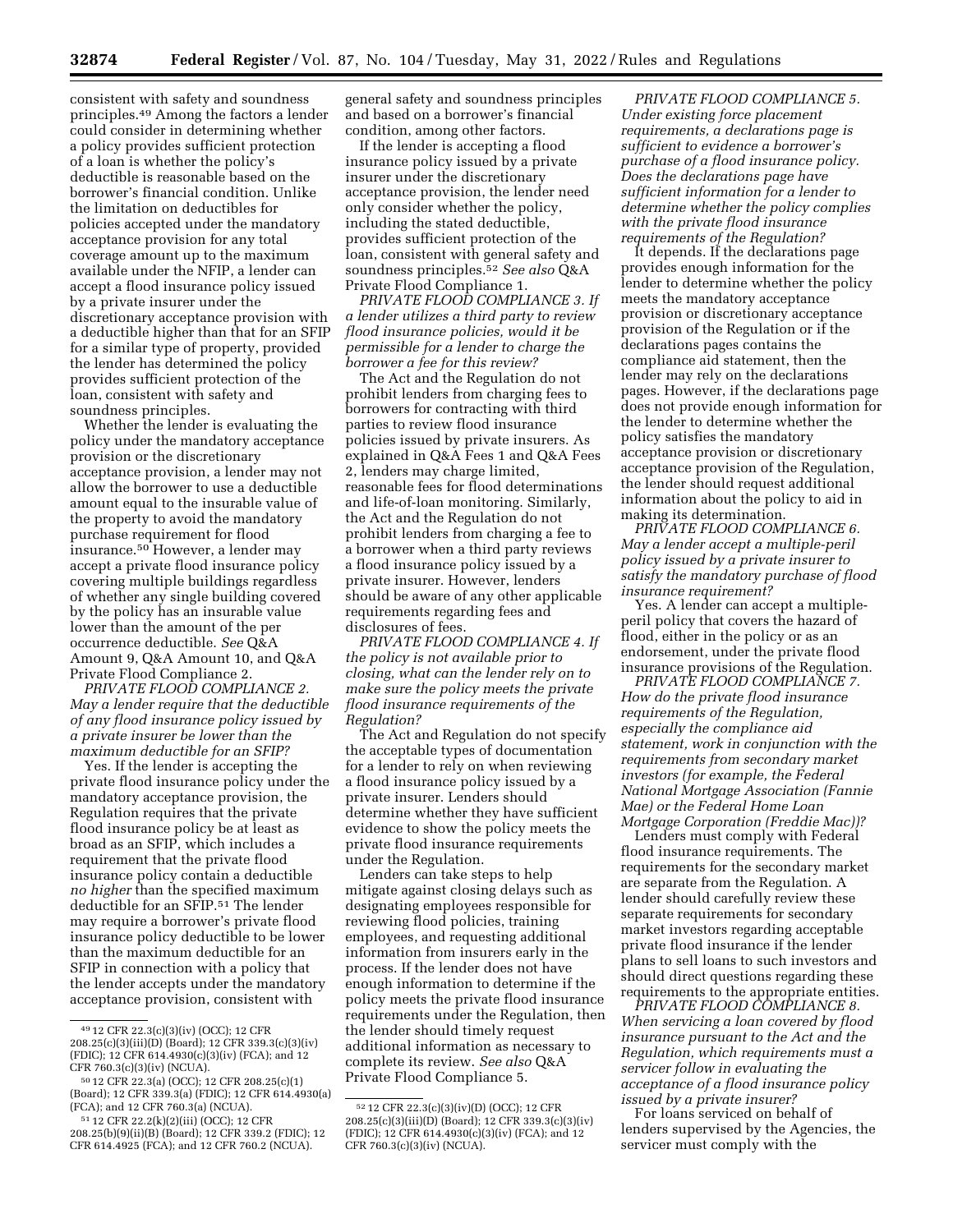Regulation in determining whether a flood insurance policy issued by a private insurer must be accepted under the mandatory acceptance provision or may be accepted under the discretionary acceptance provision or mutual aid provision. For loans serviced on behalf of other entities not supervised by the Agencies, the servicer should comply with the terms of its contract with that entity. For example, when servicing loans on behalf of Fannie Mae or Freddie Mac, where there are insurer rating requirements specified within those entities' servicing guidance or other relevant authorities that are not required in the Regulation, the servicer should adhere to those servicing requirements.

*PRIVATE FLOOD COMPLIANCE 9. How can a lender determine: (i) whether an insurer is licensed or admitted in a particular State, (ii) or whether a surplus lines or nonadmitted alien insurer is permitted to issue an insurance policy in a particular State?* 

A lender may refer to the website of the State insurance regulator where the collateral property is located to determine whether a particular insurer is licensed, admitted, or otherwise permitted to issue an insurance policy in a particular State. If the lender cannot determine this information from the website, the lender could contact the State insurance regulator directly. Further, information with respect to surplus lines insurer eligibility also may be available in the Consumer Insurance Search (CIS) tool available on the National Association of Insurance Commissioners (NAIC) website. Lenders may consult commercial service providers regarding the eligibility of surplus lines insurers in particular States provided the lenders have a reasonable basis to believe that these service providers have reliable information. With regard to nonadmitted alien insurers in particular, lenders could review the NAIC's Quarterly Listing of Alien Insurers.53

*PRIVATE FLOOD COMPLIANCE 10. May lenders accept policies issued by private insurers that are surplus lines insurers for noncommercial properties?* 

Yes, if the surplus lines insurer is eligible or not disapproved to place insurance in the State or jurisdiction in which the property to be insured is located, lenders may accept policies issued by surplus lines insurers as coverage for noncommercial (*i.e.,*  residential) properties.

Consistent with the Act and the Regulation, the Agencies confirm that policies issued by surplus lines insurers for noncommercial properties are covered in the definition of ''private flood insurance'' and in the discretionary acceptance provision. In the definition of ''private flood insurance,'' surplus lines policies for noncommercial properties are covered as policies that are issued by insurance companies that are ''otherwise approved to engage in the business of insurance by the insurance regulator of the State or jurisdiction in which the property to be insured is located.'' 54 Similarly, within the discretionary acceptance provision, noncommercial residential policies issued by surplus lines carriers are covered as policies that are issued by private insurance companies that are ''otherwise approved to engage in the business of insurance by the insurance regulator of the State or jurisdiction in which the property to be insured is located."<sup>55</sup>

For purposes of the Regulation, the meaning of ''otherwise approved'' is based on whether applicable State law provides that the surplus lines insurer is eligible or not disapproved to place insurance in that State. Even if the surplus lines insurer is not considered to be engaged in the business of insurance under applicable State law, the surplus lines insurer would still be ''otherwise approved'' only for purposes of this provision of the Regulation if the insurer is eligible or not disapproved to place insurance in the State.

*PRIVATE FLOOD COMPLIANCE 11. When must a lender review a flood insurance policy issued by a private insurer under the private flood insurance requirements of the Regulation?* 

Any time the borrower presents the lender with a new flood insurance policy issued by a private insurer, regardless of whether a triggering event occurred, the lender must review the policy to determine whether it meets the private flood insurance requirements of the Regulation.56 A lender may determine that the policy meets the mandatory acceptance criteria without further review if the policy or an

endorsement to the policy includes the compliance aid statement.57 If there is no compliance aid statement, or the lender chooses not to rely on the compliance aid statement, the lender must conduct its own review to determine if the policy meets the mandatory acceptance criteria. *See* Q&A Mandatory 4. If the policy does not meet the mandatory acceptance criteria, the lender may still accept the policy if it meets the discretionary acceptance criteria, or, if applicable, the mutual aid plan criteria. *See also* Q&A Mandatory 7. If the policy does not meet the mandatory acceptance, discretionary acceptance, or mutual aid plan criteria, the lender may not accept the policy.58

If the lender has previously reviewed the flood insurance policy under the mandatory acceptance provision, the discretionary acceptance provision, or the mutual aid plan provision the lender may rely on its previous review, provided there are no changes to the terms of the policy that would affect the acceptance under the Regulation. The lender's previous written documentation will constitute the documentation required under the Regulation each time the policy comes up for renewal. The lender should have effective internal controls in place through appropriate policies, procedures, training, and monitoring to ensure compliance with the requirements of the Regulation.

## **VI. Standard Flood Hazard Determination Form (SFHDF)**

*SFHDF 1. Does the SFHDF replace the borrower notification form?* 

No. The SFHDF is used by the lender to determine whether the building or mobile home offered as collateral security for a loan is or will be located in an SFHA in which flood insurance is available under the Act.59 The notification form, on the other hand, is used to notify the borrower(s) that the building or mobile home is or will be located in an SFHA and to inform the borrower(s) about flood insurance requirements and the availability of Federal disaster relief assistance.<sup>60</sup>

*SFHDF 2. May a lender provide the SFHDF to the borrower?* 

<sup>53</sup>*[https://www.naic.org/prod](https://www.naic.org/prod_serv_alpha_listing.htm#quarterly_alien)*\_*serv*\_*alpha*\_ *[listing.htm#quarterly](https://www.naic.org/prod_serv_alpha_listing.htm#quarterly_alien)*\_*alien.* 

<sup>54</sup>*See* 84 FR 4953, 4955–4956 (Feb. 20, 2019). *See also* 12 CFR 22.2(k)(1)(i) (OCC); 12 CFR 208.25(b)(9)(i)(A) (Board); 12 CFR 339.2 (FDIC); 12 CFR 614.4925 (FCA); and 12 CFR 760.2 (NCUA).

<sup>55</sup>*See* 84 FR 4953, 4962 (Feb. 20, 2019). *See also*  12 CFR 22.3(c)(3)(ii) (OCC); 12 CFR 208.25(c)(3)(iii)(B) (Board); 12 CFR 339.3(c)(3)(ii) (FDIC); 12 CFR 614.4930(c)(3)(ii) (FCA); and 12 CFR 760.3(c)(3)(ii) (NCUA).

<sup>56</sup>*See* 12 CFR 22.3(c)(1) (OCC); 12 CFR 208.25(c)(3)(i) (Board); 12 CFR 339.3(c)(1) (FDIC); 12 CFR 614.4930(c)(1) (FCA); and 12 CFR 760.3(c)(1) (NCUA).

<sup>57</sup> 12 CFR 22.3(c)(2) (OCC); 12 CFR 208.25(c)(3)(ii) (Board); 12 CFR 339.3(c)(2) (FDIC); 12 CFR 614.4930(c)(2) (FCA); and 12 CFR 760.3(c)(2) (NCUA).

<sup>58</sup> 12 CFR 22.3(c) (OCC); 12 CFR 208.25(c) (Board); 12 CFR 339.3(c) (FDIC); 12 CFR 614.4930(c) (FCA); and 12 CFR 760.3(c) (NCUA).

<sup>59</sup> 12 CFR 22.6(a) (OCC); 12 CFR 208.25(f)(1) (Board); 12 CFR 339.6 (FDIC); 12 CFR 614.4940 (FCA); and 12 CFR 760.6 (NCUA).

<sup>60</sup> 12 CFR 22.9 (OCC); 12 CFR 208.25(i) (Board); 12 CFR 339.9 (FDIC); 12 CFR 614.4955 (FCA); and 12 CFR 760.9 (NCUA).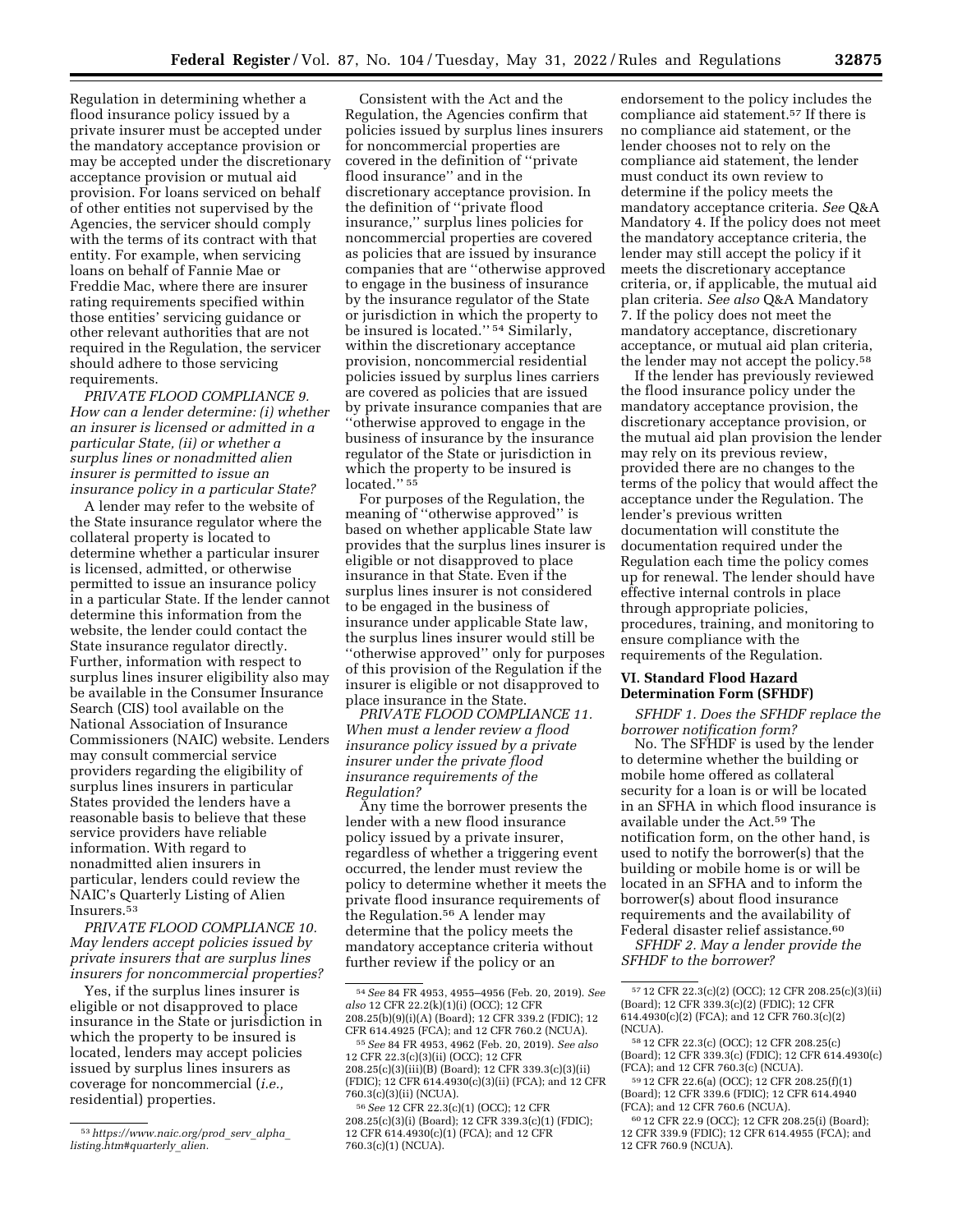Yes. Although not a statutory requirement, a lender may provide a copy of the flood determination to the borrower. In the event a lender provides the SFHDF to the borrower, the signature of the borrower is not required to acknowledge receipt of the form. The Agencies note that under the FEMA process for a Letter of Determination Review (LODR), a lender would need to make the determination available to the borrower.

*SFHDF 3. May the SFHDF be used in electronic format?* 

Yes.<sup>61</sup> In the final rule adopting the SFHDF, FEMA stated: ''If an electronic format is used, the format and exact layout of the Standard Flood Hazard Determination Form is not required, but the fields and elements listed on the form are required. Any electronic format used by lenders must contain all mandatory fields indicated on the form.'' It should be noted that the lender must be able to reproduce the form upon receiving a document request by its Federal supervisory agency.

*SFHDF 4. May a lender rely on a previous determination for a refinancing or assumption of a loan or multiple loans to the same borrower secured by the same property?* 

It depends. The Act (42 U.S.C. 4104b(e)) permits a lender to rely on a previous flood determination using the SFHDF when it increases, extends, renews, or purchases a loan secured by a building or a mobile home. Under the Act, the ''making'' of a loan is not listed as a permissible event that permits a lender to rely on a previous determination. When the loan involves a refinancing or assumption by the same lender who obtained the original flood determination on the same property, the lender may rely on the previous determination only if the original determination was made not more than seven years before the date of the transaction, the basis for the determination was set forth on the SFHDF, and there were no map revisions or updates affecting the security property since the original determination was made. Further, if the same lender makes multiple loans to the same borrower secured by the same improved real estate, the lender may rely on its previous determination if the original determination was made not more than seven years before the date of the transaction, the basis for the determination was set forth on the SFHDF, and there were no map revisions or updates affecting the

security property since the original determination was made. These loans are extended by the same lender, to the same borrower, and are secured by the same improved real estate, and, therefore, these types of transactions are the functional equivalent of an increase of a loan.

When the loan involves a refinancing or assumption made by a lender different from the one who obtained the original determination, this would constitute the making of a new loan, thereby requiring a new determination.

## **VII. Flood Insurance Determination Fees (Fees)**

*FEES 1. When can lenders or servicers charge the borrower a fee for making a determination?* 

There are four instances under the Act and Regulation when the borrower can be charged a fee for a flood determination:

• When the determination is made in connection with the making, increasing, extending, or renewing of a loan that is initiated by the borrower;

• When the determination reflects a revision or updating by FEMA of floodplain areas or flood-risk zones;

• When the determination reflects FEMA's publication of a notice or compendium that affects the area in which the security property is located, or FEMA requires a determination as to whether the building securing the loan is located in an SFHA; or

• When the determination results in force placement of insurance.62

Loan or other contractual documents between the parties may also permit the imposition of fees.

*FEES 2. May charges made for life-ofloan reviews by flood determination firms be passed along to the borrower?* 

Yes, with limitations noted below. In addition to the initial determination at the time a loan is made, increased, renewed, or extended, many flood determination firms provide a service to the lender to review and report changes in the flood status of a dwelling for the entire term of the loan (*i.e.,* life-of-loan monitoring). The fee charged for the service at loan closing is a composite fee for conducting both the original and subsequent reviews. Charging a fee for the original determination is clearly authorized by the Act. The Agencies agree that a determination fee may include, among other things, reasonable fees for a lender, servicer, or third party to monitor the flood hazard status of property securing a loan in order to

make determinations on an ongoing basis.

However, the life-of-loan fee is based on the authority to charge a determination fee and, therefore, the composite determination/life-of-loan monitoring fee may be charged only if the events specified in the answer to Q&A Fees 1 occur.63 Further, a lender may not charge a composite determination and life-of-loan fee if the loan does not close, because such lifeof loan fee would be an unearned fee in violation of the Real Estate Settlement Procedures Act.64

#### **VIII. Flood Zone Discrepancies (Zone)**

*ZONE 1. Does a lender need to reconcile a discrepancy between the flood zone designation on the flood determination form and the flood zone associated with a flood insurance policy?* 

No, a lender need not reconcile or otherwise be concerned with a flood zone discrepancy. For NFIP policies issued under FEMA's Risk Rating 2.0— Equity in Action (Risk Rating 2.0), 65 premium rates are no longer determined by the flood zone in which the property is located. Moreover, the flood zone is no longer included on the declarations page for NFIP policies issued under Risk Rating 2.0.

Flood insurance policies issued by a private insurer may still include the flood zone on the declarations page. Further, NFIP policies that have not been issued or renewed under Risk Rating 2.0 will include the flood zone on the declarations page.66 In these cases, lenders also need not reconcile any discrepancy.

The flood zone determination is still necessary to determine if a property is located in an SFHA. If the SFHDF indicates that the building securing the loan is in an SFHA, the lender must require the appropriate amount of insurance coverage in accordance with the Act and Regulation.<sup>67</sup> For disputes regarding whether a property is located in an SFHA, *see* Q&A Zone 3.

*ZONE 2. Is a lender in violation of the Regulation if there is a discrepancy* 

<sup>61</sup> 12 CFR 22.6(b) (OCC); 12 CFR 208.25(f)(2) (Board); 12 CFR 339.6(b) (FDIC); 12 CFR 614.4940(a) (FCA); and 12 CFR 760.6(b) (NCUA).

<sup>62</sup> 12 CFR 22.8(b) (OCC); 12 CFR 208.25(h)(2) (Board); 12 CFR 339.8(b) (FDIC); 12 CFR 614.4950(b) (FCA); and 12 CFR 760.8(b) (NCUA).

<sup>63</sup> 12 CFR 22.8 (OCC); 12 CFR 208.25(h) (Board); 12 CFR 339.8 (FDIC); 12 CFR 614.4950 (FCA); and 12 CFR 760.8 (NCUA).

<sup>64</sup> 12 U.S.C. 2607. *See* 12 CFR 1024.14(c). 65*See [https://www.fema.gov/flood-insurance/](https://www.fema.gov/flood-insurance/risk-rating) [risk-rating.](https://www.fema.gov/flood-insurance/risk-rating)* 

<sup>&</sup>lt;sup>66</sup> New NFIP policies starting October 1, 2021 have been issued under Risk Rating 2.0. NFIP policies that renew between October 1, 2021, and March 31, 2022, may or may not be renewed under Risk Rating 2.0. All NFIP policies that renew on or after April 1, 2022 will be renewed under Risk Rating 2.0.

<sup>67</sup> 12 CFR 22.3(a) (OCC); 12 CFR 208.25(c)(1) (Board); 12 CFR 339.3(a) (FDIC); 12 CFR 614.4930(a) (FCA); and 12 CFR 760.3(a) (NCUA).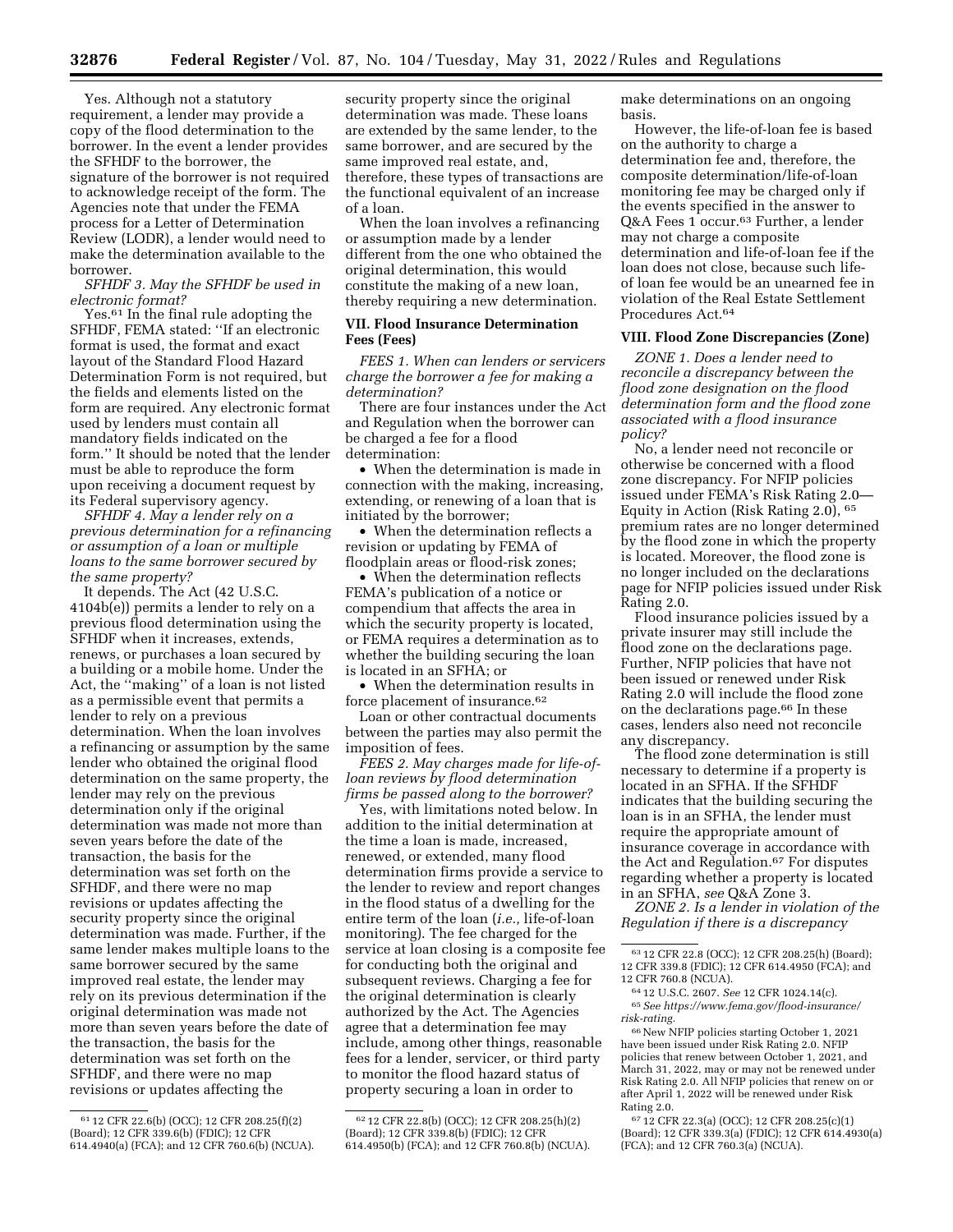*between the flood zone on the SFHDF and the flood zone associated with a flood insurance policy?* 

No, a lender is not in violation of the Regulation if there is a discrepancy between the flood zone on the SFHDF and the flood zone associated with the policy. *See* Q&A Zone 1.

*ZONE 3. What should a lender do when the lender's flood zone determination specifies that a building securing the loan is located in an SFHA requiring mandatory flood insurance coverage, but the borrower disputes that determination?* 

If a borrower disputes a lender's determination that the building securing the loan is located in an SFHA requiring mandatory flood insurance coverage, the parties involved in making the determination are encouraged to resolve the flood zone discrepancy before contacting FEMA for a final determination. If the flood zone discrepancy cannot be resolved, an appeal may be filed with FEMA. Depending on the nature of the dispute, FEMA has different options for review, including:

• Letters of Determination Review (LODR), and

• Letters of Map Change (LOMC), which include Letters of Map Amendment (LOMA), Letters of Map Revision (LOMR), and Letters of Map Revision Based on Fill (LOMR–F).

Lenders and borrowers should consult FEMA guidance on the appropriate process to follow, any applicable fees, and any deadlines by which the request to review must be made. However, as long as the lender's flood determination specifies that a building securing the loan is located in an SFHA and requires mandatory flood insurance coverage, sufficient coverage must be in place in accordance with the Act and the Regulation until FEMA has determined that the building is not in an SFHA.68

# **IX. Notice of Special Flood Hazards and Availability of Federal Disaster Relief (Notice)**

*NOTICE 1. Does the Notice of Special Flood Hazards have to be provided to each borrower for a real estate related loan?* 

No. The Notice of Special Flood Hazards must be provided to one borrower when the lender determines that the property securing the loan is or will be located in an SFHA.69 In a transaction involving multiple

borrowers, the lender need only provide the Notice of Special Flood Hazards to any one of the borrowers in the transaction. Lenders may provide multiple notices if they choose. The lender and borrower(s) typically designate the borrower to whom the Notice of Special Flood Hazards will be provided.

*NOTICE 2. When should a lender provide the Notice of Special Flood Hazards to the borrower? How does this requirement apply in situations regarding mobile homes where the lender may not know where the home is to be located until just prior to, or sometimes after, the time of loan closing?* 

As required by the Regulation, a lender must provide the Notice of Special Flood Hazards to the borrower within a reasonable time before the completion of the transaction.70 What constitutes ''reasonable'' notice will necessarily vary according to the circumstances of particular transactions. A lender should bear in mind, however, that a borrower should receive timely notice to ensure that (1) the borrower has the opportunity to become aware of the borrower's responsibilities under the Act; and (2) where applicable, the borrower can purchase flood insurance before completion of the loan transaction. The Agencies generally regard 10 calendar days as a ''reasonable'' time interval.

If a lender determines that a mobile home securing a designated loan will be located in an SFHA just prior to closing, the lender may need to delay the closing until the Notice of Special Flood Hazards has been provided in accordance with the Regulation.

In the case of loan transactions secured by mobile homes not located on a permanent foundation, the Agencies note that such ''home only'' transactions are excluded from the definition of mobile home and the notice requirements would not apply to these transactions. However, the Agencies encourage a lender to advise the borrower that if the mobile home is later located on a permanent foundation in an SFHA, flood insurance will be required. If the lender, when notified of the location of the mobile home subsequent to the loan closing, determines that it has been placed on a permanent foundation and is located in an SFHA in which flood insurance is available under the Act, flood insurance coverage becomes mandatory and a force placement notice must be given to

the borrower under those provisions.71 If the borrower fails to purchase flood insurance coverage within 45 days after notification, the lender must force-place the insurance.72

*NOTICE 3. When is the lender required to provide notice to the servicer of a loan that flood insurance is required?* 

Because the servicer of a loan is often not identified prior to the closing of a loan, the Regulation requires that notice be provided no later than the time the lender transmits other loan data, such as information concerning hazard insurance and taxes, to the servicer.73

*NOTICE 4. What will constitute appropriate form of notice to the servicer?* 

Delivery to the servicer of a copy of the notice given to the borrower is appropriate notice. The Regulation also provides that the notice can be made either electronically or by a written  $copy.<sup>74</sup>$ 

In the case of a servicer affiliated with the lender, the Act requires the lender to notify the servicer of special flood hazards and the Regulation reflects this requirement. Neither the Act nor the Regulation contains an exception for affiliates.75

*NOTICE 5. How long must the lender maintain the record of receipt by the borrower of the Notice of Special Flood Hazards?* 

The record of receipt provided by the borrower must be maintained for the period of time that the lender owns the loan.76 Examples of a record of receipt include: the borrower's signed acknowledgment of receipt of the Notice of Special Flood Hazards; the borrower's initials on a form that acknowledges receipt; the borrower's electronic signature that acknowledges receipt, or a certified return receipt if the Notice of Special Flood Hazards was mailed to the borrower. Lenders may keep the record in the form that best suits the lender's business practices. Lenders may retain the record electronically, but

72 12 CFR 22.7(a) (OCC); 12 CFR 208.25(g)(1) (Board); 12 CFR 339.7(a) (FDIC); 12 CFR 614.4945(a) (FCA); and 12 CFR 760.7(a) (NCUA).

73 12 CFR 22.9(c) (OCC); 12 CFR 208.25(i)(2) (Board); 12 CFR 339.9(c) (FDIC); 12 CFR 614.4955(c) (FCA); and 12 CFR 760.9(c) (NCUA).

74 12 CFR 22.9(c) (OCC); 12 CFR 208.25(i)(2) (Board); 12 CFR 339.9(c) (FDIC); 12 CFR 614.4955(c) (FCA); and 12 CFR 760.9(c) (NCUA).

75 12 U.S.C. 4104a(a)(1); 12 CFR 22.9(c) (OCC); 12 CFR 208.25(i)(2) (Board); 12 CFR 339.9(c) (FDIC); 12 CFR 614.4955(c) (FCA); and 12 CFR 760.9(c) (NCUA).

76 12 CFR 22.9(d) (OCC); 12 CFR 208.25(i)(3) (Board); 12 CFR 339.9(d) (FDIC); 12 CFR 614.4955(d) (FCA); and 12 CFR 760.9(d) (NCUA).

<sup>68</sup> 12 CFR 22.3(a) (OCC); 12 CFR 208.25(c)(1) (Board); 12 CFR 339.3(a) (FDIC); 12 CFR 614.4930(a) (FCA); and 12 CFR 760.3(a) (NCUA).

<sup>69</sup> 12 CFR 22.9(a) (OCC); 12 CFR 208.25(i) (Board); 12 CFR 339.9(a) (FDIC); 12 CFR 614.4955(a) (FCA); and 12 CFR 760.9(a) (NCUA).

<sup>70</sup> 12 CFR 22.9(c) (OCC); 12 CFR 208.25(i)(2) (Board); 12 CFR 339.9(c) (FDIC); 12 CFR 614.4955(c) (FCA); and 12 CFR 760.9(c) (NCUA).

<sup>71</sup> 12 CFR 22.7(a) (OCC); 12 CFR 208.25(g)(1) (Board); 12 CFR 339.7(a) (FDIC); 12 CFR 614.4945(a) (FCA); and 12 CFR 760.7(a) (NCUA).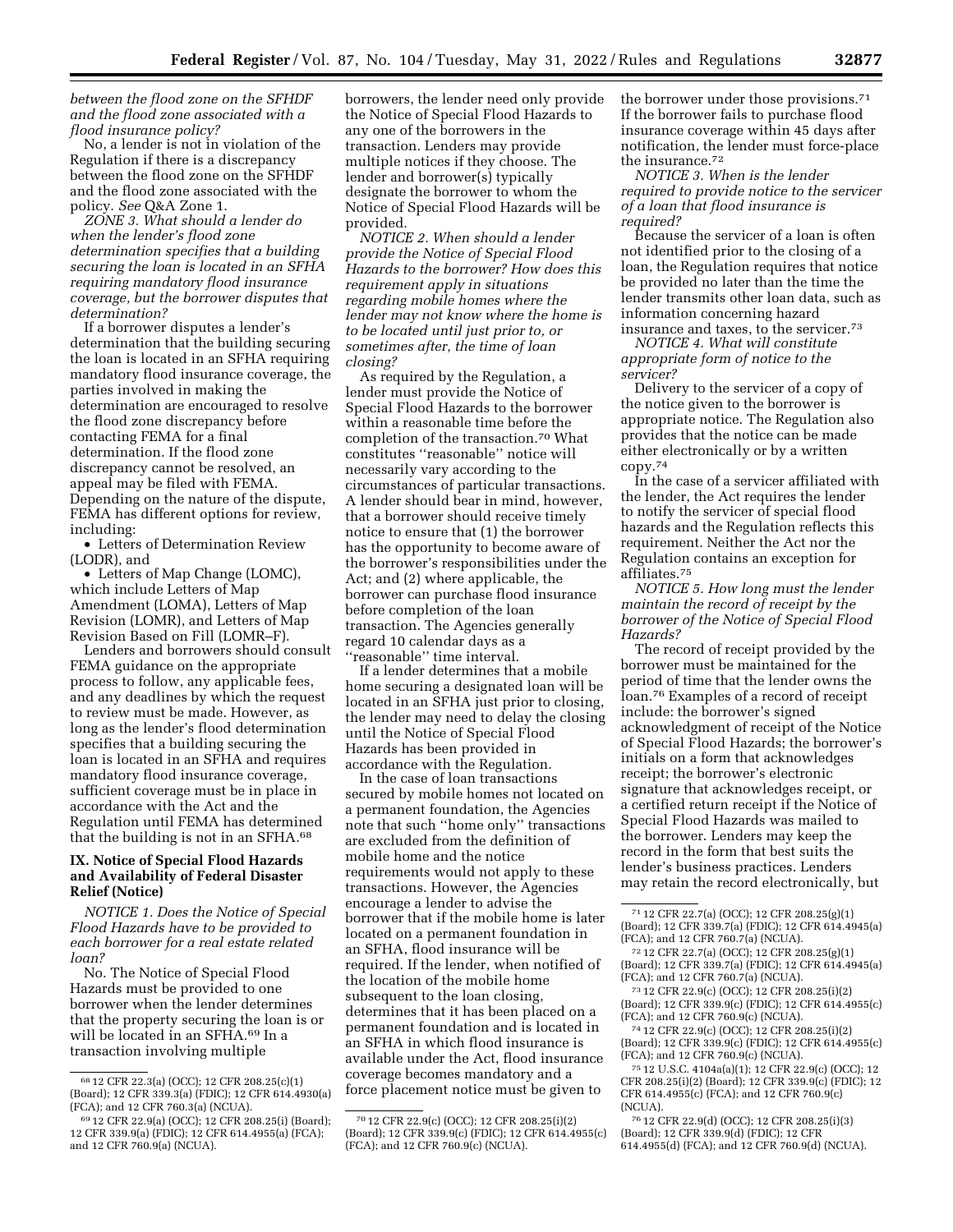they must be able to retrieve the record within a reasonable time pursuant to a document request from their Federal supervisory agency.

*NOTICE 6. Can a lender rely on a previous Notice of Special Flood Hazards if it is less than seven years old, and it is the same property, same borrower, and same lender?* 

The Regulation does not waive the requirement to provide the Notice of Special Flood Hazards to the borrower. Although subsequent transactions by the same lender with respect to the same property are the functional equivalent of a renewal and do not require a new determination, the lender must still provide a new Notice of Special Flood Hazards to the borrower.77

*NOTICE 7. Is use of the sample form of Notice of Special Flood Hazards mandatory?* 

Although lenders are required to provide a Notice of Special Flood Hazards to a borrower when they make, increase, extend, or renew a loan secured by an improved structure located in an SFHA,78 use of the sample form of Notice of Special Flood Hazards provided in appendix A of the Regulation is not mandatory. It should be noted that the sample form includes other information in addition to what is required by the Act and the Regulation. Lenders may personalize, change the format of, and add information to the sample form of notice, if they choose. However, a lender-revised Notice of Special Flood Hazards must provide the borrower with at least the minimum information required by the Act and Regulation.79 Therefore, lenders should consult the Act and Regulation to determine the information needed.

# **X. Determining the Appropriate Amount of Flood Insurance Required (Amount)**

*AMOUNT 1. The Regulation states that the amount of flood insurance required* ''*must be at least equal to the lesser of the outstanding principal balance of the designated loan or the maximum limit of coverage available for the particular type of property under the Act.*'' *What is meant by the* ''*maximum limit of coverage available for the particular type of property under the Act*''*?* 

The maximum limit of coverage available for the particular type of property under the Act depends on the value of the secured collateral. First, under the NFIP, there are maximum caps on the amount of insurance available for buildings located in a participating community under the Regular Program. For single-family and two-to-four family dwellings and individually owned condominium units insured under the Dwelling Form policy, the maximum limit is \$250,000. For a residential condominium building insured under the Residential Condominium Building Association Policy (RCBAP) form, the maximum amount of insurance available is \$250,000 multiplied by the number of units. For all other buildings insured under the General Property Form, the maximum limit of building coverage available is \$500,000. This includes all non-residential buildings, mixed-use condominium buildings not eligible for coverage under the RCBAP, and other residential buildings of five or more families, such as cooperatives or apartment buildings in the noncondominium form of ownership. (In participating communities that are under the emergency program phase, the maximum limits of insurance are different.) The maximum limit for contents insured under the Dwelling Form and RCBAP is \$100,000 (\$100,000 total, not per unit) and \$500,000 for contents insured under the General Property Form. *See NFIP Flood Insurance Manual.* 

In addition to the maximum caps under the NFIP, the Regulation also provides that ''flood insurance coverage under the Act is limited to the building or mobile home and any personal property that secures a loan and not the land itself,'' which is commonly referred to as the ''insurable value'' of a structure.80 The NFIP does not insure land; therefore, land values are not included in the calculation.81

An NFIP policy will not cover an amount exceeding the ''insurable value'' of the structure, so the maximum amount of insurance coverage is the applicable limit available under the NFIP or the insurable value, whichever is less. In determining coverage amounts for flood insurance, lenders often follow the same practice used to establish other hazard insurance coverage amounts. However, unlike the insurable valuation used to underwrite most other hazard

insurance policies, the insurable value of improved real estate for flood insurance purposes also includes the repair or replacement cost of the foundation and supporting structures. It is very important to calculate the correct insurable value of the property; otherwise, the lender might inadvertently require the borrower to purchase too much or too little flood insurance coverage. For example, if the lender fails to exclude the value of the land when determining the insurable value of the improved real estate, the borrower will be asked to purchase coverage that exceeds the amount the NFIP will pay in the event of a loss. (Please note, however, when taking a security interest in improved real estate where the value of the land, excluding the value of the improvements, is sufficient collateral for the debt, the lender must nonetheless require flood insurance to cover the value of the structure if it is located in a participating community's SFHA.) 82

*AMOUNT 2. What is the* ''*insurable value*'' *of a building and how is it used to determine the required amount of flood insurance?* 

The insurable value of the building may generally be the same as 100 percent Replacement Cost Value (RCV), which is the cost to replace the building with the same kind of material and construction without deduction for depreciation. In calculating the amount of insurance to require, the lender and borrower (either by themselves or in consultation with the flood insurance provider or other appropriate professional) may choose from a variety of approaches or methods to establish the insurable value. They may use an appraisal based on a cost-value (not market-value) approach, a constructioncost calculation, the insurable value used on a hazard insurance policy (recognizing that the insurable value for flood insurance purposes may differ from the coverage provided by the hazard insurance and that adjustments may be necessary), the replacement cost value listed on the flood insurance policy declarations page, or any other reasonable approach, so long as it can be supported.

*AMOUNT 3. What are examples of residential buildings?* 

A residential building is a noncommercial building designed for habitation by one or more families or a mixed-use building that qualifies as a *single-family, 2–4 family,* or *other residential building.* 

<sup>77</sup> 12 CFR 22.9(a) (OCC); 12 CFR 208.25(i) (Board); 12 CFR 339.9(a) (FDIC); 12 CFR 614.4955(a) (FCA); and 12 CFR 760.9(a) (NCUA).

<sup>78</sup> 12 CFR 22.9(a) (OCC); 12 CFR 208.25(i) (Board); 12 CFR 339.9(a) (FDIC); 12 CFR 614.4955(a) (FCA); and 12 CFR 760.9(a) (NCUA).

<sup>79</sup> 12 U.S.C. 4104a(a)(3); 12 CFR 22.9(b) (OCC); 12 CFR 208.25(i)(1) (Board); 12 CFR 339.9(b) (FDIC); 12 CFR 614.4955(b) (FCA); and 12 CFR 760.9(b) (NCUA).

<sup>80</sup> 12 CFR 22.3(a) (OCC); 12 CFR 208.25(c)(1) (Board); 12 CFR 339.3(a) (FDIC); 12 CFR 614.4930(a) (FCA); and 12 CFR 760.3(a) (NCUA).

 $8112$  CFR 22.3(a) (OCC); 12 CFR 208.25(c)(1) (Board); 12 CFR 339.3(a) (FDIC); 12 CFR 614.4930(a) (FCA); and 12 CFR 760.3(a) (NCUA).

<sup>82</sup> 12 CFR 22.3(a) (OCC); 12 CFR 208.25(c)(1) (Board); 12 CFR 339.3(a) (FDIC); 12 CFR 614.4930(a) (FCA); and 12 CFR 760.3(a) (NCUA).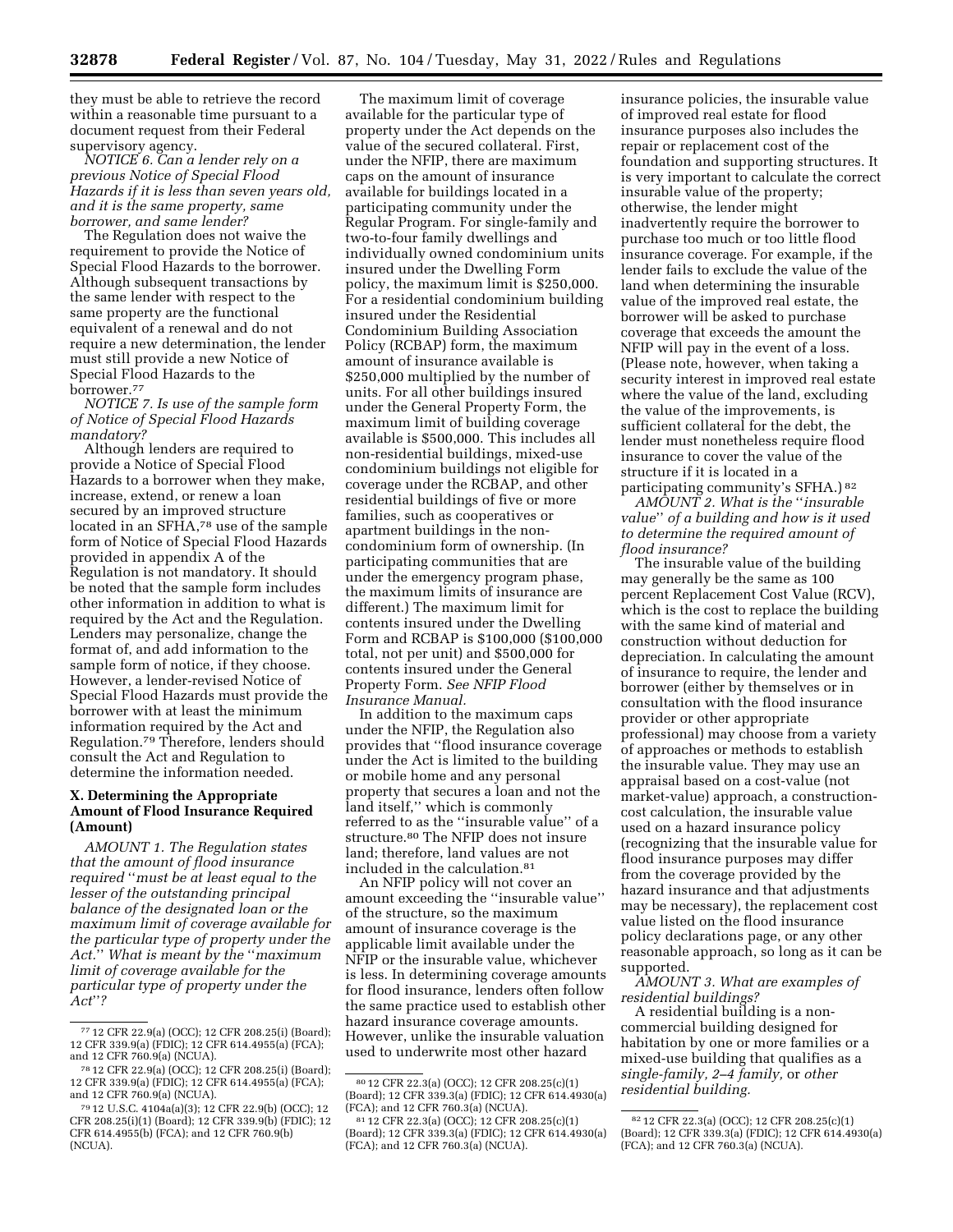The NFIP provides the following definitions:

• A *single family* dwelling is either a residential single-family building in which the total floor area devoted to non-residential uses is less than 50 percent of the building's total floor area, *or* a single-family residential unit within a 2–4 family building, other-residential building, business, or non-residential building, in which commercial uses within the unit are limited to less than 50 percent of the unit's total floor area.

• A *2–4 family residential building* is a residential building, containing 2–4 residential units and in which nonresidential uses are limited to less than 25 percent of the building's total floor area. This category includes apartment buildings and condominium buildings. It excludes hotels and motels with normal room rentals for less than six months.

• An *other residential building* is a residential building containing five or more residential units or a mixed-use building in which the total floor area devoted to non-residential uses is less than 25 percent of the building's total floor area. This category includes condominium and apartment buildings as well as hotels, motels, tourist homes, and rooming houses where the normal occupancy of a guest is six months or more. Additional examples of other residential buildings include dormitories and assisted-living facilities.

For more complete information, refer to the *NFIP Flood Insurance Manual.* 

*AMOUNT 4. What are examples of non-residential buildings?* 

Pursuant to the *NFIP Flood Insurance Manual,* a non-residential building includes:

1. A building in which the named insured is a commercial enterprise primarily carried out to generate income and the coverage is for:

• A building not designed for habitation or residential uses;

• A mixed-use building in which the total floor area devoted to residential uses is 50 percent or less of the total floor area within the building if the residential building is a single-family property; *or* 75 percent or less of the total floor area within the building for all other residential properties; *or* 

• A building designed for use as office or retail space, wholesale space, hospitality space, or for similar uses.

• The following buildings where the normal occupancy of a guest is less than six months: Condominium buildings, apartment buildings, hotels and motels, tourist homes, or rooming houses.

2. Other non-residential buildings including, but not limited to the

following: Houses of worship, schools, agricultural structures, garages, pool houses, clubhouses, and recreational buildings.

For more complete information, refer to the *NFIP Flood Insurance Manual.* 

*AMOUNT 5. How much insurance is required on a building located in an SFHA in a participating community?* 

The amount of insurance required by the Act and Regulation is the lesser of:

• The outstanding principal balance of the loan(s); or

• The maximum amount of insurance available under the NFIP, which is the lesser of:

 $\circ$  The maximum limit available for the type of structure; or

 $\circ$  The ''insurable value'' of the structure.83

*Example:* (Calculating insurance required on a non-residential building):

Loan security includes one equipment shed located in an SFHA in a participating community under the Regular Program.

• Outstanding loan principal balance is \$300,000.

• Maximum amount of insurance available under the NFIP:

 $\circ$  Maximum limit available for type of structure is \$500,000 per building (non-residential building).

 $\circ$  Insurable value of the equipment shed is \$30,000.

The minimum amount of insurance required by the Regulation for the equipment shed is \$30,000.

*AMOUNT 6. Is flood insurance required for each building when the real estate security contains more than one building located in an SFHA in a participating community? If so, how much coverage is required?* 

Yes. The lender must determine the amount of insurance required on each building and add these individual amounts together.84 The total amount of required flood insurance is the lesser of:

• The outstanding principal balance of the loan(s); or

• The maximum amount of insurance available under the NFIP, which is the lesser of:

 $\circ$  The maximum limit available for the type of structures; or

 $\circ$  The "insurable value" of the structures.

The amount of total required flood insurance can be allocated among the secured buildings in varying amounts, but all buildings in an SFHA must be

covered in accordance with the statutory requirement.85

*Example:* Lender makes a loan in the principal amount of \$150,000 secured by five non-residential buildings, only three of which are located in SFHAs within participating communities.

• Outstanding loan principal is \$150,000.

• Maximum amount of insurance available under the NFIP.

 $\circ$ Maximum limit available for the type of structure is \$500,000 per building for non-residential buildings (or \$1.5 million total); or

 $\circ$  Insurable value (\$100,000 for each non-residential building for which insurance is required, or \$300,000 total).

Amount of insurance required for the three buildings is \$150,000. This amount of required flood insurance could be allocated among the three buildings in varying amounts, so long as each is covered in accordance with the statutory requirement.

*AMOUNT 7. If the insurable value of a building or mobile home securing a designated loan is less than the outstanding principal balance of the loan, must a lender require the borrower to obtain flood insurance up to the balance of the loan?* 

No. The Regulation provides that the amount of flood insurance must be at least equal to the lesser of the outstanding principal balance of the designated loan or the maximum limit of coverage available for a particular type of property under the Act.86 The Regulation also provides that flood insurance coverage under the Act is limited to the building or mobile home and any personal property that secures a loan and not the land itself. 87 Since the NFIP policy does not cover land value, lenders determine the amount of insurance necessary based on the insurable value of the building.

*AMOUNT 8. Can a lender require more flood insurance than the minimum required by the Regulation?* 

Yes. Lenders are permitted to require more than the minimum amount of flood insurance required by the Regulation, taking into consideration applicable State and Federal law and safe and sound banking practices, as appropriate. However, the borrower or lender may have to seek such coverage

<sup>83</sup> 12 CFR 22.3(a) (OCC); 12 CFR 208.25(c)(1) (Board); 12 CFR 339.3(a) (FDIC); 12 CFR 614.4930(a) (FCA); and 12 CFR 760.3(a) (NCUA).

<sup>84</sup> 12 CFR 22.3(a) (OCC); 12 CFR 208.25(c)(1) (Board); 12 CFR 339.3(a) (FDIC); 12 CFR 614.4930(a) (FCA); and 12 CFR 760.3(a) (NCUA).

<sup>85</sup>*See* 42 U.S.C. 4012a; 12 CFR 22.3(a) (OCC); 12 CFR 208.25(c)(1) (Board); 12 CFR 339.3(a) (FDIC); 12 CFR 614.4930(a) (FCA); and 12 CFR 760.3(a) (NCUA).

<sup>86</sup> 12 CFR 22.3(a) (OCC); 12 CFR 208.25(c)(1) (Board); 12 CFR 339.3(a) (FDIC); 12 CFR 614.4930(a) (FCA); and 12 CFR 760.3(a) (NCUA).

<sup>87</sup> 12 CFR 22.3(a) (OCC); 12 CFR 208.25(c)(1) (Board); 12 CFR 339.3(a) (FDIC); 12 CFR 614.4930(a) (FCA); and 12 CFR 760.3(a) (NCUA).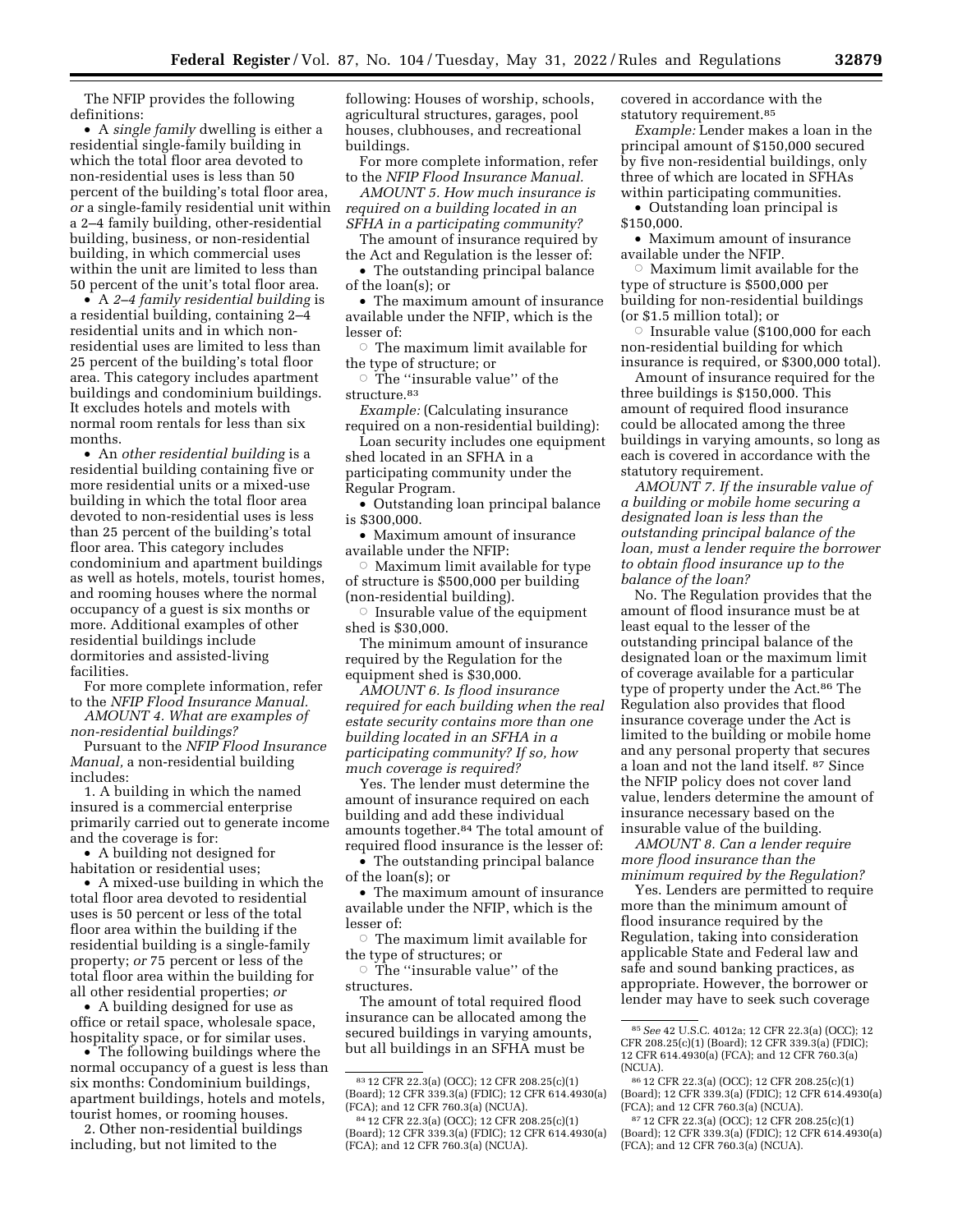outside the NFIP. Although a lender has the responsibility to tailor its own flood insurance policies and procedures to suit its business needs and protect its ongoing interest in the collateral, it should consider the extent of recovery allowed under the NFIP or a private policy for the type of property being insured to assist the borrower in avoiding paying for coverage that exceeds the amount the insured would recover in the event of a loss.

### *AMOUNT 9. Can a lender allow the borrower to use the maximum deductible to reduce the cost of flood insurance?*

Yes. However, it may not be a sound business practice for a lender, as a matter of policy, to always allow the borrower to use the maximum deductible. A lender should determine the reasonableness of the deductible on a case-by-case basis, taking into account the risk that such a deductible would pose to the borrower and lender. A lender may not allow the borrower to use a deductible amount equal to the insurable value of the property to avoid the mandatory purchase requirement for flood insurance.<sup>88</sup>

*AMOUNT 10. Can a lender accept a blanket flood insurance policy or blanket multi-peril policy covering multiple buildings that includes a peroccurrence deductible, regardless of whether any single building covered by the policy has an insurable value lower than the amount of the deductible?* 

Yes, a lender may accept a blanket flood insurance policy or blanket multiperil policy covering multiple buildings that includes a per-occurrence deductible, regardless of whether any single building covered by the policy has an insurable value lower than the amount of the deductible. A blanket flood insurance policy or blanket multiperil policy that includes a peroccurrence deductible provides coverage for each building covered by such a policy, regardless of whether any individual building covered under the policy has an insurable value that may be lower than the amount of the deductible. However, a lender may not allow the borrower to use a deductible amount equal to the aggregate insurable value of the property to avoid the mandatory purchase requirement. A lender should determine the reasonableness of the deductible on a case-by-case basis, taking into account the risk that such deductible would pose to the borrower and lender. *See*  Q&A Amount 9.

## **XI. Flood Insurance Requirements for Construction Loans (Construction)**

*CONSTRUCTION 1. Is a loan secured only by land, which is located in an SFHA in which flood insurance is available under the Act and that will be developed into buildable lot(s), a designated loan that requires flood insurance?* 

No. A designated loan is a loan secured by a building or mobile home that is located or to be located in an SFHA in which flood insurance is available under the Act.89 Any loan secured only by land that is located in an SFHA in which flood insurance is available is not a designated loan since it is not secured by a building or mobile home.

*CONSTRUCTION 2. Is a loan secured or to be secured by a building in the course of construction that is located or to be located in an SFHA in which flood insurance is available under the Act a designated loan?* 

Yes. A lender must always make a flood determination prior to loan origination to determine whether a building to be constructed that is security for the loan is located or will be located in an SFHA in which flood insurance is available under the Act.90 If the building or mobile home is located or will be located in an SFHA, then the loan is a designated loan and the lender must provide the requisite notice to the borrower prior to loan origination.91 The lender must then comply with the mandatory purchase requirement under the Act and Regulation.92

*CONSTRUCTION 3. Is a building in the course of construction that is located in an SFHA in which flood insurance is available under the Act eligible for coverage under an NFIP policy?* 

Yes. The NFIP will insure a building in the course of construction before it is walled and roofed using the NFIPissued rates based on the construction designs and the intended use of the building. However, buildings in the course of construction that are not walled and roofed are not eligible for coverage when construction stops for more than 90 days and/or if the lowest

floor for rating purposes is below the Base Flood Elevation. The NFIP will not insure materials or supplies intended for use in such construction, alteration, or repair unless they are contained within an enclosed building on the premises or adjacent to the premises. (*See NFIP Flood Insurance Manual;* the NFIP Dwelling Form for an SFIP.)

The *NFIP Flood Insurance Manual*  defines ''start of construction'' in the case of new construction as ''either the first placement of permanent construction of a building on site, such as the pouring of a slab or footing, the installation of piles, the construction of columns, or any work beyond the stage of excavation; or the placement of a manufactured (mobile) home on a foundation.''

Although an NFIP policy may be purchased prior to the start of construction, as a practical matter, coverage under an NFIP policy is not effective until actual construction commences or when materials or supplies intended for use in such construction, alteration, or repair are contained in an enclosed building on the premises or adjacent to the premises.

*CONSTRUCTION 4. When must a lender require the purchase of flood insurance for a loan secured by a building in the course of construction that is located in an SFHA in which flood insurance is available?* 

Under the Act, as implemented by the Regulation, a lender may not make, increase, extend, or renew any loan secured by a building or a mobile home, located or to be located in an SFHA in which flood insurance is available, unless the property is covered by adequate flood insurance for the term of the loan.93 The NFIP provides that lenders may comply with the mandatory purchase requirement for a loan secured by a building in the course of construction that is located in an SFHA by requiring borrowers to have a flood insurance policy in place at the time of loan origination. Such a policy is issued based upon the construction designs and intended use of the building. A borrower should obtain a provisional rating (available only if certain criteria are met) to enable the placement of coverage prior to receipt of the Elevation Certificate (EC). In accordance with the NFIP requirement, it is expected that an EC will be secured and a full-risk rating completed within 60 days of the policy effective date. Failure to obtain the EC could result in reduced coverage limits

<sup>88</sup> 12 CFR 22.3(a) (OCC); 12 CFR 208.25(c)(1) (Board); 12 CFR 339.3(a) (FDIC); 12 CFR 614.4930(a) (FCA); and 12 CFR 760.3(a) (NCUA).

<sup>89</sup> 12 CFR 22.2(e) (OCC); 12 CFR 208.25(b)(5) (Board); 12 CFR 339.2 (FDIC); 12 CFR 614.4925 (FCA); and 12 CFR 760.2 (NCUA).

<sup>90</sup> 12 CFR 22.6(a) (OCC): 12 CFR 208.25(f)(1) (Board); 12 CFR 339.6(a) (FDIC); 12 CFR 614.4940(a) (FCA); and 12 CFR 760.6(a) (NCUA).

<sup>91</sup> 12 CFR 22.9(a) (OCC); 12 CFR 208.25(i) (Board); 12 CFR 339.9(a) (FDIC); 12 CFR 614.4955(a) (FCA); and 12 CFR 760.9(a) (NCUA).

<sup>92</sup> 12 CFR 22.3(a) (OCC); 12 CFR 208.25(c)(1) (Board); 12 CFR 339.3(a) (FDIC); 12 CFR 614.4930(a) (FCA); and 12 CFR 760.3(a) (NCUA).

<sup>93</sup> 12 CFR 22.3(a) (OCC); 12 CFR 208.25(c)(1) (Board); 12 CFR 339.3(a) (FDIC); 12 CFR 614.4930(a) (FCA); and 12 CFR 760.3(a) (NCUA).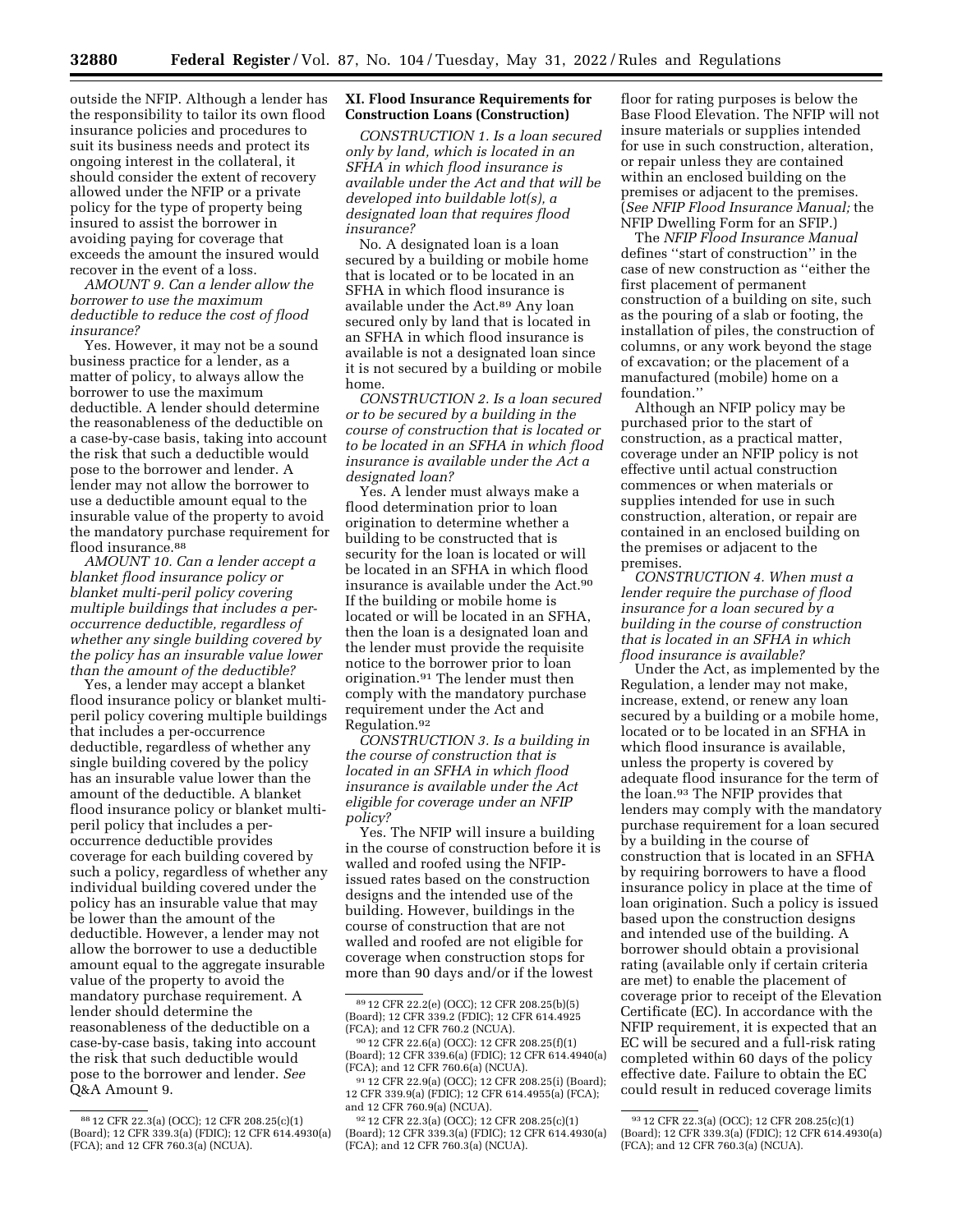### at the time of a loss. (*See NFIP Flood Insurance Manual.*)

Alternatively, a lender may allow a borrower to defer the purchase of flood insurance until either after a foundation slab has been poured and/or an Elevation Certificate has been issued or, if the building to be constructed will have its lowest floor below the Base Flood Elevation, when the building is walled and roofed. However, in order to comply with the Regulation,94 the lender must require the borrower to have flood insurance for the security property in place before the lender disburses funds to pay for building construction (except for funds to be used to pour the slab or perform preliminary site work, such as laying utilities, clearing brush, or the purchase and/or delivery of building materials). If the lender elects this approach and does not require the borrower to obtain flood insurance at loan origination, then it should have adequate internal controls in place at origination to ensure that the borrower obtains flood insurance no later than 30 days prior to disbursement of funds to the borrower in light of the NFIP 30-day waiting period requirement. (*See NFIP Flood Insurance Manual.*) *See also* Q&A Construction 5.

*CONSTRUCTION 5. Does the NFIP 30-day waiting period apply when the purchase of the flood insurance policy is deferred in connection with a construction loan?* 

Yes. A 30-day waiting period will apply if a lender allows a borrower to delay the purchase of flood insurance in connection with a construction loan after making, increasing, renewing, or extending the loan. A borrower must apply for flood insurance on or before the closing date of a loan transaction for the NFIP 30-day waiting period to be waived. *See NFIP Flood Insurance Manual. See also* Q&A Construction 4.

*CONSTRUCTION 6. If a lender allows a borrower to defer the purchase of flood insurance until either a foundation slab has been poured and/or an Elevation Certificate has been issued, or if the building to be constructed will have its lowest floor below Base Flood Elevation when the building is walled and roofed, when must the lender begin escrowing flood insurance premiums and fees?* 

If the lender allows a borrower to defer the purchase of flood insurance until either the foundation slab has been poured and/or an Elevation Certificate has been issued, or if the building to be constructed will have its lowest floor

below Base Flood Elevation when the building is walled and roofed, a lender must escrow flood insurance premiums and fees at the time of purchase of the flood insurance, unless one of the escrow exceptions applies.95

# **XII. Flood Insurance Requirements for Residential Condominiums and CO– Ops (Condo and Co-Op)**

*CONDO AND CO-OP 1. Are residential condominiums, including multi-story condominium complexes, subject to the statutory and regulatory requirements for flood insurance?* 

Yes. The mandatory flood insurance purchase requirements under the Act and Regulation apply to loans secured by individual residential condominium units, including those located in multistory condominium complexes, located in an SFHA in which flood insurance is available under the Act.96 The mandatory purchase requirements also apply to loans secured by other residential condominium property, such as loans to a developer for construction of the condominium or loans to a condominium association.

*CONDO AND CO-OP 2. What is an NFIP Residential Condominium Building Association Policy (RCBAP)?* 

The RCBAP is a master policy for residential condominiums issued by FEMA. A residential condominium building is defined as having 75 percent or more of the building's floor area in residential use. It may be purchased only by condominium owners associations. The RCBAP covers both the common and individually owned building elements within the units, improvements within the units, and contents owned in common (if contents coverage is purchased). The maximum amount of building coverage that can be purchased under an RCBAP is either 100 percent of the replacement cost value of the building, including amounts to repair or replace the foundation and its supporting structures, or the total number of units in the condominium building times \$250,000, whichever is less. RCBAP coverage is available only for residential condominium buildings in Regular Program communities.

*CONDO AND CO-OP 3. What is the amount of flood insurance coverage that a lender must require with respect to residential condominium units, including those located in multi-story* 

*residential condominium complexes, to comply with the mandatory purchase requirements under the Act and the Regulation?* 

To comply with the Regulation, the lender must ensure that the minimum amount of flood insurance covering the condominium unit is the lesser of:

• The outstanding principal balance of the loan(s); or

• The maximum amount of insurance available under the NFIP, which is the lesser of:

 $\circ$  The maximum limit available for the residential condominium unit; or

The "insurable value" allocated to the residential condominium unit, which is the replacement cost value of the condominium building divided by the number of units.97

FEMA requires agents to provide on the declarations page of the RCBAP the replacement cost value of the condominium building and the number of units. Lenders may rely on the replacement cost value and number of units on the RCBAP declarations page in determining insurable value unless they have reason to believe that such amounts clearly conflict with other available information. If there is a conflict, the lender should notify the borrower of the facts that cause the lender to believe there is a conflict. If the lender determines that the borrower is underinsured, it must require the purchase of supplemental coverage.98 However, coverage under the supplemental policy may be limited depending on other coverage that may be applicable including the RCBAP insuring the condominium building and the terms and conditions of the policy.

Assuming that the maximum amount of coverage available under the NFIP is less than the outstanding principal balance of the loan, the lender must require a borrower whose loan is secured by a residential condominium unit to either:

• Ensure the condominium owners association has purchased an NFIP RCBAP covering either 100 percent of the insurable value (replacement cost) of the building, including amounts to repair or replace the foundation and its supporting structures, or the total number of units in the condominium building times \$250,000, whichever is less; or

• Obtain flood insurance coverage if there is no RCBAP, as explained in Q&A Condo and Co-Op 4, or if the RCBAP

<sup>94</sup> 12 CFR 22.3(a) (OCC); 12 CFR 208.25(c)(1) (Board); 12 CFR 339.3(a) (FDIC); 12 CFR 614.4930(a) (FCA); and 12 CFR 760.3(a) (NCUA).

<sup>95</sup> 12 CFR 22.5(a)(1) (OCC); 12 CFR 208.25(e)(1)(i) (Board); 12 CFR 339.5(a)(1) (FDIC); 12 CFR 614.4935(a)(1) (FCA); and 12 CFR 760.5(a)(1) (NCUA).

<sup>96</sup> 12 CFR 22.3(a) (OCC); 12 CFR 208.25(c)(1) (Board); 12 CFR 339.3(a) (FDIC); 12 CFR 614.4930(a) (FCA); and 12 CFR 760.3(a) (NCUA).

<sup>97</sup> 12 CFR 22.3(a) (OCC); 12 CFR 208.25(c)(1) (Board); 12 CFR 339.3(a) (FDIC); 12 CFR 614.4930(a) (FCA); and 12 CFR 760.3(a) (NCUA).

<sup>98</sup> 12 CFR 22.3(a) (OCC); 12 CFR 208.25(c)(1) (Board); 12 CFR 339.3(a) (FDIC); 12 CFR 614.4930(a) (FCA); and 12 CFR 760.3(a) (NCUA).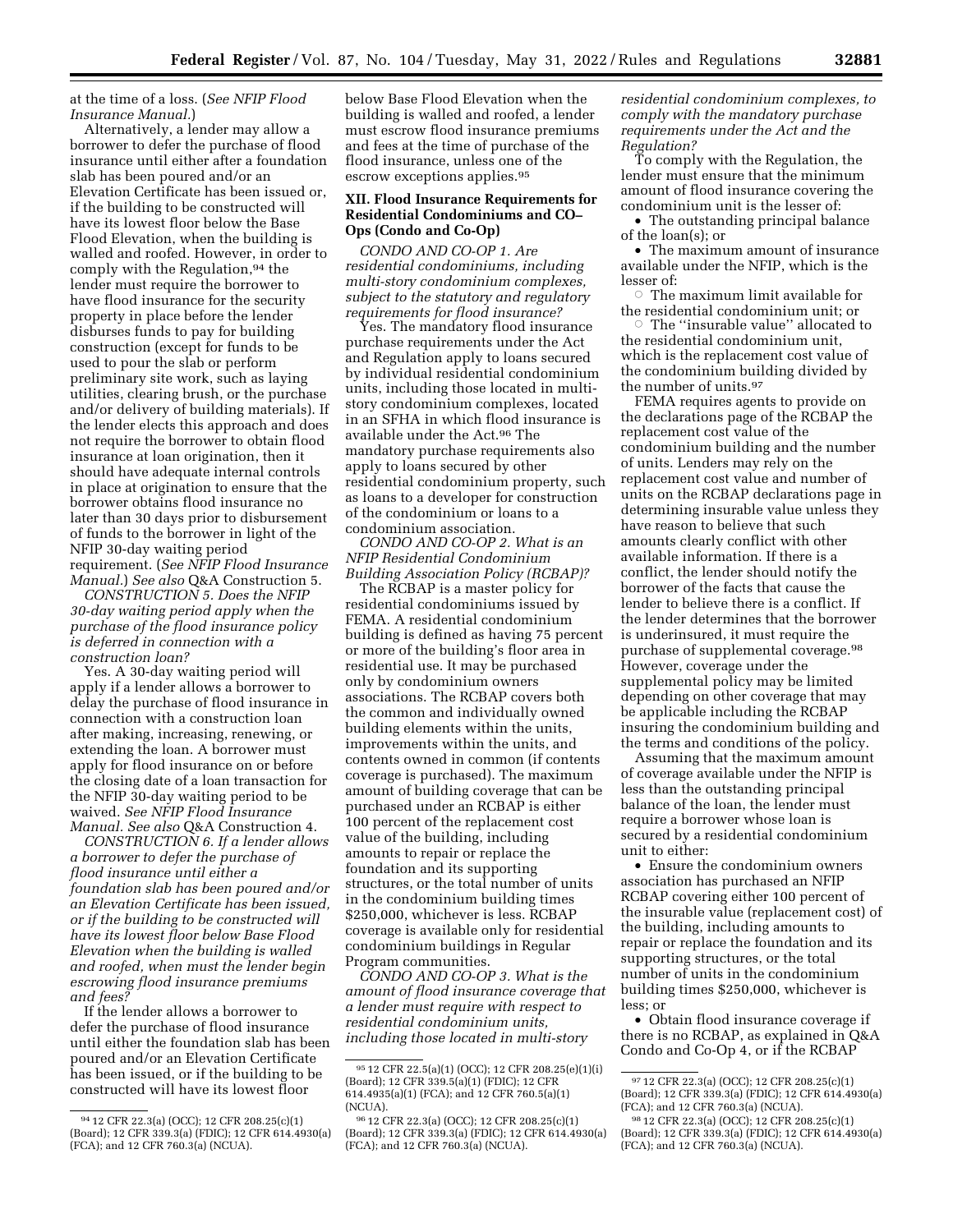coverage is less than 100 percent of the replacement cost value of the building or the total number of units in the condominium building times \$250,000, whichever is less, as explained in Q&A Condo and Co-Op 5.

*Example:* Lender makes a loan in the principal amount of \$300,000 secured by a condominium unit in a 50-unit condominium building, which is located in an SFHA within a participating community, with a replacement cost of \$15 million and insured by an RCBAP with \$12.5 million of coverage.

• Outstanding principal balance of loan is \$300,000.

• Maximum amount of coverage available under the NFIP, which is the lesser of:

 $\circ$ Maximum limit available for the residential condominium unit is \$250,000; or

 $\circ$  Insurable value of the unit based on 100 percent of the building's replacement cost value (\$15 million ÷  $50 = $300,000$ .

The lender does not need to require additional flood insurance since the RCBAP's \$250,000 per unit coverage  $($12.5 \text{ million} \div 50 = $250,000) \text{ satisfies}$ the Regulation's mandatory flood insurance purchase requirement. (This is the lesser of the outstanding principal balance (\$300,000), the maximum coverage available under the NFIP (\$250,000), or the insurable value (\$300,000)). *See NFIP Flood Insurance Manual.* 

The requirement discussed in this Q&A applies to any loan that is made, increased, extended, or renewed after October 1, 2007. This requirement does not apply to any loans made prior to October 1, 2007, until a triggering event occurs (that is, the loan is refinanced, extended, increased, or renewed) in connection with the loan. Absent a new triggering event, loans made prior to October 1, 2007, will be considered compliant if the lender complied with the Agencies' previous guidance that an RCBAP with 80 percent RCV coverage was sufficient. FEMA issued guidance effective October 1, 2007, requiring NFIP insurers to add the RCV of the condominium building and the number of units to the RCBAP declarations page of all new and renewed policies.

*CONDO AND CO-OP 4. For residential condominiums with no RCBAP coverage, what action must a lender take for an individual unit owner?* 

If there is no RCBAP on the residential condominium building, then the lender must require the individual unit owner to obtain coverage in an amount sufficient to meet the

requirements outlined in Q&A Condo and Co-Op 3.99

Under the NFIP, a Dwelling Policy is available for condominium unit owners' purchase when there is no or inadequate RCBAP coverage.

*Example:* The lender makes a loan in the principal amount of \$175,000 secured by a residential condominium unit in a 50-unit residential condominium building, which is located in an SFHA within a participating community, with a replacement cost value of \$10 million; however, there is no RCBAP.

• Outstanding principal balance of loan is \$175,000.

• Maximum amount of coverage available under the NFIP, which is the lesser of:

 $\circ$ Maximum limit available for the residential condominium unit is \$250,000; or

 $\circ$  Insurable value of the unit based on 100 percent of the building's replacement cost value (\$10 million ÷  $50 = $200,000$ .

The lender must require the individual unit owner to purchase flood insurance coverage in the amount of at least \$175,000, since there is no RCBAP, to satisfy the Regulation's mandatory flood insurance purchase requirement. (This is the lesser of the outstanding principal balance (\$175,000), the maximum coverage available under the NFIP (\$250,000), or the insurable value (\$200,000).)

*CONDO AND CO-OP 5. What action must a lender take if the RCBAP coverage is insufficient to meet the Regulation's mandatory purchase requirements for a loan secured by an individual residential condominium unit?* 

If the lender determines that flood insurance coverage purchased under the RCBAP is insufficient to meet the Regulation's mandatory purchase requirements, then the lender should request that the individual unit owner ask the condominium association to obtain additional coverage that would be sufficient to meet the Regulation's requirements. *See* Q&A Condo and Co-Op 3. If the condominium association does not obtain sufficient coverage, then the lender must require the individual unit owner to purchase supplemental coverage in an amount sufficient to meet the Regulation's flood insurance requirements.100 The amount of supplemental coverage required to be

purchased by the individual unit owner would be the difference between the RCBAP's coverage allocated to that unit and the Regulation's mandatory flood insurance purchase requirements. *See*  Q&A Condo and Co-Op 4.

*Example:* Lender makes a loan in the principal amount of \$300,000 secured by a condominium unit in a 50-unit condominium building, which is located in an SFHA within a participating community, with a replacement cost value of \$10 million; however, the RCBAP is at 80 percent of replacement cost value (\$8 million or \$160,000 per unit).

• Outstanding principal balance of loan is \$300,000.

• Maximum amount of coverage available under the NFIP, which is the lesser of:

 $\circ$ Maximum limit available for the residential condominium unit (\$250,000); or

 $\circ$  Insurable value of the unit based on 100 percent of the building's replacement value (\$10 million  $\div$  50 = \$200,000).

The lender must require the individual unit owner to purchase supplemental flood insurance coverage in the amount of \$40,000 to satisfy the Regulation's mandatory flood insurance purchase requirement of \$200,000. (This is the lesser of the outstanding principal balance (\$300,000), the maximum coverage available under the NFIP (\$250,000), or the insurable value (\$200,000).) The RCBAP fulfills only \$160,000 of the Regulation's flood insurance requirement.

While the individual unit owner's purchase of a separate policy that provides for adequate flood insurance coverage under the Regulation will satisfy the Regulation's mandatory flood insurance purchase requirements, the lender and the individual unit owner may still be exposed to additional risk of loss. Lenders are encouraged to apprise borrowers of this risk. For example, the NFIP Dwelling Policy provides individual unit owners with supplemental building coverage that is in excess to the RCBAP. The policies are coordinated such that the Dwelling Policy purchased by the unit owner responds to shortfalls on building coverage pertaining either to improvements owned by the insured unit owner or to assessments. However, the Dwelling Policy does not extend the RCBAP limits, nor does it enable the condominium association to fill in gaps in coverage.

*CONDO AND CO-OP 6. What must a lender do when a loan secured by a residential condominium unit is in a complex whose condominium* 

<sup>99</sup> 12 CFR 22.3(a) (OCC); 12 CFR 208.25(c)(1) (Board); 12 CFR 339.3(a) (FDIC); 12 CFR 614.4930(a) (FCA); and 12 CFR 760.3(a) (NCUA).

<sup>100</sup> 12 CFR 22.3(a) (OCC); 12 CFR 208.25(c)(1) (Board); 12 CFR 339.3(a) (FDIC); 12 CFR 614.4930(a) (FCA); and 12 CFR 760.3(a) (NCUA).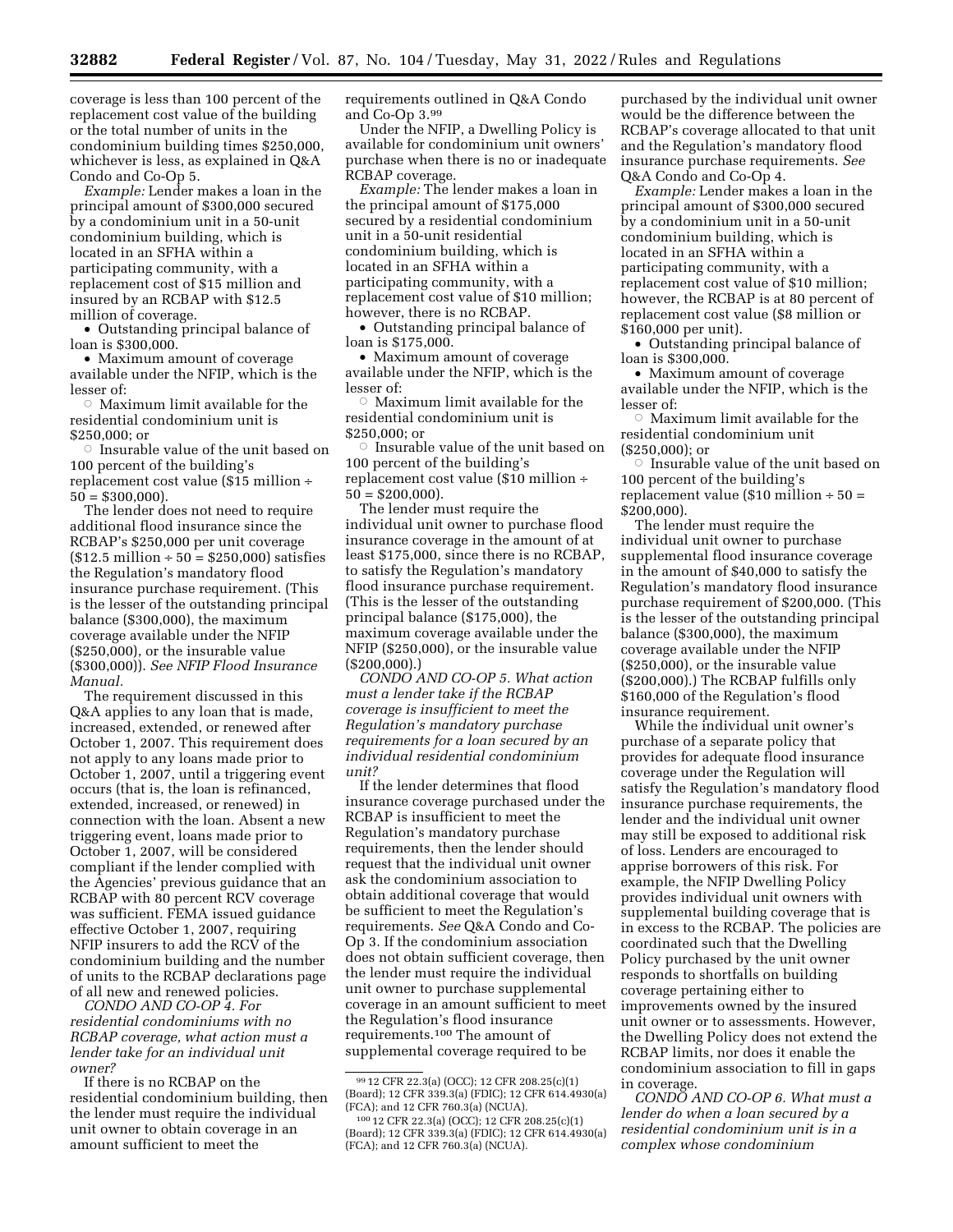*association allows its existing RCBAP to lapse?* 

If a lender determines at any time during the term of a designated loan that the loan is not covered by flood insurance or is covered by such insurance in an amount less than that required under the Act and the Regulation, the lender must notify the individual unit owner of the requirement to maintain flood insurance coverage sufficient to meet the Regulation's mandatory requirements.101 The lender should encourage the individual unit owner to work with the condominium association to acquire a new RCBAP in an amount sufficient to meet the Regulation's mandatory flood insurance purchase requirement. *See* Q&A Condo and Co-Op 3. Failing that, the lender must require the individual unit owner to obtain a flood insurance policy in an amount sufficient to meet the Regulation's mandatory flood insurance purchase requirement. S*ee* Q&As Condo and Co-Op 4 & 5. If the borrower/unit owner or the condominium association fails to purchase flood insurance sufficient to meet the Regulation's mandatory requirements within 45 days of the lender's notification to the individual unit owner of inadequate insurance coverage, the lender must force place the necessary flood insurance on the borrower's behalf.102

*CONDO AND CO-OP 7. How does the RCBAP's co-insurance penalty apply in the case of residential condominiums, including those located in multi-story condominium complexes?* 

In the event the RCBAP's coverage on a condominium building at the time of loss is less than 80 percent of either the building's replacement cost or the maximum amount of insurance available for that building under the NFIP (whichever is less), then the loss payment, which is subject to a coinsurance penalty, is determined as follows (subject to all other relevant conditions in the policy, including those pertaining to valuation, adjustment, settlement, and payment of loss):

A. Divide the actual amount of flood insurance carried on the condominium building at the time of loss by 80 percent of either its replacement cost or the maximum amount of insurance available for the building under the NFIP, whichever is less.

B. Multiply the amount of loss, before application of the deductible, by the figure determined in A above.

C. Subtract the deductible from the figure determined in B above.

The policy will pay the amount determined in C above, or the amount of insurance carried, whichever is less.

*Example 1:* (Inadequate insurance amount to avoid penalty).

- Replacement value of the building: \$250,000.
- 80% of replacement value of the building: \$200,000.

Actual amount of insurance carried: \$180,000.

- Amount of the loss: \$150,000. Deductible: \$500. Step A:  $180,000 \div 200,000 = .90$
- (90% of what should be carried to avoid coinsurance penalty) Step B:  $150,000 \times .90 = 135,000$
- Step C:  $135,000 500 = 134,500$ The policy will pay no more than
- \$134,500. The remaining \$15,500 is not covered due to the co-insurance penalty (\$15,000) and application of the
- deductible (\$500).

*Example 2:* (Adequate insurance amount to avoid penalty).

- Replacement value of the building: \$250,000.
- 80% of replacement value of the building: \$200,000.
- Actual amount of insurance carried: \$200,000.
	- Amount of the loss: \$150,000. Deductible: \$500.
- Step A:  $200,000 \div 200,000 = 1.00$ (100% of what should be carried to
- avoid coinsurance penalty) Step B:  $150,000 \times 1.00 = 150,000$ Step C:  $150,000 - 500 = 149,500$

In this example there is no coinsurance penalty, because the actual amount of insurance carried meets the 80 percent requirement to avoid the coinsurance penalty. The policy will pay no more than \$149,500 (\$150,000 amount of loss minus the \$500 deductible). This example also assumes a \$150,000 outstanding principal loan balance.

*CONDO AND CO-OP 8. What are the major factors involved with the individual unit owner's NFIP Dwelling Policy's coverage limitations with respect to the condominium association's RCBAP coverage?* 

The following examples demonstrate how the unit owner's NFIP Dwelling Policy may cover in certain loss situations:

*Example 1:* RCBAP

If the unit owner purchases building coverage under the Dwelling Policy and if there is an RCBAP covering at least 80 percent of the building replacement cost value, the loss assessment coverage

under the Dwelling Policy will pay that part of a loss that exceeds 80 percent of the association's building replacement cost allocated to that unit.

The loss assessment coverage under the Dwelling Policy will not cover the association's policy deductible purchased by the condominium association.

If building elements within units have also been damaged, the Dwelling Policy pays to repair building elements after the RCBAP limits that apply to the unit have been exhausted. Coverage combinations cannot exceed the total limit of \$250,000 per unit.

*Example 2:* No RCBAP

If the unit owner purchases building coverage under the Dwelling Policy and there is no RCBAP, the Dwelling Policy covers assessments against unit owners for damages to common areas up to the Dwelling Policy limit.

However, if there is damage to the building elements of the unit (*e.g.,*  inside the individual unit) as well, the combined payment of unit building damages, which would apply first, and the loss assessment may not exceed the building coverage limit under the Dwelling Policy.

*CONDO AND CO-OP 9. What are the flood insurance requirements for a residential condominium unit or a nonresidential condominium unit located in a non-residential condominium building? What are the flood insurance requirements for a non-residential condominium unit located in a residential condominium building?* 

Coverage is not available under the NFIP for an individual residential condominium unit or a non-residential condominium unit located in a nonresidential condominium building. NFIP coverage is also not available for a non-residential condominium unit located in a residential condominium building. Therefore, a loan secured by one of these types of units is not a designated loan under the Regulation, and the mandatory flood insurance requirement does not apply. The Agencies note, however, that contents coverage is available through the NFIP for these types of units. *See NFIP Flood Insurance Manual.* 

*CONDO AND CO-OP 10. What flood insurance requirements apply to a loan secured by a share in a cooperative building that is located in an SFHA?* 

It is important to recognize the difference between ownership of a condominium and a cooperative. Although an owner of a condominium owns title to real property, a cooperative unit holder holds stock in a corporation with the right to occupy a particular unit, but owns no title to the building.

<sup>101</sup> 12 CFR 22.7(a) (OCC); 12 CFR 208.25(g)(1) (Board); 12 CFR 339.7(a) (FDIC); 12 CFR 614.4945(a) (FCA); and 12 CFR 760.7(a) (NCUA).

<sup>102</sup> 12 CFR 22.7(a) (OCC); 12 CFR 208.25(g)(1) (Board); 12 CFR 339.7(a) (FDIC); 12 CFR 614.4945(a) (FCA); and 12 CFR 760.7(a) (NCUA).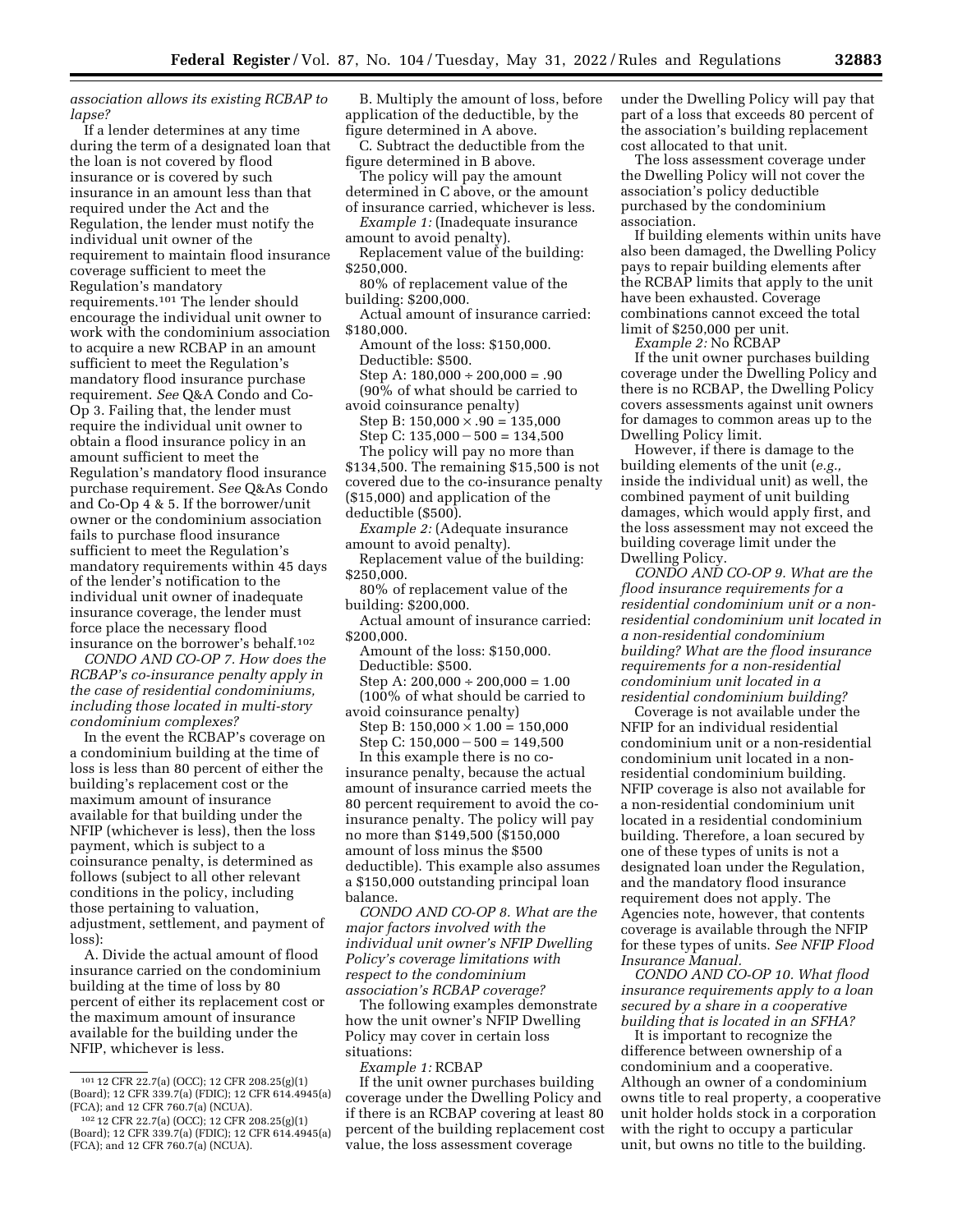As a result, a loan to a cooperative unit owner, secured by the owner's share in the cooperative, is not a designated loan that is subject to the Act or the Regulation.

Although there is no requirement under the Act or Regulation to purchase flood insurance on the cooperative building if the loan is secured by the unit owner's share in the cooperative, for safety and soundness purposes, residential or non-residential cooperative buildings may be insured by the association or corporation under the General Property Form. The entity that owns the cooperative building, not the individual unit members, is the named insured.

## **XIII. Flood Insurance Requirements for Home Equity Loans, Lines of Credit, Subordinate Liens, and Other Security Interests in Collateral (Contents) Located in an SFHA (Other Security Interests)**

*OTHER SECURITY INTERESTS 1. Is a home equity loan considered a designated loan that requires flood insurance?* 

Yes. A home equity loan is a designated loan, regardless of the lien priority, if the loan is secured by a building or a mobile home located in an SFHA in which flood insurance is available under the Act.103

*OTHER SECURITY INTERESTS 2. Does a draw against an approved line of credit secured by a building or mobile home, which is located in an SFHA in which flood insurance is available under the Act, require a flood determination under the Regulation?* 

No. While a line of credit secured by a building or mobile home located in an SFHA in which flood insurance is available under the Act is a designated loan and, therefore, requires a flood determination before the loan is made, draws against an approved line do not require further determinations.104 However, a request made for an increase in an approved line of credit may require a new determination, depending upon whether a previous determination was done. *See* Q&A SFHDF 4.

*OTHER SECURITY INTERESTS 3. What is the amount of flood insurance coverage required on a line of credit secured by a residential improved real estate?* 

A lender may take the following alternative approaches:

• For administrative convenience in complying with the flood insurance requirements, upon origination, a lender may require the purchase of flood insurance for the total amount of all loans or the maximum amount of flood insurance coverage available, whichever is less;  $^{105}$  or

• A lender may actively review its records throughout the year to determine whether the appropriate amount of flood insurance coverage is maintained, considering the draws made against the line or repayments made to the account. In those instances in which there is no policy on the collateral at time of origination, the borrower must, at a minimum, obtain a policy as a requirement for drawing on the line. Lenders that choose to actively review the line should inform the borrower that this option may have more risks, such as inadequate flood insurance coverage during the 30-day waiting period for an NFIP flood policy to become effective. Lenders should be prepared to initiate force placement procedures if at any time the lender determines a lack of adequate flood insurance coverage for a designated line of credit, as required under the Regulation.106

*OTHER SECURITY INTERESTS 4. When a lender makes, increases, extends or renews a second mortgage secured by a building or mobile home located in an SFHA, how much flood insurance must the lender require?* 

The lender must ensure that adequate flood insurance is in place or require that additional flood insurance coverage be added to the flood insurance policy in the amount of the lesser of either the combined total outstanding principal balance of the first and second loan, the maximum amount available under the Act (currently \$250,000 for most residential buildings and \$500,000 for other buildings), or the insurable value of the building or mobile home.107 The junior lienholder should also have the borrower add the junior lienholder's name as mortgagee/loss payee to the existing flood insurance policy. Given the provisions of NFIP policies, a lender cannot comply with the Act and Regulation by requiring the purchase of an NFIP flood insurance policy only in the amount of the outstanding principal balance of the second mortgage without

regard to the amount of flood insurance coverage on a first mortgage.

A junior lienholder should work with the senior lienholder, the borrower, or with both of these parties, to determine how much flood insurance is needed to cover improved real estate collateral. A junior lienholder should obtain the borrower's consent in the loan agreement or otherwise for the junior lienholder to obtain information on balance and existing flood insurance coverage on senior lien loans from the senior lienholder.

Junior lienholders also have the option of pulling a borrower's credit report and using the information from that document to establish how much flood insurance is necessary upon increasing, extending, or renewing a junior lien, thus protecting the interests of the junior lienholder, the senior lienholder(s), and the borrower. In the limited situation in which a junior lienholder or its servicer is unable to obtain the necessary information about the amount of flood insurance in place on the outstanding balance of a senior lien (for example, in the context of a loan renewal), the lender may presume that the amount of insurance coverage relating to the senior lien in place at the time the junior lien was first established (provided that the amount of flood insurance relating to the senior lien was adequate at the time) continues to be sufficient.

*Example 1:* Lender A makes a first mortgage with a principal balance of \$100,000, but improperly requires only \$75,000 of flood insurance coverage, which the borrower satisfied by obtaining an NFIP policy. Lender B issues a second mortgage with a principal balance of \$50,000. The insurable value of the residential building securing the loans is \$200,000. Lender B must ensure that flood insurance in the amount of \$150,000 is purchased and maintained. If Lender B were to require additional flood insurance only in an amount equal to the principal balance of the second mortgage (\$50,000), its interest in the secured property would not be fully protected in the event of a flood loss because Lender A would have prior claim on \$100,000 of the loss payment towards its principal balance of \$100,000, while Lender B would receive only \$25,000 of the loss payment toward its principal balance of \$50,000.

*Example 2:* Lender A, who is not directly covered by the Act or Regulation, makes a first mortgage with a principal balance of \$100,000 and does not require flood insurance. Lender B, who is directly covered by the Act and Regulation, issues a second

<sup>103</sup> 12 CFR 22.2(e) (OCC); 12 CFR 208.25(b)(5) (Board); 12 CFR 339.2 (FDIC); 12 CFR 614.4925 (FCA); and 12 CFR 760.2 (NCUA).

<sup>104</sup> 12 CFR 22.2(e) and 22.3(a) (OCC); 12 CFR 208.25(b)(5) and (c)(1) (Board); 12 CFR 339.2 and 339.3(a) (FDIC); 12 CFR 614.4925 and 614.4930(a) (FCA); and 12 CFR 760.2 and 760.3(a) (NCUA).

<sup>105</sup> 12 CFR 22.3(a) (OCC); 12 CFR 208.25(c)(1) (Board); 12 CFR 339.3(a) (FDIC); 12 CFR 614.4930(a) (FCA); and 12 CFR 760.3(a) (NCUA).

<sup>106</sup> 12 CFR 22.7(a) (OCC); 12 CFR 208.25(g)(1) (Board); 12 CFR 339.7(a) (FDIC); 12 CFR 614.4945(a) (FCA); and 12 CFR 760.7(a) (NCUA).

<sup>107</sup> 12 CFR 22.3(a) (OCC); 12 CFR 208.25(c)(1) (Board); 12 CFR 339.3(a) (FDIC); 12 CFR 614.4930(a) (FCA); and 12 CFR 760.3(a) (NCUA).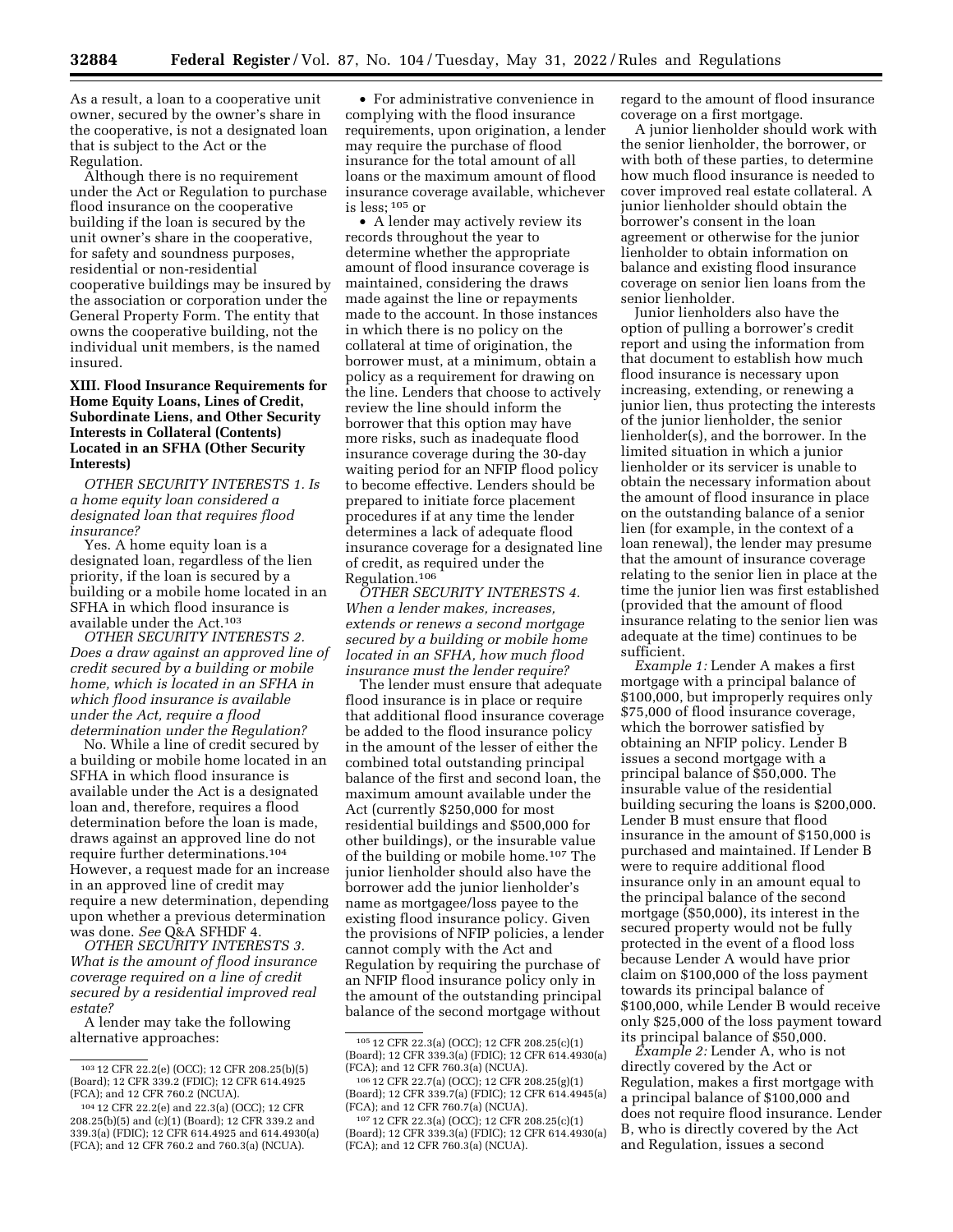mortgage with a principal balance of \$50,000. The insurable value of the residential building securing the loans is \$200,000. Lender B must ensure that flood insurance in the amount of \$150,000 is purchased and maintained. If Lender B were to require flood insurance only in an amount equal to the principal balance of the second mortgage (\$50,000) through an NFIP policy, then its interest in the secured property would not be protected in the event of a flood loss because Lender A would have prior claim on the entire \$50,000 loss payment towards its principal balance of \$100,000.

*Example 3:* Lender A made a first mortgage with a principal balance of \$100,000 on improved real estate with a fair market value of \$150,000. The insurable value of the residential building on the improved real estate is \$90,000; however, Lender A improperly required only \$70,000 of flood insurance coverage, which the borrower satisfied by purchasing an NFIP policy. Lender B later takes a second mortgage on the property with a principal balance of \$10,000. Lender B must ensure that flood insurance in the amount of \$90,000 (the insurable value) is purchased and maintained on the secured property to comply with the Act and Regulation. If Lender B were to require flood insurance only in an amount equal to the principal balance of the second mortgage (\$10,000), its interest in the secured property would not be protected in the event of a flood loss because Lender A would have prior claim on the entire \$80,000 loss payment towards the insurable value of \$90,000.

*OTHER SECURITY INTERESTS 5. If a borrower requesting a loan secured by a junior lien provides evidence that flood insurance coverage is in place, does the lender have to make a new determination? Does the lender have to adjust the insurance coverage?* 

It depends. Assuming the requirements in Section 528 of the Act (42 U.S.C. 4104b) are met and the same lender made the first mortgage, then a new determination may not be necessary when the existing determination is not more than seven years old, there have been no map changes, and the determination was recorded on an SFHDF. If, however, a lender other than the one that made the first mortgage loan is making the junior lien loan, a new determination would be required because this lender would be deemed to be ''making'' a new loan.108

In either situation, the lender will need to determine whether the amount of insurance in effect is sufficient to cover the lesser of the combined outstanding principal balance of all loans (including the junior lien loan), the insurable value, or the maximum amount of coverage available on the improved real estate. This will hold true whether the subordinate lien loan is a home equity loan or some other type of junior lien loan.

*OTHER SECURITY INTERESTS 6. If the loan request is to finance inventory stored in a building located within an SFHA, but the building is not security for the loan, is flood insurance required?* 

No. The Act and the Regulation provide that a lender shall not make, increase, extend, or renew a designated loan, that is, a loan secured by a building or mobile home located or to be located in an SFHA, ''unless the building or mobile home and any personal property securing the loan is covered by flood insurance for the term of the loan.'' 109 In this example, the loan is not a designated loan because it is not secured by a building or mobile home; rather, the collateral is the inventory alone.

*OTHER SECURITY INTERESTS 7. Is flood insurance required if a building and its contents both secure a loan, and the building is located in an SFHA in which flood insurance is available?* 

Yes. Flood insurance is required for the building located in the SFHA and any personal property securing the loan.110 The method for allocating flood insurance coverage among multiple buildings, as described in Q&A Amount 6, would be the same method for allocating flood insurance coverage among contents and buildings. That is, both contents and building will be considered to have a sufficient amount of flood insurance coverage for regulatory purposes so long as some reasonable amount of insurance is allocated to each category.

*Example:* Lender A makes a loan for \$200,000 that is secured by a warehouse with an insurable value of \$150,000 and inventory in the warehouse worth \$100,000. The Act and Regulation require that flood insurance coverage be obtained for the lesser of the outstanding principal balance of the loan or the maximum amount of flood insurance that is available under the

NFIP. The maximum amount of insurance that is available for both building and contents is \$500,000 for each category. In this situation, Federal flood insurance requirements could be satisfied by placing \$150,000 worth of flood insurance coverage on the warehouse, thus insuring it to its insurable value, and \$50,000 worth of contents flood insurance coverage on the inventory, thus providing total coverage in the amount of the outstanding principal balance of the loan. Note that this holds true even though the inventory is worth \$100,000.

*OTHER SECURITY INTERESTS 8. If a loan is secured by Building A, which is located in an SFHA, and contents located in Building B where building B does not secure the loan, is flood insurance required on the contents securing the loan?* 

No. If collateral securing the loan is stored in Building B, where Building B does not secure the loan, then flood insurance is not required on those contents whether or not Building B is located in an SFHA.

*OTHER SECURITY INTERESTS 9. Does the Regulation apply when the lender takes a security interest in improved real estate and contents located in an SFHA only as an*  ''*abundance of caution*''*?* 

Yes. The Act and Regulation look to the collateral securing the loan. If the lender takes a security interest in improved real estate and contents located in an SFHA, then flood insurance is required.111

The language in the loan agreement or security instrument determines whether the improved real estate and contents are taken as security for the loan. If a lender intends to take a security interest in the improved real estate and contents, the loan agreement or security instrument should include language indicating that the improved real estate and contents are security for the loan. If the lender does not intend to take a security interest in either the improved real estate and/or contents, the loan agreement or security instrument should not include language to this effect, including language inserted out of an ''abundance of caution.''

*OTHER SECURITY INTERESTS 10. Is flood insurance required if the lender takes a security interest in contents located in a building in an SFHA securing the loan but does not perfect the security interest?* 

Yes, flood insurance is required. The language in the loan agreement or

<sup>108</sup> 12 CFR 22.3(a), 22.6(a) (OCC); 12 CFR 208.25(c)(1) and (f)(1) (Board); 12 CFR 339.3(a),

<sup>339.6(</sup>a) (FDIC); 12 CFR 614.4930(a), 614.4940(a) (FCA); and 12 CFR 760.3(a), 760.6(a) (NCUA).

<sup>109</sup> 12 CFR 22.3(a) (OCC); 12 CFR 208.25(c)(1) (Board); 12 CFR 339.3(a) (FDIC); 12 CFR 614.4930(a) (FCA); and 12 CFR 760.3(a) (NCUA).

<sup>110</sup> 12 CFR 22.3(a) (OCC); 12 CFR 208.25(c)(1) (Board); 12 CFR 339.3(a) (FDIC); 12 CFR 614.4930(a) (FCA); and 12 CFR 760.3(a) (NCUA).

<sup>111</sup> 12 CFR 22.3(a) (OCC); 12 CFR 208.25(c)(1) (Board); 12 CFR 339.3(a) (FDIC); 12 CFR 614.4930(a) (FCA); and 12 CFR 760.3(a) (NCUA).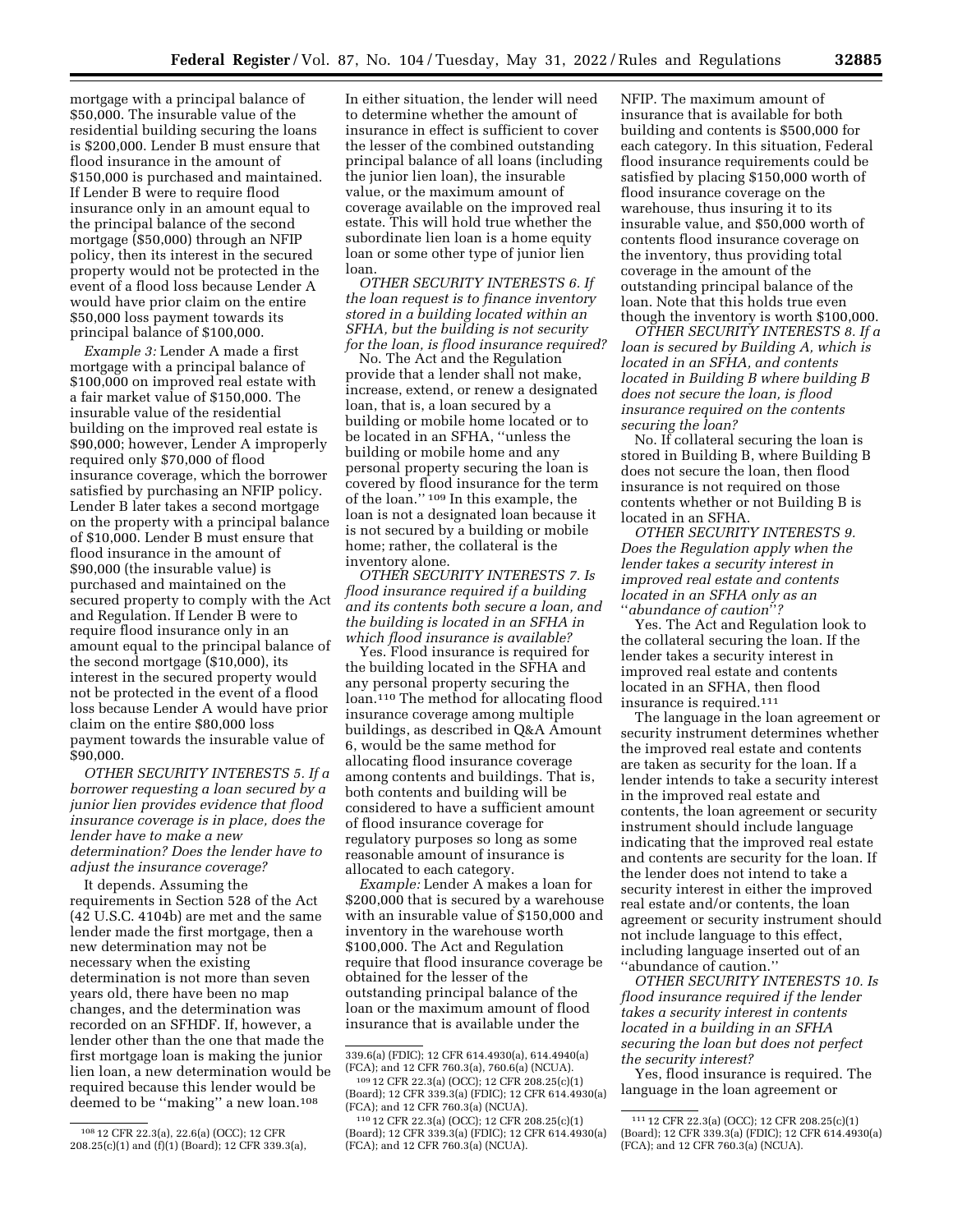security instrument determines whether the contents are taken as security for the loan. If the lender takes a security interest in contents located in a building in an SFHA securing the loan, flood insurance is required for the contents, regardless of whether that security interest is perfected.112

*OTHER SECURITY INTERESTS 11. If a borrower offers a note on a singlefamily dwelling as collateral for a loan but the lender does not take a security interest in the dwelling itself, is this a designated loan that requires flood insurance?* 

No. A designated loan is a loan secured by a building or mobile home that is located or to be located in an SFHA in which flood insurance is available under the Act.113 In this example, the lender did not take a security interest in the building; therefore, the loan is not a designated loan.

*OTHER SECURITY INTERESTS 12. If a lender makes a loan that is not secured by real estate, but is made on the condition of a personal guarantee by a third party who gives the lender a security interest in improved real estate owned by the third party that is located in an SFHA in which flood insurance is available, is it a designated loan that requires flood insurance?* 

Yes. In this scenario, a loan is made on condition of a personal guarantee by a third party and further secured by improved real estate, which is located in an SFHA and owned by that third party. Under these circumstances, the security of improved real estate in an SFHA is so closely tied to the making of the loan that it is considered a designated loan that requires flood insurance.114

#### **XIV. Requirement To Escrow Flood Insurance Premiums and Fees— General (Escrow)**

*ESCROW 1. When must escrow accounts be established for flood insurance purposes?* 

A lender, or a servicer acting on its behalf, must escrow all premiums and fees for any flood insurance required under the mandatory purchase of flood insurance requirement for any designated loan secured by residential improved real estate or a mobile home that is made, increased, extended, or renewed on or after January 1, 2016. The

escrow must be payable with the same frequency as payments on the designated loan are required to be made for the duration of the loan, unless the loan or lender is subject to one of the exceptions.115

A lender is not required to escrow for flood insurance if it qualifies for the small lender exception <sup>116</sup> or the loan qualifies for one of the following loanrelated exceptions 117 in the Regulation:

• A loan that is an extension of credit primarily for business, commercial, or agricultural purposes;

• A loan that is in a subordinate position to a senior lien secured by the same property for which the borrower has obtained adequate flood insurance coverage;

• A loan that is covered by a condominium association, cooperative, homeowners association or other applicable group's adequate flood insurance policy;

• A loan that is a home equity line of credit;

• A loan that is a nonperforming loan that is 90 or more days past due; or

• A loan that has a term not longer than 12 months.

If a lender no longer qualifies for the small lender exception, it must escrow all premiums and fees for any flood insurance required under the mandatory purchase of flood insurance requirement for any designated loan secured by residential improved real estate or a mobile home that is made, increased, extended, or renewed on or after July 1 of the first calendar year in which a lender has a change in status, unless a loan qualifies for another exception.<sup>118</sup> If a lender, other than a lender that qualifies for the small lender exception, determines at any time during the term of a designated loan secured by residential improved real estate or a mobile home that an exception from the escrow requirement that previously applied to a particular loan no longer applies to the loan, the lender must escrow flood insurance premiums and fees as soon as reasonably practicable.119

117 12 CFR 22.5(a)(2) (OCC); 12 CFR 208.25(e)(1)(ii) (Board); 12 CFR 339.5(a)(2) (FDIC); 12 CFR 614.4935(a)(2) (FCA); and 12 CFR 760.5(a)(2) (NCUA).

118 12 CFR 22.5(c)(2) (OCC); 12 CFR 208.25(e)(3)(ii) (Board); 12 CFR 339.5(c)(2) (FDIC); 12 CFR 614.4935(c)(2) (FCA); and 12 CFR 760.5(c)(2) (NCUA).

119 12 CFR 22.5(a)(3) (OCC); 12 CFR 208.25(e)(1)(iii) (Board); 12 CFR 339.5(a)(3) (FDIC);

*ESCROW 2. If a lender does not escrow for taxes or homeowner's insurance, is it required to escrow for flood insurance under the Regulation? If yes, is the lender obligated to escrow for taxes and other insurance because it escrows for flood insurance pursuant to the rule?* 

If a lender or its servicer is required to escrow for flood insurance under the Regulation, it must do so even if it does not escrow for taxes or other insurance.120 A lender or servicer is not, however, obligated to escrow for taxes and other insurance solely because it must escrow for flood insurance pursuant to the Regulation, though there may be other laws or regulations that require that additional escrow.

*ESCROW 3. Are lenders required to escrow force-placed insurance?* 

Yes, the Regulation requires lenders or their servicers to escrow flood insurance premiums for any residential designated loan made, increased, extended, or renewed on or after January 1, 2016, unless the lender or the loan qualifies for an exception from the escrow requirement.<sup>121</sup> The Act and Regulation do not include an exception to the escrow requirement for forceplaced insurance.

*ESCROW 4. Does the requirement to escrow flood insurance premiums and fees apply when a loan does not experience a triggering event?* 

No, subject to certain exceptions. The Regulation provides that a lender or its servicer is required to escrow flood insurance premiums and fees when a designated loan is made, increased, extended, or renewed (a triggering event), unless either the lender or the loan is excepted from the escrow requirement.122 Until the loan experiences a triggering event, the lender is not required to escrow flood insurance premiums and fees, unless: (i) A borrower requests the escrow in connection with the requirement that the lender provide an option to escrow for outstanding loans; 123 or (ii) the lender determines that a loan exception

12 CFR 614.4935(a)(3) (FCA); and 12 CFR 760.5(a)(3) (NCUA).

122 12 CFR 22.5(a) (OCC); 12 CFR 208.25(e)(1) (Board); 12 CFR 339.5(a) (FDIC); 12 CFR 614.4935(a) (FCA); and 12 CFR 760.5(a)(NCUA).

123 12 CFR 22.5(d) (OCC); 12 CFR 208.25(e)(4) (Board); 12 CFR 339.5(d) (FDIC); 12 CFR 614.4935(d) (FCA); and 12 CFR 760.5(d) (NCUA).

<sup>112</sup> 12 CFR 22.3(a) (OCC); 12 CFR 208.25(c)(1) (Board); 12 CFR 339.3(a) (FDIC); 12 CFR 614.4930(a) (FCA); and 12 CFR 760.3(a) (NCUA).

<sup>113</sup> 12 CFR 22.2(e) (OCC); 12 CFR 208.25(b)(5) (Board); 12 CFR 339.2 (FDIC); 12 CFR 614.4925 (FCA); and 12 CFR 760.2 (NCUA).

<sup>114</sup> 12 CFR 22.2(e) (OCC); 12 CFR 208.25(b)(5) (Board); 12 CFR 339.2 (FDIC); 12 CFR 614.4925 (FCA); and 12 CFR 760.2 (NCUA).

<sup>115</sup> 12 CFR 22.5(a) (OCC); 12 CFR 208.25(e)(1) (Board); 12 CFR 339.5(a)(1) (FDIC); 12 CFR 614.4935(a)(1) (FCA); and 12 CFR 760.5(a)(1) (NCUA).

<sup>116</sup> 12 CFR 22.5(c) (OCC); 12 CFR 208.25(e)(3) (Board); 12 CFR 339.5(c) (FDIC); 12 CFR 614.4935(c) (FCA); and 12 CFR 760.5(c) (NCUA).

<sup>120</sup> 12 CFR 22.5(a)(1) (OCC); 12 CFR 208.25(e)(1)(i) (Board); 12 CFR 339.5(a)(1) (FDIC); 12 CFR 614.4935(a)(1) (FCA); and 12 CFR 760.5(a)(1) (NCUA).

<sup>121</sup> 12 CFR 22.5(a) (OCC); 12 CFR 208.25(e)(1) (Board); 12 CFR 339.5(a)(1) (FDIC); 12 CFR 614.4935(a)(1) (FCA); and 12 CFR 760.5(a)(1) (NCUA).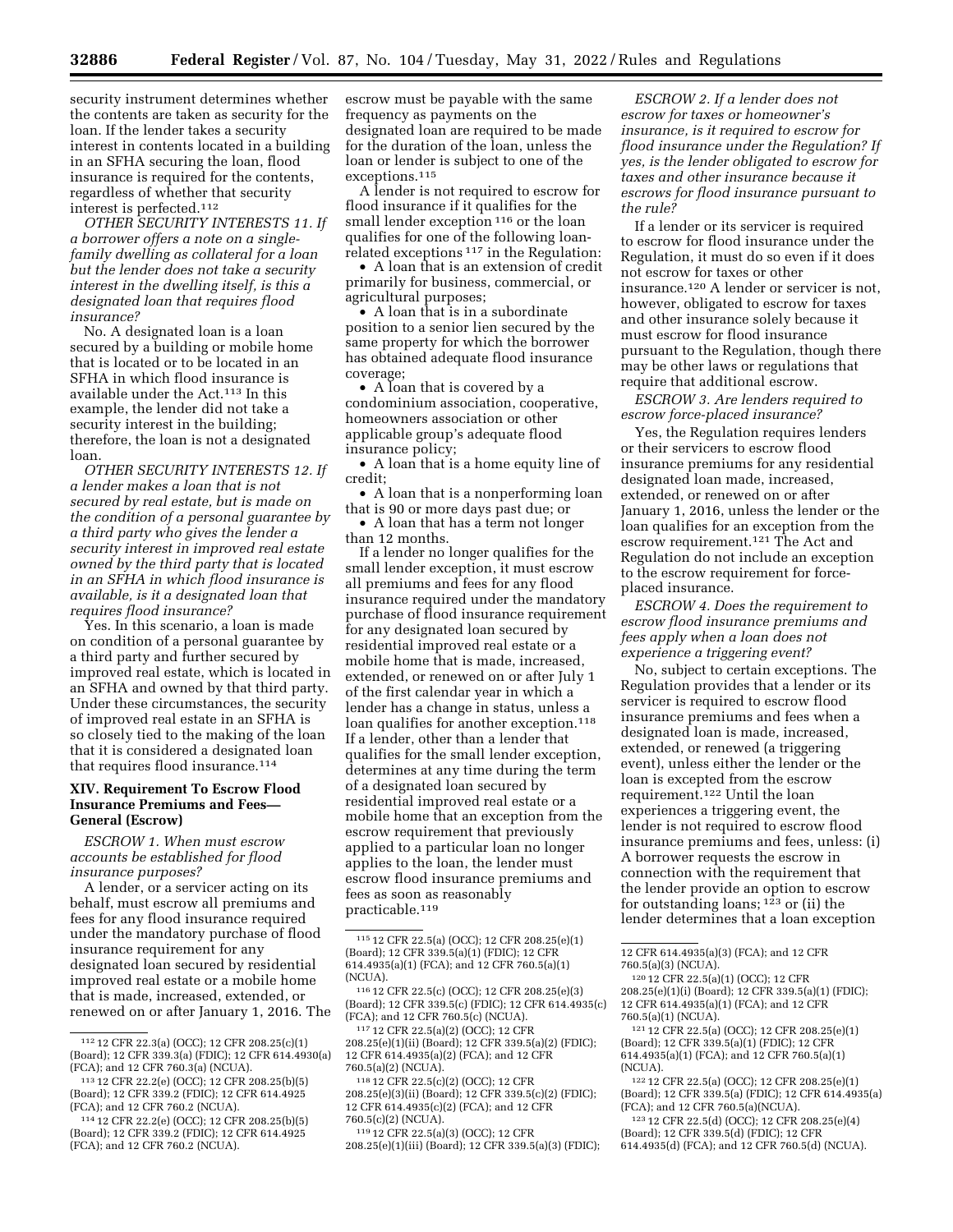to the escrow requirement no longer applies.124

*ESCROW 5. Are multi-family buildings or mixed-use properties included in the definition of* ''*residential improved real estate*'' *under the Regulation for which escrows are required (unless an exception applies)?* 

Yes. For the purposes of the Act and the Regulation, the definition of residential improved real estate does not make a distinction between whether a building is single- or multi-family, or whether a building is owner- or renteroccupied.125 Single-family dwellings (including mobile homes), two-to-four family dwellings, and multi-family properties containing five or more residential units are considered residential improved real estate.

However, with regard to mixed-use properties, the lender should look to the primary use of a building to determine whether it meets the definition of ''residential improved real estate.'' *See*  Q&As Amount 3 and 4 for guidance on residential and non-residential buildings. A loan secured by residential improved real estate is not subject to the escrow requirement if the loan is an extension of credit primarily for business, commercial or agricultural purposes.126

*ESCROW 6. If a borrower obtains a second mortgage loan for a property located in an SFHA, and it is determined that the first lienholder does not have sufficient flood insurance coverage for both liens and is not currently escrowing for flood insurance, does the junior lienholder have to escrow for the additional amount of flood insurance coverage?* 

Under the Regulation, for a closedend second mortgage loan, junior lienholders are not required to escrow for flood insurance as long as the borrower has obtained flood insurance coverage that meets the mandatory purchase requirement. Thus, the junior lender or its servicer must ensure that adequate flood insurance is in place. *See* Q&A Other Security Interests 4 for junior lienholder requirements.127 Q&A Other Security Interests 4 explains the

requirements for junior lienholders. If adequate flood insurance has not been obtained by the first lienholder and insurance must be purchased in connection with the second mortgage loan to meet the mandatory purchase requirement, the junior lender or its servicer would need to escrow the insurance obtained in connection with the second mortgage loan.128 However, the escrow requirements do not apply to a junior lien that is a home equity line of credit (HELOC) since HELOCs have a separate escrow exception under the Act and Regulation.129

*ESCROW 7. Does a lender or servicer have to escrow for loans when the security property is not located in an SFHA, but the borrower chooses to buy flood insurance?* 

Under the Regulation, lenders and servicers are only required to escrow for loans that are secured by residential improved real estate or a mobile home located or to be located in SFHAs where flood insurance is available under the NFIP and that experience a triggering event (made, increased, extended, or renewed) on or after January 1, 2016, unless either the lender or the loan qualifies for an exception.130 If the property securing the loan is not located in an SFHA, it is not a designated loan, and the lender or its servicer is not required to escrow, although the lender or servicer may offer escrow service to the borrower.

#### **XV. Requirement To Escrow Flood Insurance Premiums and Fees—Escrow Small Lender Exception (Escrow Small Lender Exception)**

*ESCROW SMALL LENDER EXCEPTION 1. Is the \$1B small lender exception for the mandatory escrow of flood insurance premiums at the lending institution level or bank holding company level?* 

By its own terms, the small lender exception to the flood insurance escrow requirement applies to lenders rather than holding companies.<sup>131</sup> Therefore, the \$1 billion requirement is calculated based on the assets held at the lending

institution level, rather than at the holding company level.

*ESCROW SMALL LENDER EXCEPTION 2. If a lender was required to escrow for taxes and hazard insurance solely under the (a) Higher-Priced Mortgage Loan (HPML) rules or (b) U.S. Department of Agriculture (USDA) or Federal Housing Administration (FHA) programs on or before July 6, 2012, is such a lender, who otherwise qualifies for the small lender exception, required to escrow the premiums and fees for flood insurance?* 

The Act and Regulation provide that a small lender is eligible for the exception only if, on or before July 6, 2012, the lender: (1) was not required under Federal or State law to deposit taxes, insurance premiums, fees, or any other charges in an escrow account for the entire term of any loan secured by residential improved real estate or a mobile home; and (2) did not have a policy of consistently and uniformly requiring the deposit of taxes, insurance premiums, fees, or other charges in an escrow account for any loans secured by residential improved real estate or a mobile home.132

• With respect to an HPML, Federal law in effect on or before July 6, 2012, permitted a borrower to request cancellation of the escrow rather than have it apply for the entire term of the loan. Therefore, HPML escrow requirements would not result in the loss of the escrow exception for a small lender that made an HPML-covered loan prior to July 6, 2012, because the lender was not required under Federal law to escrow for the entire term of the loan. Note that the phrase ''entire term'' applies only with respect to the Federal or State law requirements criterion of the exception. In addition, if a lender required escrow for an HPML solely to comply with Federal law, a lender complying with that law would not be considered to have its own separate policy of consistently and uniformly requiring escrow.

• With respect to loans under the USDA or FHA programs, under Federal law, such loans require the deposit of taxes, insurance premiums, fees and other charges in an escrow account for the entire term of the loan. Therefore, the first criterion of the exception would not be met and would disqualify the lender from the small lender exception under the Act and the Regulation.

*ESCROW SMALL LENDER EXCEPTION 3. Is a lender disqualified* 

<sup>124</sup> 12 CFR 22.5(a)(3) (OCC); 12 CFR 208.25(e)(1)(iii) (Board); 12 CFR 339.5(a)(3) (FDIC); 12 CFR 614.4935(a)(3) (FCA); and 12 CFR 760.5(a)(3) (NCUA).

<sup>125</sup> 12 CFR 23.2(j) (OCC); 12 CFR 208.25(b)(8) (Board); 12 CFR 339.2 (FDIC); 12 CFR 614.4925 (FCA); and 12 CFR 760.2 (NCUA).

<sup>126</sup> 12 CFR 22.5(a)(2)(i) (OCC); 12 CFR 208.25(e)(1)(ii)(A) (Board); 12 CFR 339.5(a)(2) (FDIC); 12 CFR 614.4935(a)(2) (FCA); and 12 CFR 760.5(a)(2) (NCUA).

<sup>127</sup> 12 CFR 22.5(a)(2)(ii) (OCC); 12 CFR 208.25(e)(1)(ii)(B) (Board); 12 CFR 339.5(a)(2) (FDIC); 12 CFR 614.4935(a)(2) (FCA); and 12 CFR 760.5(a)(2) (NCUA).

<sup>128</sup> 12 CFR 22.3(a) (OCC); 12 CFR 208.25(c)(1) (Board); 12 CFR 339.3(a) (FDIC); 12 CFR 614.4930(a) (FCA); and 12 CFR 760.3(a) (NCUA).

<sup>129</sup> 12 CFR 22.5(a)(2)(iv) (OCC); 12 CFR 208.25(e)(1)(ii)(D) (Board); 12 CFR 339.5(a)(2) (FDIC); 12 CFR 614.4935(a)(2) (FCA); and 12 CFR 760.5(a)(2) (NCUA). 130 12 CFR 22.5(a)(1) (OCC); 12 CFR

<sup>208.25(</sup>e)(1)(i) (Board); 12 CFR 339.5(a)(1) (FDIC); 12 CFR 614.4935(a) (FCA); and 12 CFR 760.5(a)(1) (NCUA).

<sup>131</sup> 12 CFR 22.5(c)(1) (OCC); 12 CFR 208.25(e)(3)(i) (Board); 12 CFR 339.5(c) (FDIC); 12 CFR 614.4935(c) (FCA); and 12 CFR 760.5(c) (NCUA).

<sup>132</sup> 12 CFR 22.5(c)(1) (OCC); 12 CFR 208.25(e)(3)(i) (Board); 12 CFR 339.5(c) (FDIC); 12 CFR 614.4935(c) (FCA); and 12 CFR 760.5(c) (NCUA).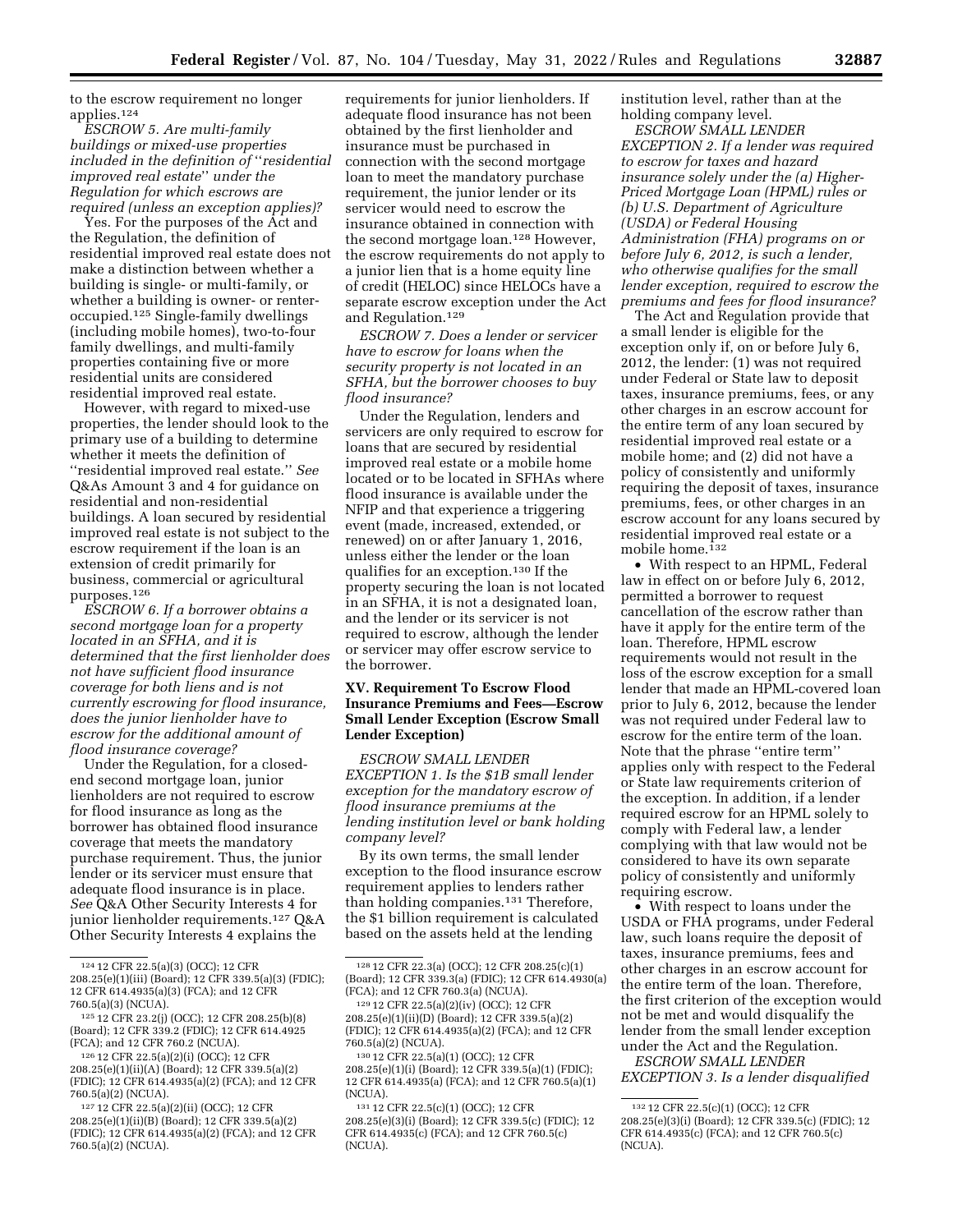*from the small lender escrow exception if it is required to collect escrowed funds on a mortgage loan on behalf of a third party?* 

To qualify for the small lender exception, one requirement is the lender must not have had a policy on or before July 6, 2012, of consistently and uniformly requiring the deposit of taxes, insurance premiums, fees, or any other charges in an escrow account for any loans secured by residential improved real estate or a mobile home.<sup>133</sup>

• With regard to mortgage loans for which the lender had a policy on or before July 6, 2012, of collecting escrow funds at closing and the lender maintained servicing of the loan, the lender would not qualify for the exception because the lender established an individual escrow account for the loan it would then service.

• With regard to mortgage loans for which the lender did not have a policy on or before July 6, 2012, of collecting the escrow funds on its own behalf at closing, but escrowed funds on behalf of a third party and then transferred those escrow funds to the third party servicing that loan, the lender would be able to qualify for the small lender exception provided the lender did not establish an individual escrow account and the lender transferred the funds to the third party as soon as reasonably practicable. The small lender must also satisfy the other requirements for the exception, but because no individual escrow account was established for the loan whose servicing rights were transferred pursuant to a third party's requirements, the lender would not have had a policy of consistently and uniformly requiring the deposit of funds in an escrow account.

*ESCROW SMALL LENDER EXCEPTION 4. Is a lender eligible for the small lender exception if, on or before July 6, 2012, it offered escrow accounts only upon a borrower's request?* 

Yes. If, on or before July 6, 2012, a lender offered escrow accounts only upon the request of borrowers, this practice did not constitute a consistent or uniform policy of requiring escrow and the lender is eligible for the exception, provided all other conditions for the exception are met. The small lender exception does not apply if, on or before July 6, 2012, the lender had a policy of consistently and uniformly requiring the deposit of taxes, insurance

premiums, fees, or any other charges in an escrow account for a loan secured by residential improved real estate or a mobile home.134

*ESCROW SMALL LENDER EXCEPTION 5. Is the option to escrow notice required for all outstanding loans secured by residential real estate that are not excepted from the escrow requirement? What about outstanding loans that are not secured by buildings located in SFHAs?* 

Under the Regulation, lenders or their servicers are required to offer and make available the option to escrow flood insurance premiums and fees for all outstanding designated loans secured by residential improved real estate or a mobile home located in an SFHA as of January 1, 2016, or July 1 of the first calendar year in which the lender no longer qualifies for the small lender exception to the escrow requirement.<sup>135</sup> With the expiration of the June 30, 2016, deadline to comply with the option to escrow notice requirement for outstanding loans as of January 1, 2016, that requirement currently applies only to lenders who have a change in status and no longer qualify for the small lender exception.136 Such lenders will be required to provide the option to escrow notice by September 30 of the first calendar year in which the lender has had a change in status pursuant to the Regulation.137 The requirement to provide the option to escrow notice does not apply to outstanding loans or to lenders that are excepted from the general escrow requirement under the Regulation. The option to escrow notice requirement also does not apply to loans that are not subject to the mandatory flood insurance purchase requirement.

*ESCROW SMALL LENDER EXCEPTION 6. If the borrower has waived escrow of flood insurance premiums and fees, does the lender or its servicer still need to send a notice to offer the ability to escrow for the flood insurance?* 

Yes, if the small lender exception no longer applies. *See* Q&A Escrow Small Lender Exception 5. The Regulation

does not exclude loans for which borrowers have previously waived escrow from the requirement to offer and make available the option to escrow flood insurance premiums and fees. Consequently, lenders or their servicers must send a notice of the option to escrow flood insurance premiums and fees to borrowers who have previously waived escrow or for whom lenders previously offered an option to escrow.<sup>138</sup> Although a borrower may have previously decided to waive escrow or been offered an option to escrow, it is possible that the borrower's circumstances have changed, and if offered another chance to escrow, the borrower may desire to do so.

*ESCROW SMALL LENDER EXCEPTION 7. Is it correct that lenders that qualify for the small lender exception are not required to provide borrowers the escrow notice or the option to escrow notice?* 

Yes. Lenders that qualify for the small lender exception are not required to provide borrowers either the escrow notice or the option to escrow notice unless the lender ceases to qualify for the small lender exception.139

## **XVI. Requirement To Escrow Flood Insurance Premiums and Fees—Escrow Loan Exceptions (Escrow Loan Exceptions)**

*ESCROW LOAN EXCEPTIONS 1. Are escrow accounts for flood insurance premiums and fees required for commercial loans that are secured by residential property?* 

No. Extensions of credit primarily for business, commercial or agricultural purposes are not subject to the escrow requirement for flood insurance premiums and fees, even if such loans are secured by residential improved real estate or a mobile home.140 *See* Q&A Exemptions 1 for further information on the definition of residential property.

*ESCROW LOAN EXCEPTIONS 2. Are escrow accounts for flood insurance premiums and fees required for loans secured by particular units located in multi-family buildings?* 

The escrow requirements in the Regulation would not apply to a loan secured by a particular unit in a multifamily residential building if a

<sup>133</sup> 12 CFR 22.5(c)(1)(ii)(B) (OCC); 12 CFR 208.25(e)(3)(i)(B)(*2*) (Board); 12 CFR 339.5(c)(1)(ii)(B) (FDIC); 12 CFR 614.4935(c)(1)(ii)(B) (FCA); and 12 CFR 760.5(c)(1)(ii)(B) (NCUA).

<sup>134</sup> 12 CFR 22.5(c)(1)(ii)(B) (OCC); 12 CFR 208.25(e)(3)(i)(B)(*2*) (Board); 12 CFR 339.5(c)(1)(ii)(B) (FDIC); 12 CFR 614.4935(c)(1)(ii)(B) (FCA); and 12 CFR

<sup>760.5(</sup>c)(1)(ii)(B) (NCUA). 135 12 CFR 22.5(d) (OCC); 12 CFR 208.25(e)(4) (Board); 12 CFR 339.5(d) (FDIC); 12 CFR 614.4935(d) (FCA); and 12 CFR 760.5(d) (NCUA).

<sup>136</sup> 12 CFR 22.5(c)(2) (OCC); 12 CFR 208.25(e)(3)(ii) (Board); 12 CFR 339.5(c)(2) (FDIC); 12 CFR 614.4935(c)(2) (FCA); and 12 CFR 760.5(c)(2) (NCUA).

<sup>137</sup> 12 CFR 22.5(d)(2) (OCC); 12 CFR 208.25(e)(4)(ii) (Board); 12 CFR 339.5(d)(2) (FDIC); 12 CFR 614.4935(d)(2) (FCA); and 12 CFR 760.5(d)(2) (NCUA).

<sup>138</sup> 12 CFR 22.5(d)(2) (OCC); 12 CFR 208.25(e)(4)(ii) (Board); 12 CFR 339.5(d)(2) (FDIC); 12 CFR 614.4935(d)(2) (FCA); and 12 CFR 760.5(d)(2) (NCUA).

<sup>139</sup> 12 CFR 22.5(d)(1) (OCC); 12 CFR 208.25(e)(4)(i) (Board); 12 CFR 339.5(d)(1) (FDIC); 12 CFR 614.4935(d)(1) (FCA); and 12 CFR 760.5(d)(1) (NCUA).

<sup>140</sup> 12 CFR 22.5(a)(2) (OCC); 12 CFR 208.25(e)(1)(ii) (Board); 12 CFR 339.5(a)(2) (FDIC); 12 CFR 614.4935(a)(2) (FCA); and 12 CFR 760.5(a)(2) (NCUA).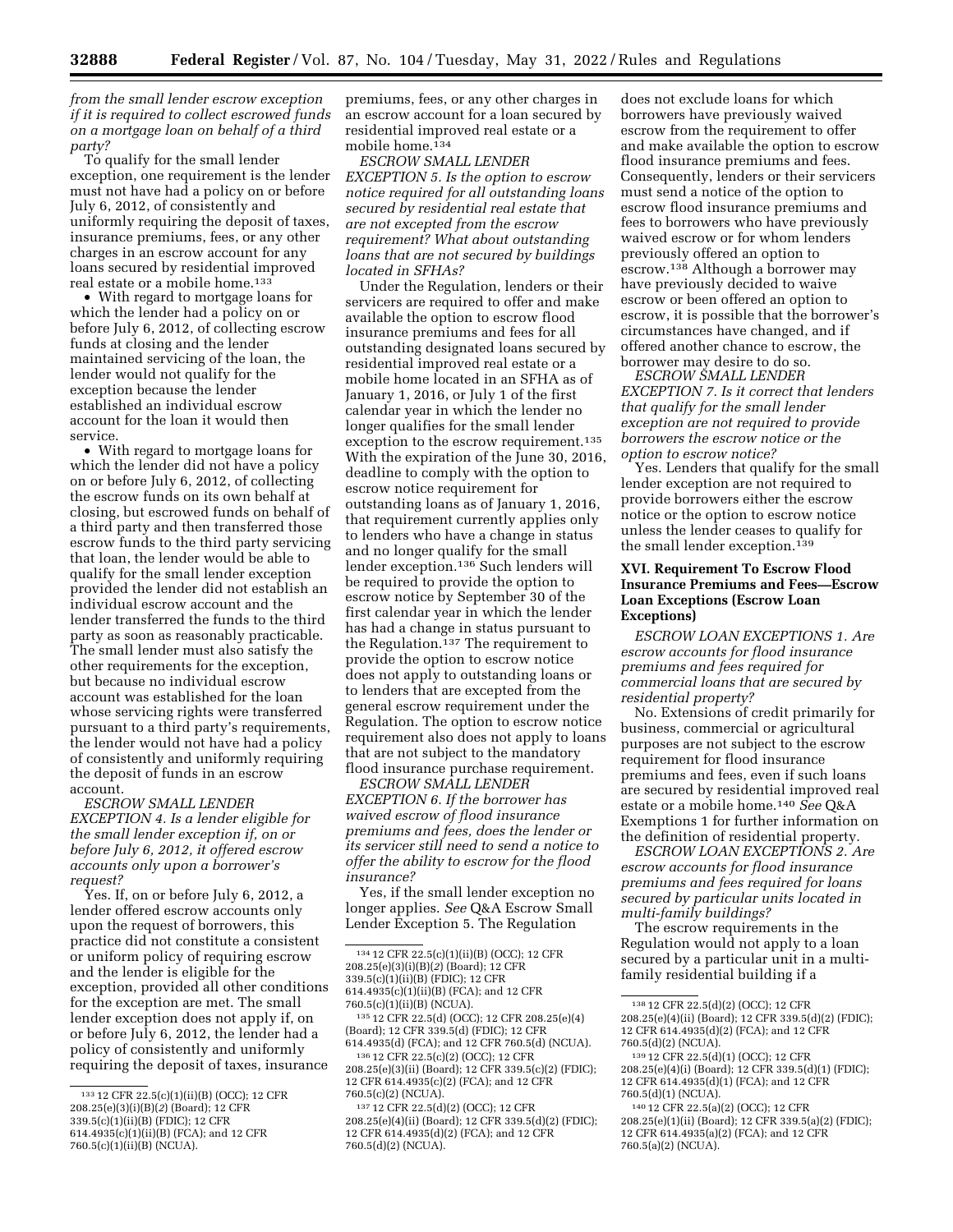condominium association, cooperative, homeowners association, or other applicable group provides an adequate policy and pays for the insurance as a common expense.141 *See* Q&A Exemptions 1. Otherwise, the escrow requirements generally would apply to loans for particular units in multi-family residential buildings.

*ESCROW LOAN EXCEPTIONS 3. Which requirements for an escrow account apply to a property covered by an RCBAP?* 

An RCBAP (Residential Condominium Building Association Policy) is a policy purchased by the condominium association on behalf of itself and the individual unit owners in the condominium. Typically, a portion of the periodic dues paid to the association by the condominium owners applies to the premiums on the policy. When a lender makes, increases, renews, or extends a loan secured by a condominium unit that is adequately covered by an RCBAP and RCBAP premiums are paid by the condominium association as a common expense, an escrow account is not required.142 However, if the RCBAP coverage is inadequate and the unit is also covered by a flood insurance policy for supplemental coverage, premiums for the supplemental policy would need to be escrowed, provided the lender or the loan did not qualify for any other exception from the Regulation's escrow requirement.143 Lenders should exercise due diligence with respect to continuing compliance with the insurance requirements on the part of the condominium association.

*ESCROW LOAN EXCEPTIONS 4. Do construction-permanent loans qualify for the 12-month exception if one phase of the loan is for 12 months or less?* 

Generally, no. Constructionpermanent loans (or C–P loans) are loans that have a construction phase of approximately one year before the loan converts into permanent financing. During the construction phase, the loan is typically interest-only, so the borrower does not start paying principal until the permanent phase. After the construction phase, the borrower generally comes in to sign papers to start the permanent phase, but this is not a true closing. Given that C–P loans

are generally 20- to 30-year term loans, a C–P loan would not qualify for the 12 month-exception from escrow, even if one phase of the loan is for 12 months or less.

*ESCROW LOAN EXCEPTIONS 5. Although a lender is not required to monitor whether a subordinate lien moves into first lien position for the purpose of the mandatory escrow requirement, if the lender becomes aware that the subordinate lien exception no longer applies, when must the lender begin to escrow?* 

If at any time during the term of the loan a lender determines that a subordinate lien exception no longer applies, the lender must begin escrowing flood insurance premiums and fees as soon as reasonably practicable (unless another exception applies).144 Lenders should ensure that the loan documents for the subordinate lien permit the lender to require an escrow if the loan takes a first lien position.

## **XVII. Force Placement Of Flood Insurance (Force Placement)**

*FORCE PLACEMENT 1. What is the requirement for the force placement of flood insurance under the Act and the Regulation?* 

When a lender makes a determination that the collateral securing the loan is uninsured or underinsured, it must begin the force placement process. Specifically, the Act and the Regulation provide that if a lender, or a servicer acting on its behalf, determines at any time during the term of a designated loan that a building or mobile home and any personal property securing the loan is not covered by flood insurance or is covered by flood insurance in an amount less than the amount required under the Regulation, the lender or its servicer must notify the borrower that the borrower must obtain flood insurance, at the borrower's expense, in an amount at least equal to the minimum amount required under the Regulation. If the borrower fails to obtain flood insurance within 45 days of the lender's notification to the borrower, the lender must purchase flood insurance on the borrower's behalf at that time. The lender must force place flood insurance for the full amount required under the Regulation, or if the borrower has purchased flood insurance that otherwise satisfies the flood insurance requirements but in an insufficient amount, the lender would

be required to force place only for the ''insufficient amount,'' that is, the difference between the amount the borrower insured and the required amount of flood insurance. The Act and the Regulation also provide that the lender or its servicer may purchase insurance on the borrower's behalf and may charge the borrower for the cost of premiums and fees incurred in purchasing the insurance beginning on the date on which flood insurance coverage lapsed or did not provide a sufficient coverage amount. *See also*  Q&A Force Placement 8.145

A lender or its servicer may include in the force placement notice the amount of flood insurance needed. By providing this information, the lender or its servicer can help ensure that a borrower obtains the appropriate amount of insurance. In addition, before the lender or servicer must force place flood insurance, if the lender or servicer is aware that a borrower has obtained insurance that otherwise satisfies the flood insurance requirements but in an insufficient amount, the lender or servicer should inform the borrower an additional amount of insurance is needed in order to comply with the Regulation.

*FORCE PLACEMENT 2. When must a lender provide the force placement notice to the borrower?* 

The Regulation requires the lender, or its servicer, to send notice to the borrower upon making a determination that the building or mobile home and any personal property securing the designated loan is not covered by flood insurance or is covered by flood insurance in an amount less than the amount required under the Regulation. The Agencies expect that such notice will be provided to the borrower at the time of determination of no or insufficient coverage. If there is a brief delay in providing the notice, the Agencies will expect the lender or servicer to provide a reasonable explanation for the delay. For example, there may be brief delays due to various lender processes, including but not limited to, batch processing and manual exception processing.

*FORCE PLACEMENT 3. May a servicer force place on behalf of a lender?* 

Yes. Assuming the statutory prerequisites for force placement are met, and subject to the servicing contract between the lender and its servicer, the Act authorizes servicers to force place flood insurance on behalf of

<sup>141</sup> 12 CFR 22.5(a)(2)(iii) (OCC); 12 CFR 208.25(e)(1)(ii)(C) (Board); 12 CFR 339.5(a)(2)(iii) (FDIC); 12 CFR 614.4935(a)(2)(iii) (FCA); and 12 CFR 760.5(a)(2)(iii) (NCUA).

<sup>142</sup> 12 CFR 22.5(a)(2)(iii) (OCC); 12 CFR 208.25(e)(1)(ii)(C) (Board); 12 CFR 339.5(a)(2)(iii) (FDIC); 12 CFR 614.4935(a)(2)(iii) (FCA); and 12 CFR 760.5(a)(2)(iii) (NCUA).

<sup>143</sup> 12 CFR 22.5(a) (OCC); 12 CFR 208.25(e)(1) (Board); 12 CFR 339.5(a)(1) (FDIC); 12 CFR 614.4935(a) (FCA); and 12 CFR 760.5(a)(1) (NCUA).

<sup>144</sup> 12 CFR 22.5(a)(3) (OCC); 12 CFR 208.25(e)(1)(iii) (Board); 12 CFR 339.5(a)(3) (FDIC); 12 CFR 614.4935(a)(3) (FCA); and 12 CFR 760.5(a)(3) (NCUA).

<sup>145</sup> 12 CFR 22.7(a) (OCC); 12 CFR 208.25(g)(1) (Board); 12 CFR 339.7(a) (FDIC); 12 CFR 614.4945(a) (FCA); and 12 CFR 760.7(a) (NCUA).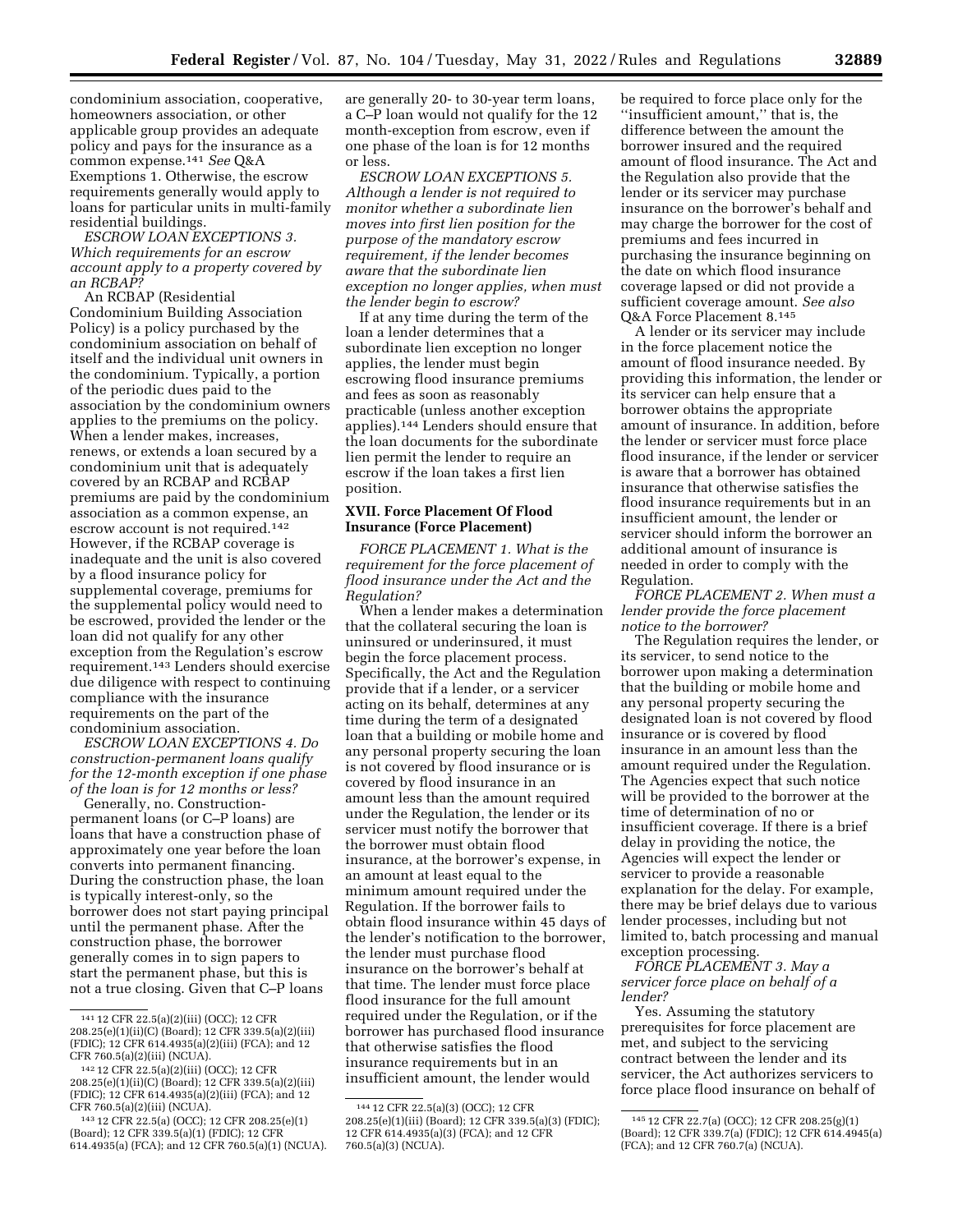the lender, following the procedures set forth in the Regulation.146

*FORCE PLACEMENT 4. May a lender satisfy its notice requirement by sending the force placement notice to the borrower prior to the expiration of the flood insurance policy?* 

No. The Act specifically provides that the lender or servicer for a loan must send a notice upon its determination that the collateral property securing the loan is either not covered by flood insurance or is covered by flood insurance in an amount less than the amount required.147 Although a lender may send notice prior to the expiration date of the flood insurance policy as a courtesy, the lender or servicer is still required to send notice upon determining that the flood insurance policy actually has lapsed or is insufficient in meeting the statutory requirement. The lender may purchase insurance on the borrower's behalf beginning on the date of the lapse.148

*FORCE PLACEMENT 5. When must the lender have flood insurance in place if the borrower has not obtained adequate insurance within 45 days after notification?* 

The Regulation provides that the lender or its servicer shall purchase insurance on the borrower's behalf if the borrower fails to obtain flood insurance within 45 days after notification.<sup>149</sup> If the borrower fails to obtain flood insurance and the lender does not force place flood insurance by the end of the force placement notification period, the Agencies will expect the lender to provide a reasonable explanation for the brief delay, for example, that a lender uses batch processing to purchase forceplaced flood insurance policies.

*FORCE PLACEMENT 6. Once a lender makes a determination that a designated loan has no or insufficient flood insurance coverage and sends the borrower a force placement notice, may a lender make a subsequent determination in connection with the initial notification period that the designated loan has no or insufficient coverage and send another force placement notice, effectively providing* 

*more than 45 days for the borrower to obtain sufficient coverage?* 

No. The Act and Regulation state that once a lender makes a determination that a designated loan has no or insufficient flood insurance coverage, the lender must notify the borrower and, if the borrower fails to obtain sufficient flood insurance coverage within 45 days after that notice, the lender must purchase coverage on the borrower's behalf.150 For example, if in response to a force placement notice, the borrower obtains flood insurance that is insufficient in amount, there is no extension of the time period by which the lender must force place flood insurance.

*FORCE PLACEMENT 7. May a lender commence a force-placed insurance policy on the day the previous policy expires, or must the new policy begin on the day after?* 

The Regulation provides that the lender or its servicer may charge the borrower for the cost of premiums and fees incurred in purchasing the insurance, including premiums or fees incurred for coverage, beginning on the date on which flood insurance lapsed or did not provide a sufficient coverage amount.151

A lender, however, may not require the borrower to pay for double coverage. The Regulation requires the lender or its servicer to refund to the borrower all premiums paid by the borrower for any force-placed insurance purchased by the lender or its servicer during any period in which the borrower's flood insurance coverage and the force-placed insurance policy were each in effect.152

For example, if the previous policy expires at 12:01 a.m., the lender's new force-placed policy should not begin to provide coverage until 12:01 a.m. of the same day. If the lender did force place at a date and time that would result in the force-placed policy providing overlapping coverage, the lender should not charge the borrower for the period of overlapping coverage.

*FORCE PLACEMENT 8. When force placement occurs, what is the amount of insurance required to be placed?* 

The Regulation states that the minimum amount of flood insurance required ''must be at least equal to the lesser of the outstanding principal

balance of the designated loan or the maximum limit of coverage available for the particular type of property under the Act.'' 153 Therefore, if the outstanding principal balance is the basis for the minimum amount of required flood insurance, the lender must ensure that the force-placed policy amount covers the outstanding principal balance plus any additional force-placed premium and fees capitalized into the outstanding principal balance.154

To illustrate this point, assume that there is a loan with an outstanding principal balance of \$200,000, secured by a residential property located in an SFHA that has an insurable value of \$350,000. The borrower has a \$200,000 flood insurance policy for that property, reflecting the minimum amount required under the Regulation. If the \$200,000 flood insurance policy lapses, the lender or its servicer must notify the borrower of the need to obtain adequate flood insurance. If the borrower fails to obtain adequate flood insurance within 45 days after notification, then the lender or its servicer must purchase insurance on the borrower's behalf.155

If the lender intends to capitalize the premium for the force-placed policy into the outstanding principal balance, the lender must ensure that the policy is issued in an amount sufficient to cover the anticipated higher outstanding principal balance, including the forceplaced policy premium, even if the capitalization of the force-placed premium is not considered a triggering event. *See also* Q&A Force Placement 10. In this scenario, if the cost of the force-placed policy is \$2,000, the coverage amount of the force-placed policy must be at least \$202,000.

*FORCE PLACEMENT 9. When may a lender or its servicer charge the borrower for the cost of force-placed insurance?* 

A lender, or a servicer acting on its behalf, may force place flood insurance and charge the borrower for the cost of premiums and fees incurred by the lender or servicer in purchasing the flood insurance on the borrower's behalf at any time starting from the date on which flood insurance coverage lapsed or did not provide a sufficient coverage amount. The lender or servicer would not have to wait 45 days after providing

<sup>146</sup> 42 U.S.C. 4012a(e); 12 CFR 22.7(a) (OCC); 12 CFR 208.25(g)(1) (Board); 12 CFR 339.7(a) (FDIC); 12 CFR 614.4945(a) (FCA); and 12 CFR 760.7(a) (NCUA).

<sup>147</sup> 12 U.S.C. 4012a(e)(1). *See also* 12 CFR 22.7(a) (OCC); 12 CFR 208.25(g)(1) (Board); 12 CFR 339.7(a) (FDIC); 12 CFR 614.4945(a) (FCA); and 12 CFR 760.7(a) (NCUA).

<sup>148</sup> 12 CFR 22.7(a) (OCC); 12 CFR 208.25(g)(1) (Board); 12 CFR 339.7(a) (FDIC); 12 CFR 614.4945(a) (FCA); and 12 CFR 760.7(a) (NCUA).

<sup>149</sup> 12 CFR 22.7(a) (OCC); 12 CFR 208.25(g)(1) (Board); 12 CFR 339.7(a) (FDIC); 12 CFR 614.4945(a) (FCA); and 12 CFR 760.7(a) (NCUA).

<sup>150</sup> 12 CFR 22.7(a) (OCC); 12 CFR 208.25(g)(1) (Board); 12 CFR 339.7(a) (FDIC); 12 CFR 614.4945(a) (FCA); and 12 CFR 760.7(a) (NCUA).

<sup>151</sup> 12 CFR 22.7(a) (OCC); 12 CFR 208.25(g)(1) (Board); 12 CFR 339.7(a) (FDIC); 12 CFR 614.4945(a) (FCA); and 12 CFR 760.7(a) (NCUA).

<sup>152</sup> 12 CFR 22.7(b)(1)(ii) (OCC); 12 CFR 208.25(g)(2)(i)(B) (Board); 12 CFR 339.7(b)(1)(ii) (FDIC); 12 CFR 614.4945(b)(1)(ii) (FCA); and 12 CFR 760.7(b)(1)(ii) (NCUA).

<sup>153</sup> 12 CFR 22.3(a) (OCC); 12 CFR 208.25(c)(1) (Board); 12 CFR 339.3(a) (FDIC); 12 CFR 614.4930(a) (FCA); and 12 CFR 760.3(a) (NCUA).

<sup>154</sup> 12 CFR 22.7(a) (OCC); 12 CFR 208.25(g)(1) (Board); 12 CFR 339.7(a) (FDIC); 12 CFR 614.4945(a) (FCA); and 12 CFR 760.7(a) (NCUA)

<sup>155</sup> 12 CFR 22.7(a) (OCC); 12 CFR 208.25(g)(1) (Board); 12 CFR 339.7(a) (FDIC); 12 CFR 614.4945(a) (FCA); and 12 CFR 760.7(a) (NCUA).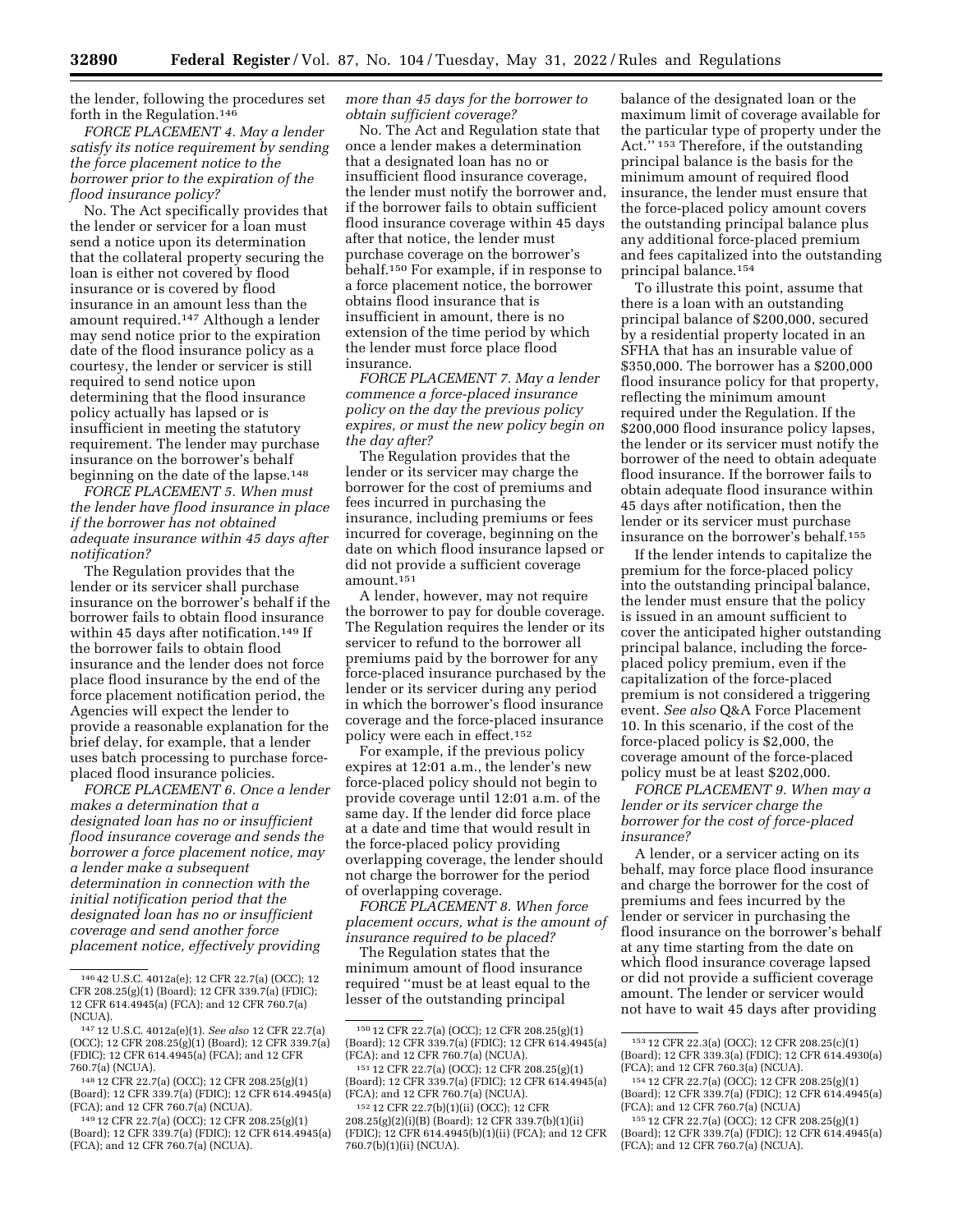notification to force place insurance.156 Lenders that monitor loans secured by property located in an SFHA for continuous flood insurance coverage can minimize any gaps in coverage and any charge to the borrower for coverage for a timeframe prior to the lender's or its servicer's date of discovery and force placement. If a lender or its servicer, despite its monitoring efforts, discovers a loan with no or insufficient coverage, for example, due to a remapping, it may charge the borrower for premiums and fees incurred by the lender or servicer for a force-placed flood insurance policy purchased on the borrower's behalf, including premiums and fees for coverage, beginning on the date of no or insufficient coverage, provided that the policy was effective as of the date of the insufficient coverage. When a lender or its servicer purchases a policy on the borrower's behalf, the lender or its servicer may not charge for premiums and fees for coverage beginning on the date of lapse or insufficient coverage if that policy purchased on the borrower's behalf did not provide coverage for the borrower prior to purchase. A lender's or servicer's frequent need to purchase policies on a borrower's behalf having coverage that precedes the date of purchase may, depending upon the facts and circumstances, indicate that there are weaknesses within the lender's or servicer's compliance management system.

*FORCE PLACEMENT 10. Does capitalizing the flood insurance premium into the outstanding principal balance constitute a triggering event an* ''*increase*'' *that would trigger the applicability of flood insurance regulatory requirements?* 

The Act and the Regulation require a lender to notify the borrower that the borrower should obtain adequate flood insurance when the lender determines that a building or a mobile home located or to be located in an SFHA is not covered by any or adequate flood insurance.157 If the borrower fails to obtain adequate flood insurance within 45 days, then the lender must purchase insurance on the borrower's behalf. The lender may charge the borrower for the premiums and fees incurred by the lender in purchasing the force-placed flood insurance.<sup>158</sup>

Among the various methods that a lender might use to charge a borrower for force-placed flood insurance are: (1) Capitalizing the premium and fees into the outstanding principal balance; (2) adding the premium and fees to a separate account; (3) advancing funds from the escrow account to pay for the premiums and fees of the force-placed flood insurance; or (4) billing the borrower directly for the premiums and fees of the force-placed flood insurance policy. The treatment of force-placed flood insurance premiums and fees depends on the method the lender chooses for charging the borrower.

Premium and Fees Capitalized Into Outstanding Principal Balance

If the lender's loan contract with the borrower includes a provision permitting the lender or servicer to advance funds to pay for flood insurance premiums and fees as additional debt to be secured by the building or mobile home, such an advancement would be considered part of the loan. As such, the capitalization of the flood insurance premiums and fees into the outstanding principal balance is not considered an ''increase'' in the loan amount, and thus would not be considered a triggering event. If, however, there is no explicit provision permitting this type of advancement of funds in the loan contract, the capitalization of flood insurance premiums and fees into the borrower's outstanding principal balance would be considered an ''increase'' in the loan amount, and, therefore is considered a triggering event because no advancement of funds was contemplated as part of the loan. *See also* Q&A Force Placement 8.

Premium and Fees Added to an Account

If the lender accounts for and tracks the amount owed on the force-placed flood insurance premium and fees in a separate account, this approach does not result in an increase in the loan balance and, therefore, is not considered a triggering event.

Premium and Fees Advanced From the Borrower's Escrow Account

If the lender's loan contract with the borrower permits the lender to advance the premiums and fees for the forceplaced flood insurance from the borrower's escrow account, this approach does not increase the outstanding principal balance and is not considered a triggering event.

Premium and Fees Billed Directly to Borrower

If the lender bills the borrower directly for the cost of the force-placed flood insurance, this approach does not increase the outstanding principal balance and is not considered a triggering event.

*FORCE PLACEMENT 11. What documentation is sufficient to demonstrate evidence of flood insurance in connection with a lender's refund of premiums paid by a borrower for forceplaced insurance during any period of overlap with borrower-purchased insurance?* 

With respect to when a lender is required to refund premiums paid by a borrower for force-placed insurance during any period of overlap with borrower-purchased insurance, the Regulation specifically addresses the documentation requirements. The Regulation provides that, for purposes of confirming a borrower's existing flood insurance coverage, a lender must accept from the borrower an insurance policy declarations page that includes the existing flood insurance policy number and the identity of, and contact information for, the insurance company or its agent.159 The Regulation does not require that the declarations page contain any additional information in order to ascertain whether the policy meets the mandatory flood insurance purchase requirement to determine whether a refund is required. *See* Q&A Private Flood Compliance 5 for further guidance regarding evaluation under the private flood insurance requirements of the Regulation.

In situations not involving a lender's refund of premiums for force-placed insurance, the Regulation does not specify what documentation would be sufficient. Generally, it is appropriate, although not required by the Regulation, for lenders to accept a copy of the flood insurance application and premium payment as evidence of proof of purchase for new policies.

*FORCE PLACEMENT 12. If a lender receives a confirmation, consistent with the Regulation, of a borrower's existing flood insurance coverage evidencing an overlap with a force-placed flood insurance policy, but the lender does not receive a refund from the insurance provider of the force-placed flood insurance policy in a timely manner, is the lender still required to refund any premiums for overlapping coverage to the borrower within 30 days?* 

<sup>156</sup> 12 CFR 22.7(a) (OCC); 12 CFR 208.25(g)(1) (Board); 12 CFR 339.7(a) (FDIC); 12 CFR 614.4945(a) (FCA); and 12 CFR 760.7(a) (NCUA).

<sup>157</sup> 12 CFR 22.7(a) (OCC); 12 CFR 208.25(g)(1) (Board); 12 CFR 339.7(a) (FDIC); 12 CFR 614.4945(a) (FCA); and 12 CFR 760.7(a) (NCUA).

<sup>158</sup> 12 CFR 22.7(a) (OCC); 12 CFR 208.25(g)(1) (Board); 12 CFR 339.7(a) (FDIC); 12 CFR 614.4945(a) (FCA); and 12 CFR 760.7(a) (NCUA).

<sup>159</sup> 12 CFR 22.7(b)(2) (OCC); 12 CFR 208.25(g)(2)(ii) (Board); 12 CFR 339.7(b)(2) (FDIC); 12 CFR 614.4945(b)(2) (FCA); and 12 CFR 760.7(b)(2) (NCUA).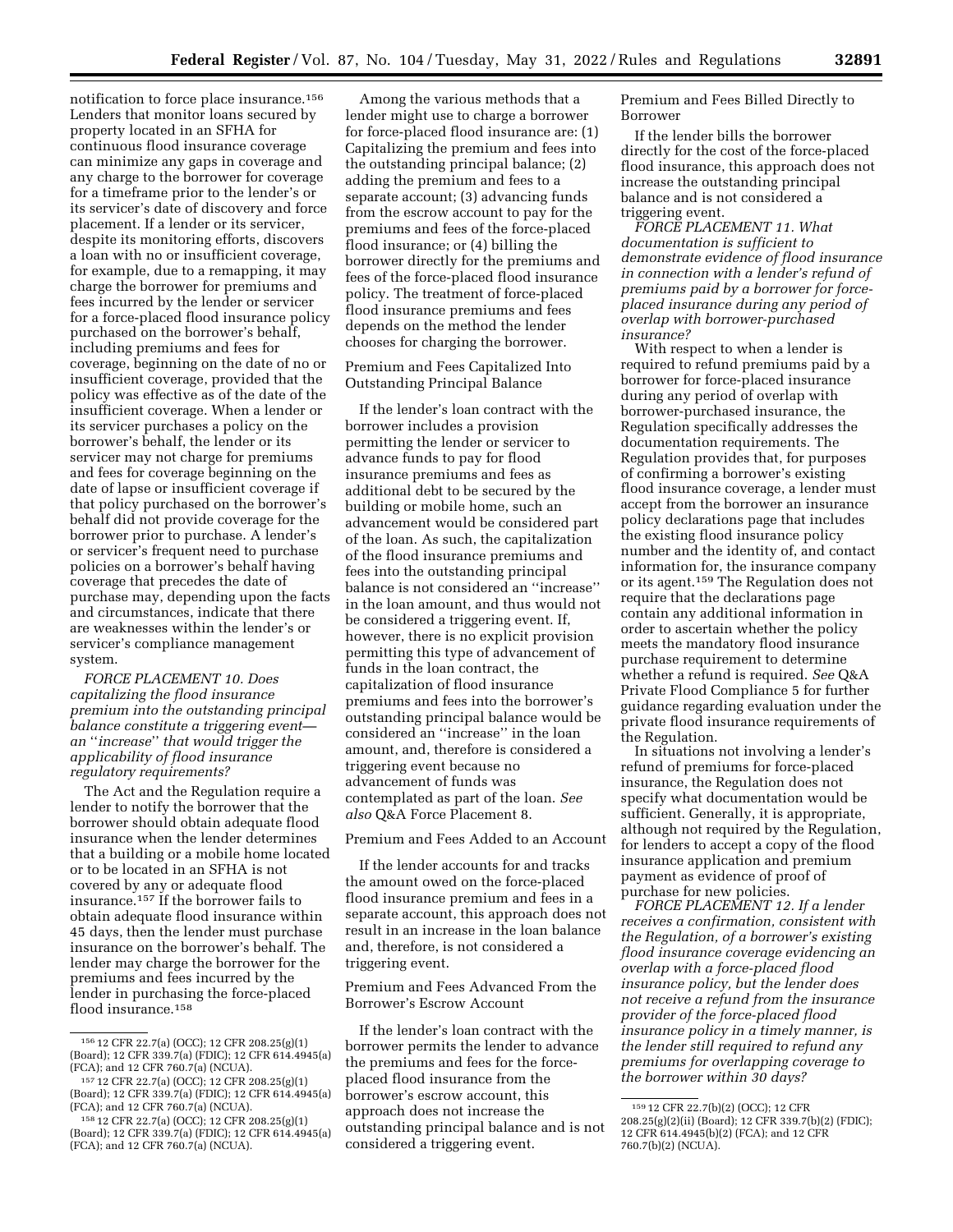Yes. The Regulation specifically requires the refund of force-placed insurance premiums and any related fees charged to the borrower for any overlap period within 30 days of receipt of a confirmation of a borrower's existing flood insurance coverage without exception.<sup>160</sup>

*FORCE PLACEMENT 13. Is a lender permitted to increase, renew, or extend a designated loan that is currently insured by force-placed insurance? More specifically, if the borrower is undergoing a refinance or a loan modification, can the lender rely on the existing force-placed insurance to meet the mandatory purchase requirement?* 

A lender can rely on existing forceplaced insurance to satisfy the mandatory flood insurance purchase requirement if the borrower does not purchase his or her own policy. The Regulation states that a lender ''shall not make, increase, extend or renew any designated loan unless the building or mobile home and any personal property securing the loan is covered by flood insurance for the term of the loan.'' 161 Assuming the force-placed policy is in effect and otherwise satisfies the regulatory coverage standards, then that policy may satisfy the mandatory purchase requirement.

A refinance is the ''making'' of a loan, and a loan modification that increases, renews, or extends a loan is a triggering event for the flood insurance requirements. *See* Applicability 6 and Applicability 13. Therefore, when a lender refinances, increases, renews, or extends an existing loan, the lender is required to provide the Notice of Special Flood Hazards, which details the borrower's obligation to obtain a flood insurance policy for any building in an SFHA securing the loan.162 At that time, the lender, at its discretion, could encourage the borrower to purchase his or her own policy, which may be available for a lower premium amount.

*FORCE PLACEMENT 14. If a borrower's force-placed flood insurance expires, is the lender required to send a force placement notification to the borrower prior to renewing the forceplaced flood insurance coverage?* 

No. The Regulation does not require the lender to send a notice to the borrower prior to renewing a force-

placed policy. However, the lender or its servicer, at its discretion, may notify the borrower that the lender is planning to renew or has renewed the forceplaced policy. Such a notification may encourage the borrower to purchase his or her own policy, which may be available for a lower premium amount.

*FORCE PLACEMENT 15. Are lenders required to have in place* ''*Life-of-Loan*'' *monitoring for continuous coverage of designated loans?* 

Although there is no explicit duty to monitor flood insurance coverage over the life of the loan in the Act or Regulation, for purposes of safety and soundness, many lenders monitor the continuous coverage of flood insurance for the building or mobile home and any personal property securing the loan. Such a practice helps to ensure that lenders complete the force placement of flood insurance in a timely manner upon lapse of a policy, that there is continuous coverage to protect both the borrower and the lender, and that lenders are promptly made aware of flood map changes.

*FORCE PLACEMENT 16. If a lender or its servicer receives a notice of remapping that states that a property has been or will be remapped into an SFHA, what do the Act and Regulation require the lender or its servicer to do?* 

The Act and Regulation provide that if a lender, or its servicer, determines at any time during the term of a designated loan, that a building or mobile home and any personal property securing a loan is uninsured or underinsured, the lender or its servicer must begin the notice and force placement process, as detailed in Q&A Force Placement 1.163 A loan that is secured by property that was not located in an SFHA does not become a designated loan until the effective date of the map change that remaps the property into an SFHA. Therefore, when a lender or its servicer receives advance notice that a property will be remapped into an SFHA, the effective date of the remapping becomes the date on which the lender or its servicer must determine whether the property is covered by sufficient flood insurance. If the borrower does not purchase a flood insurance policy that begins on the effective date of the map change, the lender or its servicer must send the force placement notice to the borrower to purchase adequate flood insurance.164 Similar to the guidance set forth in Q&A Force Placement 4, a

lender also may send notice prior to the effective date of the map change as a courtesy.

In addition, as of the effective date of the remapping, if the lender makes a determination that the property securing a designated loan is not covered by sufficient flood insurance, the lender or servicer must begin the force placement process and may charge the borrower for the force-placed insurance.165 However, if the borrower purchases an adequate flood insurance policy, the lender or servicer would need to reimburse the borrower for premiums and fees charged for the force-placed coverage during any period of overlapping coverage.166

If the lender or its servicer receives notice after a property has been remapped into an SFHA, then the lender or its servicer must determine whether the property securing the loan is covered by sufficient flood insurance. The lender or its servicer must begin the notice and force placement process, as detailed in Q&A Force Placement 1, if the property is uninsured or underinsured.167 *See also* Q&A Force Placement 9.

## **XVIII. Flood Insurance Requirements in the Event of the Sale or Transfer of a Designated Loan and/or Its Servicing Rights (Servicing)**

*SERVICING 1. How do the flood insurance requirements under the Regulation apply to lenders under the following scenarios involving loan servicing?* 

Scenario 1: A regulated lender originates a designated loan secured by a building or mobile home located in an SFHA in which flood insurance is available under the Act. The regulated lender makes the initial flood determination, provides the borrower with appropriate notice, and flood insurance is obtained. The regulated lender initially services the loan; however, the regulated lender subsequently sells both the loan and the servicing rights to a nonregulated party. What are the regulated lender's requirements under the Regulation? What are the regulated lender's requirements under the Regulation if it only transfers or sells the servicing rights, but retains ownership of the loan?

<sup>160</sup> 12 CFR 22.7(b)(1) (OCC); 12 CFR 208.25(g)(2)(i) (Board); 12 CFR 339.7(b)(1) (FDIC); 12 CFR 614.4945(b)(1) (FCA); and 12 CFR 760.7(b)(1) (NCUA).

<sup>161</sup> 12 CFR 22.3(a) (OCC); 12 CFR 208.25(c)(1) (Board); 12 CFR 339.3(a) (FDIC); 12 CFR 614.4930(a) (FCA); and 12 CFR 760.3(a) (NCUA).

<sup>162</sup> 12 CFR 22.9(a) (OCC); 12 CFR 208.25(i) (Board); 12 CFR 339.9(a) (FDIC); 12 CFR 614.4955(a) (FCA); and 12 CFR 760.9(a) (NCUA).

<sup>163</sup> 12 CFR 22.7(a) (OCC); 12 CFR 208.25(g)(1) (Board); 12 CFR 339.7(a) (FDIC); 12 CFR 614.4945(a) (FCA); and 12 CFR 760.7(a) (NCUA).

<sup>164</sup> 12 CFR 22.7(a) (OCC); 12 CFR 208.25(g)(1) (Board); 12 CFR 339.7(a) (FDIC); 12 CFR 614.4945(a) (FCA); and 12 CFR 760.7(a) (NCUA).

<sup>165</sup> 12 CFR 22.7(a) (OCC); 12 CFR 208.25(g)(1) (Board); 12 CFR 339.7(a) (FDIC); 12 CFR 614.4945(a) (FCA); and 12 CFR 760.7(a) (NCUA).

<sup>166</sup> 12 CFR 22.7(b)(1)(ii) (OCC); 12 CFR 208.25(g)(2)(i)(B) (Board); 12 CFR 339.7(b)(1)(ii) (FDIC); 12 CFR 614.4945(b)(1)(ii) (FCA); and 12 CFR 760.7(b)(1)(ii) (NCUA).

<sup>167</sup> 12 CFR 22.7(a) (OCC); 12 CFR 208.25(g)(1) (Board); 12 CFR 339.7(a) (FDIC); 12 CFR 614.4945(a) (FCA); and 12 CFR 760.7(a) (NCUA).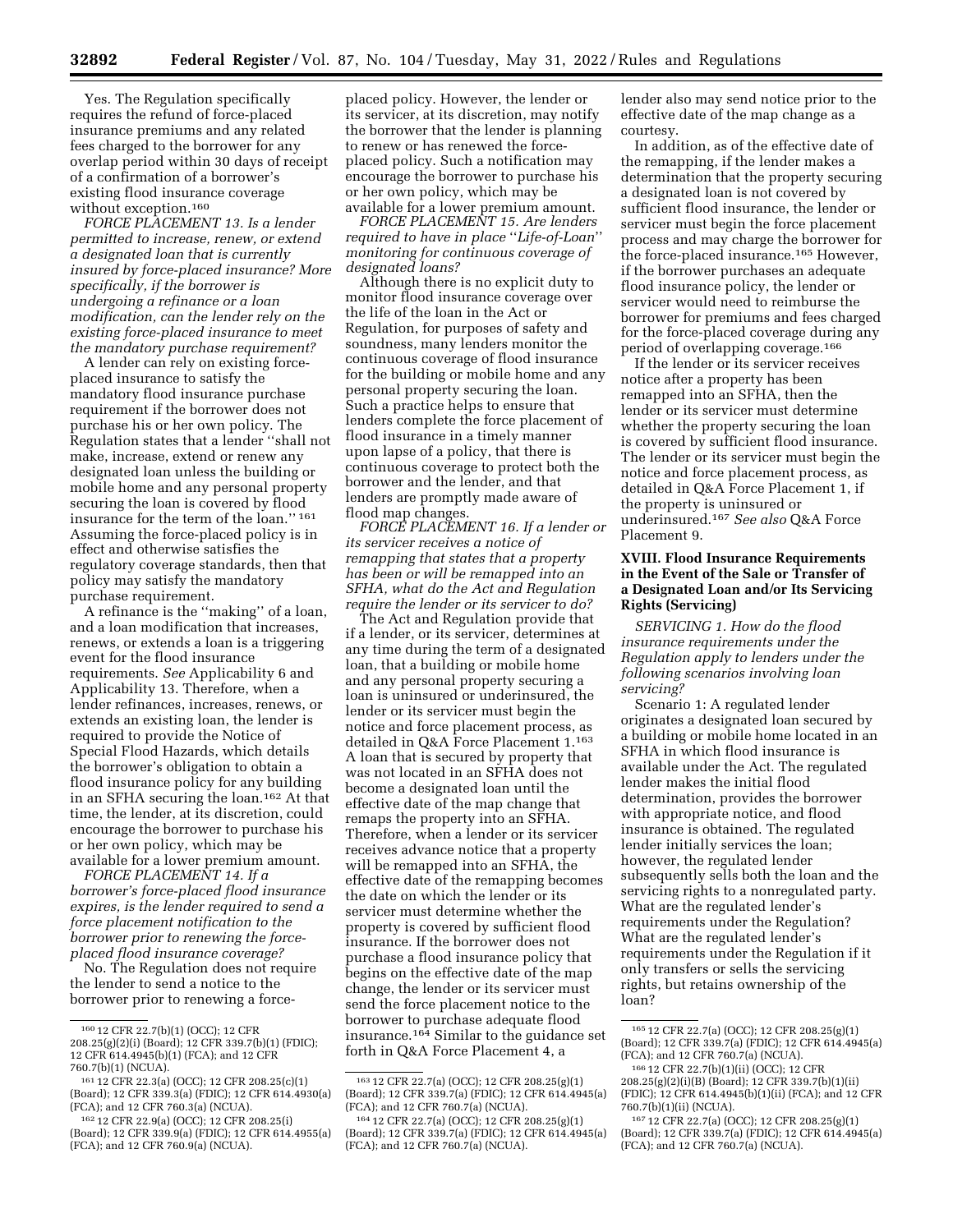The regulated lender must comply with all requirements of the Regulation, including making the initial flood determination, providing appropriate notice to the borrower, and ensuring that the proper amount of insurance is obtained. In the event the regulated lender sells or transfers the loan and servicing rights, the regulated lender must provide notice of the identity of the new servicer to the Administrator of FEMA or its designee if the policy is an NFIP policy.168 In the case of a flood insurance policy issued by a private insurer, the lender should provide notice of the identity of the new servicer to the private insurer. Once the regulated lender has sold the loan and the servicing rights, the lender has no further obligation regarding flood insurance on the loan.

If the regulated lender retains ownership of the loan and only transfers or sells the servicing rights to a nonregulated party, and the policy is an NFIP policy, the regulated lender must notify the Administrator of FEMA or its designee of the identity of the new servicer.<sup>169</sup> In the case of a flood insurance policy issued by a private insurer, the lender should provide notice of the identity of the new servicer to the private insurer. The servicing contract should require the servicer to comply with all the requirements that are imposed on the regulated lender as owner of the loan, including escrow of insurance premiums and force placement of insurance, if necessary.

Generally, the Regulation does not impose obligations on a loan servicer independent from the obligations it imposes on the owner of a loan. Loan servicers are covered by the escrow, force placement, and flood hazard determination fee provisions of the Act and Regulation primarily so that they may perform the administrative tasks for the regulated lender, without fear of liability to the borrower for the imposition of unauthorized charges. It is the Agencies' longstanding position that the obligation of a loan servicer to fulfill administrative duties with respect to the flood insurance requirements arises from the contractual relationship between the loan servicer and the regulated lender or from other commonly accepted standards for performance of servicing obligations. The regulated lender remains ultimately liable for fulfillment of those responsibilities and must take adequate

steps to ensure that the loan servicer maintains compliance with the flood insurance requirements.

Scenario 2: A nonregulated lender originates a designated loan. The nonregulated lender does not make an initial flood determination or notify the borrower of the need to obtain insurance. The nonregulated lender sells the loan and servicing rights to a regulated lender. What are the regulated lender's requirements under the Regulation? What are the regulated lender's requirements if it only purchases the servicing rights?

A regulated lender's purchase of a loan and servicing rights, secured by a building or mobile home located in an SFHA in which flood insurance is available under the Act, is not an event that triggers certain requirements under the Regulation, such as making a new flood determination or requiring a borrower to purchase flood insurance.170 Those requirements only are triggered when a regulated lender makes, increases, extends, or renews a designated loan.171 A regulated lender's purchase of a loan does not fall within any of those categories. However, if a regulated lender becomes aware at any point during the life of a designated loan that flood insurance is required,<sup>172</sup> then the regulated lender must comply with the Regulation, including force placing insurance, if necessary.173 Depending upon the circumstances, as a matter of safety and soundness, the lender may undertake due diligence upon the purchase of a loan, which would make the lender aware of the lack of adequate flood insurance and trigger flood insurance compliance requirements. Further, if the purchasing lender subsequently extends, increases, or renews a designated loan, it must also comply with the Act and Regulation.174

When a regulated lender purchases only the servicing rights to a loan originated by a nonregulated lender, the regulated lender is obligated to follow the terms of its servicing contract with the owner of the loan. In the event the regulated lender subsequently sells or transfers the servicing rights on that loan, the regulated lender must notify the Administrator of FEMA or its

designee of the identity of the new servicer, if required to do so by the servicing contract with the owner of the loan.175

*SERVICING 2. When a lender makes a designated loan and will be servicing that loan, what are the requirements for notifying the Administrator of FEMA or the Administrator's designee, i.e. the insurance provider?* 

Under the Regulation, the Administrator's designee is the insurance company issuing the flood insurance policy.176 The borrower's purchase of an NFIP policy (or the lender's force placement of an NFIP policy) will constitute notice to the Administrator of FEMA when the lender is servicing that loan.

In the event the servicing is subsequently transferred to a new servicer, the lender must provide notice to the insurance company of the identity of the new servicer no later than 60 days after the effective date of such a change.177

In the case of a flood insurance policy issued by a private insurer, the lender should provide notice to the flood insurance provider. If the lender does not provide this notice to the flood insurance provider, the provider will be unable to properly administer the policy, such as by providing notice to the servicer about the expiration of the flood insurance policy.

*SERVICING 3. Would a Real Estate Settlement Procedures Act (RESPA) Notice of Transfer sent to the Administrator of FEMA (or the Administrator's designee, i.e., the insurance provider) satisfy the requirements of the Act?* 

Yes. The delivery of a copy of the Notice of Transfer or any other form of notice is sufficient if the sender includes, on or with the notice, the following information that FEMA has indicated is needed by its designee:

- Borrower's full name;
- Flood insurance policy number;
- Property address (including city and State);

• Name of lender or servicer making notification;

• Name and address of new servicer; and

• Name and telephone number of contact person at new servicer.

<sup>168</sup> 12 CFR 22.10(b) (OCC); 12 CFR 208.25(j)(2) (Board); 12 CFR 339.10(b) (FDIC); 12 CFR 614.4960(b) (FCA); and 12 CFR 760.10(b) (NCUA).

<sup>169 12</sup> CFR 22.10(b) (OCC); 12 CFR 208.25(j)(2) (Board); 12 CFR 339.10(b) (FDIC); 12 CFR

<sup>614.4960(</sup>b) (FCA); and 12 CFR 760.10(b) (NCUA).

<sup>170</sup> 12 CFR 22.3(a) (OCC); 12 CFR 208.25(c)(1) (Board); 12 CFR 339.3(a) (FDIC); 12 CFR 614.4930(a) (FCA); and 12 CFR 760.3(a) (NCUA).

<sup>171</sup> 12 CFR 22.3(a) (OCC); 12 CFR 208.25(c)(1) (Board); 12 CFR 339.3(a) (FDIC); 12 CFR 614.4930(a) (FCA); and 12 CFR 760.3(a) (NCUA). 172 42 U.S.C. 4012a(e)(1).

<sup>173</sup> 12 CFR 22.7(a) (OCC); 12 CFR 208.25(g)(1) (Board); 12 CFR 339.7(a) (FDIC); 12 CFR 614.4945(a) (FCA); and 12 CFR 760.7(a) (NCUA).

<sup>174</sup> 12 CFR 22.3(a) (OCC); 12 CFR 208.25(c)(1) (Board); 12 CFR 339.3(a) (FDIC); 12 CFR 614.4930(a) (FCA); and 12 CFR 760.3(a) (NCUA).

<sup>175</sup> 12 CFR 22.10(b) (OCC); 12 CFR 208.25(j)(2) (Board); 12 CFR 339.10(b) (FDIC); 12 CFR 614.4960(b) (FCA); and 12 CFR 760.10(b) (NCUA).

<sup>176</sup> 12 CFR 22.10(a) (OCC); 12 CFR 208.25(j)(1) (Board); 12 CFR 339.10(a) (FDIC); 12 CFR 614.4960(a) (FCA); and 12 CFR 760.10(a) (NCUA).

<sup>177</sup> 12 CFR 22.10(b) (OCC); 12 CFR 208.25(j)(2) (Board); 12 CFR 339.10(b) (FDIC); 12 CFR

<sup>614.4960(</sup>b) (FCA); and 12 CFR 760.10(b) (NCUA).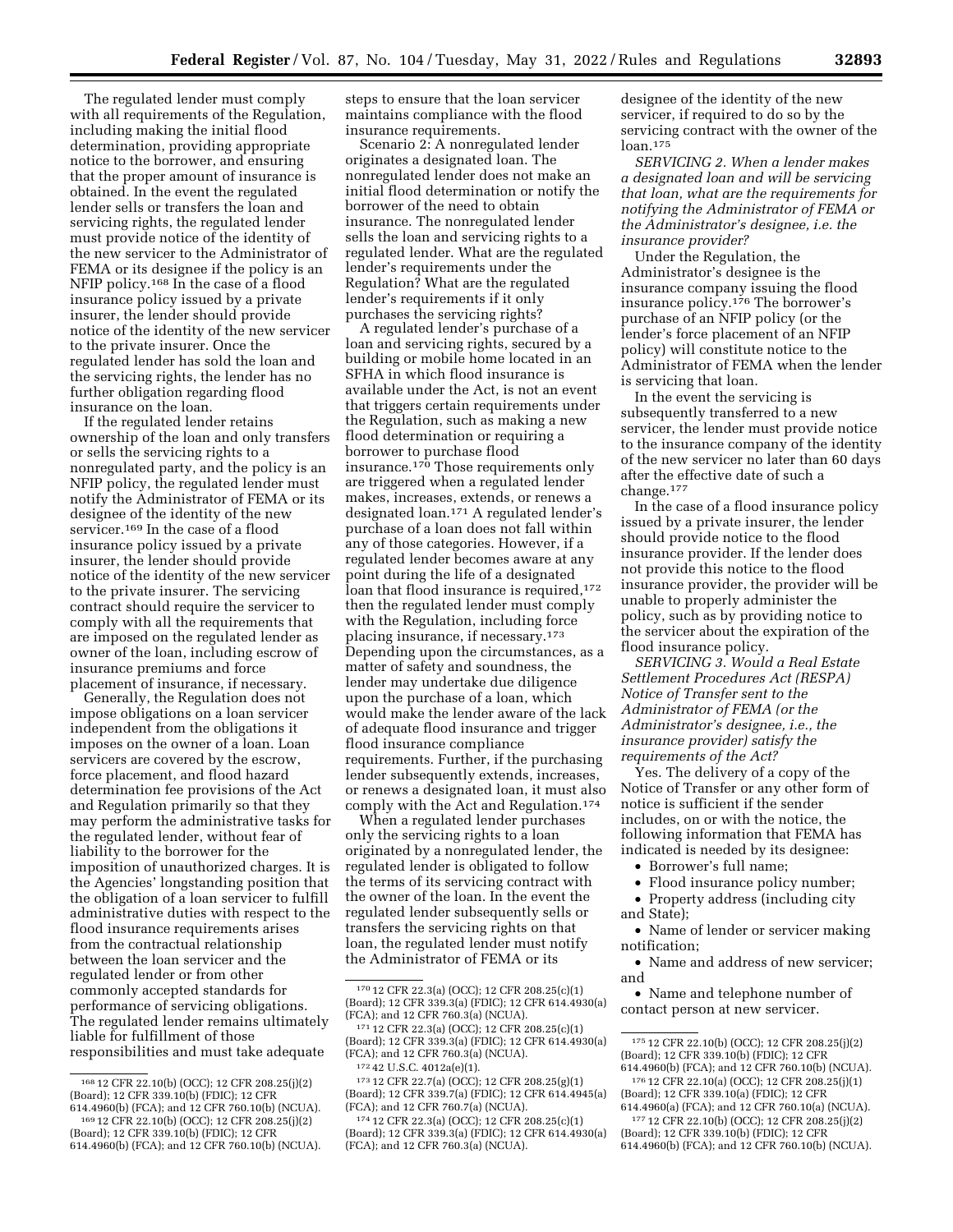*SERVICING 4. Can delivery of the notice be made electronically, including batch transmission?* 

Yes. The Regulation specifically permits transmission by electronic means.178 A timely batch transmission of the notice would also be permissible, if it is acceptable to the Administrator's designee, *i.e.,* the insurance provider.

*SERVICING 5. If the loan and its servicing rights are sold by the lender, is the lender required to provide notice to the Administrator or the Administrator's designee (i.e., the insurance provider)?* 

Yes, in the case of an NFIP policy.179 Failure to provide such notice would defeat the purpose of the notice requirement because FEMA would have no record of the identity of either the owner or servicer of the loan.

In the case of a flood insurance policy issued by a private insurer, the lender should provide notice to the flood insurance provider. If the lender does not provide this notice to the flood insurance provider, the provider will be unable to properly administer the policy, such as by providing notice to the servicer about the expiration of the flood insurance policy.

*SERVICING 6. Is a lender required to provide notice when the servicer, not the lender, sells or transfers the servicing rights to another servicer?* 

No. After servicing rights are sold or transferred, the subsequent notification obligations applicable in connection with NFIP policies are the responsibility of the new servicer.180 The obligation of the lender to notify the Administrator or the Administrator's designee (*i.e.,* the insurance provider) of the identity of the servicer transfers to the new servicer. The duty to notify the insurance provider of any subsequent sale or transfer of the servicing rights and responsibilities belongs to that servicer.181 For example, if a lender makes and services a loan and then sells the loan in the secondary market and also sells the servicing rights to a mortgage company, then the lender must notify the insurance provider of the identity of the new servicer and the other information requested by FEMA so that flood insurance transactions can be properly administered by the insurance provider. If the mortgage

company later sells the servicing rights to another firm, the mortgage company, not the lender, is responsible for notifying the insurance provider of the identity of the new servicer.

Similarly, for a flood insurance policy issued by a private insurer, if a lender sells or transfers the servicing rights, the Agencies do not expect the lender to provide notice to the insurance provider of any subsequent sale or transfer of the servicing rights.

*SERVICING 7. In the event of a merger or acquisition of one lender with another, what are the responsibilities of the parties for notifying the Administrator's designee (i.e., the insurance provider)?* 

If a lender is acquired by or merges with another lender, the duty in connection with NFIP policies to provide notice for the loans being serviced by the acquired lender will fall to the successor lender in the event that notification is not provided by the acquired lender prior to the effective date of the acquisition or merger.

Similarly, for a flood insurance policy issued by a private insurer, the successor lender should provide notice to the flood insurance provider in the event that notification is not provided by the acquired lender prior to the effective date of the acquisition or merger.

### **XIX. Mandatory Civil Money Penalties (Penalty)**

*PENALTY 1. Which violations of the Act can result in a mandatory civil money penalty?* 

A pattern or practice of violations of any of the following requirements of the Act and its implementing Regulation triggers a mandatory civil money penalty:

• Purchase of flood insurance where available (42 U.S.C. 4012a(b));

• Escrow of flood insurance

premiums (42 U.S.C. 4012a(d));

• Failure to provide force placement notice or purchase force-placed flood insurance coverage, as appropriate (42 U.S.C. 4012a(e));

• Notice of special flood hazards and the availability of Federal disaster relief assistance (42 U.S.C. 4104a(a)); and

• Notice of servicer and any change of servicer (42 U.S.C. 4104a(b)).

The Act provides that any regulated lending institution found to have a pattern or practice of the violations 'shall be assessed a civil penalty" by its Federal supervisory agency in an amount not to exceed \$2,000 per violation (42 U.S.C. 4012a(f)(5)). There is no ceiling on the total penalty amount that a Federal supervisory agency can assess for a pattern or practice of

violations. Each Agency adjusts the limit pursuant to the Federal Civil Penalties Inflation Adjustment Act of 1990 (28 U.S.C. 2461 note).182 As required by the Act, the penalties must be paid into the National Flood Mitigation Fund.183

*PENALTY 2. What constitutes a*  ''*pattern or practice*'' *of violations for which civil money penalties must be imposed under the Act?* 

The Act does not define ''pattern or practice.'' The Agencies make a determination of whether a pattern or practice exists by weighing the individual facts and circumstances of each case. In making the determination, the Agencies look both to guidance and experience with determinations of pattern or practice under other regulations (such as Regulation B (Equal Credit Opportunity) and Regulation Z (Truth in Lending)), as well as Agencies' precedents in considering the assessment of civil money penalties for flood insurance violations. The Policy Statement on Discrimination in Lending (Policy Statement) provided the following guidance on what constitutes a pattern or practice: Isolated, unrelated, or accidental occurrences will not constitute a pattern or practice. However, repeated, intentional, regular, usual, deliberate, or institutionalized practices will almost always constitute a pattern or practice. The totality of the circumstances must be considered when assessing whether a pattern or practice is present.

In determining whether a lender has engaged in a pattern or practice of flood insurance violations, the Agencies' considerations may include, but are not limited to, the presence of one or more of the following factors:

• Whether the conduct resulted from a common cause or source within the lender's control;

• Whether the conduct appears to be grounded in a written or unwritten policy or established process;

• Whether the noncompliance occurred over an extended period of time;

• The relationship of the instances of noncompliance to one another (for example, whether the instances of noncompliance occurred in the same area of a lender's operations);

<sup>178</sup> 12 CFR 22.10(a) (OCC); 12 CFR 208.25(j)(1) (Board); 12 CFR 339.10(a) (FDIC); 12 CFR 614.4960(a) (FCA); and 12 CFR 760.10(a) (NCUA).

<sup>179</sup> 12 CFR 22.10 (OCC); 12 CFR 208.25(j) (Board); 12 CFR 339.10 (FDIC); 12 CFR 614.4960 (FCA); and 12 CFR 760.10 (NCUA).

<sup>180</sup> 12 CFR 22.10 (OCC); 12 CFR 208.25(j) (Board); 12 CFR 339.10 (FDIC); 12 CFR 614.4960 (FCA); and 12 CFR 760.10 (NCUA).

<sup>181</sup> 12 U.S.C. 4104a(b)(1).

<sup>182</sup>Public Law 101–410, Oct. 5, 1990, 104 Stat. 890. This act was amended by the Federal Civil Penalties Inflation Adjustment Act Improvements Act of 2015, Public Law 114–74, Title VII, section 701(b), Nov. 2, 2015, 129 Stat. 599. Please refer to 12 CFR 19.240(b) & 12 CFR 109.103(c)(2) (OCC); 12 CFR 263.65(b) (Board); 12 CFR 308.132(d)(18) (FDIC); 12 CFR 622.61(b) (FCA); and 12 CFR 747.1001 (NCUA) for the Agencies' current civil penalty limits. 183 42 U.S.C. 4012a(f)(8).